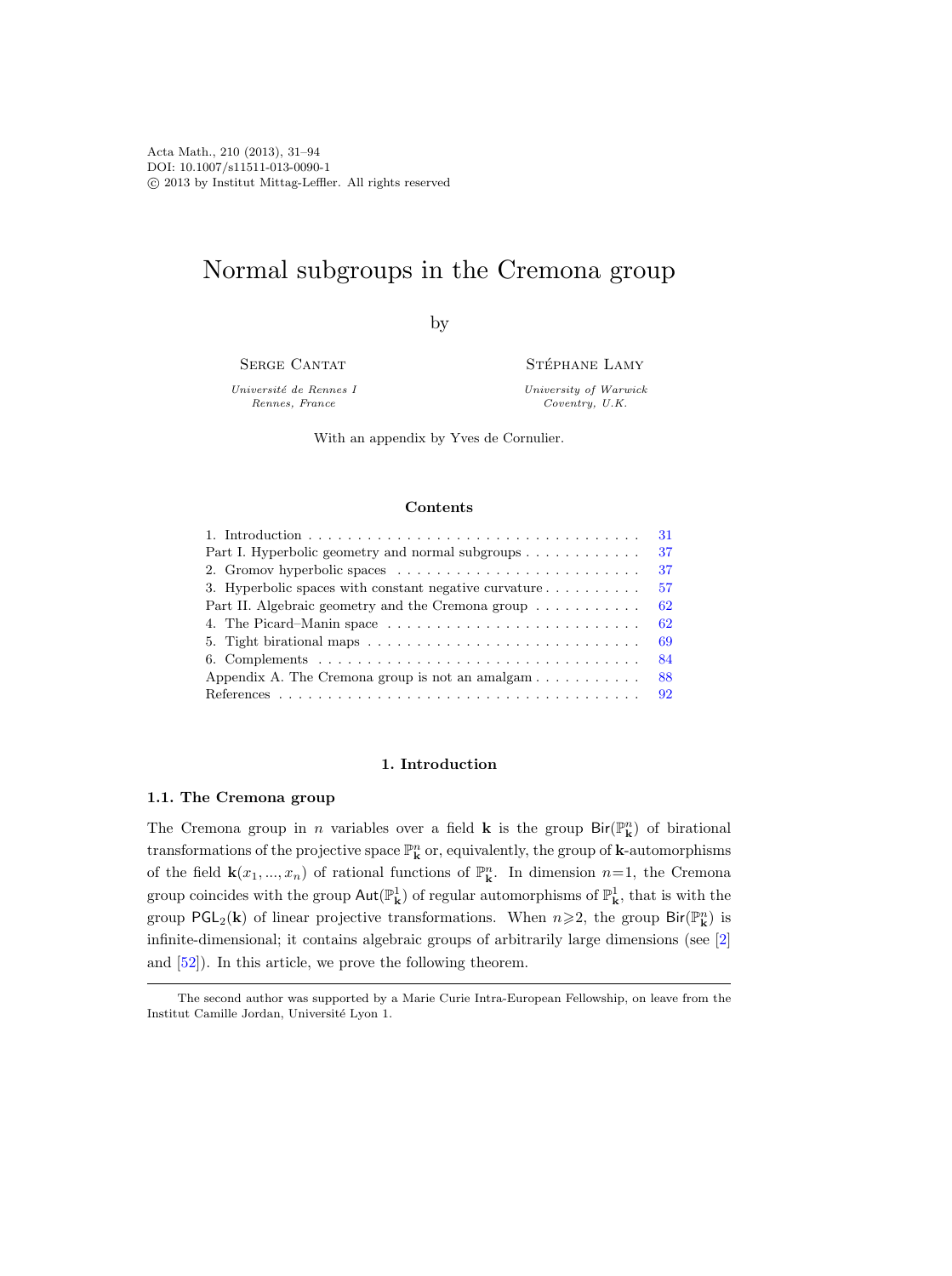MAIN THEOREM. If **k** is an algebraically closed field, the Cremona group  $\text{Bir}(\mathbb{P}_{\mathbf{k}}^2)$  is not a simple group.

This answers one of the main open problems concerning the algebraic structure of this group: According to Dolgachev, Manin asked whether  $\text{Bir}(\mathbb{P}_{\mathbf{C}}^2)$  is a simple group in the 1960s; Mumford mentioned also this question in the early seventies (see  $[47]$ ); in fact, one can trace this problem back to 1894, since Enriques already mentions it in [\[27\]](#page-62-0): "l'importante questione se il gruppo Cremona contenga alcun sottogruppo invariante (questione alla quale sembra probabile si debba rispondere negativamente)".

The proof of this theorem makes use of geometric group theory and isometric actions on infinite-dimensional hyperbolic spaces. It provides stronger results when one works over the field of complex numbers C; before stating these results, a few remarks are in order.

Remark 1.1. (a) There is a natural topology on the Cremona group which induces the Zariski topology on the spaces  $\text{Bir}_d(\mathbb{P}^2_{\mathbf{k}})$  of birational transformations of degree  $d$  (see [\[52\]](#page-63-0), [\[2\]](#page-61-0) and the references therein). Blanc proved in [\[3\]](#page-61-1) that  $\text{Bir}(\mathbb{P}_{\mathbf{k}}^2)$  has only two *closed* normal subgroups for this topology, namely  $\{Id\}$  and  $\textsf{Bir}({\mathbb P}^2_{\mathbf k})$  itself. Déserti proved that  $\text{Bir}(\mathbb{P}_\mathbf{C}^2)$  is perfect, hopfian and cohopfian, and that its automorphism group is generated by inner automorphisms and the action of automorphisms of the field of complex numbers (see [\[18\]](#page-62-1)–[\[20\]](#page-62-2)). In particular, there is no obvious algebraic reason which explains why  $\text{Bir}(\mathbb{P}_{\mathbf{C}}^2)$  is not simple.

(b) An interesting example is given by the group  $Aut[A_k^2]_1$  of polynomial automorphisms of the affine plane  $\mathbb{A}_{\mathbf{k}}^2$  with Jacobian determinant equal to 1. From Jung's theorem, one knows that this group is the amalgamated product of the group  $SL_2(k) \ltimes k^2$ of affine transformations with the group of elementary transformations

$$
f(x,y) = \left(ax + p(y), \frac{y}{a}\right), \quad a \in \mathbf{k}^*, \ p(y) \in \mathbf{k}[y],
$$

over their intersection (see [\[40\]](#page-62-3), [\[42\]](#page-63-2) and the references therein); as such,  $\text{Aut}[\mathbb{A}_{\mathbf{k}}^2]_1$  acts faithfully on a simplicial tree without fixing any edge or vertex. Danilov used this action, together with small cancellation theory, to prove that  $\text{Aut}[\mathbb{A}_{\mathbf{k}}^2]_1$  is not simple (see [\[16\]](#page-61-2) and [\[31\]](#page-62-4)).

(c) The group  ${\sf Bir}({\mathbb P}^2_{\bf C})$  contains a linear group with Kazhdan property (T), namely  $PGL_3(\mathbb{C})$ , and it cannot be written as a non-trivial free product with amalgamation: see Appendix [A](#page-57-0) of this paper. Thus, even if our strategy is similar to Danilov's proof, it has to be more involved (see  $\S6.1.2$ ).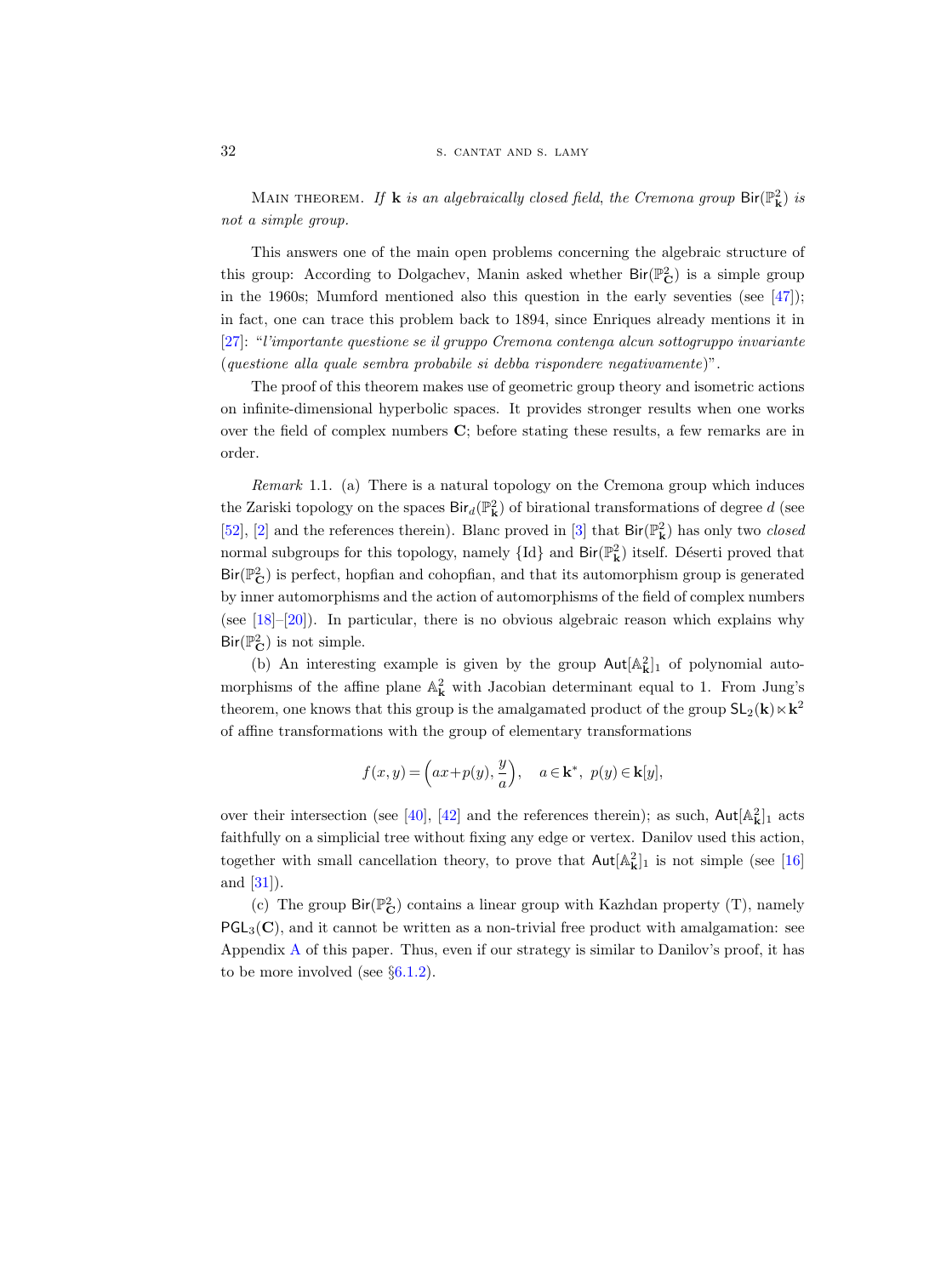#### 1.2. General elements

Let  $[x:y:z]$  be homogeneous coordinates for the projective plane  $\mathbb{P}^2_{\mathbf{k}}$ . Let f be a birational transformation of  $\mathbb{P}^2_{\mathbf{k}}$ . There are three homogeneous polynomials  $P, Q, R \in \mathbf{k}[x, y, z]$  of the same degree d, and without common factor of degree  $\geq 1$ , such that

$$
f[x:y:z] = [P:Q:R].
$$

The degree d is called the *degree* of f, and is denoted by  $deg(f)$ . The space  $Bir_d(\mathbb{P}_k^2)$  of birational transformations of degree d is a quasi-projective variety. For instance, Cremona transformations of degree 1 correspond to the automorphism group  $\text{Aut}(\mathbb{P}^2_{\mathbf{k}}) = \text{PGL}_3(\mathbf{k})$ and Cremona transformations of degree 2 form an irreducible variety of dimension 14  $(see [9]).$  $(see [9]).$  $(see [9]).$ 

We define the *de Jonquières group*  $\bigcup$  as the group of birational transformations of the plane  $\mathbb{P}^2_{\mathbf{k}}$  that preserve the pencil of lines through the point [1:0:0]. Let  $J_d$  be the subset of J made of birational transformations of degree d, and let  $V_d$  be the subset of  $\text{Bir}_d(\mathbb{P}^2_{\mathbf{k}})$  whose elements are compositions  $h_1 \circ f \circ h_2$ , where  $h_1$  and  $h_2$  are in Aut $(\mathbb{P}^2_{\mathbf{k}})$  and f is in  $J_d$ . The dimension of  $\text{Bir}_d(\mathbb{P}^2_{\mathbf{k}})$  is equal to  $4d+6$  and  $\mathsf{V}_d$  is its unique irreducible component of maximal dimension (see [\[48\]](#page-63-3)).

On an algebraic variety  $W$ , a property is said to be *generic* if it is satisfied on the complement of a Zariski closed subset of W of codimension  $\geq 1$ , and is said to be *general* if it is satisfied on the complement of countably many Zariski closed subsets of W of  $codimension \geqslant 1.$ 

THEOREM A. There exists a positive integer k with the following property. Let  $d \geqslant 2$ be an integer. If g is a general element of  $\text{Bir}_d(\mathbb{P}_\mathbf{C}^2)$ , and n is an integer with  $n \geq k$ , then  $g^n$  generates a normal subgroup of the Cremona group  ${\sf Bir}({\mathbb P}^2_{\bf C})$  that does not contain any element f of  $\text{Bir}(\mathbb{P}_{\mathbf{C}}^2)\backslash {\{\text{Id}\}}$  with  $\deg(f)\!<\!\deg(g)^n$ .

To prove Theorem A we choose  $g$  in the unique irreducible component of maximal dimension  $V_d$ . Thus, the proof does not provide any information concerning general elements of the remaining components of the variety  $\text{Bir}_d(\mathbb{P}_{\mathbf{C}}^2)$ . As a corollary of Theorem A, the group  $\text{Bir}(\mathbb{P}_{\mathbf{C}}^2)$  contains an uncountable number of normal subgroups (see §[6.3\)](#page-56-0).

*Remark* 1.2. (a) Gizatullin proved that any non-trivial element  $g \in Bir(\mathbb{P}_{\mathbf{C}}^2)$  preserving a pencil of lines generates a normal subgroup equal to  $\text{Bir}(\mathbb{P}_{\mathbf{C}}^2)$ ; the same conclusion holds for any  $g \in Bir(\mathbb{P}_{\mathbf{C}}^2)$  with  $\deg(g) \le 7$  (see [\[34\]](#page-62-5), or [\[9\]](#page-61-3) when  $\deg(g) \le 2$ ).

(b) We provide an explicit upper bound for the best possible constant  $k$  in Theorem A, namely  $k \leq 201021$ . We do so to help the reader follow the proof. According to Gizatullin's result, if g is an element of  $\text{Bir}(\mathbb{P}_{\mathbf{C}}^2)\setminus{\{\text{Id}\}}$  with  $\text{deg}(g)\leq 7$ , then the smallest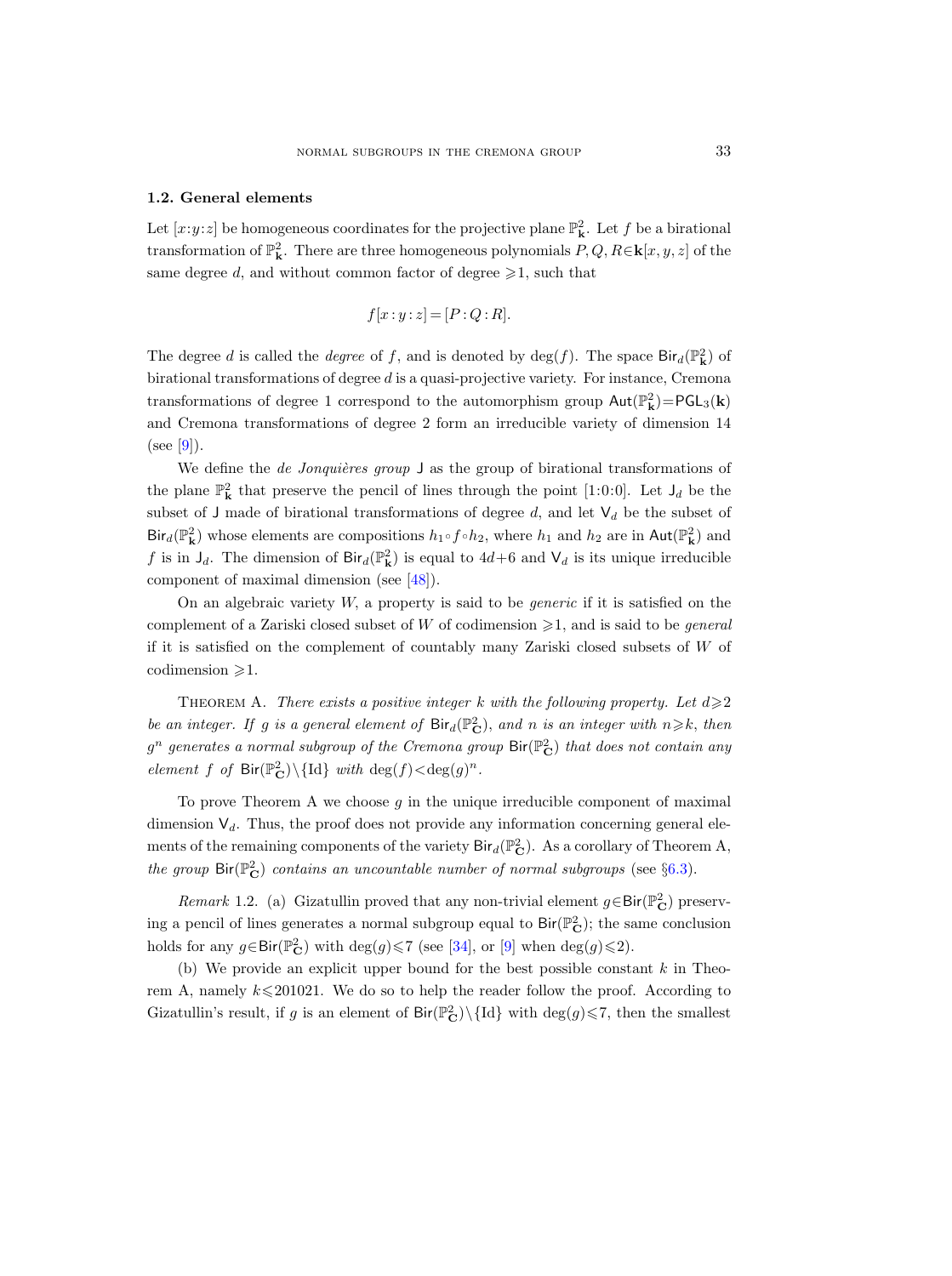normal subgroup of  $\text{Bir}(\mathbb{P}^2_{\mathbf{C}})$  containing g coincides with  $\text{Bir}(\mathbb{P}^2_{\mathbf{C}})$ . Thus, the best constant  $k$  is larger than 1. Our method gives a rather small constant for large enough degrees, namely  $k \leq 375$ , but does not answer the following question: Does a general element of  $\text{Bir}_d(\mathbb{P}_{\mathbf{C}}^2)$  generates a strict normal subgroup of  $\text{Bir}(\mathbb{P}_{\mathbf{C}}^2)$  for all large enough degrees d? Note that  $g^n$  is not an element of the maximal-dimensional component  $\mathsf{V}_{d^n}$  if  $n \geq 2$  and  $g \in \text{Bir}_d(\mathbb{P}^2_{\mathbf{C}})$ .

#### 1.3. Automorphisms of Kummer and Coble surfaces

If X is a rational surface, then the group of automorphisms  $Aut(X)$  is conjugate to a subgroup of  $\text{Bir}(\mathbb{P}_{\mathbf{C}}^2)$ . In §[5.2,](#page-46-0) we study two classes of examples. The first one is a (generalized) Kummer surface. Let  $\mathbf{Z}[i] \subset \mathbf{C}$  be the lattice of Gaussian integers (in this subsection i denotes the imaginary unit). We start with the abelian surface  $Y = E \times E$ , where E is the elliptic curve  $\mathbf{C}/\mathbf{Z}[i]$ . The group  $\mathsf{SL}_2(\mathbf{Z}[i])$  acts by linear automorphisms on Y, and commutes with the order-4 homothety  $\eta(x, y) = (ix, iy)$ . The quotient  $Y/\eta$  is a (singular) rational surface on which  $PSL_2(\mathbf{Z}[i])$  acts by automorphisms. Since  $Y/\eta$  is rational, the conjugacy by any birational map  $\phi: Y/\eta \rightarrow \mathbb{P}^2_{\mathbf{C}}$  provides an isomorphism between  $\text{Bir}(Y/\eta)$  and  $\text{Bir}(\mathbb{P}_{\mathbf{C}}^2)$ , and therefore an embedding of  $\text{PSL}_2(\mathbf{Z}[i])$  into  $\text{Bir}(\mathbb{P}_{\mathbf{C}}^2)$ . In the following statement, we restrict this homomorphism to the subgroup  $PSL_2(\mathbf{Z})$  of  $PSL_2(\mathbf{Z}[i]).$ 

THEOREM B. There is an integer  $k \geqslant 1$  with the following property. Let M be an element of  $SL_2(\mathbf{Z})$ , the trace of which satisfies  $|\text{tr}(M)| \geq 3$ . Let  $g_M$  be the automorphism of the rational Kummer surface  $Y/\eta$  which is induced by M. Then,  $g_M^k$  generates a proper normal subgroup of the Cremona group  $\text{Bir}(\mathbb{P}_{\mathbf{C}}^2) \simeq \text{Bir}(Y/\eta)$ .

Theorems A and B provide examples of normal subgroups coming respectively from general and from highly non-generic elements in the Cremona group. In §[5.2.3,](#page-50-0) we also describe automorphisms of Coble surfaces that generate non-trivial normal subgroups of the Cremona group; Coble surfaces are quotients of K3 surfaces, while Kummer surfaces are quotients of abelian surfaces. Due to a result by Coble and Dolgachev, for any algebraically closed field  $\bf{k}$  we obtain automorphisms of Coble surfaces that generate proper normal subgroups in the Cremona group  $\text{Bir}(\mathbb{P}_{\mathbf{k}}^2)$ . The main theorem follows from this construction (see Theorem [5.20\)](#page-53-1).

#### 1.4. An infinite-dimensional hyperbolic space (see §[4\)](#page-31-0)

The Cremona group  $\text{Bir}(\mathbb{P}^2_{\mathbf{k}})$  acts faithfully on an infinite-dimensional hyperbolic space which is the exact analogue of the classical finite-dimensional hyperbolic spaces  $\mathbb{H}^n$ . This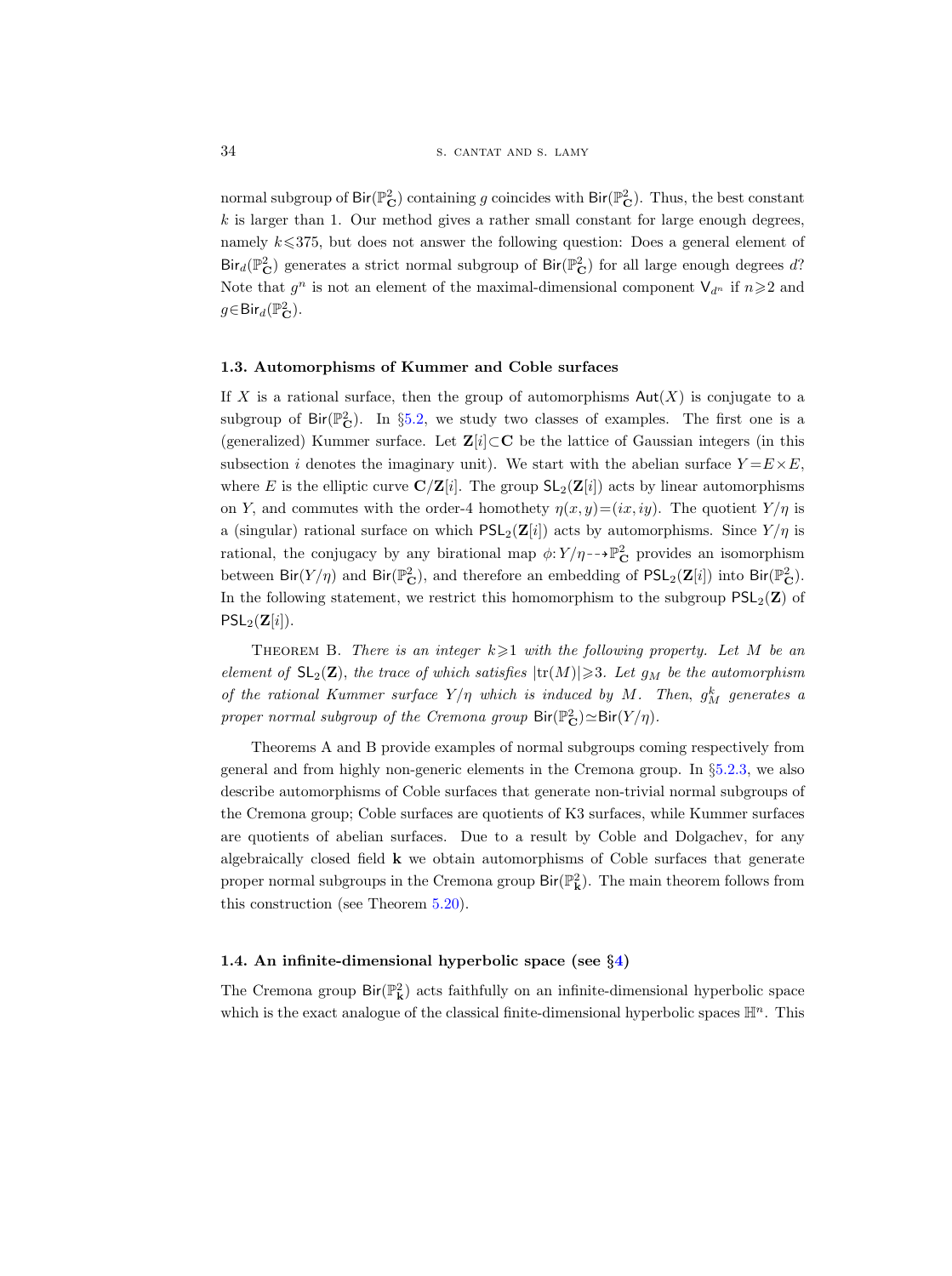action is at the heart of the proofs of Theorems A and B. To describe it, let us consider all rational surfaces  $\pi: X \to \mathbb{P}^2_{\mathbf{k}}$  obtained from the projective plane by successive blowups. If  $\pi': X' \to \mathbb{P}^2_{\mathbf{k}}$  is obtained from  $\pi: X \to \mathbb{P}^2_{\mathbf{k}}$  by blowing up more points, then there is a natural birational morphism  $\varphi: X' \to X$ , defined by  $\varphi = \pi^{-1} \circ \pi'$ , and the pull-back operator  $\varphi^*$  embeds the Néron–Severi group  $N^1(X)\otimes \mathbf{R}$  into  $N^1(X')\otimes \mathbf{R}$  (note that  $N^1(X)\otimes \mathbf{R}$  can be identified with the second cohomology group  $H^2(X, \mathbf{R})$  when  $\mathbf{k} = \mathbf{C}$ ). The direct limit of all these groups  $N^1(X)\otimes \mathbf{R}$  is called the *Picard–Manin space* of  $\mathbb{P}^2_{\mathbf{k}}$ . This infinitedimensional vector space comes together with an intersection form of signature  $(1, \infty)$ , induced by the intersection form on divisors; we shall denote this quadratic form by

$$
([\alpha],[\beta])\longmapsto [\alpha]\!\cdot\![\beta].
$$

We obtain in this way an infinite-dimensional Minkowski space. The set of elements  $[\alpha]$ in this space with self-intersection  $[\alpha] \cdot [\alpha] = 1$  is a hyperboloid with two sheets, one of which contains classes of ample divisors of rational surfaces; this connected component is an infinite hyperbolic space for the distance dist defined in terms of the intersection form by is an infinite hyperbolic space for the distance dist defined in terms of the intersection<br>form by<br> $\cosh \text{dist}([\alpha], [\beta]) = [\alpha] \cdot [\beta].$ <br>Taking the completion of this metric space, we get an infinite-dimensional, complete,<br>hyperbolic

$$
\cosh \mathsf{dist}([\alpha], [\beta]) = [\alpha] \cdot [\beta].
$$

Taking the completion of this metric space, we get an infinite-dimensional, complete, form by<br>  $\cosh \text{dist}([\alpha], [\beta]) = [\alpha] \cdot [\beta].$ <br>
Taking the completion of this metric space, we get an infinite-dimensional, comp<br>
hyperbolic space  $\mathbb{H}_{\overline{Z}}$ . The Cremona group acts faithfully on the Picard–Manin s<br>
preserves the preserves the intersection form, and acts by isometries on the hyperbolic space  $\mathbb{H}_{\overline{z}}$ .

#### 1.5. Normal subgroups in isometry groups

In Part I, we study the general situation of a group G acting by isometries on a  $\delta$ hyperbolic space  $H$ . Let us explain the content of the central result of Part I, namely Theorem [2.10,](#page-11-0) in the particular case of the Cremona group  $\text{Bir}(\mathbb{P}_{\mathbf{k}}^2)$  acting by isometries **1.5. Normal subgroups**<br>In Part I, we study the ge<br>hyperbolic space H. Let u<br>Theorem 2.10, in the partic<br>on the hyperbolic space  $\mathbb{H}_{\overline{Z}}$ on the hyperbolic space  $\mathbb{H}_{\bar{z}}$ . Isometries of hyperbolic spaces fall into three types: elliptic, parabolic and hyperbolic. A Cremona transformation  $g \in Bir(\mathbb{P}_{\mathbf{k}}^2)$  determines a hyperbolic in Part 1, we stude<br>hyperbolic space 7<br>Theorem 2.10, in t<br>on the hyperbolic sparabolic and hype<br>isometry  $g_*$  of  $\mathbb{H}_{\mathbb{Z}}$ isometry  $g_*$  of  $\mathbb{H}_{\overline{z}}$  if and only if the following equivalent properties are satisfied:

• The sequence of degrees  $deg(g^n)$  grows exponentially fast:

$$
\lambda(g) := \limsup_{n \to \infty} \deg(g^n)^{1/n} > 1;
$$

etry  $g_*$  of  $\mathbb{H}_{\overline{Z}}$  if and only if the following equivalent properties are satisfied:<br>
• The sequence of degrees  $\deg(g^n)$  grows exponentially fast:<br>  $\lambda(g) := \limsup_{n \to \infty} \deg(g^n)^{1/n} > 1;$ <br>
• There is a  $g_*$ -invariant pla on a curve  $\text{Ax}(g_*)$  (a geodesic line) on which  $g_*$  acts by a non-trivial translation; more precisely,  $dist(x, g_*(x)) = \log \lambda(g)$  for all  $x \in Ax(g_*)$ .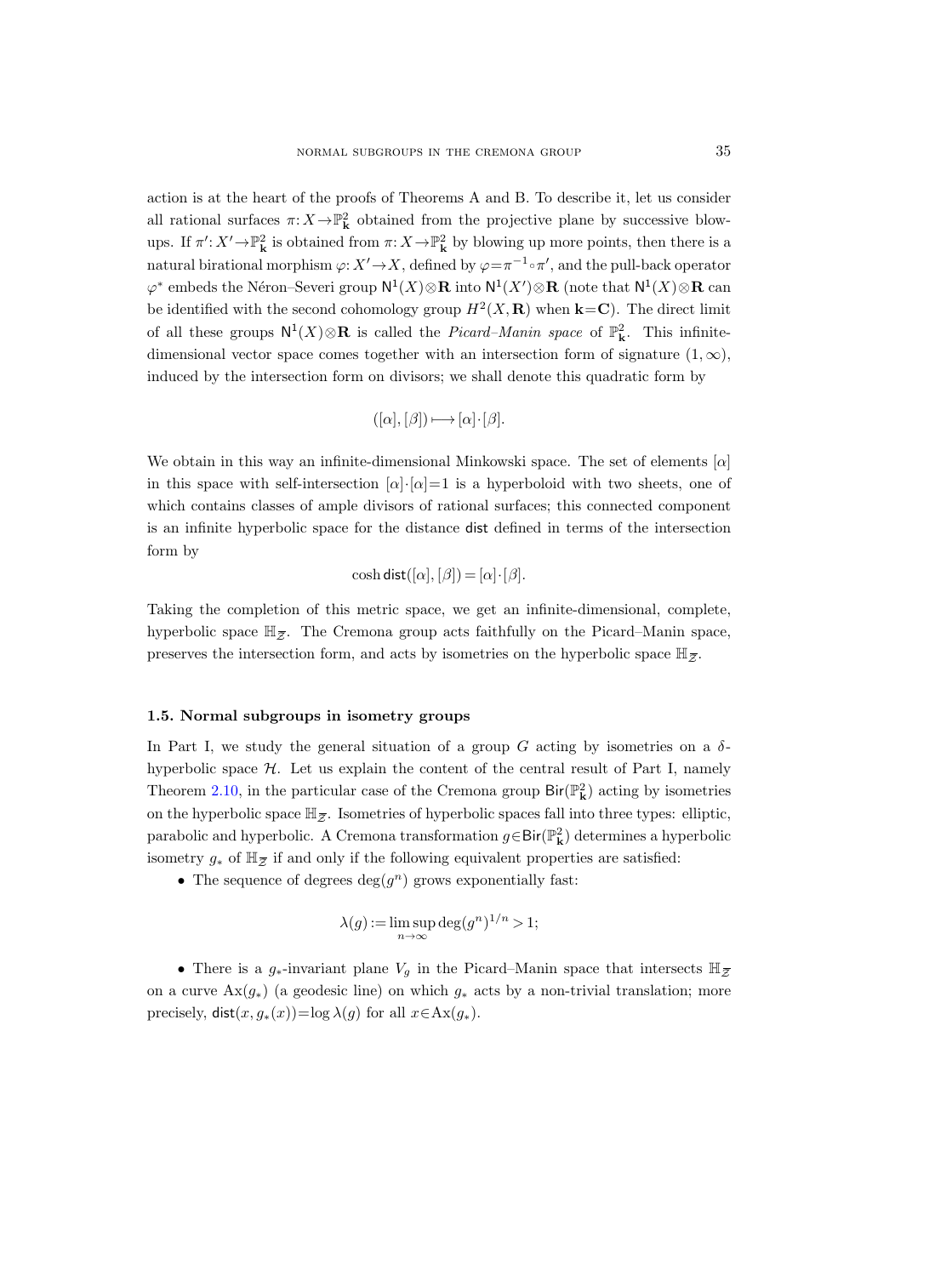The curve  $\text{Ax}(g_*)$  is uniquely determined and is called the *axis* of  $g_*$ . We shall say that an element  $g$  of the Cremona group is *tight* if it satisfies the following three properties: The curve  $\text{Ax}(g_*)$  is uniquel<br>that an element g of the Cre<br>erties:<br>• The isometry  $g_*: \mathbb{H}_{\mathcal{Z}} \to \mathbb{H}_{\mathcal{Z}}$ 

• The isometry  $g_*: \mathbb{H}_{\overline{z}} \to \mathbb{H}_{\overline{z}}$  is hyperbolic;

• There exists a positive number B such that: If f is an element of  $\text{Bir}(\mathbb{P}_{\mathbf{k}}^2)$  and  $f_*(\text{Ax}(q_*))$  contains two points at distance B which are at distance at most 1 from Ax $(g_*)$ , then  $f_*(A x(g_*)=A x(g_*);$ 

• If f is in Bir( $\mathbb{P}^2_{\mathbf{k}}$ ) and  $f_*(\text{Ax}(g_*)) = \text{Ax}(g_*)$ , then  $fgf^{-1} = g$  or  $fgf^{-1} = g^{-1}$ .

The second property is a rigidity property of  $Ax(g)$  with respect to isometries  $f_*$ , for  $f \in Bir(\mathbb{P}^2_{\mathbf{k}})$ . The third property means that the stabilizer of  $Ax(g)$  coincides with the normalizer of the cyclic group  $g^{\mathbf{Z}}$ . Applied to the Cremona group, Theorem [2.10](#page-11-0) gives the following statement. for  $f \in Bir(\mathbb{P}_{\mathbf{k}}^2)$ . The third property means that the stabilizer of  $Ax(g)$  coincides with the<br>normalizer of the cyclic group  $g^{\mathbf{Z}}$ . Applied to the Cremona group, Theorem 2.10 gives<br>the following statement.<br>THEOR Bir( $\mathbb{P}^2_{\mathbf{k}}$ <br>lizer o<br>lowing<br>неовн $\rightarrow \mathbb{H}_{\overline{Z}}$ 

THEOREM C. Let g be an element of the Cremona group  $\text{Bir}(\mathbb{P}_{\mathbf{k}}^2)$ . If the isometry trivial normal subgroup of  $\text{Bir}(\mathbb{P}_{\mathbf{k}}^2)$ .

Theorems A and B are then deduced from the fact that general elements of  ${\sf Bir}_d({\mathbb P}^2_{\bf C})$ (resp. automorphisms  $g_M$  on rational Kummer surfaces with  $|\text{tr}(M)| \geq 3$ ) are tight elements of the Cremona group (see Theorems [5.14](#page-49-0) and [5.20\)](#page-53-1).

Remark 1.3. Theorem C will be proved in the context of groups of isometries of Gromov's δ-hyperbolic spaces; the strategy is similar to the one used by Delzant in [\[17\]](#page-61-4) to construct normal subgroups in Gromov hyperbolic groups. As such, Theorem C is part of the so-called small cancellation theory; we shall explain and comment on this in §[2.](#page-6-0)

#### 1.6. Description of the paper

The paper starts with the proof of Theorem C in the general context of  $\delta$ -hyperbolic spaces  $(\S2)$  $(\S2)$ , and explains how this general statement can be used in the case of isometry groups of spaces with constant negative curvature  $(\S3)$  $(\S3)$ . The paper starts with the proof of Theorem C in the general context of  $\delta$ -hyperbolic spaces (§2), and explains how this general statement can be used in the case of isometry groups of spaces with constant negative curva

<span id="page-5-0"></span>In §[4,](#page-31-0) we provide an overview on the Picard–Manin space, the associated hyperbolic geometric group theory are then put together to prove Theorem A (§[5.1\)](#page-38-1), Theorem B and the main theorem  $(\S 5.2)$  $(\S 5.2)$ . At the end of the paper we list a few remarks and comments. An appendix by de Cornulier proves that the Cremona group cannot be written as a non-trivial amalgamated product.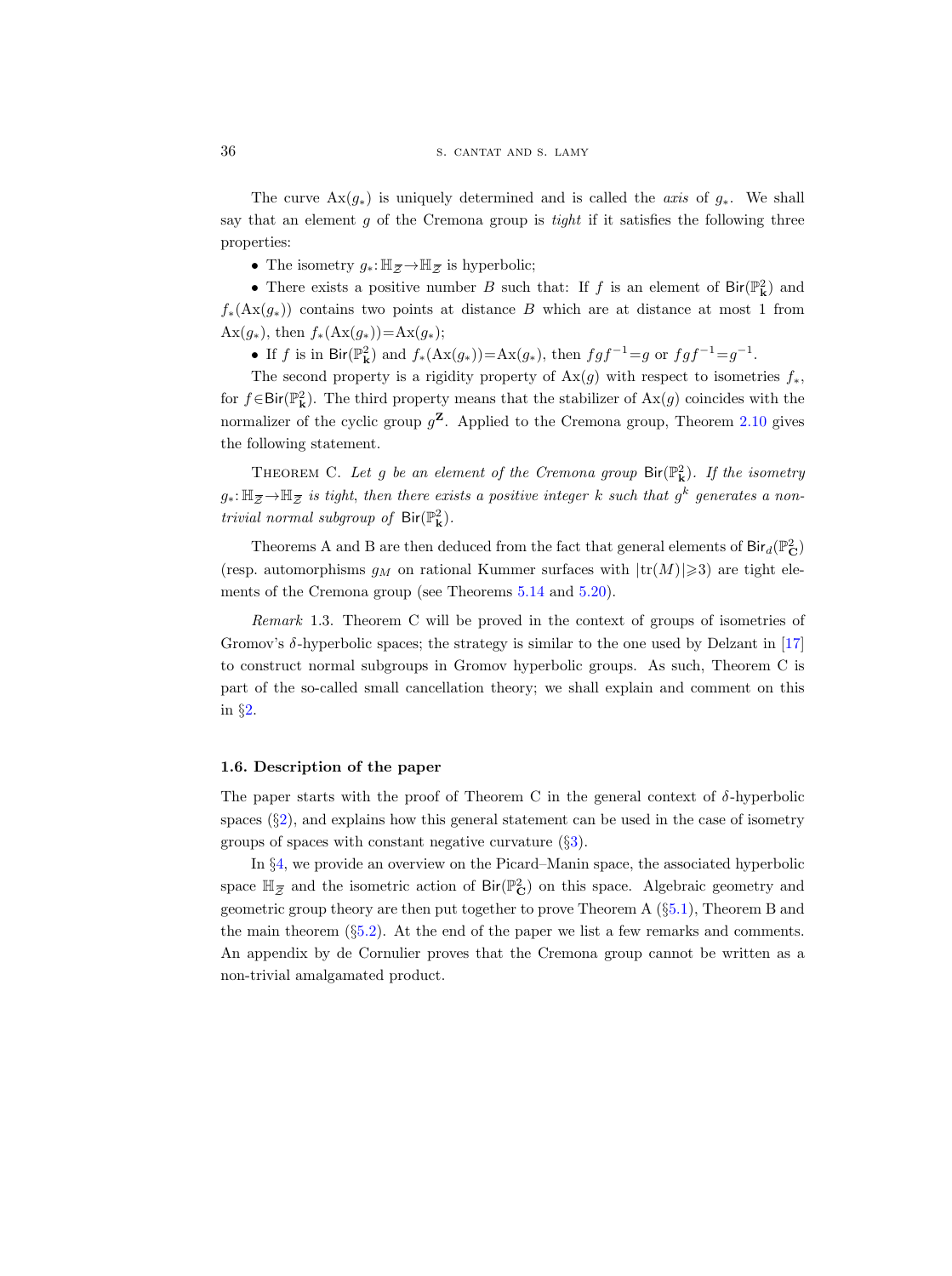#### 1.7. Acknowledgment

Thanks to Thomas Delzant, Koji Fujiwara and Vincent Guirardel for interesting discussions regarding hyperbolic groups and geometric group theory, and to Jérémy Blanc, Dominique Cerveau, Julie Déserti, Igor Dolgachev and Jean-Pierre Serre for nice discussions on the Cremona group and Coble surfaces. Marat Gizatullin and the anonymous referees made important comments on the first version of this article, which helped clarify the proof and the exposition.

### Part I. Hyperbolic geometry and normal subgroups

### 2. Gromov hyperbolic spaces

<span id="page-6-0"></span>This section is devoted to the proof of Theorem [2.10,](#page-11-0) a result similar to Theorem C but in the general context of isometries of Gromov hyperbolic spaces.

#### <span id="page-6-1"></span>2.1. Basic definitions

#### 2.1.1. Hyperbolicity

Let  $(\mathcal{H}, d)$  be a metric space. If x is a base point of  $\mathcal{H}$ , the Gromov product of two points  $y, z \in \mathcal{H}$  is

$$
(y | z)_x = \frac{1}{2}(\mathbf{d}(y, x) + \mathbf{d}(z, x) - \mathbf{d}(y, z)).
$$

The triangle inequality implies that  $(y|z)_x$  is non-negative. Let  $\delta$  be a non-negative real number. The metric space  $(\mathcal{H}, d)$  is  $\delta$ -hyperbolic in the sense of Gromov if

$$
(x\,|\,z)_{w}\geqslant\min\{(x\,|\,y)_{w},(y\,|\,z)_{w}\}-\delta
$$

for all  $x, y, z, w \in \mathcal{H}$ . Equivalently, the space  $\mathcal H$  is  $\delta$ -hyperbolic if, for any  $x, y, z, w \in \mathcal{H}$ , we have

$$
\mathsf{d}(w,x)+\mathsf{d}(y,z) \leqslant \max\{\mathsf{d}(w,y)+\mathsf{d}(x,z),\mathsf{d}(w,z)+\mathsf{d}(x,y)\}+2\delta. \tag{2.1}
$$

Two fundamental examples of  $\delta$ -hyperbolic spaces are given by simplicial metric trees, or more generally by R-trees, since they are 0-hyperbolic, and by the  $n$ -dimensional hyperbolic space  $\mathbb{H}^n$ , or more generally CAT(−1) spaces, since both are  $\delta$ -hyperbolic for  $\delta = \log 3$  (see [\[32,](#page-62-6) Chapter 2] and [\[13\]](#page-61-5)).

#### 2.1.2. Geodesics

A geodesic segment from x to y in H is an isometry  $\gamma$  from an interval [s, t]⊂R into H such that  $\gamma(s)=x$  and  $\gamma(t)=y$ . The metric space  $(\mathcal{H},\mathsf{d})$  is a *geodesic space* if any pair of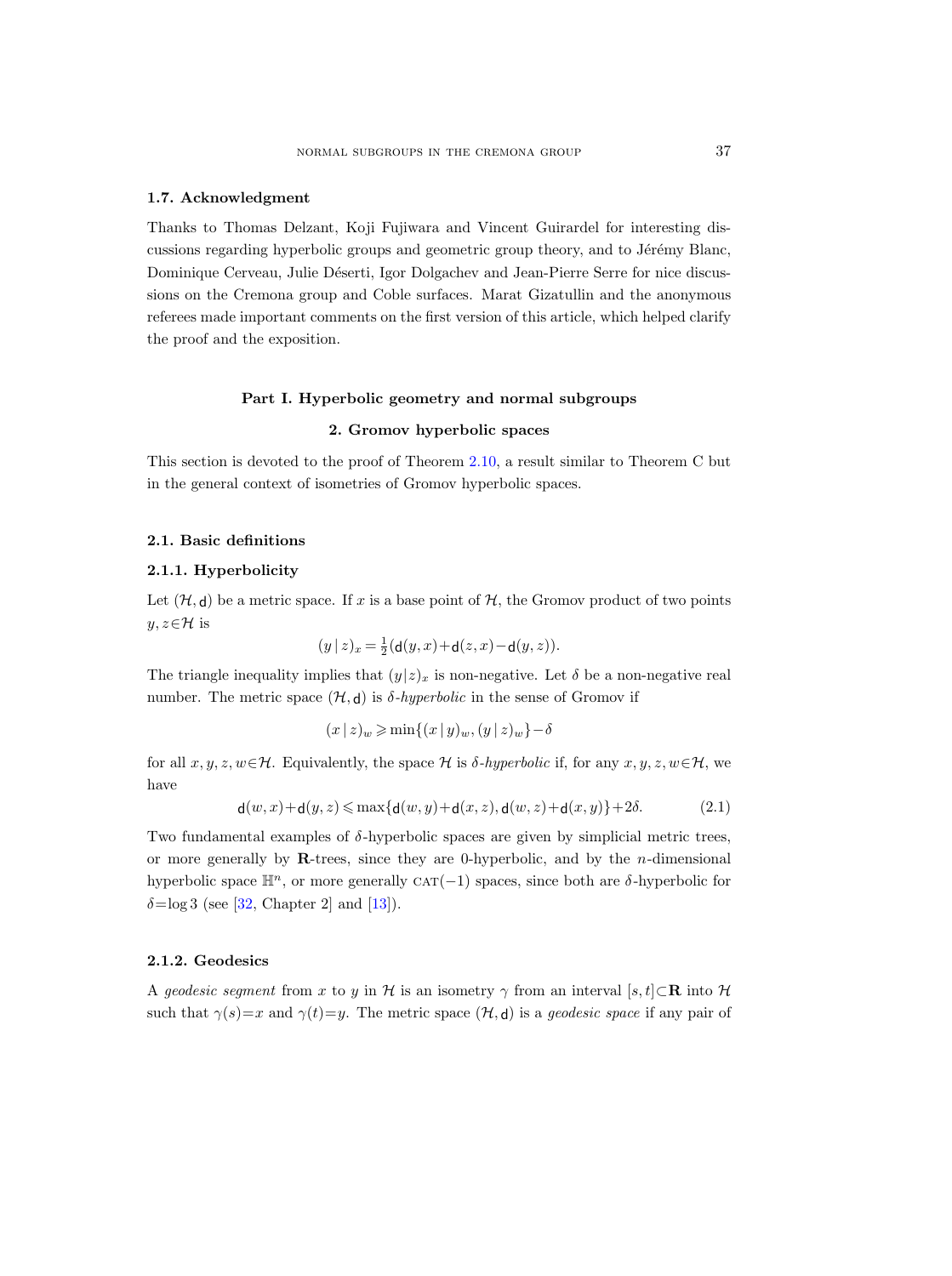points in H can be joined by a geodesic segment. Let  $[x, y] \subset \mathcal{H}$  be a geodesic segment and  $\gamma: [0, l] \to \mathcal{H}$  be an arc-length parametrization of  $[x, y]$ , with  $\gamma(0)=x$  and  $\gamma(l)=y$ . By convention, for  $0 \le s \le l - t \le l$ , we denote by  $[x+s, y-t]$  the geodesic segment  $\gamma([s, l-t])$ .

A geodesic line is an isometry  $\gamma$  from **R** to its image  $\Gamma \subset \mathcal{H}$ . If x is a point of H and Γ is (the image of) a geodesic line, a projection of x onto Γ is a point z∈Γ which realizes the distance from x to Γ. Projections exist but are not necessarily unique (in a tree, or in  $\mathbb{H}^n$ , the projection is unique). If H is  $\delta$ -hyperbolic and if z and z' are two projections of a point x on a geodesic Γ, then the distance between z and z' is at most  $4\delta$ . In what follows, we shall denote by  $\pi_{\Gamma}(x)$  any projection of x on Γ. Since all small errors will be written in terms of  $\theta = 8\delta$ , we note that the projection  $\pi_{\Gamma}(x)$  is well defined up to an error of  $\frac{1}{2}\theta$ .

#### <span id="page-7-0"></span>2.2. Classical results from hyperbolic geometry

In what follows,  $H$  will be a  $\delta$ -hyperbolic geodesic metric space.

#### <span id="page-7-1"></span>2.2.1. Approximation by trees

In a  $\delta$ -hyperbolic space, the geometry of finite subsets is well approximated by finite subsets of metric trees; we refer to [\[32,](#page-62-6) Chapter 2], or [\[13\]](#page-61-5), for a proof of this basic and crucial fact.

LEMMA 2.1. (Approximation by trees) Let H be a  $\delta$ -hyperbolic space and  $(x_0, ..., x_n)$ be a finite list of points in H. Let X be the union of the n geodesic segments  $[x_0, x_i]$ from the base point  $x_0$  to each other  $x_i$ ,  $1 \leq i \leq n$ . Let k be the smallest integer such that  $2n\leqslant 2^k+1$ . Then there exist a metric tree T and a map  $\Phi: X \rightarrow T$  such that

- (1)  $\Phi$  is an isometry from  $[x_0, x_i]$  to  $[\Phi(x_0), \Phi(x_i)]$  for all  $1 \leq i \leq n$ ;
- (2) for all  $x, y \in X$ ,

$$
\mathsf{d}(x,y) - 2k\delta \leqslant \mathsf{d}(\Phi(x),\Phi(y)) \leqslant \mathsf{d}(x,y).
$$

The map  $\Phi: X \to T$  is called an *approximation tree*. For the sake of simplicity, the distance in the tree is also denoted by  $d(\cdot, \cdot)$ . However, to avoid any confusion, we stick to the convention that a point in the tree will always be written in the form  $\Phi(x)$ , with  $x \in X$ .

Convention. When  $n \leq 4$  we can choose  $k=3$ . Let  $\theta$  be the positive real number defined by

 $\theta = 8\delta$ .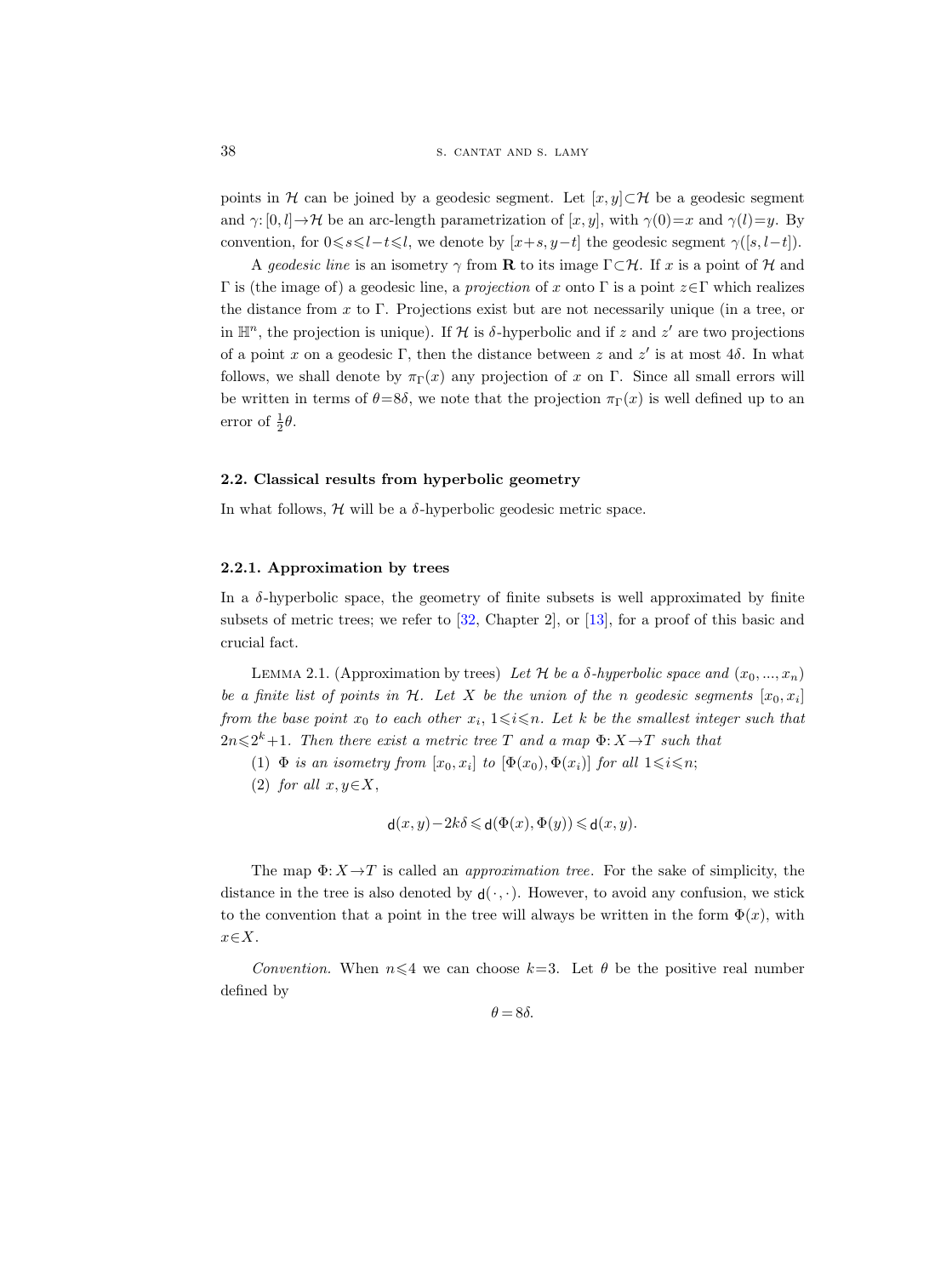We have

$$
\mathsf{d}(x,y) - \theta \leq \mathsf{d}(\Phi(x), \Phi(y)) \leq \mathsf{d}(x,y). \tag{2.2}
$$

From now on we fix such a  $\theta$ , and we always use the approximation lemma in this way for at most five points  $(x_0, ..., x_4)$ . The first point in the list will always be taken as the base point and will be denoted by a white circle in the pictures. Since two segments with the same extremities are  $\delta$ -close, the specific choice of the segments between  $x_0$  and the  $x_i$  is not important. We may therefore forget which segments are chosen, and refer to an approximation tree as a pair  $(\Phi, T)$  associated with  $(x_0, ..., x_n)$ . In general, the choice of the segments between  $x_0$  and the  $x_i$  is either clear, or irrelevant.

In the rest of §[2.2,](#page-7-0) well-known facts from hyperbolic geometry are listed; complete proofs can be found in  $[32]$ ,  $[13]$ , or in the preprint version of this paper  $[8]$ . First, the following corollary is an immediate consequence of the approximation lemma, and Lemma [2.3](#page-8-0) follows from the corollary.

<span id="page-8-3"></span>COROLLARY 2.2. Let  $\Phi: X \to T$  be an approximation tree for at most five points. Then

$$
(\Phi(x)\,|\,\Phi(y))_{\Phi(z)}-\tfrac{1}{2}\theta\leqslant (x\,|\,y)_z\leqslant (\Phi(x)\,|\,\Phi(y))_{\Phi(z)}+\theta
$$

for all  $x, y, z \in X$ . In particular,  $(x|y)_z \leq \theta$  as soon as  $\Phi(z) \in [\Phi(x), \Phi(y)]$ .

<span id="page-8-0"></span>LEMMA 2.3. (Obtuse angle implies thinness) Let  $\Gamma \subset \mathcal{H}$  be a geodesic line. Let x be a point of H and  $a \in \Gamma$  be a projection of x onto  $\Gamma$ . For all  $b \in \Gamma$  and c in the segment  $[a, b] \subset \Gamma$ , we have  $(x|b)_c \leq 2\theta$ .

#### 2.2.2. Shortening and weak convexity

The following lemma says that two geodesic segments are close as soon as their extremities are not too far. Lemma [3.1](#page-28-0) makes this statement much more precise in the context of  $CAT(-1)$  spaces.

<span id="page-8-1"></span>LEMMA 2.4. (A little shorter, much closer. See [\[17,](#page-61-4) Proposition 1.3.3]) Let [x, y] and  $[x', y']$  be two geodesic segments of  $H$  such that

(i)  $d(x, x') \leq \beta$  and  $d(y, y') \leq \beta$ ;

(ii)  $d(x, y) \ge 2\beta + 4\theta$ .

Then, the geodesic segment  $[x'+\beta+\theta, y'-\beta-\theta]$  is in the 2 $\theta$ -neighborhood of  $[x, y]$ .

<span id="page-8-2"></span>The following lemma is obvious in a  $CAT(0)$  space (by convexity of the distance, see  $[5, p. 176]$  $[5, p. 176]$ .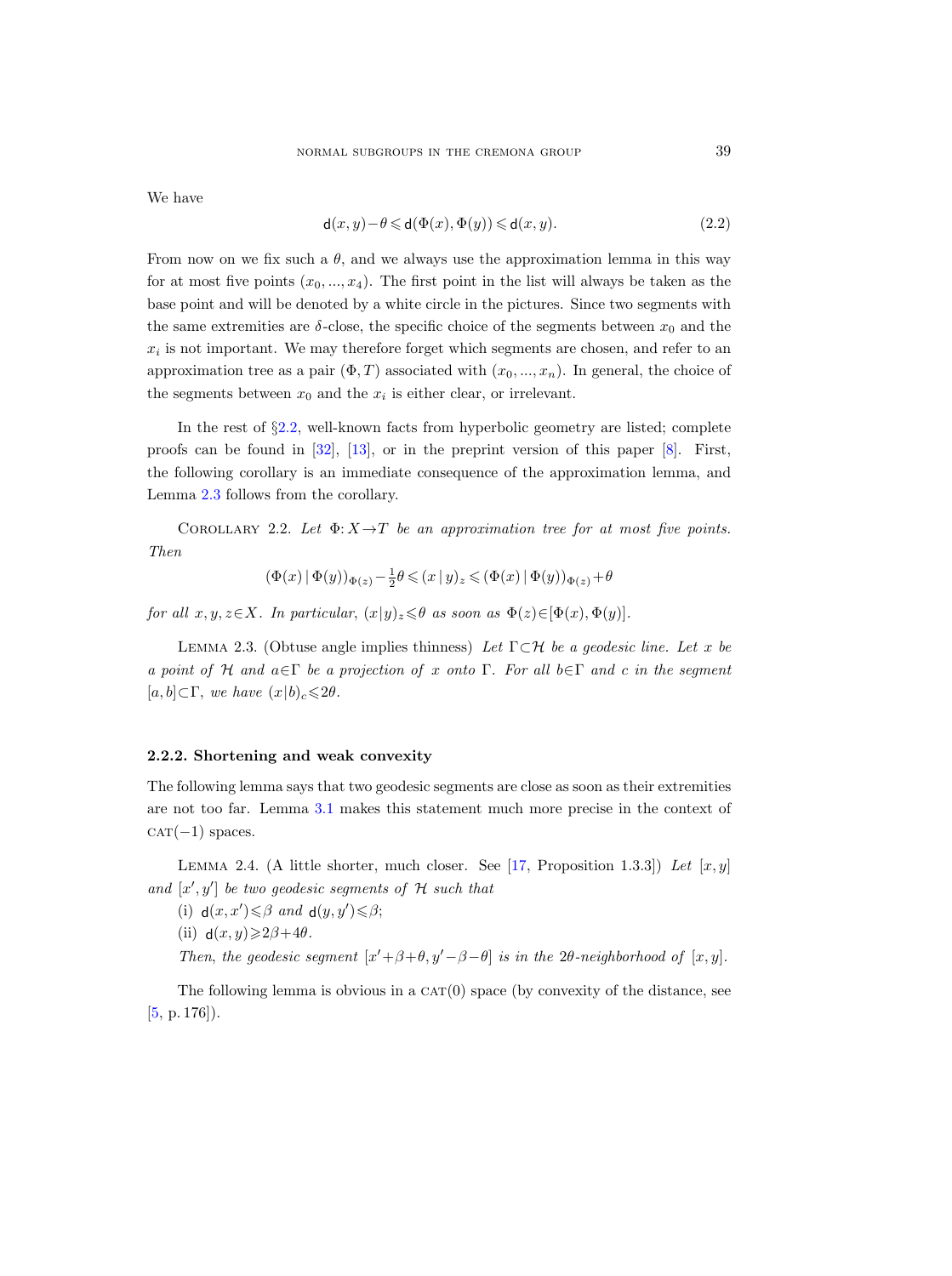LEMMA 2.5. (Weak convexity) Let  $[x, y]$  and  $[x', y']$  be two geodesic segments of H such that  $d(x, x')$  and  $d(y, y')$  are bounded from above by  $\beta$ . Then  $[x', y']$  is in the  $(\beta+2\theta)$ -neighborhood of  $[x, y]$ .

#### 2.2.3. Canoeing to infinity

The following lemma comes from [\[17,](#page-61-4) §1.3.4], and says that hyperbolic canoes never make loops (see [\[39,](#page-62-7) §2.3.13]). This lemma is at the heart of our proof of Theorem C.

<span id="page-9-0"></span>LEMMA 2.6. (Canoeing) Let  $y_0, ..., y_n$  be a finite sequence of points in H such that (i)  $d(y_i, y_{i-1})$ ≥10θ for all  $1 \leq i \leq n$ ; (ii)  $(y_{i+1} | y_{i-1})_{y_i} \leq 3\theta$  for all  $1 \leq i \leq n-1$ . Then, for all  $1 \leq j \leq n$ , (1) **d**( $y_0, y_j$ )≥**d**( $y_0, y_{j-1}$ )+2 $\theta$  *if*  $j \ge 1$ ; (2)  $d(y_0, y_j) \geqslant \sum_{i=1}^j (d(y_i, y_{i-1}) - 7\theta);$ (3)  $y_j$  is 5 $\theta$ -close to any geodesic segment  $[y_0, y_n]$ .

#### 2.3. Rigidity of axis and non-simplicity criterion

Let G be a group of isometries of a  $\delta$ -hyperbolic space  $(\mathcal{H}, d)$ , and g be an element of G. Our goal is to provide a criterion which implies that the normal subgroup  $\langle g \rangle$  generated by  $g$  in  $G$  does not coincide with  $G$ .

#### <span id="page-9-1"></span>2.3.1. Isometries

If  $f \in \text{Isom}(\mathcal{H})$  is an isometry of a  $\delta$ -hyperbolic space  $(\mathcal{H}, d)$ , we define the translation length  $L(f)$  as the limit

$$
\lim_{n \to \infty} \frac{d(x, f^n(x))}{n},
$$

where x is an arbitrary point of  $H$  (see [\[13,](#page-61-5) p. 117]). We denote by  $Min(f)$  the set of points  $y \in \mathcal{H}$  such that  $d(y, f(y)) = L(f)$ .

There are three types of isometries  $f \in \text{Isom}(\mathcal{H})$ , termed *elliptic*, *parabolic* and *hy*perbolic. An isometry  $f$  is elliptic if it admits a bounded orbit (and hence all orbits are bounded). If the orbits of f are unbounded, we say that f is hyperbolic if  $L(f) > 0$ , and otherwise that  $f$  is *parabolic*.

Say that f has an *invariant axis* if there is a geodesic line  $\Gamma$  such that  $f(\Gamma)=\Gamma$ . If f has an invariant axis, then f is either elliptic or hyperbolic, since the restriction  $f|_{\Gamma}$  is either the identity, a symmetry or a translation.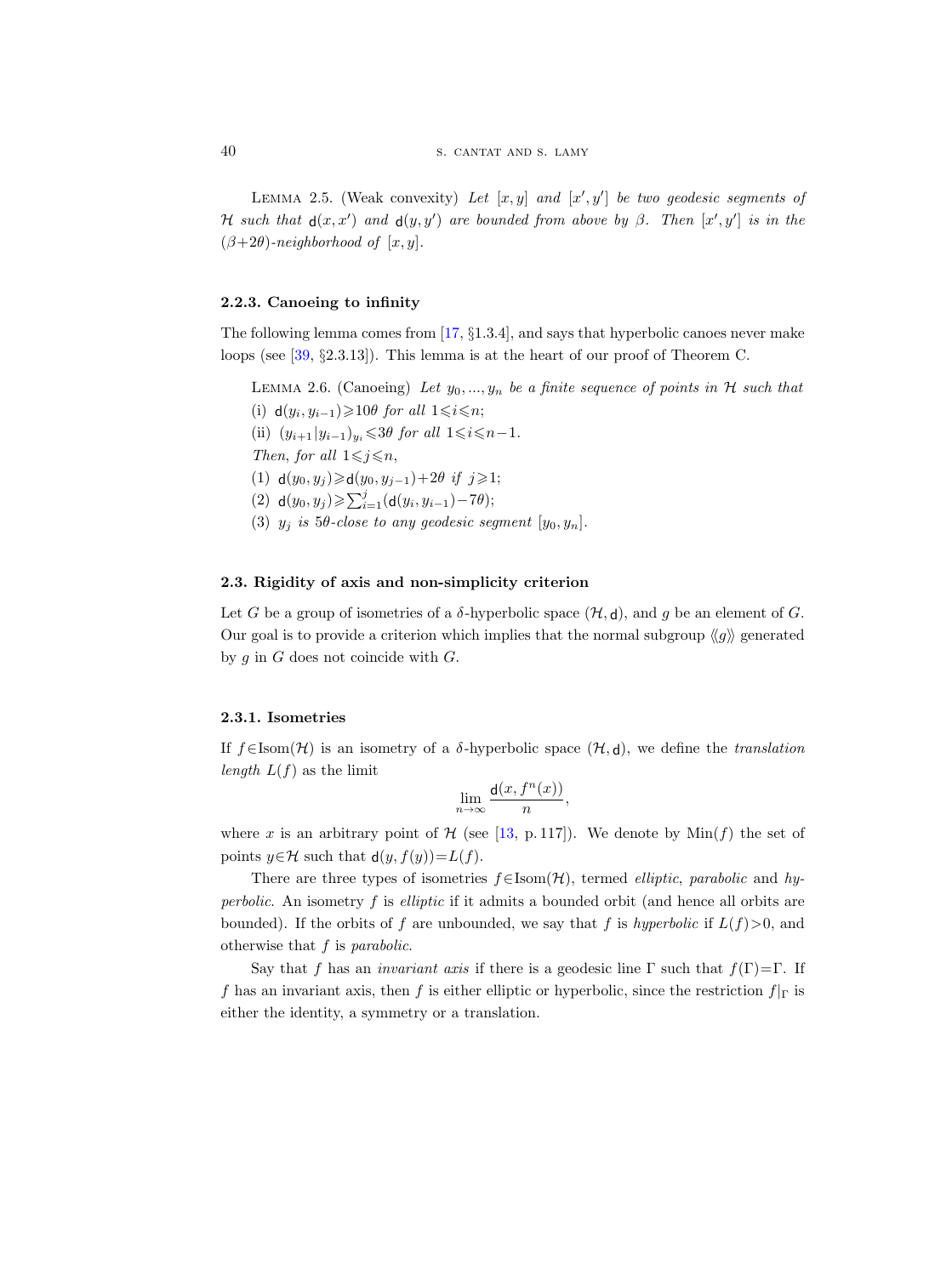Suppose that f is hyperbolic. If it has an invariant axis  $\Gamma$ , this axis is contained in  $\text{Min}(f)$  and f acts as a translation of length  $L(f)$  along Γ. If Γ and Γ' are two invariant axes, each of them is in the  $2\theta$ -tubular neighborhood of the other (apply Lemma [2.4\)](#page-8-1). When f is hyperbolic and has an invariant axis, we denote by  $\text{Ax}(f)$  any invariant geodesic line, even if such a line is a priori not unique.

<span id="page-10-1"></span>Remark 2.7. If  $(\mathcal{H}, d)$  is complete,  $CAT(0)$  and  $\delta$ -hyperbolic, every hyperbolic isometry has an invariant axis (see  $[5,$  Chapter II, Theorem 6.8]). When  $H$  is a tree or a hyperbolic space  $\mathbb{H}^n$ , the set  $\text{Min}(q)$  coincides with the unique geodesic line it contains. If G is a hyperbolic group acting on its Cayley graph, any hyperbolic  $q \in G$  admits a periodic geodesic line; thus, there is a non-trivial power  $g^k$  of g which has an invariant axis.

#### 2.3.2. Rigidity of geodesic lines

If A and A' are two subsets of H, the *intersection with precision*  $\alpha$  of A and A' is the intersection of the tubular neighborhoods  $\text{Tub}_{\alpha}(A)$  and  $\text{Tub}_{\alpha}(A'),$ 

$$
A \cap_{\alpha} A' = \{x \in \mathcal{H} : \mathbf{d}(x, A) \leq \alpha \text{ and } \mathbf{d}(x, A') \leq \alpha\}.
$$

Let  $\varepsilon$  and B be positive real numbers. A subset A of H is  $(\varepsilon, B)$ -rigid if  $f(A)=A$  as soon as  $f ∈ G$  satisfies

$$
\text{diam}(A \cap_{\varepsilon} f(A)) \geq B.
$$

This rigidity property involves both the set A and the group G. The set A is  $\varepsilon$ -rigid is there exists a positive number  $B > 0$  such that A is  $(\varepsilon, B)$ -rigid. If  $\varepsilon' < \varepsilon$  and  $A \subset \mathcal{H}$  is  $\varepsilon$ -rigid, then A is also  $\varepsilon'$ -rigid (for the same constant B). The converse holds for geodesic lines (or convex sets) when  $\varepsilon'$  is not too small.

<span id="page-10-0"></span>LEMMA 2.8. Let  $\varepsilon > 2\theta$ . If a geodesic line  $\Gamma \subset \mathcal{H}$  is (2θ, B)-rigid, then  $\Gamma$  is also  $(\varepsilon, B+6\varepsilon+4\theta)$ -rigid.

*Proof.* Let  $B'=B+6\varepsilon+4\theta$ . Suppose that  $\text{diam}(\Gamma \cap_{\varepsilon} f(\Gamma)) \geqslant B'$ . We want to show that  $f(\Gamma) = \Gamma$ . There exist  $x, y \in \Gamma$  and  $x', y' \in f(\Gamma)$  such that  $d(x, x') \leq 2\varepsilon$ ,  $d(y, y') \leq 2\varepsilon$ ,  $d(x, y) \ge B' - 2\varepsilon$  and  $d(x', y') \ge B' - 2\varepsilon$ . By Lemma [2.4,](#page-8-1) the segment

$$
[u, v] := [x' + 2\varepsilon + \theta, y' - 2\varepsilon - \theta] \subset \Gamma
$$

is 2θ-close to [x, y], and we have  $d(u, v) \ge B$ . Thus  $\Gamma \cap_{2\theta} f(\Gamma)$  contains the two points u and v, and has diameter greater than B. Since  $\Gamma$  is  $(2\theta, B)$ -rigid, we conclude that  $\Gamma = f(\Gamma)$ .  $\Box$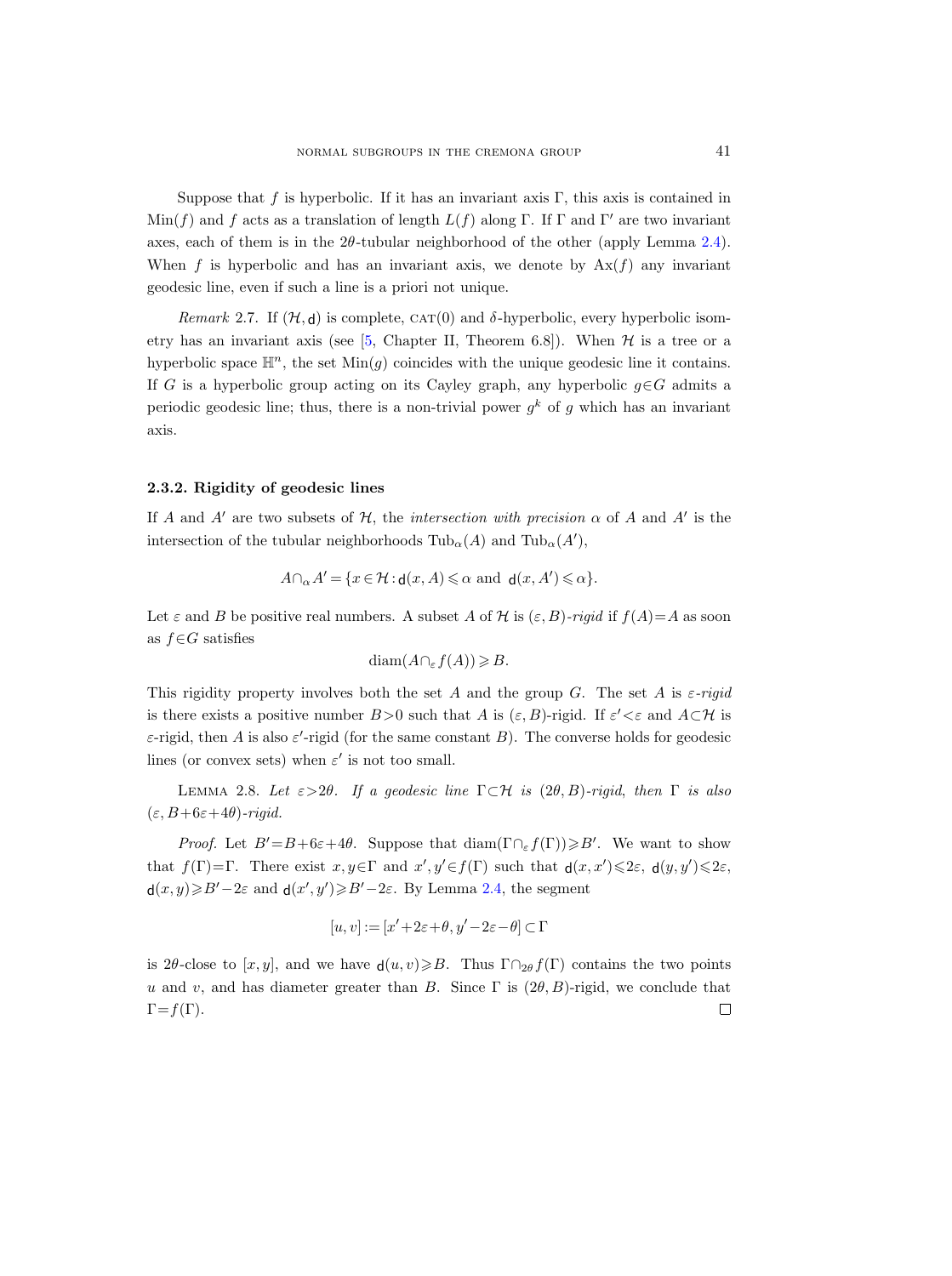#### 2.3.3. Tight elements, small cancellation and the normal subgroup theorem

We shall say that an element  $g \in G$  is tight if

- q is hyperbolic and admits an invariant axis  $Ax(q) \subset Min(q)$ ;
- the geodesic line  $Ax(g)$  is 2 $\theta$ -rigid;
- for all  $f \in G$ , if  $f(\text{Ax}(g)) = \text{Ax}(g)$  then  $fgf^{-1} = g$  or  $fgf^{-1} = g^{-1}$ .

We shall say that  $g \in G$  satisfies the *small cancellation property* if  $g \in G$  is tight, with a  $(14\theta, B)$ -rigid axis  $Ax(q)$  and

$$
\frac{1}{20}L(g) \geqslant 60\theta + 2B.
$$

Thus, the small cancellation property requires both tightness and a large enough translation length. We shall comment on this definition in §[2.3.4](#page-11-1) and explain how it is related to classical small cancellation properties.

Remark 2.9. If g is tight, then  $g^n$  is tight for all  $n \geq 1$ , and  $g^n$  satisfies the small cancellation property as soon as

$$
nL(g) \geqslant 1200\theta + 40B.
$$

We now state the main theorem of Part I; this result implies Theorem C from the introduction.

<span id="page-11-0"></span>THEOREM 2.10. (Normal subgroup theorem) Let  $G$  be a group acting by isometries on a hyperbolic space H. Suppose that  $g \in G$  satisfies the small cancellation property. Then any element h≠Id in the normal subgroup  $\langle q \rangle \rangle \subset G$  satisfies the following alternative: Either h is a conjugate of g, or h is a hyperbolic isometry with translation length  $L(h) > L(g)$ . In particular, if  $n \geqslant 2$ , the normal subgroup  $\langle g^n \rangle$  does not contain g.

### <span id="page-11-1"></span>2.3.4. Small cancellation properties and complements

Assume that g is a hyperbolic element of G and  $\text{Ax}(g) \subset \text{Min}(g)$  is an axis of g. Let  $\lambda \in \mathbb{R}_+^*$ be a positive real number. One says that  $g$  satisfies the small cancellation property with parameter  $\lambda$ , or the  $\lambda$ -small cancellation property, if the following is satisfied: For all elements  $f \in G$  with  $f(\text{Ax}(g)) \neq \text{Ax}(g)$ , the set of points of  $f(\text{Ax}(g))$  at distance  $\leq 4\theta = 32\delta$ from  $\text{Ax}(q)$  has diameter at most  $\lambda L(q)$ .

When g is tight, with a  $(14\theta, B)$ -rigid axis, then g satisfies this small cancellation property as soon as  $\lambda L(g) \geq B$ . In particular,  $g^n$  satisfies the  $\lambda$ -small cancellation property when  $n\geq B/\lambda L(g)$ . Assume now that g satisfies the small cancellation property with parameter  $\lambda$ ; then g is tight with a  $(2\theta, \lambda L(g))$ -rigid axis. By Lemma [2.8,](#page-10-0) the axis of g is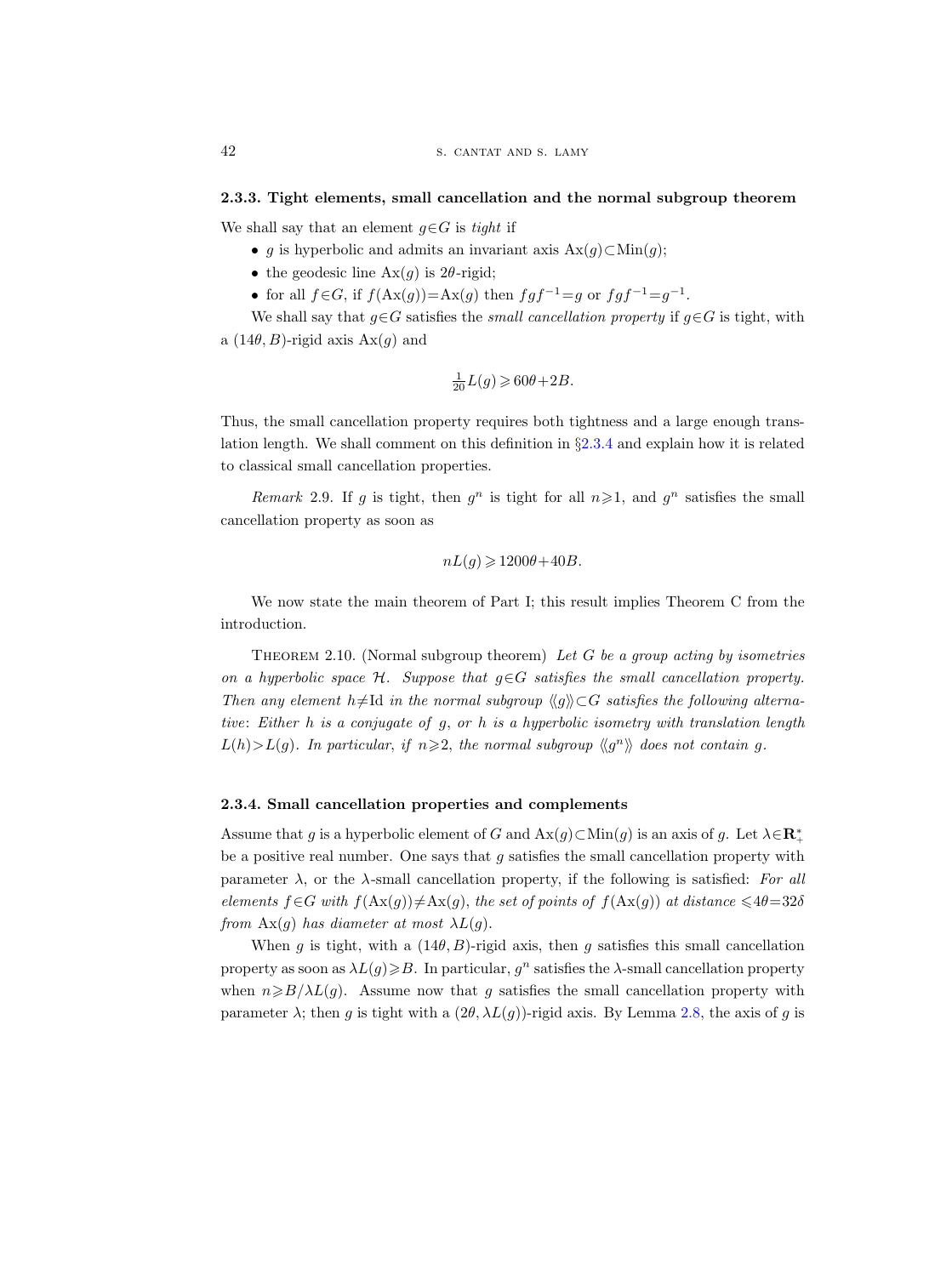$(14\theta, B)$ -rigid with  $B=\lambda L(g)+88\theta$ . This shows that the less precise cancellation property used in Theorem [2.10](#page-11-0) corresponds to the following, more classical, pair of assumptions:

• g satisfies the  $\lambda$ -small cancellation property for some  $0<\lambda<\frac{1}{40}$ ;

•  $L(q) \geqslant 3640\theta/(1-40\lambda)$ .

Such hypotheses are well known in geometric group theory (see [\[17\]](#page-61-4), [\[49\]](#page-63-4) or [\[50\]](#page-63-5) for example).

*Remark* 2.11. (a) Theorem [2.10](#page-11-0) is similar to the main result of  $[17]$ , which concerns the case of a hyperbolic group  $G$  acting on its Cayley graph; our strategy of proof, presented in §[2.5,](#page-18-0) follows the same lines (see [\[17\]](#page-61-4), and also the recent complementary article [\[10\]](#page-61-8)). There are several results of this type in the literature but none of them seems to contain Theorem [2.10](#page-11-0) as a corollary; in our setting, the space  $\mathcal H$  is not assumed to be locally compact, and the action of  $G$  is not assumed to be proper. This is crucial for application to the Cremona group: In this case, the space  $\mathcal H$  is locally homeomorphic to a non-separable Hilbert space, and the stabilizers of points in  $G$  are algebraic groups, like  $\mathsf{PGL}_3(\mathbf{k}) = \mathsf{Aut}(\mathbb{P}^2_{\mathbf{k}}).$ 

(b) Theorem [2.10](#page-11-0) applies in particular to groups acting by isometries on trees: This includes the situations of a free group acting on its Cayley graph, and of an amalgamated product over two factors acting on its Bass–Serre tree. It is a useful exercise, which is done in [\[43\]](#page-63-6), to write down the proof in this particular case; the proofs of the technical Lemmas [2.13](#page-14-0) and [2.16](#page-19-0) become much more transparent in this setting because one does not need approximations by trees.

(c) In the definition of a tight element, we could impose a weaker list of hypotheses. The main point would be to replace  $\text{Ax}(g)$  by a long quasi-geodesic segment (obtained, for example, by taking an orbit of a point x in  $Min(g)$ ; this would give a similar statement, without assuming that  $q$  has an invariant axis. Here, we take this slightly more restrictive definition because it turns out to be sufficient for our purpose, and it makes the proof less technical; we refer to [\[17\]](#page-61-4) or to the recent work [\[15\]](#page-61-9) for more general viewpoints. We refer to §[6.3](#page-56-0) for extensions and improvements of Theorem [2.10.](#page-11-0)

We now prove Theorem [2.10.](#page-11-0) We first need to introduce the notion of an admissible presentation.

#### <span id="page-12-0"></span>2.4. Pieces, neutral segments and admissible presentations

Let  $g \in G$  be a hyperbolic isometry with an invariant axis; let  $Ax(g)$  be such an axis (see Remark [2.7\)](#page-10-1) and  $L=L(g)$  be the translation length of g. All isometries that are conjugate to g have an invariant axis: If  $f = sgs^{-1}$ , then  $s(Ax(g))$  is an invariant axis for f.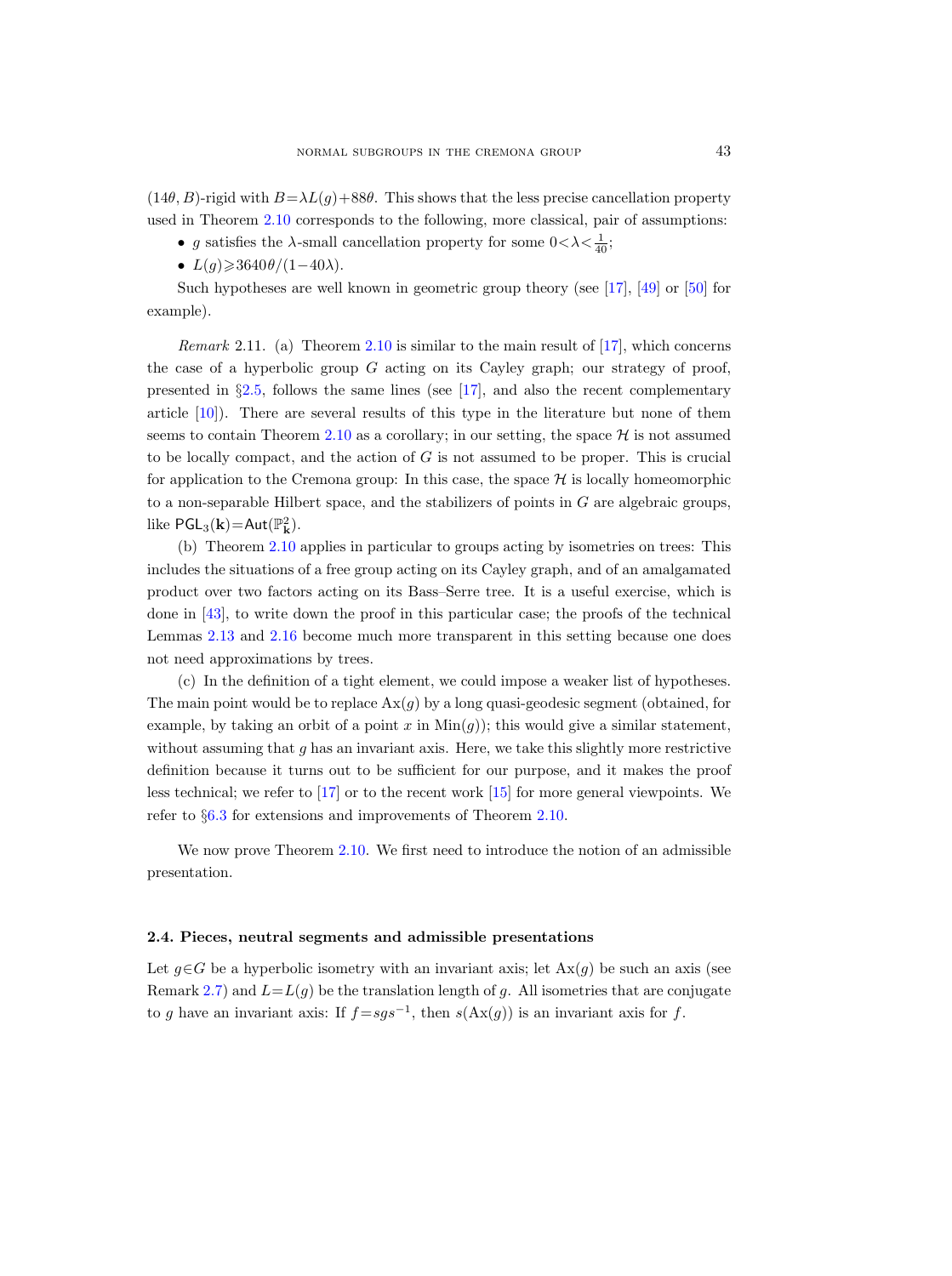#### 2.4.1. Axis, pieces and neutral segments

Let  $[x, y] \subset \mathcal{H}$  be an oriented geodesic segment, the length of which is at least 20 $\theta$ . The segment [x, y] is a piece if there exists an element  $s \in G$  such that [x, y] is contained in the tubular neighborhood Tub<sub>7</sub> $\theta(s(\text{Ax}(g)))$ . If [x, y] is a piece, the conjugates  $f = sgs^{-1}$ of g and  $f^{-1}=sg^{-1}s^{-1}$  of  $g^{-1}$  have the same invariant axis  $\Gamma = s(\text{Ax}(g))$ , and this axis almost contains  $[x, y]$ . Changing f to  $f^{-1}$  if necessary, we may assume that  $\pi_{\Gamma}(y)$  and  $f(\pi_{\Gamma}(x))$  lie on the same sid[e\(](#page-13-0)<sup>1</sup>) of  $\pi_{\Gamma}(x)$  in  $\Gamma$ . This assumption made, the isometry f is called a *support* of  $[x, y]$  (and so  $f^{-1}$  is a support of the piece  $[y, x]$ ). The segment  $[x, y]$ is a piece of size  $p/q$  if furthermore  $d(x, y) \geq pL/q$ . We say that  $[x, y]$  contains a piece of size  $p/q$  if there is a segment  $[x', y'] \subset [x, y]$  which is such a piece.

A pair of points  $(x, y)$  is *neutral* if none of the geodesic segments  $[x, y]$  between x and y contains a piece of size  $\frac{11}{20}$ ; by a slight abuse of notation, we also say that the segment  $[x, y]$  is neutral if this property holds (even if there are a priori several segments from x to y). If  $[x, y]$  is neutral and f is an element of the group G, then  $f([x, y])$  is also neutral; in other words, being neutral is invariant by translation under isometries  $f \in G$ .

Our choice of working with  $\frac{1}{20}L$  as a unit has no particular significance; we use it for convenience.

#### 2.4.2. Admissible presentations

Let h be an element of the normal subgroup  $\langle q \rangle \rangle \subset G$ . We can write h as a product  $h=h_kh_{k-1}...h_1$ , where each  $h_j$  is a conjugate of g or its inverse: for all  $1\leq i\leq k$  there exists  $s_i \in G$  such that

$$
h_i = s_i g s_i^{-1}
$$
 or  $s_i g^{-1} s_i^{-1}$ .

By convention, each  $h_i$  comes with  $s_i \in G$  and thus with an invariant axis

$$
Ax(h_i) = s_i(Ax(g));
$$

thus, the choice of  $s_i$  is part of the data ( $s_i$  could be changed into  $s_it$ , with t in the centralizer of  $q$ ).

We fix a base point  $x_0 \in \mathcal{H}$ . Let us associate three sequences of points  $\{a_i\}_{i=1}^k$ ,  $\{b_i\}_{i=1}^k$ and  ${x_i}_{i=1}^k$  to the given base point  $x_0$  and the factorization of h into the product of the  $h_i$ . Namely, for all  $1 \leq i \leq k$ , we first set:

- $x_i$  is equal to  $h_i(x_{i-1})$ ; in particular  $x_k = h(x_0)$ ;
- $a_i$  is the projection of  $x_{i-1}$  on the geodesic line  $Ax(h_i)$ ;
- <span id="page-13-0"></span>•  $b_i$  is equal to  $h_i(a_i)$ ; in particular, both  $a_i$  and  $b_i$  are on  $Ax(h_i)$ .

<sup>(&</sup>lt;sup>1</sup>) Since  $d(x, y) \ge 20\theta$ , this assumption is meaningful: It does not depend on the choices of the projections of x and y on  $Ax(f)$ .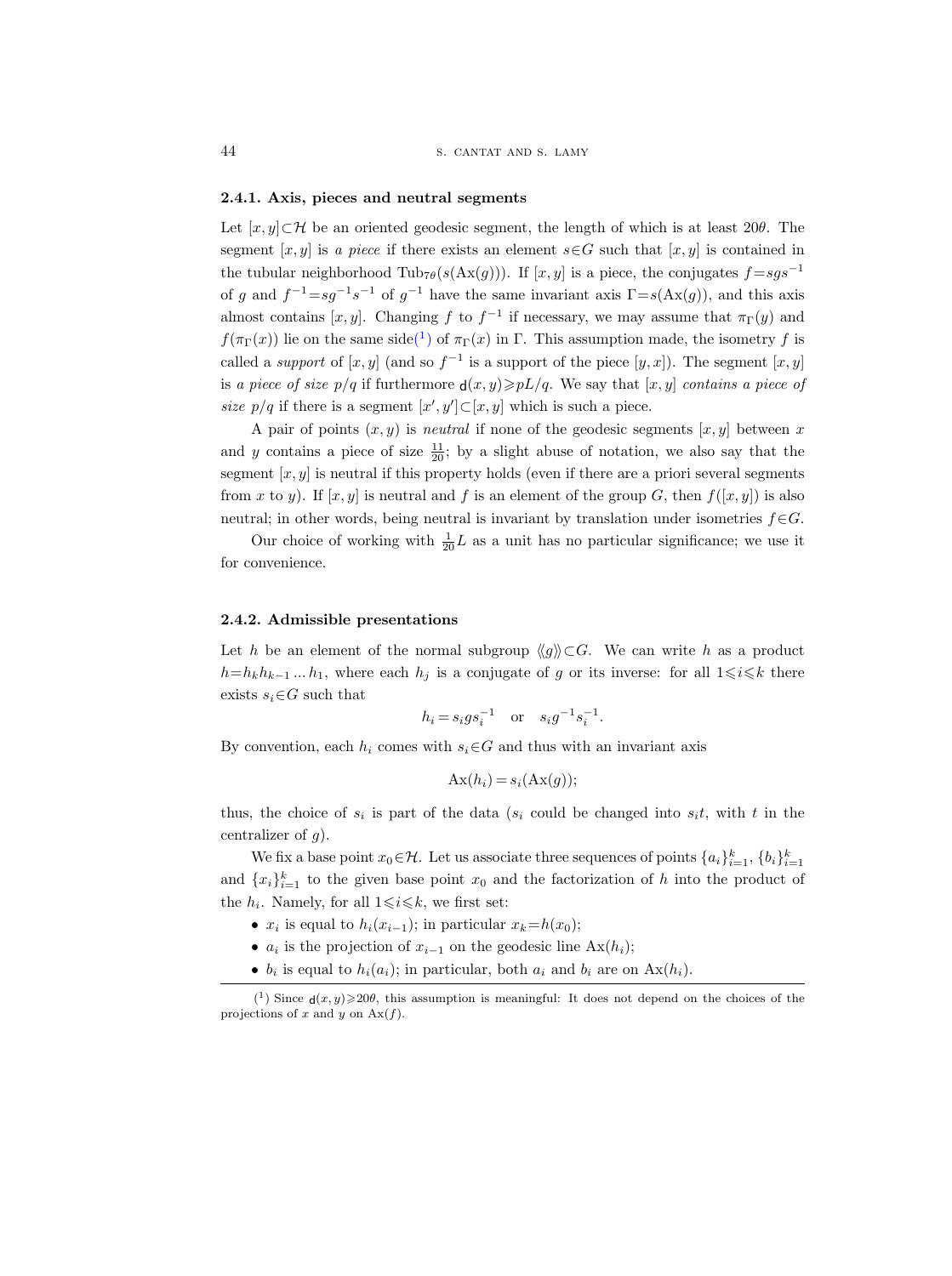However, we do not want the distances  $\mathsf{d}(x_{i-1}, a_i) = \mathsf{d}(b_i, x_i)$  to be too small. Thus, if  $d(x_{i-1}, a_i) \leq 10\theta$ , we translate  $a_i$  towards  $b_i$  at a distance of 12 $\theta$ , and similarly we translate  $b_i$  towards  $a_i$ . This defines the three sequences  $\{a_i\}_{i=1}^k$ ,  $\{b_i\}_{i=1}^k$  and  $\{x_i\}_{i=1}^k$ .

<span id="page-14-1"></span>LEMMA 2.12. If the translation length L of g is larger than  $480\theta$ , then the following properties hold:

- (1) each  $[a_i, b_i]$  is a subsegment of  $\text{Ax}(h_i)$  of length at least  $\frac{19}{20}L$ ;
- (2)  $(x_{i-1}|b_i)_{a_i} \leq 2\theta$  and  $(a_i|x_i)_{b_i} \leq 2\theta;$
- (3) all segments  $[x_{i-1}, a_i]$  and  $[b_i, x_i]$  have length at least 10 $\theta$  (for  $1 \leq i \leq k$ ).

*Proof.* Since we performed some translations when  $[x_{i-1}, a_i]$  was too small, we have property (3). The segment  $[a_i, b_i]$  was initially of length L, so (1) remains true as long as  $\frac{1}{20}L \geq 24\theta$ , which is our assumption. Property (2) follows from Lemma [2.3.](#page-8-0)  $\Box$ 

We say that  $h_k ... h_1$  is an *admissible presentation* of h (with respect to the base point  $(x_0)$  if the three sequences  $\{a_i\}_{i=1}^k$ ,  $\{b_i\}_{i=1}^k$  and  $\{x_i\}_{i=1}^k$  have the additional property that all pairs  $(x_{i-1}, a_i)$ ,  $1 \leq i \leq k$ , are neutral. It follows that all pairs  $(b_i, x_i)$  are also neutral, because the property of being neutral is stable under translation by isometries.

<span id="page-14-0"></span>LEMMA 2.13. Let  $x_0$  be a base point in  $H$ . Let g be an element of G, and h be an element of the normal subgroup generated by g. Assume that the translation length of g satisfies  $28\theta < \frac{1}{20}L(g)$ . Then h admits at least one admissible presentation.

<span id="page-14-2"></span>Remark 2.14. Due to this lemma, the following property can be added to the first three properties listed in Lemma [2.12:](#page-14-1)

(4) all pairs  $(x_{i-1}, a_i)$  and  $(b_i, x_i)$  are neutral.

Lemma [2.13](#page-14-0) corresponds to [\[17,](#page-61-4) Lemma 2.2]. We give a complete proof because it is more involved in our case.

*Proof.* As before, denote by L the translation length  $L(g)$ . Start with a decomposition  $h=h_k...h_1$  with  $h_i=s_ig^{\pm 1}s_i^{-1}$ , and construct the sequences of points  $\{a_i\}_{i=1}^k$ ,  ${b_i}_{i=1}^k$  and  ${x_i}_{i=1}^k$  as above. Let  $\mathcal I$  be the set of indices  $1 \leq i \leq k$  such that  $(x_{i-1}, a_i)$  is not neutral. Suppose that  $\mathcal I$  is not empty (otherwise we are done). Our goal is to modify the construction in order to get a new decomposition of h which is admissible.

Changing the decomposition. Pick  $i \in \mathcal{I}$ . Then there are two geodesic segments [y, z] ⊂[x<sub>i-1</sub>, a<sub>i</sub>] (with y∈[x<sub>i-1</sub>, z]) and a conjugate  $f = sgs^{-1}$  of g such that [y, z] is 7θclose to  $Ax(f) = s(Ax(g))$  and  $d(y, z) \ge \frac{11}{20}L$ ; we fix such a segment  $[y, z]$  with maximal length. Let y' and z' be the projections of y and z on  $Ax(f)$ ; we have  $d(y, y') \leq 7\theta$  and  $d(z, z') \leq 7\theta$ . If y' is contained in the segment  $[f(y'), z'] \subset Ax(f)$ , we change f into  $f^{-1}$ . Replace  $h_i$  by the product of three conjugates of g or  $g^{-1}$ 

$$
(h_i f^{-1} h_i^{-1}) h_i f.
$$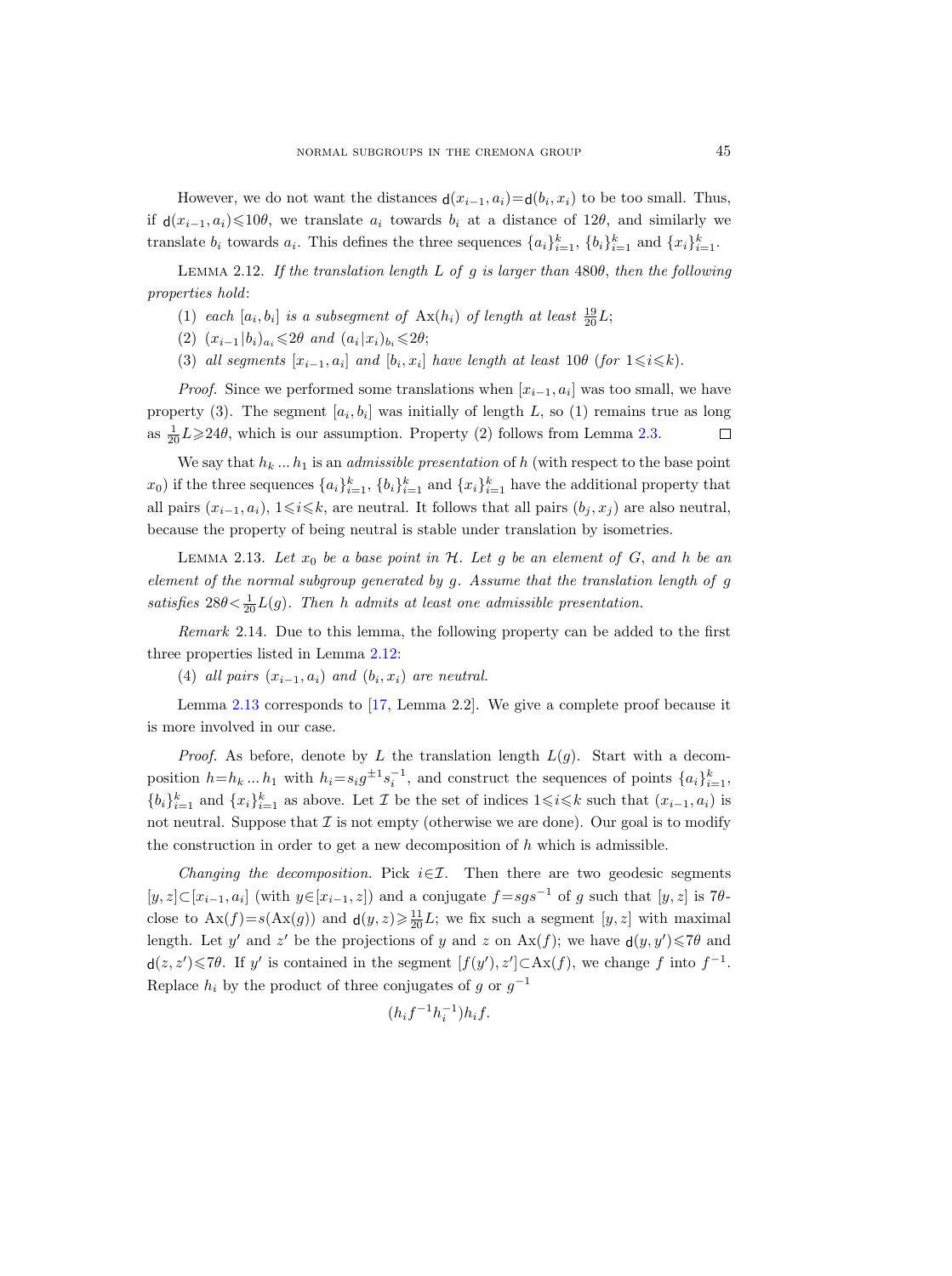

<span id="page-15-0"></span>Figure 1.

This gives rise to a new decomposition of h as a product of conjugates of  $g^{\pm 1}$ , and hence to new sequences of points. Let  $a'_i$  be a projection of  $x_{i-1}$  on  $Ax(f)$ . Concerning the sequence  $\{x_i\}_{i=1}^k$ , we have two new points  $x'_i = f(x_{i-1})$  and  $x'_{i+1} = h_i(x'_i)$ ; the point  $x'_{i+2} =$  $h_i f^{-1} h_i^{-1}(x'_{i+1})$  is equal to the old point  $x_i = h_i(x_{i-1})$ . Thus, the neutral pair  $(x_{i-1}, a_i)$ disappears and is replaced by three new pairs  $(x_{i-1}, a'_i)$ ,  $(x'_i, a'_{i+1})$  and  $(x'_{i+1}, a'_{i+2})$  (see Figure [1\)](#page-15-0). Note that if any of these segments is small, then it is automatically neutral; so, without loss of generality, we may assume that there was no need to move  $a'_i$ ,  $a'_{i+1}$  or  $a'_{i+2}$  as in Lemma [2.12.](#page-14-1)

Two estimates.

Claim 1.  $d(x_{i-1}, a'_i) = d(x'_{i+1}, a'_{i+2}) \le d(x_{i-1}, a_i) - \frac{10}{20}L$ . To prove it, we write

$$
\mathsf{d}(x_{i-1}, a_i) \geq \mathsf{d}(x_{i-1}, y) + \mathsf{d}(y, z) \geq \mathsf{d}(x_{i-1}, y) + \frac{11}{20}L
$$

and

<span id="page-15-1"></span>
$$
\mathsf{d}(x_{i-1}, a_i') \leq \mathsf{d}(x_{i-1}, y') \leq \mathsf{d}(x_{i-1}, y) + \mathsf{d}(y, y') \leq \mathsf{d}(x_{i-1}, y) + 7\theta; \tag{2.3}
$$

claim 1 follows because  $7\theta < \frac{1}{20}L$ .

$$
\text{Claim 2. } \mathsf{d}(x'_i, a'_{i+1}) \mathsf{ \leqslant d}(x_{i-1}, a_i) \!-\! \tfrac{1}{20} L.
$$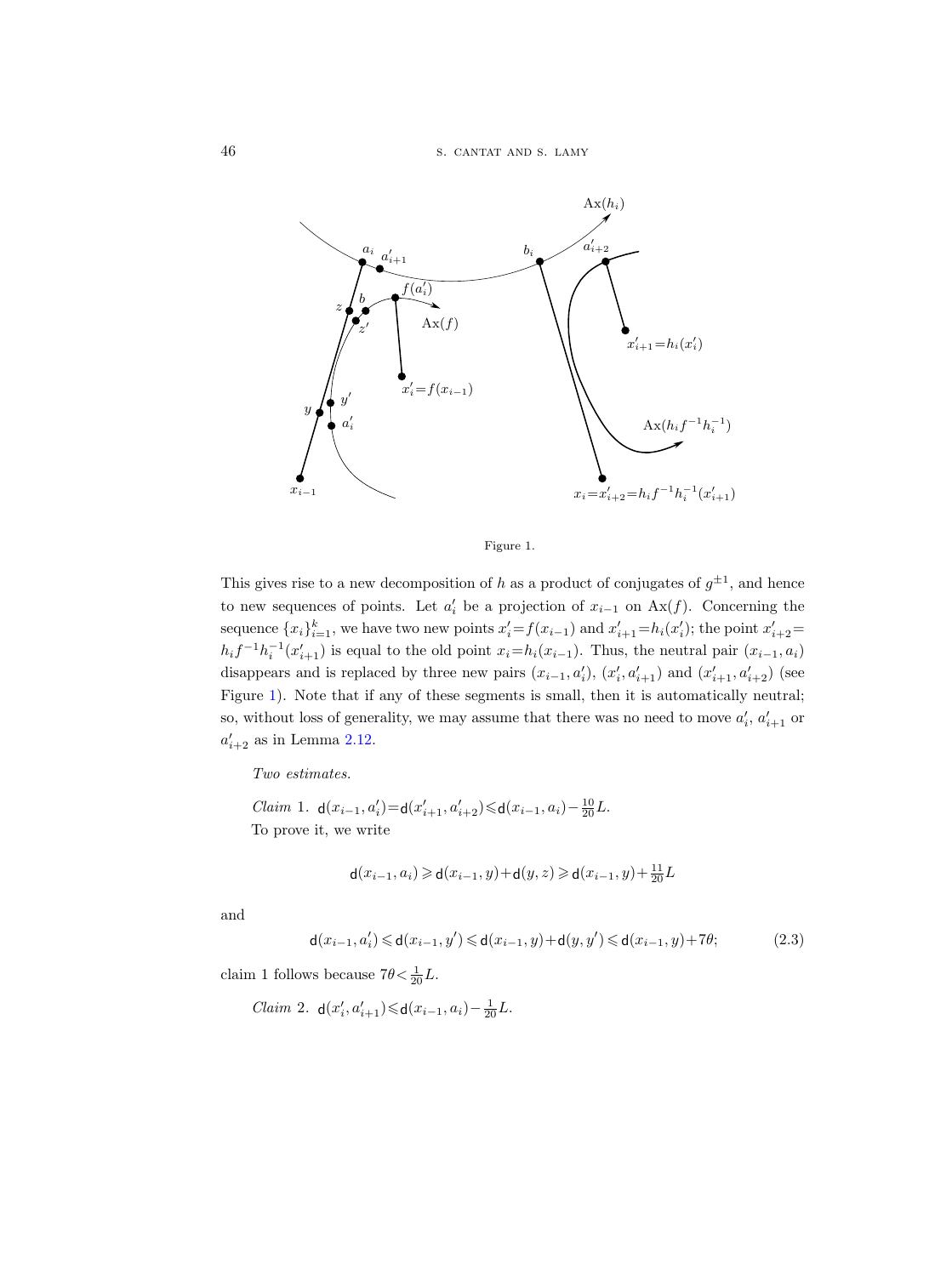Let us postpone the proof of this second estimate, and deduce the lemma from these two inequalities.

Conclusion. Since the modification is local, and does not change the points  $a_j$  for j≠i, we can perform a similar replacement for all indices  $i\in\mathcal{I}$ . We obtain a new presentation for h and a new list of bad indices  $\mathcal{I}'$ . Either this new list is empty, or by the two estimates (claims 1 and 2) the maximum of the lengths  $d(x_{j-1}, a_j)$  over all the non-neutral pairs  $(x_{j-1}, a_j)$ ,  $j \in \mathcal{I}'$ , drops at least by  $\frac{1}{20}L$ . By induction, after a finite number of such replacements, we obtain an admissible presentation.

*Proof of claim* 2. Denote by b the projection of  $a_i$  on  $Ax(f)$ . Similarly as [\(2.3\)](#page-15-1), we have

<span id="page-16-0"></span>
$$
\mathsf{d}(b, a_i) \leq \mathsf{d}(z, a_i) + 7\theta. \tag{2.4}
$$

There are two cases, according to the position of  $f(a'_i)$  with respect to the segment [ $a'_{i}$ ,  $b$ ]⊂Ax( $f$ ). If  $f(a'_{i})$  is in this segment, then

$$
d(x'_i,a_i) \leqslant d(f(x_{i-1}),f(a'_i)) + d(f(a'_i),b) + d(b,a_i) \leqslant d(x_{i-1},a'_i) + d(a'_i,b) - L + d(b,a_i).
$$

Applying Lemma [2.3](#page-8-0) to the triangles  $x_{i-1}, y', a'_i$  and  $a_i, z', b$ , and the inequalities

$$
\mathsf{d}(y,y'),\mathsf{d}(z,z')\leqslant 7\theta,
$$

we get

$$
\mathsf{d}(x_{i-1},y)\!=\!\mathsf{d}(x_{i-1},a'_i)\!+\!\mathsf{d}(y,a'_i),
$$

up to an error of  $11\theta$ , and similarly

$$
\mathsf{d}(a_i, z) = \mathsf{d}(a_i, b) + \mathsf{d}(z, b),
$$

up to  $11\theta$ . Hence, we get

$$
d(x'_i,a_i) \leqslant d(x_{i-1},y) + d(y,z) + d(z,a_i) - L + 22\theta \leqslant d(x_{i-1},a_i) - L + 22\theta.
$$

This concludes the proof of claim 2 in the first case, because  $-L+22\theta < -\frac{1}{20}L$ .

The second case occurs when b is in the segment  $[a'_i, f(a'_i)] \subset Ax(f)$  (see Figure [1\)](#page-15-0). In this case we have

$$
\begin{aligned} \mathsf{d}(x'_i,a_i) \!\leqslant\! \mathsf{d}(f(x_{i-1}),f(a'_i)) \!+\! \mathsf{d}(f(a'_i),b) \!+\! \mathsf{d}(b,a_i) \\ \!\leqslant\! \mathsf{d}(x_{i-1},z) \!-\! \tfrac{11}{20}L \!+\! 7\theta \!+\! L \!-\! \mathsf{d}(a'_i,b) \!+\! d(z,a_i) \!+\! 7\theta, \end{aligned}
$$

and thus

<span id="page-16-1"></span>
$$
\mathsf{d}(x_i', a_i) \leq \mathsf{d}(x_{i-1}, a_i) - \mathsf{d}(a_i', b) + \frac{9}{20}L + 14\theta.
$$
 (2.5)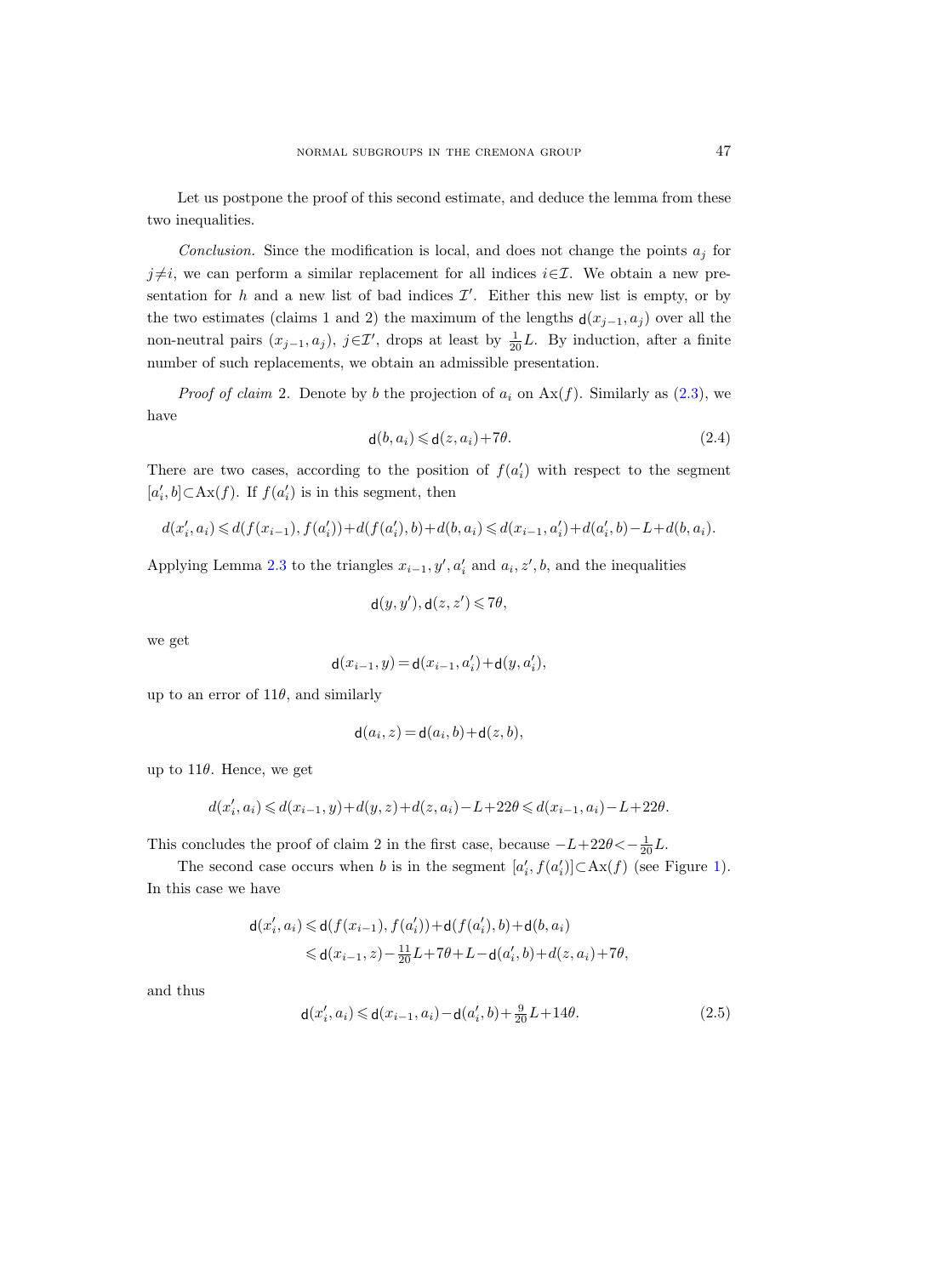On the other hand, the triangular inequality implies that

$$
\mathsf{d}(x_{i-1}, a'_i) + \mathsf{d}(a'_i, b) + \mathsf{d}(b, a_i) \geq \mathsf{d}(x_{i-1}, a_i) = \mathsf{d}(x_{i-1}, y) + \mathsf{d}(y, z) + \mathsf{d}(z, a_i),
$$

and so

$$
\mathbf{d}(a'_i, b) \geq \frac{11}{20}L + \mathbf{d}(x_{i-1}, y) - \mathbf{d}(x_{i-1}, a'_i) + \mathbf{d}(z, a_i) - \mathbf{d}(b, a_i).
$$

Using inequalities  $(2.3)$  and  $(2.4)$ , we obtain

$$
\mathbf{d}(a'_i, b) \geqslant \frac{11}{20}L - 14\theta.
$$

Finally, inequality [\(2.5\)](#page-16-1) gives

$$
\mathsf{d}(x'_i,a'_{i+1})\leqslant \mathsf{d}(x'_i,a_i)\leqslant \mathsf{d}(x_{i-1},a_i)-\tfrac{2}{20}L+28\theta,
$$

and hence claim 2 because  $28\theta < \frac{1}{20}L$ .

The following lemma provides a useful property of admissible presentations with a minimum number of factors  $h_i$ .

<span id="page-17-0"></span>LEMMA 2.15. Let  $h=h_k ... h_1$  be an admissible presentation with base point  $x_0$ . If there exist two indices  $j>i$  such that  $h_j=h_i^{-1}$ , then h admits an admissible presentation with base point  $x_0$  and only k−2 factors.

*Proof.* We may assume that  $j\geqslant i+2$ , otherwise the simplification is obvious. The decomposition for  $h$  is then

$$
h = h_k \dots h_{j+1} h_i^{-1} h_{j-1} \dots h_{i+1} h_i h_{i-1} \dots h_1.
$$

Note that  $i$  can be equal to 1, and  $j$  can be equal to  $k$ . We have a sequence of triplets  $(a_i, b_i, x_i), i=1, ..., k$ , associated with this presentation and with the base point  $x_0$ . Then we claim that

$$
h = h_k \dots h_{j+1} (h_i^{-1} h_{j-1} h_i) (h_i^{-1} h_{j-2} h_i) \dots (h_i^{-1} h_{i+1} h_i) h_{i-1} \dots h_1
$$

is another admissible presentation with base point  $x_0$  and with  $k-2$  factors. Indeed the sequence of  $k-2$  triplets associated with this new presentation is

$$
(a_1, b_1, x_1), \dots, (a_{i-1}, b_{i-1}, x_{i-1}), (h_i^{-1}(a_{i+1}), h_i^{-1}(b_{i+1}), h_i^{-1}(x_{i+1})), \dots,
$$

$$
(h_i^{-1}(a_{j-1}), h_i^{-1}(b_{j-1}), h_i^{-1}(x_{j-1})), (a_{j+1}, b_{j+1}, x_{j+1}), \dots, (a_k, b_k, x_k),
$$

and one checks that all relevant segments are neutral because they are obtained from neutral segments of the previous presentation by isometric translations (either by Id or by  $h_i$ ).  $\Box$ 

 $\Box$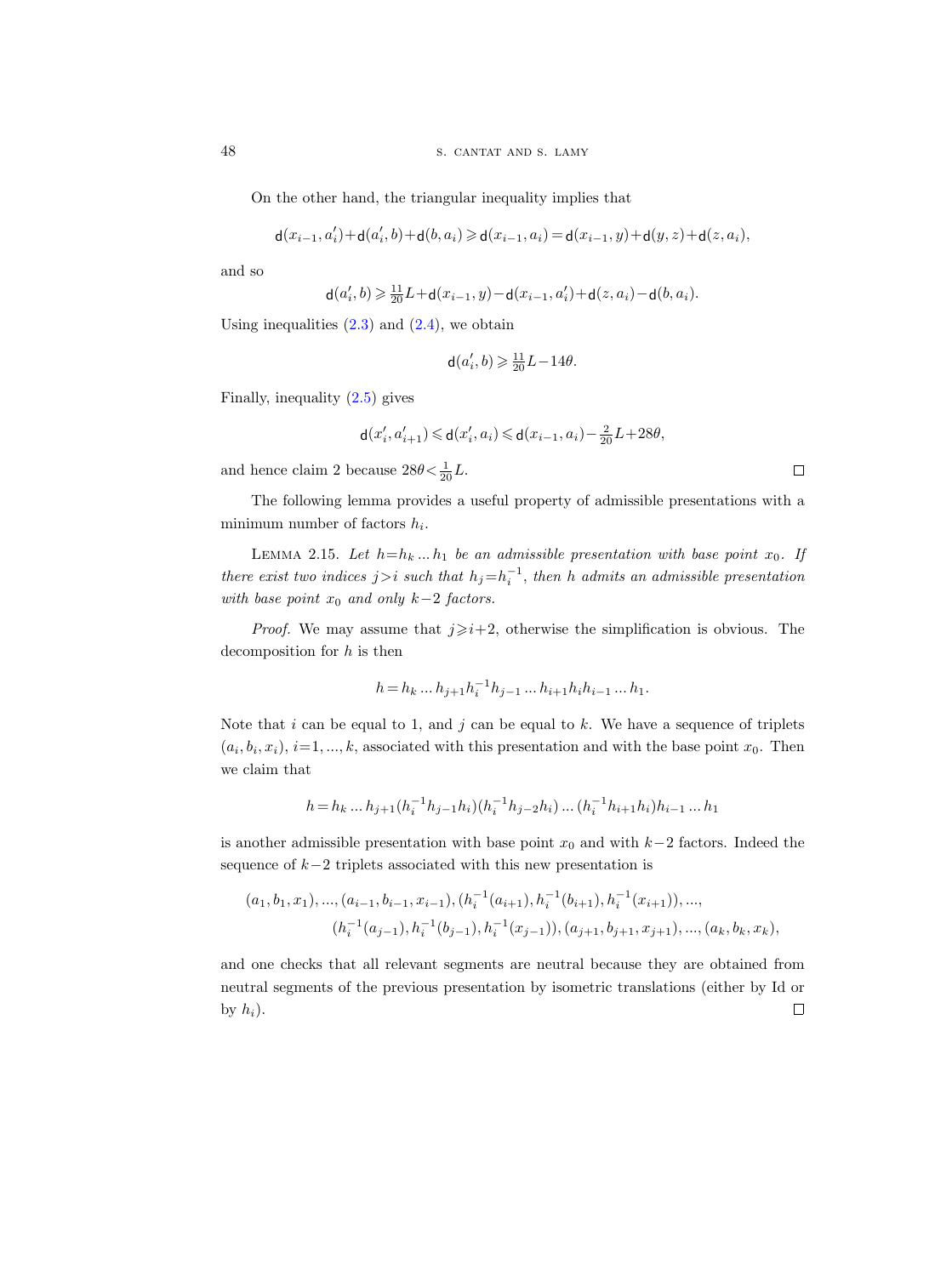#### <span id="page-18-0"></span>2.5. Proof of the normal subgroup theorem

Let  $g$  be an element of  $G$  which satisfies the small cancellation property. By definition, g is a tight element of G, its axis is  $(14\theta, B)$ -rigid for some  $B>0$ , and

$$
\frac{1}{20}L(g) \geqslant 60\theta + 2B.
$$

Denote by L the translation length  $L(g)$ . Let h be a non-trivial element of the normal subgroup  $\langle g \rangle$ . Our goal is to prove  $L(h) \geqslant L$ , with equality if and only if h is conjugate to g. Pick a base point  $x_0$  such that  $d(x_0, h(x_0)) \le L(h) + \theta$ . Lemma [2.13](#page-14-0) applied to g implies the existence of an admissible presentation with respect to the base point  $x_0$ :

$$
h=h_m\circ\dots\circ h_1,\quad h_i=s_ig^{\pm 1}s_i^{-1}.
$$

We assume that  $m$  is minimal among all such choices of base points and admissible presentations. Lemma [2.15](#page-17-0) implies that  $h_j$  is different from  $h_i^{-1}$  for all  $1 \leq i < j \leq m$ .

Let  $\{a_i\}_{i=1}^k$ ,  $\{b_i\}_{i=1}^k$  and  $\{x_i\}_{i=1}^k$  be the three sequences of points defined in §[2.4;](#page-12-0) they satisfy properties  $(1)$ – $(4)$  listed in Lemma [2.12](#page-14-1) and Remark [2.14.](#page-14-2) Since the constructions below are more natural with segments than pairs of points, and  $H$  is not assumed to be uniquely geodesic, we choose geodesic segments between the points  $x_i$ , as well as geodesic segments  $[a_i, b_i] \subset \text{Ax}(h_i)$ .

We now introduce the following definition in order to state the key Lemma [2.16.](#page-19-0) A sequence of points  $(c_{-1}, c_0, ..., c_k, c_{k+1})$  in  $H$ , with some choice of segments  $[c_i, c_{i+1}]$ ,  $-1 \leq i \leq k$ , is a *configuration* of *order*  $k \geq 1$  for the segment  $[x_0, x_j]$  if

(i) 
$$
x_0 = c_{-1}
$$
 and  $x_j = c_{k+1}$ ;

(ii) for all  $0 \le i \le k$  and all  $a \in [c_i, c_{i+1}]$ , we have  $(c_{i-1} | a)_{c_i} \le 3\theta$ , in particular,

$$
(c_{i-1} | c_{i+1})_{c_i} \leqslant 3\theta;
$$

(iii) for all  $0 \le i \le k+1$  we have  $d(c_{i-1}, c_i) \ge 10\theta$ ;

(iv) for all  $0 \le i \le k$  the segment  $[c_i, c_{i+1}]$  is either neutral or a piece, with the following rules:

(iv-a) there are never two consecutive neutral segments;

(iv-b) the last segment  $[c_k, c_{k+1}]=[c_k, x_i]$  is neutral;

(iv-c) the second segment  $[c_0, c_1]$  is a piece of size  $\frac{18}{20}$  if  $[c_1, c_2]$  is neutral (this is always the case when  $k=1$ , and of size  $\frac{17}{20}$  otherwise;

(iv-d) for the other pieces  $[c_{i-1}, c_i]$ , with  $i>1$ , the size is  $\frac{5}{20}$  when  $[c_i, c_{i+1}]$  is neutral and  $\frac{4}{20}$  otherwise;

(v) for all  $0 \le i \le k$ , if  $[c_i, c_{i+1}]$  is a piece, then there is an index l with  $1 \le l \le j$  such that  $h_l$  is the support of the piece  $[c_i, c_{i+1}].$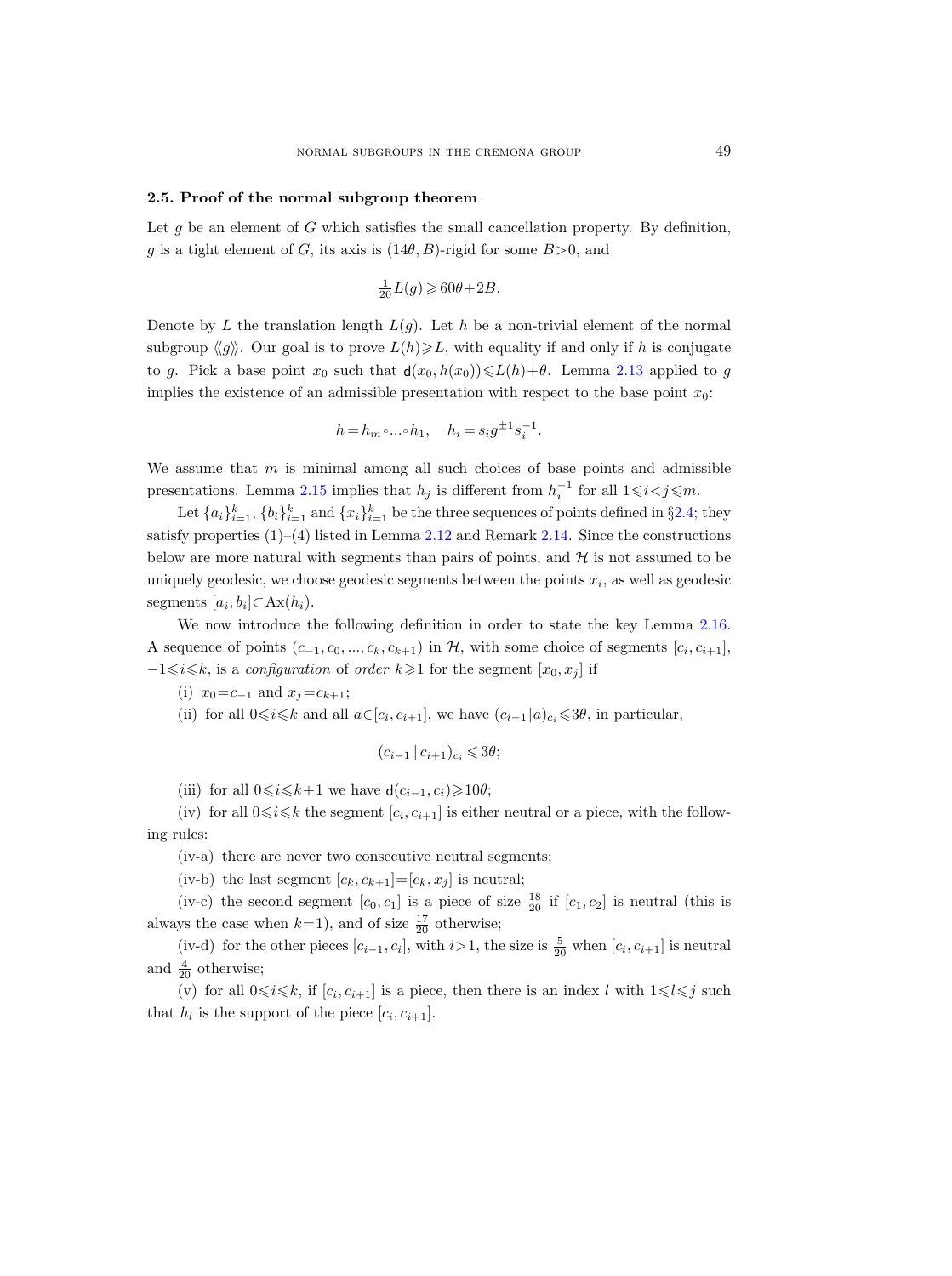Note that properties (iv) and (v) do not concern the initial segment  $[x_0, c_0]$ , and that the size  $p/q$  of a piece  $[c_i, c_{i+1}]$ ,  $0 \le i \le k-1$ , is equal to  $\frac{18}{20}$ ,  $\frac{17}{20}$ ,  $\frac{5}{20}$  or  $\frac{4}{20}$ ; moreover, this size is computed with respect to  $L=L(g)$ , and thus the minimum length of a piece  $[c_i, c_{i+1}]$  is bounded from below by  $4(60\theta+2B)$ .

The following lemma is inspired by [\[17,](#page-61-4) Lemma 2.4]. As mentionned there, this can be seen as a version of the famous Greendlinger lemma in classical small cancellation theory. Recall that this lemma claims the existence of a region with a large external segment in a van Kampen diagram (see [\[45,](#page-63-7) Chapter V]). The segment  $[c_0, c_1]$  in the previous definition plays a similar role. One can consult [\[43\]](#page-63-6) for a simpler proof of Lemma [2.16](#page-19-0) and Theorem [2.10](#page-11-0) in the case of a group acting on a tree, and for small cancellation theory in the context of  $\text{Aut}[\mathbf{k}^2]$  and its amalgamated product structure.

<span id="page-19-0"></span>LEMMA 2.16. For each  $j=1,\ldots,m$ , there exists  $k\geqslant 1$  such that the segment  $[x_0, x_j]$ admits a configuration of order k. Moreover, if  $j \geqslant 2$  and  $k=1$ , then the first segment  $[x_0, c_0]$  of the configuration has length at least  $\frac{3}{20}L$ .

*Proof.* The proof is by induction on j, and uses the four properties that are listed in Lemma [2.12](#page-14-1) and Remark [2.14;](#page-14-2) we refer to them as properties  $(1)-(4)$ . Note that  $(2)$  and (3) enable us to apply Lemma [2.6;](#page-9-0) similarly, properties (ii) and (iii) for a configuration of order  $k$  show that Lemma [2.6](#page-9-0) can be applied to the sequence of points in such a configuration.

Inizialization. When  $j=1$ , we take  $c_0=a_1$  and  $c_1=b_1$ , and get a configuration of order 1. Indeed, by property (2), we have

$$
(x_0 | b_1)_{a_1} \leq 2\theta
$$
 and  $(a_1 | x_1)_{b_1} \leq 2\theta$ .

By property (1),  $[c_0, c_1]$  is a piece of size  $\frac{19}{20}$  (it is a subsegment of  $Ax(h_1)$ ). The segments  $[x_0, c_0]$  and  $[x_1, c_1]$  are neutral (property (4)) and of length at least  $10\theta$  (property (3)).

Suppose now that  $[x_0, x_j]$  admits a configuration of order k. We want to find a configuration of order  $k'$  for  $[x_0, x_{j+1}]$ . As we shall see, the proof provides a configuration of order  $k'=1$  in one case, and of order  $k' \leq k+2$  in the other case.

Six preliminary facts. Consider the approximation tree  $(\Phi, T)$  of  $(x_j, x_0, x_{j+1})$ . We choose  $p \in [x_i, x_0]$  such that  $\Phi(p) \in T$  is the branch point of the tripod T (with  $p=x_i$  if T is degenerate). Let a (resp. b) be a projection of  $a_{j+1}$  (resp.  $b_{j+1}$ ) on the segment  $[x_j, x_{j+1}]$ . By assertion (3) in Lemma [2.6](#page-9-0) we have  $\mathsf{d}(a, a_{j+1}) \leq \mathsf{5}\theta$  and  $\mathsf{d}(b, b_{j+1}) \leq \mathsf{5}\theta$ . Thus  $\mathsf{d}(a, b) \geq \frac{19}{20}L-10\theta$  and, by Lemma [2.5,](#page-8-2)  $[a, b]$  is a piece with support  $h_{j+1}$ .

For all  $i \leq k+1$ , note that  $c_i'$  a projection of  $c_i$  on the segment  $[x_0, x_j]$ . Note that, by Lemma [2.6,](#page-9-0) we have  $d(c_i, c'_i) \leq 5\theta$ , and the points  $c'_i$ ,  $-1 \leq i \leq k+1$ , form a monotonic sequence of points from  $x_0$  to  $x_j$  along the geodesic segment  $[x_0, x_j]$ .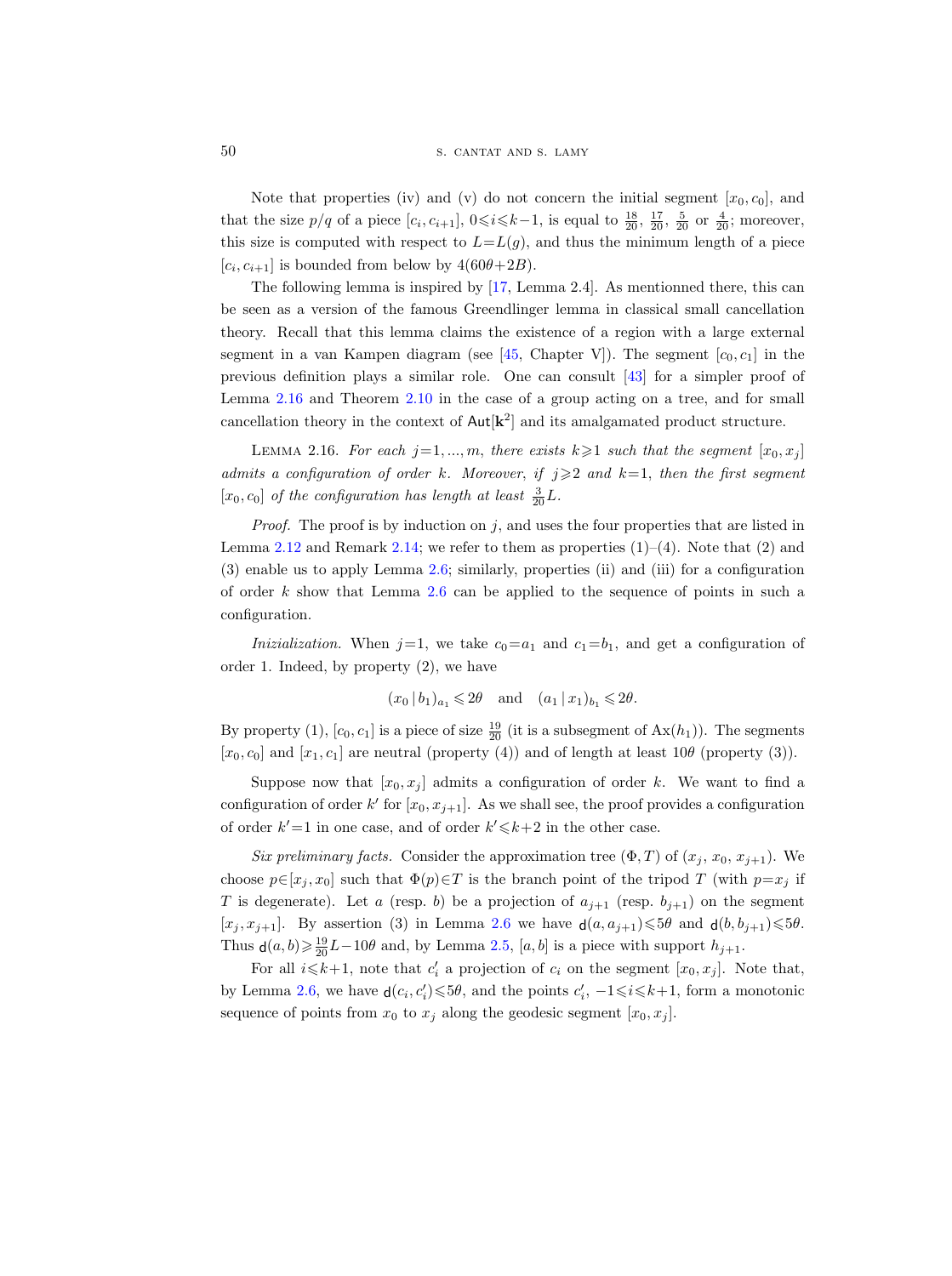Let  $S_i$  be the interval of T defined by  $S_i = [\Phi(a), \Phi(b)] \cap [\Phi(c'_i), \Phi(c'_{i+1})]$ . The preimages of  $S_i$  by  $\Phi$  are two intervals  $I \subset [a, b]$  and  $I' \subset [c'_i, c'_{i+1}]$  such that

$$
\Phi(I)=\Phi(I')=S_i.
$$

<span id="page-20-0"></span>*Fact* 2.17. If  $[c_i, c_{i+1}]$  is neutral then  $\text{diam}(S_i) \leq \frac{12}{20}L$ .

Since  $\Phi$  is an isometry along the geodesic segments  $[x_j, x_0]$  and  $[x_j, x_{j+1}]$ , we only have to prove that  $\text{diam}(I') \leq \frac{12}{20}L$ . By Lemma [2.5,](#page-8-2) we know that

$$
[c_i, c_{i+1}] \subset \text{Tub}_{7\theta}([c'_i, c'_{i+1}]).
$$

Due to the triangular inequality, we can choose  $J\subset [c_i, c_{i+1}]$  such that  $J\subset \text{Tub}_{7\theta}(I')$  and  $\dim(J) \geq \dim(I') - 14\theta$ . The properties of the approximation tree imply that

$$
I' \subset \text{Tub}_{\theta}(I)
$$
 and  $I \subset \text{Tub}_{7\theta}(\text{Ax}(h_{j+1})).$ 

Thus  $J\subset \text{Tub}_{15\theta}(\text{Ax}(h_{j+1}))$ . Applying Lemma [2.4](#page-8-1) (with  $\beta=16\theta$ ) and shortening J by 32 $\theta$ (16θ at each end), we obtain  $\text{diam}(J) \geq \text{diam}(I') - 46\theta$  and  $J \subset \text{Tub}_{2\theta}(\text{Ax}(h_{j+1}))$ . Thus J is a piece contained in the neutral segment  $[c_i, c_{i+1}]$ , and hence

 $\frac{11}{20}L \geq \text{diam}(J) \geq \text{diam}(I') - 46\theta$ , and therefore  $\frac{12}{20}L \geq \text{diam}(I')$ .

<span id="page-20-1"></span>*Fact* 2.18. If  $[c_i, c_{i+1}]$  is a piece then  $\text{diam}(S_i) \leq B$ .

By property (v), there exists an index l, with  $1 \le l \le j$ , such that

$$
[c_i, c_{i+1}] \subset \text{Tub}_{7\theta}(\text{Ax}(h_l)).
$$

Since  $I' \subset \text{Tub}_{7\theta}([c_i, c_{i+1}]),$  we get

$$
I' \subset \operatorname{Tub}_{14\theta}(\operatorname{Ax}(h_l)).
$$

On the other hand  $I' \subset \text{Tub}_{\theta}(I)$  and  $I \subset \text{Tub}_{7\theta}(\text{Ax}(h_{j+1}))$ , and thus

$$
I' \subset \text{Tub}_{8\theta}(\text{Ax}(h_{j+1})).
$$

If diam( $I'$ )>B, the rigidity assumption shows that  $h_{j+1}$  and  $h_l$  share the same axis, with opposite orientations; since g is tight, we obtain  $h_{j+1} = h_l^{-1}$ . By Lemma [2.15,](#page-17-0) this contradicts the minimality of the presentation of h. This proves that  $\text{diam}(I') \leq B$ .

<span id="page-20-2"></span>*Fact* 2.19. Suppose that  $[c_i, c_{i+1}]$  is a piece. Then

$$
\textnormal{diam}([\Phi(x_j),\Phi(a)]\cap[\Phi(c'_i),\Phi(c'_{i+1})])\leqslant \tfrac{12}{20}L.
$$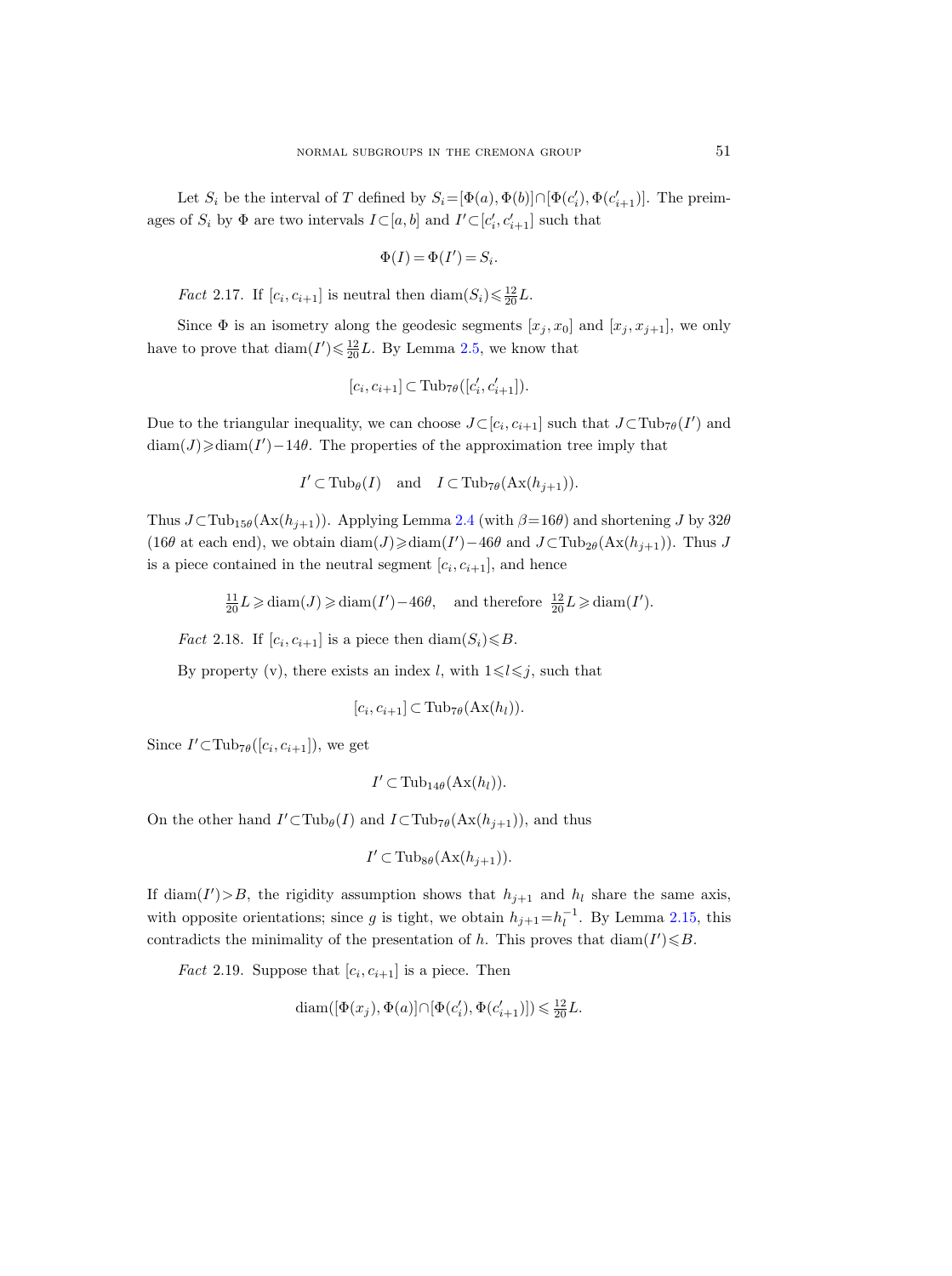By property (v), there exists an index l, with  $1 \leq l \leq j$ , such that  $h_l$  is the support of [ $c_i, c_{i+1}$ ]. Let  $K \subset [a, x_j]$  and  $K' \subset [c'_i, c'_{i+1}]$  be two intervals such that

$$
\Phi(K) = \Phi(K') = [\Phi(x_j), \Phi(a)] \cap [\Phi(c'_i), \Phi(c'_{i+1})].
$$

We want to prove that  $\text{diam}(K) \leq \frac{12}{20}L$ . Applying the triangular inequality, we can choose  $J\subset [a_{j+1}, x_j]$  such that  $J\subset \text{Tub}_{7\theta}(K)$  and  $\text{diam}(J) \geq \text{diam}(K) - 14\theta$ . Now we have

$$
K \subset \mathrm{Tub}_{\theta}(K'), \quad K' \subset \mathrm{Tub}_{7\theta}([c_i, c_{i+1}]) \quad \text{and} \quad [c_i, c_{i+1}] \subset \mathrm{Tub}_{7\theta}(\mathrm{Ax}(h_l)).
$$

Thus  $J\subset \text{Tub}_{22\theta}(\text{Ax}(h_l))$ . Applying Lemma [2.4](#page-8-1) with  $\beta=23\theta$ , we shorten J by  $46\theta$  (23 $\theta$ at each end) and obtain

$$
J \subset \mathrm{Tub}_{2\theta}(\mathrm{Ax}(h_l)) \quad \text{and} \quad \mathrm{diam}(J) \geqslant \mathrm{diam}(K) - 60\theta.
$$

The admissibility condition implies that  $J\subset [a_{j+1}, x_j]$  is neutral, and therefore

$$
\frac{11}{20}L \geqslant \text{diam}(J) \geqslant \text{diam}(K) - 60\theta, \quad \text{so that } \frac{12}{20}L \geqslant \text{diam}(K).
$$

<span id="page-21-0"></span>*Fact* 2.20. The segment  $[\Phi(b), \Phi(a)]$  is not contained in the segment  $[\Phi(c'_0), \Phi(x_j)]$ .

Let us prove this by contradiction, assuming that  $[\Phi(b), \Phi(a)] \subset [\Phi(c'_0), \Phi(x_j)]$ . By (iv-a) and Fact [2.17,](#page-20-0)  $[\Phi(b), \Phi(a)]$  intersects at least one segment  $[\Phi(c'_i), \Phi(c'_{i+1})]$  for which  $[c_i, c_{i+1}]$  is a piece; Fact [2.18](#page-20-1) implies that  $[\Phi(c'_i), \Phi(c'_{i+1})]$  is not contained in  $[\Phi(a), \Phi(b)]$  (it must intersect the boundary points of  $[\Phi(a), \Phi(b)]$ ). It follows from this that  $[\Phi(a), \Phi(b)]$  intersects at most two pieces and one neutral segment. Facts [2.17](#page-20-0) and [2.18](#page-20-1) now give the contradictory inequality

$$
2B + \frac{12}{20}L \geqslant \frac{19}{20}L - 10\theta.
$$

<span id="page-21-1"></span>*Fact* 2.21. The segment  $[\Phi(c'_0), \Phi(c'_1)]$  is not contained in  $[\Phi(x_{j+1}), \Phi(x_j)]$ .

Since  $[a_{j+1}, x_j]$  is neutral and  $[c_0, c_1]$  is a piece of size  $\ge \frac{17}{20}$ , the segment  $[\Phi(c'_0), \Phi(c'_1)]$ is not contained in  $[\Phi(a_{j+1}), \Phi(x_j)]$ . Assume that  $[\Phi(c'_0), \Phi(c'_1)] \subset [\Phi(x_{j+1}), \Phi(x_j)]$ , apply Fact [2.20](#page-21-0) and then Facts [2.18](#page-20-1) and [2.19;](#page-20-2) this gives the contradictory inequality

$$
B+\tfrac{12}{20}L\geqslant \tfrac{17}{20}L-10\theta.
$$

These last two facts imply  $\Phi(b) \in [\Phi(x_{j+1}), \Phi(p)]$  and  $\Phi(c'_0) \in [\Phi(x_0), \Phi(p)]$ . Moreover, with this new property in mind, the proofs of Facts [2.20](#page-21-0) and [2.21](#page-21-1) give the following.

<span id="page-21-2"></span>*Fact* 2.22. The segment  $[\Phi(b), \Phi(p)]$  has length at least  $\frac{6}{20}L$ , and  $[\Phi(c'_0), \Phi(p)]$  has length at least  $\frac{4}{20}L$ .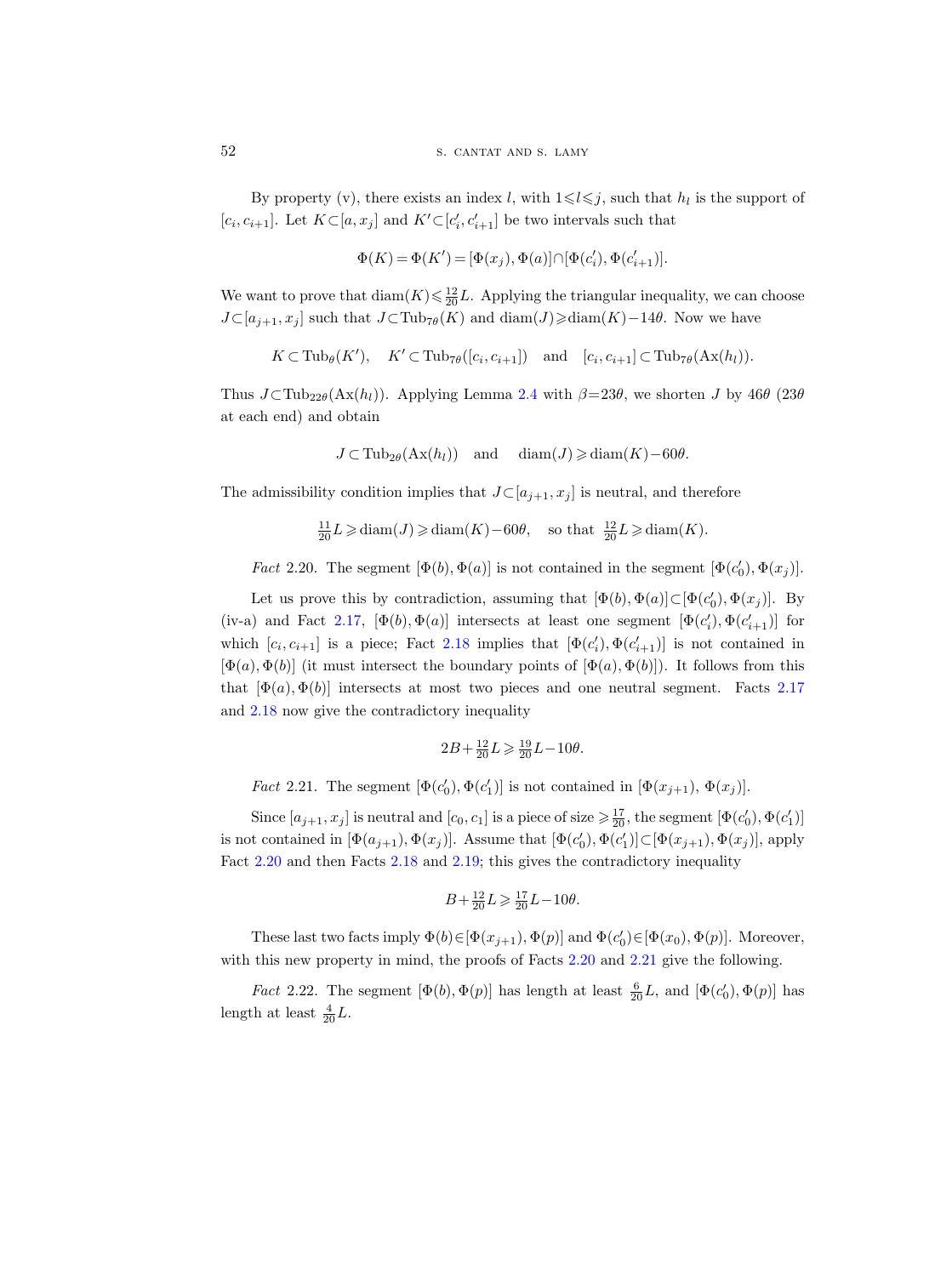

<span id="page-22-0"></span>Figure 2. The point  $\Phi(a)$  could also be on  $[\Phi(p), \Phi(x_i)]$ , but not far from  $\Phi(p)$ .

In particular, the tripod T is not degenerate at  $\Phi(x_0)$  nor at  $\Phi(x_{j+1})$ .

The induction. We now come back to the proof by induction. We distinguish two cases, with respect to the position of  $\Phi(a)$  relative to the branch point  $\Phi(p)$ .

*Case* 1.  $(\Phi(b)|\Phi(x_0))_{\Phi(a)} \le \frac{1}{20}L - 12\theta$ .

In other words, we assume that either  $\Phi(a) \in [\Phi(b), \Phi(p)]$ , or  $\Phi(a)$  is close to  $\Phi(p)$ . Note that this includes the situation where  $\Phi(x_j)$  is a degenerate vertex of T. By Fact [2.22,](#page-21-2) the situation is similar to Figure [2.](#page-22-0) Since the distance between  $a_{j+1}$  (resp.  $b_{j+1}$ ) and a (resp. b) is at most 5 $\theta$ , the triangular inequality and Corollary [2.2](#page-8-3) imply that

$$
(b_{j+1}\,|\,x_0)_{a_{j+1}} \leqslant (b\,|\,x_0)_a + \tfrac{1}{2}(10\theta+5\theta+5\theta) \leqslant (\Phi(b)\,|\,\Phi(x_0))_{\Phi(a)} + \theta + 10\theta,
$$

and the assumption made in this first case gives

<span id="page-22-1"></span>
$$
(b_{j+1} | x_0)_{a_{j+1}} \leqslant \frac{1}{20} L - \theta.
$$
\n(2.6)

At this point we would like to define a configuration of order 1 for  $[x_0, x_{i+1}]$  by using a and b. The problem is that since the property to be a neutral segment is not stable under perturbation, there is no guarantee that  $[b, x_{j+1}]$  is neutral even if  $[b_{j+1}, x_{j+1}]$  is. Other candidates would be  $a_{j+1}$  and  $b_{j+1}$ , but then we would not have estimate (ii) in the definition of a configuration of order  $k$ .

To solve this dilemma we consider another approximation tree  $\Psi: X \to T'$ , for the list  $(a_{j+1}, b_{j+1}, x_0)$ , and choose a point  $q \in [a_{j+1}, b_{j+1}]$  such that  $\Psi(q)$  is the branch point of  $T'$  (see Figure [3\)](#page-23-0).

We then define a new configuration of points  $\hat{c}_{-1}=x_0$ ,  $\hat{c}_0=q$ ,  $\hat{c}_1=b_{j+1}$  and  $\hat{c}_2=x_{j+1}$ , and we show that this defines a configuration of order 1 for  $[x_0, x_{j+1}]$ . Using inequality [\(2.6\)](#page-22-1), the fact that  $\Psi$  is an isometry along  $[a_{j+1}, b_{j+1}]$ , and Corollary [2.2,](#page-8-3) we obtain

$$
\mathsf{d}(q, b_{j+1}) \geqslant \frac{19}{20} L - (b_{j+1} \mid x_0)_{a_{j+1}} - \theta \geqslant \frac{18}{20} L.
$$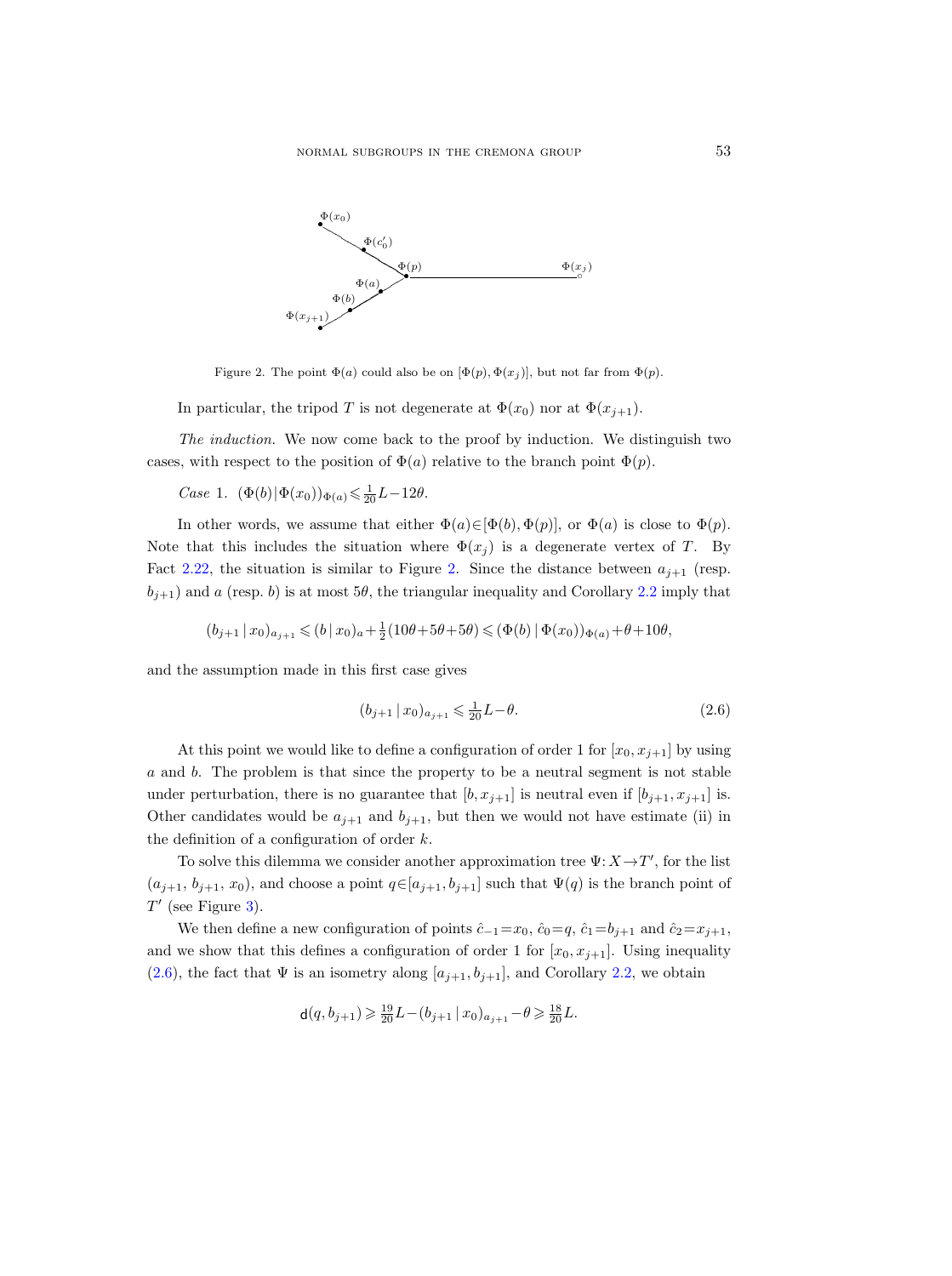

<span id="page-23-0"></span>

Thus  $[q, b_{j+1}]$  is a piece of size  $\frac{18}{20}$  with support  $h_{j+1}$ : This gives properties (iv-c) and (v). By Lemma [2.3](#page-8-0) we have  $(q|x_{j+1})_{b_{j+1}} \leq 2\theta$ , and by Corollary [2.2](#page-8-3) we have

$$
(x_0 \,|\, b_{j+1})_{p_1} \leqslant \theta,
$$

so we obtain property (ii); property (iii) follows from the definition of  $b_{j+1}$  (property (3) in Lemma [2.12\)](#page-14-1). Thus,  $\{\hat{c}_j\}_{j=-1}^2$  is a configuration of order 1 for the segment  $[x_0, x_{j+1}]$ .

Moreover, we have

$$
d(x_0, q) = (\Psi(a_{j+1}) | \Psi(b_{j+1}))_{\Psi(x_0)} \geq (a_{j+1} | b_{j+1})_{x_0} - \theta \geq (a | b)_{x_0} - 11\theta
$$
  
 
$$
\geq (\Phi(a) | \Phi(b))_{\Phi(x_0)} - 12\theta \geq d(\Phi(x_0), \Phi(p)) - 12\theta.
$$

Fact [2.22](#page-21-2) then gives

$$
\mathsf{d}(x_0, q) \geqslant \frac{4}{20}L - 12\theta \geqslant \frac{3}{20}L,
$$

so we obtain the second assertion in Lemma [2.16.](#page-19-0)

Case 2.  $(\Phi(b)|\Phi(x_0))_{\Phi(a)} > \frac{1}{20}L-12\theta$ .

Let *i* be the index such that  $\Phi(p) \in [\Phi(c'_i), \Phi(c'_{i+1})]$ . This index is uniquely defined if we impose  $\Phi(c_i') \neq \Phi(p)$ . The assumption implies that  $\Phi(a) \in [\Phi(p), \Phi(x_j)]$  and

$$
\mathrm{d}(\Phi(p),\Phi(a))\,{>}\,\frac{1}{20}L\!-\!12\theta.
$$

By Fact [2.22](#page-21-2) again, the situation is similar to Figure [4.](#page-24-0) We distinguish two subcases according to the nature of  $[c_i, c_{i+1}].$ 

Subcase 2(i).  $[c_i, c_{i+1}]$  is neutral.

Then if  $i < k$  the segment  $[c_{i+1}, c_{i+2}]$  is a piece (if  $i = k$  the following discussion is even easier). If

$$
\mathsf{d}(\Phi(p),\Phi(c_{i+1}'))\leqslant 34\theta,
$$

then Fact [2.18](#page-20-1) implies that  $d(\Phi(p), \Phi(a)) \leq B + 34\theta \leq \frac{1}{20}L - 12\theta$ . This contradicts the assumption of the second case; as a consequence,

<span id="page-23-1"></span>
$$
\min\{\mathsf{d}(\Phi(p), \Phi(c_{i+1}')), \mathsf{d}(\Phi(p), \Phi(a))\} > 34\theta. \tag{2.7}
$$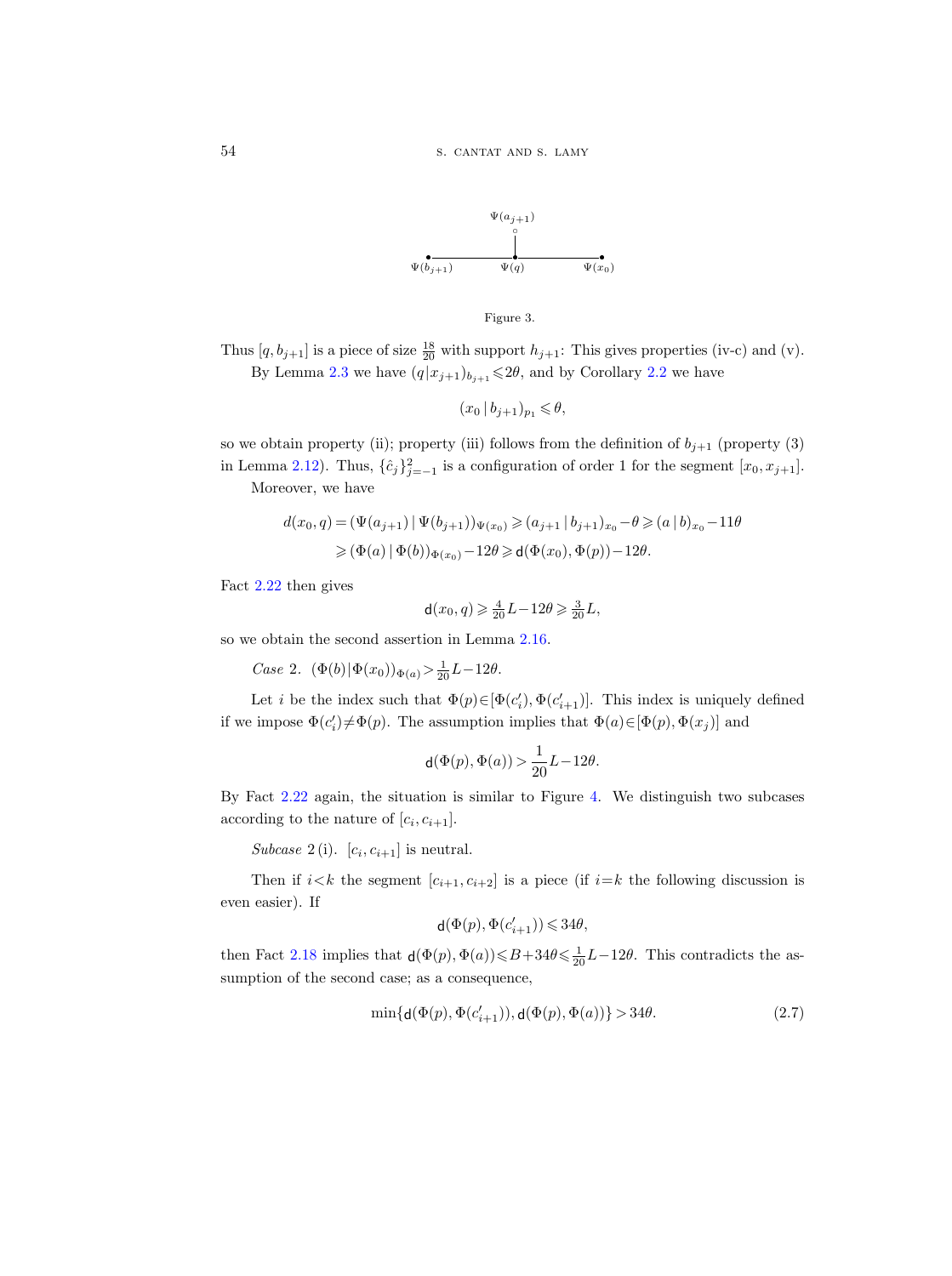

<span id="page-24-0"></span>Figure 4. In this picture,  $\Phi(c'_{i+1})$  is between  $\Phi(p)$  and  $\Phi(a)$ ; another possible case would be  $\Phi(a) \hspace{-0.3mm} \in \hspace{-0.3mm} [\Phi(p), \Phi(c_{i+1}')] .$ 



<span id="page-24-1"></span>

Consider now the approximation tree  $\Psi: X \to T'$  of  $(c_{i+1}, c_i, a_{j+1}, b_{j+1})$ . We have

$$
\begin{aligned} \left( \Psi(c_{i+1}) \,|\, \Psi(a_{j+1}) \right)_{\Psi(b_{j+1})} &\geqslant (c'_{i+1}\,|\, a)_b - 15\theta - \theta \geqslant (\Phi(c'_{i+1})\,|\, \Phi(a))_{\Phi(b)} - 17\theta \\ &\geqslant \mathsf{d}(\Phi(b),\Phi(p)) - 17\theta + \min\{\mathsf{d}(\Phi(p),\Phi(c'_{i+1})),\mathsf{d}(\Phi(p),\Phi(a))\} \end{aligned}
$$

and

$$
(\Psi(c_i)\ |\ \Psi(a_{j+1}))_{\Psi(b_{j+1})}\leqslant (c_i'\ |\ a)_b+15\theta+\theta\leqslant (\Phi(c_i')\ |\ \Phi(a))_{\Phi(b)}+17\theta\leqslant \mathsf d(\Phi(b),\Phi(p))+17\theta.
$$

By  $(2.7)$  we get

$$
(\Psi(c_{i+1}) | \Psi(a_{j+1}))_{\Psi(b_{j+1})} > (\Psi(c_i) | \Psi(a_{j+1}))_{\Psi(b_{j+1})}.
$$

Thus we obtain the pattern depicted on Figure [5,](#page-24-1) where q is a point of  $[c_i, c_{i+1}]$  which is mapped to the branch point of T'. Note that  $[c_i, q] \subset [c_i, c_{i+1}]$  is again a neutral segment.

Since the point q is  $4\theta$ -close to  $Ax(h_{j+1})$ , the segment  $[q, b_{j+1}]$  is a piece with support  $h_{j+1}$ . We have

$$
\begin{aligned} \mathsf{d}(b_{j+1},q) &\geqslant \mathsf{d}(\Psi(b_{j+1}),\Psi(q)) \geqslant (c_i\,|\,a_{j+1})_{b_{j+1}} - \theta \\ &\geqslant (c'_i\,|\,a)_b - 15\theta - \theta \geqslant \mathsf{d}(\Phi(b),\Phi(p)) - 17\theta. \end{aligned}
$$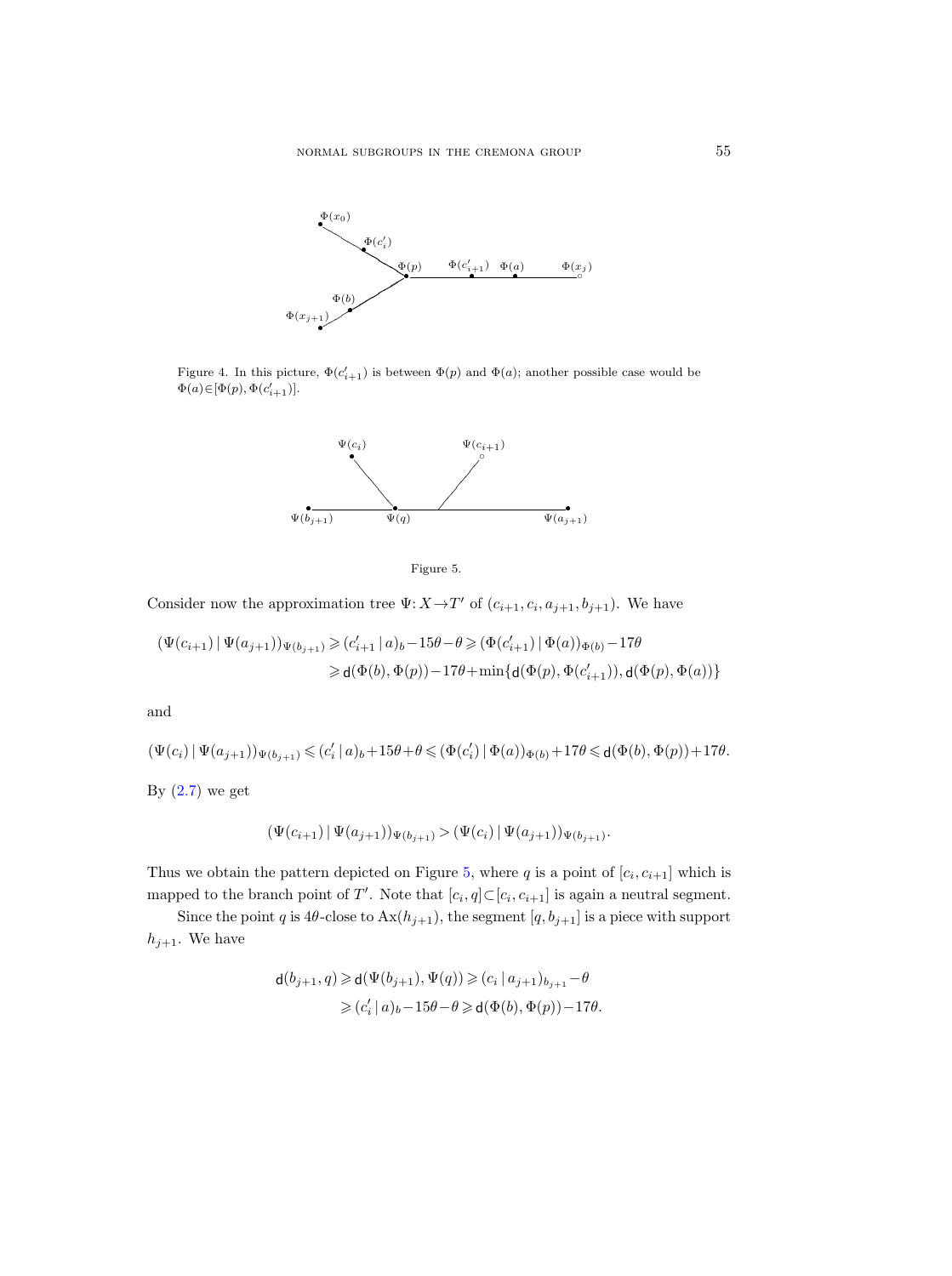Thus, by Fact [2.22,](#page-21-2) we see that  $[q, b_{j+1}]$  is a piece of size  $\frac{5}{20}$ , and the same conclusion holds even if one moves q along the segment  $[q, b_{j+1}]$  by at most 12 $\theta$ . The inequalities  $(x_{j+1} | a_{j+1})_{b_{j+1}} \leq 2\theta$  and  $(a_{j+1} | b_{j+1})_q \leq \theta$  imply that  $(x_{j+1} | q)_{b_{j+1}} \leq 3\theta$ .

In this first subcase, we define the new configuration  $\{\hat{c}_l\}_{l=-1}^{i+3}$  by  $\hat{c}_l = c_l$  for  $-1 \leq l \leq i$ ,  $\hat{c}_{i+1}=q$ ,  $\hat{c}_{i+2}=b_{j+1}$  and  $\hat{c}_{i+3}=x_{j+1}$ ; this defines a configuration of order  $i+2$  for the segment  $[x_0, x_{j+1}].$ 

By construction, properties (i), (ii) and (v) are satisfied, and property (iii) is obtained after translating q along  $[q, b_{i+1}]$  at a distance less than 12 $\theta$ . This does not change the fact that  $[q, b_{j+1}]$  is a piece of size  $\frac{5}{20}$ . Since the new configuration is obtained from the previous one by cutting it after  $c_i$  and then adding a piece  $[q, b_{j+1}]$  and a neutral segment  $[b_{i+1}, x_{i+1}]$ , property (iv) is also satisfied.

Subcase (2) (ii).  $[c_i, c_{i+1}]$  is a piece.

By Fact [2.18](#page-20-1) the segment  $[\Phi(p), \Phi(c_{i+1})]$  has length at most B, and  $[c_{i+1}, c_{i+2}]$  must be neutral: otherwise  $d(\Phi(p), \Phi(a)) \leq 2B$ , contradicting the assumption

$$
\mathsf{d}(\Phi(p), \Phi(a)) > \frac{1}{20}L - 12\theta.
$$

Thus the piece  $[c_i, c_{i+1}]$  has size  $\frac{5}{20}$  (or  $\frac{18}{20}$  if  $i=0$ ). We consider the approximation tree  $\Psi: X \to T$  of  $(c_{i+1}, c_i, c_{i+2}, a_{j+1}, b_{j+1})$ . We obtain one of the situations depicted on Figure [6,](#page-26-1) where now  $q \in [c_{i+1}, c_i]$  or  $q \in [c_{i+1}, c_{i+2}]$ .

In case (a),  $[c_{i+1}, q]$  is small, and therefore neutral. We are in a case similar to subcase 2 (i) and to Figure [5.](#page-24-1) We still have

$$
\mathsf{d}(b_{j+1},q) \geqslant \mathsf{d}(\Phi(b),\Phi(p)) - 17\theta,
$$

and one can define a new sequence  $\{\hat{c}_l\}_{l=-1}^{i+4}$  by  $\hat{c}_l=c_l$  for  $-1\leq l\leq i+1$ ,  $\hat{c}_{i+2}=q$ ,  $\hat{c}_{i+3}=$  $b_{j+1}$  and  $\hat{c}_{i+4} = x_{j+1}$ . This new sequence cuts  $\{c_l\}_{l=-1}^{i+1}$  after  $l=i+1$ , adds a neutral segment after the last piece  $[c_i, c_{i+1}]$ , and then a piece  $[q, b_{j+1}]$  and a final neutral segment  $[b_{j+1}, x_{j+1}]$ . Hence,  $\{\hat{c}_l\}_{l=-1}^{i+4}$  is a configuration of order  $i+3$  for the segment  $[x_0, x_{j+1}]$ .

In case (b), let us check that  $d(c_{i+1}, q) \leq B + 15\theta$ , so that  $[c_i, q]$  is a piece of size  $\frac{4}{20}$ (or  $\frac{17}{20}$  if  $i=0$ ). We have

 $\mathsf{d}(c_{i+1},q) \leqslant (c_i \,|\, b_{j+1})_{c_{i+1}} + 2\theta \leqslant (\Phi(c_i')\,|\, \Phi(b))_{\Phi(c_{i+1}')} + 15\theta \leqslant B + 15\theta.$ 

As in subcase 2 (i), the estimate for  $d(b_{i+1}, q)$  gives

$$
\mathsf{d}(b_{j+1},q) \geq \mathsf{d}(\Phi(b),\Phi(p)) - 17\theta,
$$

and Fact [2.22](#page-21-2) implies that  $[q, b_{j+1}]$  is a piece of size  $\frac{5}{20}$ ; moreover  $(x_{j+1}|p_1)_{b_{j+1}} \leq 3\theta$ .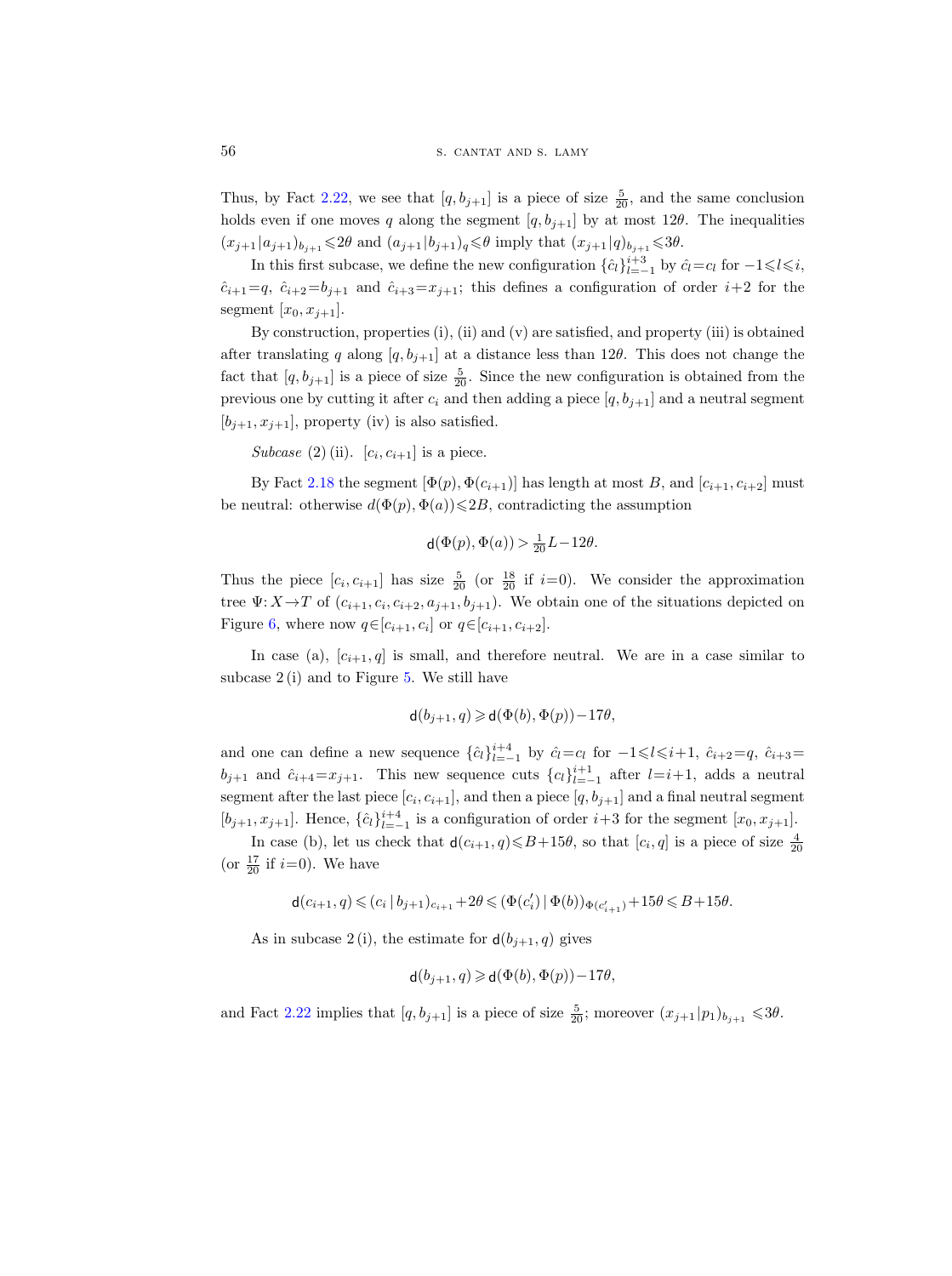

<span id="page-26-1"></span>

We define the new configuration  $\{\hat{c}_l\}_{l=-1}^{i+3}$  by taking  $\hat{c}_l=c_l$  for  $-1\leq l\leq i$ ,  $\hat{c}_{i+1}=q$ ,  $\hat{c}_{i+2}=b_{j+1}$  and  $\hat{c}_{i+3}=x_{j+1}$ ; this defines a configuration of order  $i+2$  for the segment  $[x_0, x_{j+1}].$ 

By construction, properties  $(i)$ – $(v)$  are satisfied.

*Proof of Theorem [2.10](#page-11-0).* By Lemma [2.16,](#page-19-0) there exists a configuration  $\{c_i\}_{i=-1}^k$  of order k for  $[x_0, x_m]$ , where  $x_m=h(x_0)$ . Recall that by our choice of  $x_0$  we have

$$
L(h) \geq \mathsf{d}(x_0, x_m) - \theta.
$$

If  $k \geq 2$ , then we have at least two distinct pieces: The first one,  $[c_0, c_1]$ , has size at least  $\frac{17}{20}$ , and the last one,  $[c_{k-1}, c_k]$ , has size  $\frac{5}{20}$ . By Lemma [2.6,](#page-9-0) we obtain

$$
L(h) \geqslant \frac{22}{20}L - 11\theta > L.
$$

If  $k=1$ , either  $m=1$  and h is conjugate to g, or we have  $d(x_0, c_0) \geq \frac{3}{20}L$ . On the other hand,  $\mathsf{d}(c_0, c_1) \geq \frac{18}{20}L$ , so we obtain

$$
L(h) \geqslant \frac{21}{20}L - 11\theta > L.
$$

#### 3. Hyperbolic spaces with constant negative curvature

<span id="page-26-0"></span>This section is devoted to the classical hyperbolic space  $\mathbb{H}^n$ , where the dimension n is allowed to be infinite. As we shall see, constant negative curvature, which is stronger than  $\delta$ -hyperbolicity, is a useful property to decide whether the axis  $\text{Ax}(g)$  of a hyperbolic isometry is rigid.

 $\Box$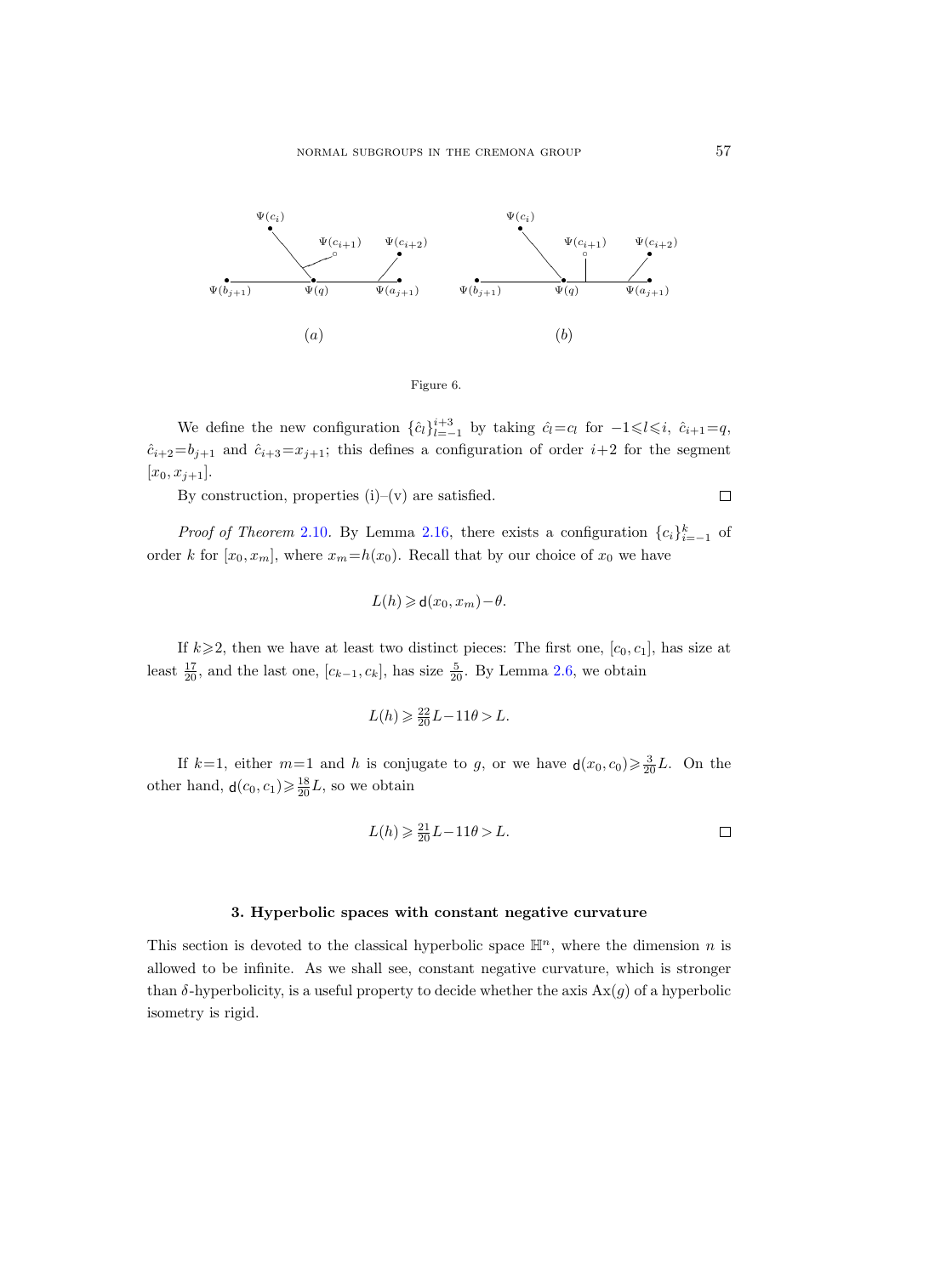#### <span id="page-27-0"></span>3.1. Hyperbolic spaces

#### 3.1.1. Definition

Let H be a real Hilbert space, with scalar product  $(x \cdot y)_H$ , and let  $||x||_H$  denote the norm of the element  $x \in H$ . Let u be a unit vector in H, and  $u^{\perp}$  be its orthogonal complement; each element  $x \in H$  decomposes uniquely into  $x = \alpha(x)u + v_x$  with  $\alpha(x)$  in **R** and  $v_x$  in  $u^{\perp}$ . Let  $\langle \cdot, \cdot \rangle: H \times H \rightarrow \mathbf{R}$  be the symmetric bilinear mapping defined by

$$
\langle x | y \rangle = \alpha(x)\alpha(y) - (v_x \cdot v_y)_H.
$$

This bilinear mapping is continuous and has signature equal to  $(1, \dim(H)-1)$ . The set of points x with  $\langle x|x\rangle=0$  is the *light cone* of  $\langle \cdot, \cdot \rangle$ . Let H be the subset of H defined by

$$
\mathbb{H} = \{ x \in H : \langle x | x \rangle = 1 \text{ and } \langle u | x \rangle > 0 \}.
$$

The space  $\mathbb H$  is the sheet of the hyperboloid  $\langle x|x\rangle=1$  which contains u.

The function dist:  $\mathbb{H} \times \mathbb{H} \to \mathbb{R}_+$  defined by

$$
\cosh \mathsf{dist}(x, y) = \langle x \mid y \rangle
$$

gives a distance on  $\mathbb{H}$ , and  $(\mathbb{H}, \text{dist})$  is a complete and simply connected Riemannian manifold of dimension  $\dim(H)-1$  with constant scalar curvature  $-1$  (this characterizes  $\mathbb H$  if the dimension is finite). As such,  $\mathbb H$  is a CAT(−1) space, and therefore a δ-hyperbolic space. More precisely,  $\mathbb H$  is  $\delta$ -hyperbolic, in any dimension, even infinite, with  $\delta = \log 3$ (see [\[13,](#page-61-5) §I.4, p. 11]). In particular, all properties listed in §[2.1](#page-6-1) are satisfied in  $H$ .

#### 3.1.2. Geodesics and boundary

The hyperbolic space H is in one-to-one correspondence with its projection into the projective space  $\mathbb{P}(H)$ . The boundary of this subset of  $\mathbb{P}(H)$  is the projection of the light cone of  $\langle \cdot, \cdot \rangle$ ; we shall denote it by ∂H and call it the *boundary* of H (or boundary at infinity).

Let  $\Gamma$  be a geodesic line in H. Then there is a unique plane  $V_{\Gamma} \subset H$  such that  $\Gamma = V_\Gamma \cap \mathbb{H}$ . The plane  $V_\Gamma$  intersects the light cone in two lines, and these lines determine two points of  $\partial \mathbb{H}$ , called the endpoints of Γ. If x and y are two distinct points of  $\mathbb{H}$ , there is a unique geodesic segment  $[x, y]$  from x to y; this segment is contained in a unique geodesic line, namely  $\mathsf{Vect}(x, y) \cap \mathbb{H}$ .

Let x be a point of H and Γ be a geodesic. The projection  $\pi_{\Gamma}(x) \in \Gamma$ , i.e. the point  $y \in \Gamma$  which minimizes dist $(x, y)$ , is unique.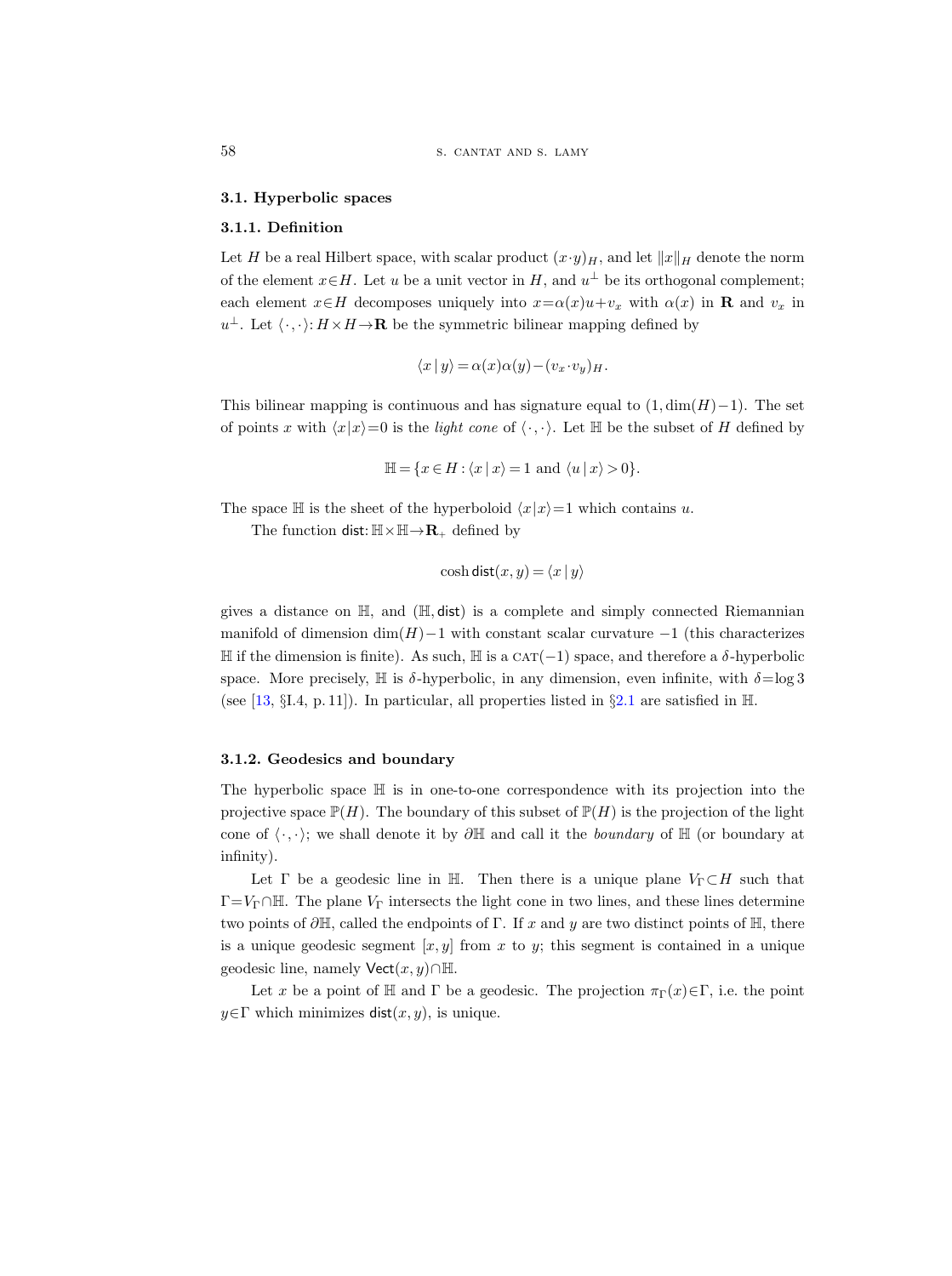#### 3.1.3. Distances between geodesics

The following lemma shows that close geodesic segments are indeed exponentially close in a neighborhood of their middle points; this property is not satisfied in general  $\delta$ hyperbolic spaces because  $\delta$ -hyperbolicity does not tell anything at scale  $\langle \delta \rangle$ .

<span id="page-28-0"></span>LEMMA 3.1. Let  $x, x', y$  and  $y'$  be four points of the hyperbolic space  $\mathbb{H}$ . Assume that

- (i) dist $(x, x') \leq \varepsilon$  and dist $(y, y') \leq \varepsilon$ ,
- (ii) dist $(x, y) \ge B$ ,
- (iii)  $B \geqslant 10\varepsilon$ ,

where  $\varepsilon$  and B are positive real numbers. Let  $[u, v] \subset [x, y]$  be the geodesic segment of length  $\frac{3}{4}$  dist $(x, y)$  centered at the middle of  $[x, y]$ . Then  $[u, v]$  is contained in the tubular neighborhood  $\text{Tub}_{\nu}([x', y'])$  with

$$
\cosh \nu -1 \leqslant 5 \frac{\cosh 2\varepsilon -1}{\exp \left( \frac{1}{2} B - 4 \varepsilon \right)}.
$$

Thus, when B is large,  $\nu$  becomes much smaller than  $\varepsilon$ . The constants in this inequality are not optimal and depend on the choice of the ratio

$$
\frac{\text{dist}(u, v)}{\text{dist}(x, y)} = \frac{3}{4}.
$$

A proof of this lemma can be found in the preprint version of this paper [\[8\]](#page-61-6).

#### <span id="page-28-1"></span>3.1.4. Isometries

Let f be an isometry of  $\mathbb{H}$ ; then f is the restriction of a unique continuous linear transformation of the Hilbert space  $H$ . In particular,  $f$  extends to a homeomorphism of the boundary  $\partial \mathbb{H}$ . The three types of isometries (see §[2.3.1\)](#page-9-1) have the following properties:

(1) If f is elliptic, there is a point  $x \in \mathbb{H}$  with  $f(x)=x$ , and f acts as a rotation centered at x. Fixed points of f are eigenvectors of the linear extension  $f: H \to H$  corresponding to the eigenvalue 1.

(2) If f is parabolic, there is a unique fixed point of f on the boundary  $\partial \mathbb{H}$ ; this point corresponds to a line of eigenvectors with eigenvalue 1 for the linear extension  $f: H \rightarrow H$ .

(3) If f is hyperbolic, then f has exactly two fixed points  $\alpha(f)$  and  $\omega(f)$  on the boundary  $\partial \mathbb{H}$ , and the orbit  $f^k(x)$  of every point  $x \in \mathbb{H}$  tends to  $\alpha(f)$  as  $k \to -\infty$  and tends to  $\omega(f)$  as  $k \rightarrow \infty$ . The set Min(f) coincides with the geodesic line from  $\alpha(f)$  to  $\omega(f)$ . In particular, Min(f) coincides with the unique f-invariant axis

$$
Ax(f) = Vect(\alpha(f), \omega(f)) \cap \mathbb{H}.
$$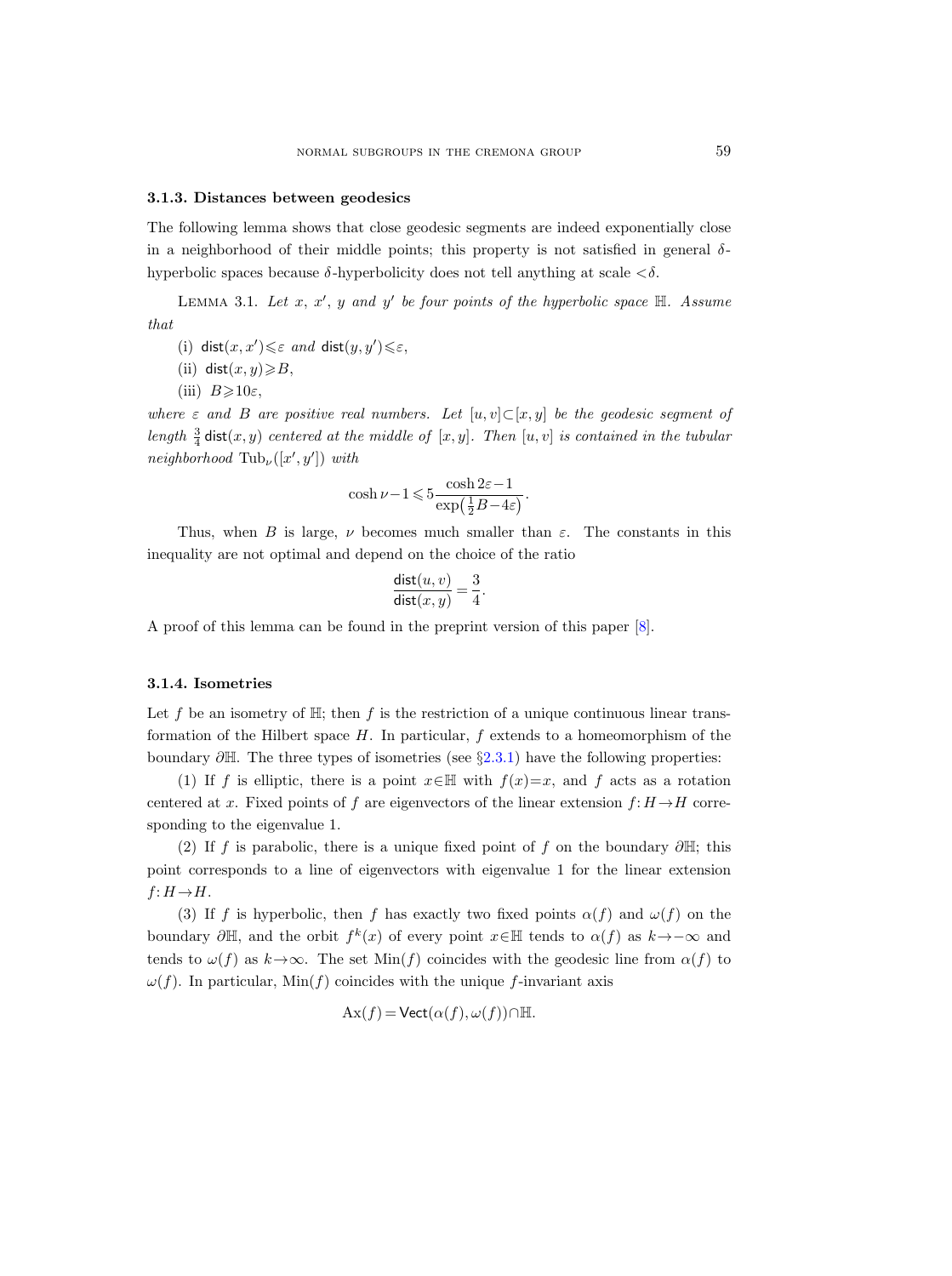The points  $\alpha(f)$  and  $\omega(f)$  correspond to eigenlines of the linear extension  $f: H \to H$  with eigenvalues  $\lambda^{-1}$  and  $\lambda$ , where  $\lambda > 1$ ; the translation length  $L(f)$  is equal to log  $\lambda$  (see Remark [4.5](#page-36-0) below).

#### 3.2. Rigidity of axis for hyperbolic spaces

Let G be a group of isometries of the hyperbolic space  $\mathbb{H}$ , and g be a hyperbolic element of G. The following strong version of Lemma [2.8](#page-10-0) is a direct consequence of Lemma [3.1.](#page-28-0)

<span id="page-29-0"></span>LEMMA 3.2. Let  $\varepsilon' < \varepsilon$  be positive real numbers. If the segment  $A \subset \mathbb{H}$  is  $(\varepsilon', B')$ -rigid, then A is also  $(\varepsilon, B)$ -rigid with

$$
B = \max\biggl\{22\varepsilon, 18\varepsilon + 2\log\biggl(5\frac{\cosh4\varepsilon - 1}{\cosh\varepsilon' - 1}\biggr), \frac{4}{3}B' + 2\varepsilon\biggr\}.
$$

In the context of hyperbolic spaces  $\mathbb{H}$ , Lemma [3.2](#page-29-0) enables us to drop the  $\varepsilon$  in the notation for  $\varepsilon$ -rigidity; we simply say that  $A\subset \mathbb{H}$  is rigid.

Proof. By assumption, B satisfies the following three properties:

- $B-2\varepsilon \geqslant 10 \cdot 2\varepsilon = 20\varepsilon$ ;
- $\cosh \varepsilon' 1 \geqslant (\cosh 4\varepsilon 1) / \exp \left( \frac{1}{2} B 9\varepsilon \right);$
- $\frac{3}{4}(B-2\varepsilon) \geqslant B'$ .

Let f be an element of the group G such that  $A \cap_{\varepsilon} f(A)$  contains two points at distance B. Then A and  $f(A)$  contain two segments I and J of length B-2 $\varepsilon$  which are 2ε-close. Lemma [3.1](#page-28-0) and the inequalities satisfied by  $B-2\varepsilon$  show that I and J contain subsegments of length  $\frac{3}{4}(B-2\varepsilon)$  which are  $\varepsilon'$ -close. Since A is  $(\varepsilon', B')$ -rigid,  $f(A)$  coincides with A, and therefore A is  $(\varepsilon, B)$ -rigid.  $\Box$ 

<span id="page-29-1"></span>PROPOSITION 3.3. Let G be a group of isometries of  $\mathbb H$  and  $g \in G$  be a hyperbolic isometry. Let n be a positive integer,  $p \in Ax(g)$  and  $\eta > 0$ . If  $Ax(g)$  is not rigid, there exists an element f of G such that

 $f(\text{Ax}(g)) \neq \text{Ax}(g)$  and  $\text{dist}(f(x), x) \leq \eta$  for all  $x \in [g^{-n}(p), g^{n}(p)]$ .

*Proof.* Since  $\text{Ax}(g)$  is not rigid, in particular  $\text{Ax}(g)$  is not  $(\varepsilon, B)$ -rigid for

$$
B = (3n+4)L(g) \quad \text{and} \quad \varepsilon = \frac{1}{2}\eta.
$$

Then there exists an isometry  $h \in G$  such that  $h(\text{Ax}(g))$  is different from  $\text{Ax}(g)$ , but  $\text{Ax}(g)$ contains a segment  $J$  of length  $B$  which is mapped by  $h$  into the tubular neighborhood  $\text{Tub}_{\varepsilon}(\text{Ax}(g)).$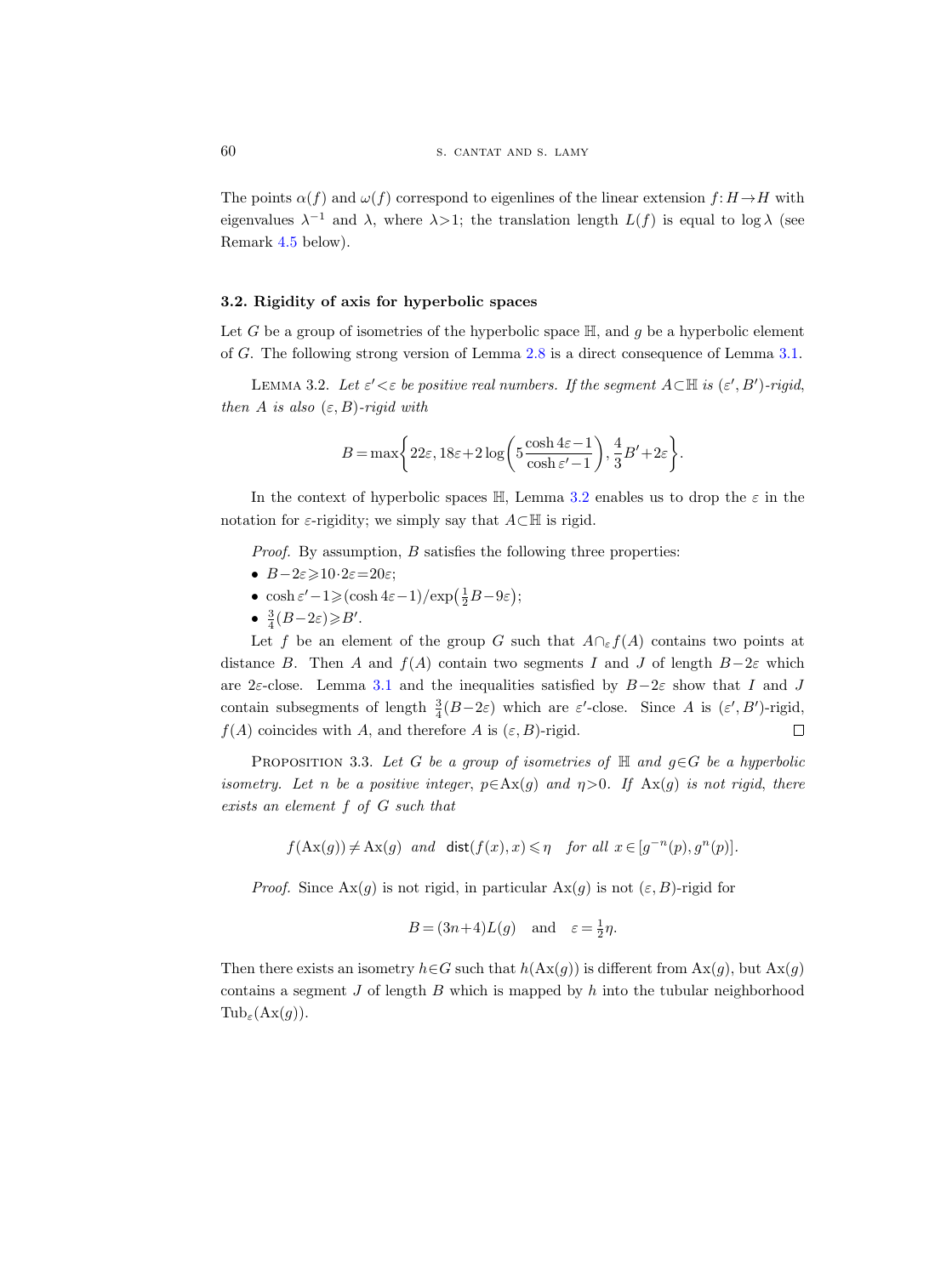Changing h into  $g^j \circ h$ , we may assume that the point p is near the middle of the segment  $h(J)$ ; and changing h into  $h \circ g^k$  moves J to  $g^{-k}(J)$ . We may thus change h into  $h_1=h^j\circ h\circ g^k$  for some  $j, k\in\mathbb{Z}$ , B into  $B_1\geq B-4L(g)\geq 3nL(g)$ , and find two points x and y on  $\text{Ax}(g)$  that satisfy the following properties:

(1) dist $(x, y) \ge B_1$ ,  $p \in [x, y]$  and dist $(p, x)$ , dist $(p, y) \ge \frac{1}{3}B_1$ ;

(2) either (a)  $h_1(x) \in \text{Tub}_{\varepsilon}([g^{-1}(x), x])$  and  $h_1(y) \in \text{Tub}_{\varepsilon}([g^{-1}(y), y]),$ 

or (b)  $h_1(y) \in \text{Tub}_{\varepsilon}([g^{-1}(x), x])$  and  $h_1(x) \in \text{Tub}_{\varepsilon}([g^{-1}(y), y])$ ;

(3)  $g^{i}(x)$  and  $g^{i}(y)$ , with  $-2 \leq i \leq 2$ , are at distance at most  $\varepsilon$  from  $h(\text{Ax}(g))$ .

This does not change the axis  $h(\text{Ax}(q))$  and the value of  $\varepsilon$ .

We now change  $h_1$  into the commutator  $h_2=h_1^{-1}g^{-1}h_1g$ . We still have

$$
h_2(\mathrm{Ax}(g)) \neq \mathrm{Ax}(g),
$$

because otherwise  $h_1^{-1}g^{-1}h_1$  fixes  $Ax(g)$  and by uniqueness of the axis of a hyperbolic isometry of  $\mathbb{H}$  we would have  $h_1^{-1}(\text{Ax}(g)) = \text{Ax}(g)$ . Moreover, property (2) above is replaced by

$$
\textsf{dist}(x, h_2(x)) \leqslant 2\varepsilon < \eta \quad \text{and} \quad \textsf{dist}(y, h_2(y)) \leqslant \eta
$$

in case (a), and by

$$
\text{dist}(g^2(x), h_2(x)) \leqslant \eta \quad \text{and} \quad \text{dist}(g^2(y), h_2(y)) \leqslant \eta
$$

in case (b); similar properties are then satisfied by the points  $g^{i}(x)$  and  $g^{i}(y)$ ,  $-2 \leq i \leq 2$ , in place of  $x$  and  $y$ .

Changing, once again,  $h_2$  into  $h_3=h_2 \circ g^{-2}$  if necessary, we may assume that

$$
\text{dist}(x, h_3(x)) \leqslant \eta \quad \text{and} \quad \text{dist}(y, h_3(y)) \leqslant \eta.
$$

Consider the arc length parametrization

$$
m: t \in [-\infty, \infty] \longmapsto \mathbf{Ax}(g)
$$

such that  $m(0)=p$  and  $g(m(t))=m(t+L(g))$ . Since p is in the interval  $\left[x+\frac{1}{3}B_1, y-\frac{1}{3}B_1\right]$ , we obtain  $\textsf{dist}(m(t), h_3(m(t))) \le \eta$  for all  $t \in \left[-\frac{1}{3}B_1, \frac{1}{3}B_1\right]$ . Defining  $f = h_3$ , we get

$$
dist(z, f(z)) \leqslant \eta \quad \text{for all } z \in [g^{-n}(p), g^{n}(p)],
$$

because  $nL(g) \leq \frac{1}{3}B_1$ .

In particular, the proof for  $n=1$  gives the following corollary.

<span id="page-30-0"></span>COROLLARY 3.4. Let G be a group of isometries of  $\mathbb H$ . Let g be a hyperbolic element of G and p be a point of  $\text{Ax}(q)$ . Let  $\eta$  be a positive real number. If there is no f in  $G\setminus\{\mathrm{Id}\}\text{ such that }d(f(x),x)\leqslant\eta\text{ for all }x\in[g^{-1}(p),g(p)],\text{ then }\mathrm{Ax}(g)\text{ is }(\frac{1}{2}\eta,7L(g))\text{-rigid}.$ 

 $\Box$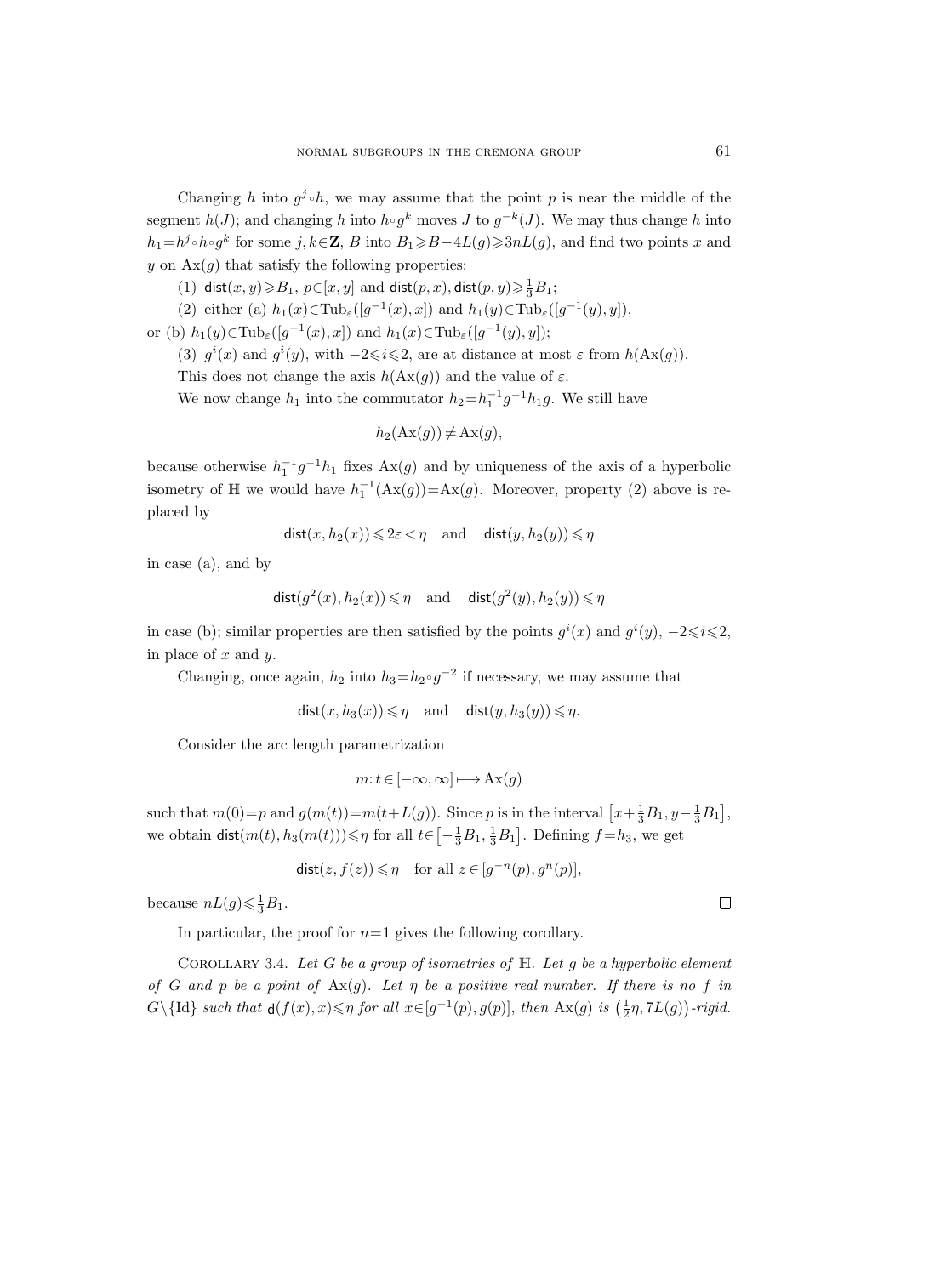#### Part II. Algebraic geometry and the Cremona group

#### 4. The Picard–Manin space

#### <span id="page-31-0"></span>4.1. Néron–Severi groups and rational morphisms

Let  $X$  be a smooth projective surface defined over an algebraically closed field  $k$ . The Néron–Severi group  $\mathsf{N}^1(X)$  is the group of Cartier divisors modulo numerical equivalence. When the field of definition is the field of complex numbers,  $N^1(X)$  coincides with the space of Chern classes of holomorphic line bundles of  $X$  (see [\[44\]](#page-63-8)), and thus

$$
\mathsf{N}^1(X) = H^2(X(\mathbf{C}), \mathbf{Z})_{\mathrm{tf}} \cap H^{1,1}(X, \mathbf{R}),
$$

where  $H^2(X(\mathbf{C}), \mathbf{Z})_{\text{tf}}$  is the torsion-free part of  $H^2(X(\mathbf{C}), \mathbf{Z})$  (the torsion part being killed when one takes the image of  $H^2(X(\mathbf{C}), \mathbf{Z})$  into  $H^2(X(\mathbf{C}), \mathbf{R})$ ). The rank  $\varrho(X)$  of this abelian group is called the Picard number of X. If  $D$  is a divisor, we denote by  $[D]$ its class in  $N^1(X)$ . The intersection form defines an integral quadratic form

$$
([D_1], [D_2]) \longmapsto [D_1] \cdot [D_2]
$$

on  $\mathsf{N}^1(X)$ , the signature of which is equal to  $(1, \varrho(X)-1)$  by the Hodge index theorem (see [\[37,](#page-62-8) §V.1]). We also denote  $\mathsf{N}^1(X)\otimes \mathbf{R}$  by  $\mathsf{N}^1(X)_{\mathbf{R}}$ .

If  $\pi: X \to Y$  is a birational morphism, then the pull-back morphism

$$
\pi^* \colon \mathsf{N}^1(Y) \longrightarrow \mathsf{N}^1(X)
$$

is injective and preserves the intersection form. For example, if  $\pi$  is just the blow-up of a point with exceptional divisor  $E \subset X$ , then  $N^1(X)$  is isomorphic to  $\pi^*(N^1(Y)) \oplus \mathbf{Z}[E]$ , this sum is orthogonal with respect to the intersection form, and  $[E]\cdot[E]=-1$ .

*Example* 4.1. The Néron–Severi group of the plane is isomorphic to  $\mathbf{Z}[H]$ , where [H] is the class of a line and  $[H] \cdot [H] = 1$ . After n blow-ups of points, the Néron–Severi group is isomorphic to  $\mathbf{Z}^{n+1}$  with a basis of orthogonal vectors  $[H], [E_1], ..., [E_n]$  such that  $[H]^2=1$  and  $[E_i]^2=-1$  for all  $1 \leq i \leq n$ .

#### 4.2. Indeterminacies

Let  $f: X \rightarrow Y$  be a rational map between smooth projective surfaces. The indeterminacy set Ind( $f$ ) is finite, and the curves which are blown down by  $f$  form a codimension-1 analytic subset of X, called the exceptional set  $\text{Exc}(f)$ .

Let  $H$  be an ample line bundle on  $Y$ . Consider the pull-back by  $f$  of the linear system of divisors which are linearly equivalent to  $H$ ; when  $X = Y = \mathbb{P}^2$  and H is a line,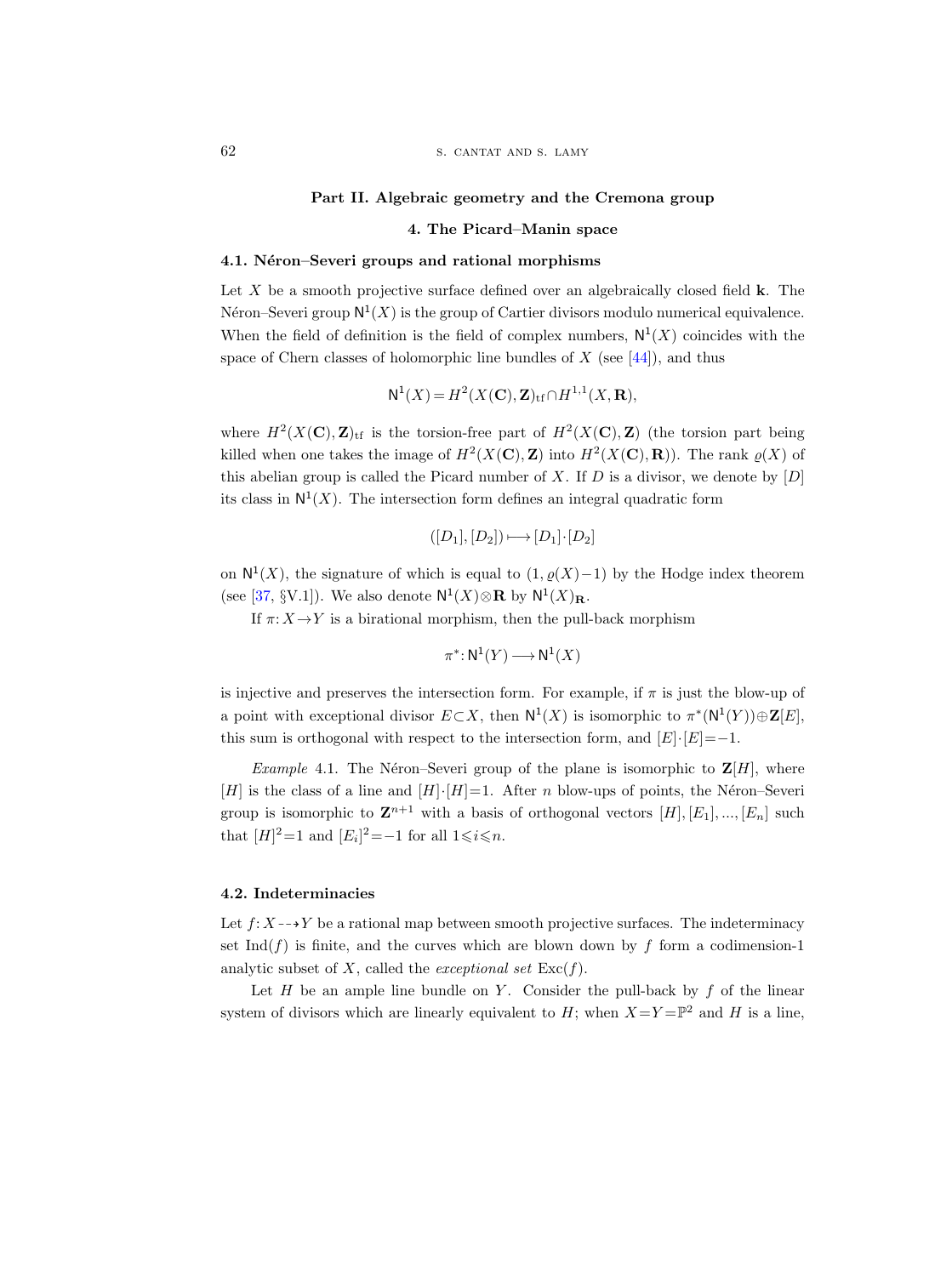this linear system is called the *homaloidal net* of  $f$ . The base locus of this linear system is supported on  $\text{Ind}(f)$ , but it can of course include infinitely near points (that is, points on surfaces that dominate  $\mathbb{P}^2$ ). We call it the *base locus* of f. To resolve the indeterminacies of f, one blows up the base locus (see  $[44]$  for base loci, base ideal and their blow-ups); in other words, one blows up  $\text{Ind}(f)$ , obtaining  $\pi: X' \to X$ , then one blows up  $\text{Ind}(f \circ \pi)$ , and so on; the process stops in a finite number of steps (see [\[37,](#page-62-8) §V.5]).

<span id="page-32-0"></span>Remark 4.2. If f is a birational transformation of a projective surface with Picard number 1, then  $\text{Ind}(f)$  is contained in  $\text{Exc}(f)$ . One can prove this by considering the factorization of  $f$  as a sequence of blow-ups followed by a sequence of blow-downs. Any curve in  $\text{Exc}(f)$  corresponds to a (-1)-curve at some point in the sequence of blow-downs, but is also the strict transform of a curve of positive self-intersection from the source (this is where we use  $\rho(X)=1$ .

#### 4.3. Dynamical degrees

The rational map  $f: X \dashrightarrow Y$  determines a linear map  $f^* : \mathsf{N}^1(Y) \to \mathsf{N}^1(X)$ . For complex surfaces, f determines a linear map  $f^*: H^2(Y, \mathbf{Z}) \to H^2(X, \mathbf{Z})$  which preserves the Hodge decomposition: The action of  $f^*$  on  $N^1(X)$  coincides with the action by pull-back on  $H^2(X(\mathbf{C}), \mathbf{Z})_{\mathrm{tf}} \cap H^{1,1}(X,\mathbf{R})$  (see [\[21\]](#page-62-9) for example).

Assume now that f is a birational self-map of X. The dynamical degree  $\lambda(f)$  of f is the spectral radius of the sequence of linear maps  $\{(f^n)^*\}_{n=0}^{\infty}$ .

$$
\lambda(f) = \lim_{n \to \infty} \|(f^n)^*\|^{1/n},
$$

where  $\|\cdot\|$  is any operator norm on End $(N^1(X)_R)$ ; the limit exists because the sequence  $\|(f^n)^*\|$  is submultiplicative (see [\[21\]](#page-62-9)). The number  $\lambda(f)$  is invariant under conjugacy:  $\lambda(f) = \lambda(gfg^{-1})$  if  $g: X \rightarrow Y$  is a birational map.

*Example* 4.3. Let  $[x:y:z]$  be homogeneous coordinates for the projective plane  $\mathbb{P}^2_{\mathbf{k}}$ . Let f be an element of  $\text{Bir}(\mathbb{P}^2_{\mathbf{k}})$ . Then there are three homogeneous polynomials

$$
P, Q, R \in \mathbf{k}[x, y, z]
$$

of the same degree d, and without common factor of degree  $\geq 1$ , such that

$$
f[x:y:z] = [P:Q:R].
$$

The degree d is called the degree of f, and is denoted by  $\deg(f)$ . The action  $f^*$  of f on  $N^1(\mathbb{P}^2_{\mathbf{k}})$  is the multiplication by  $\deg(f)$ . The dynamical degree of f is thus equal to the limit of  $\deg(f^n)^{1/n}$ .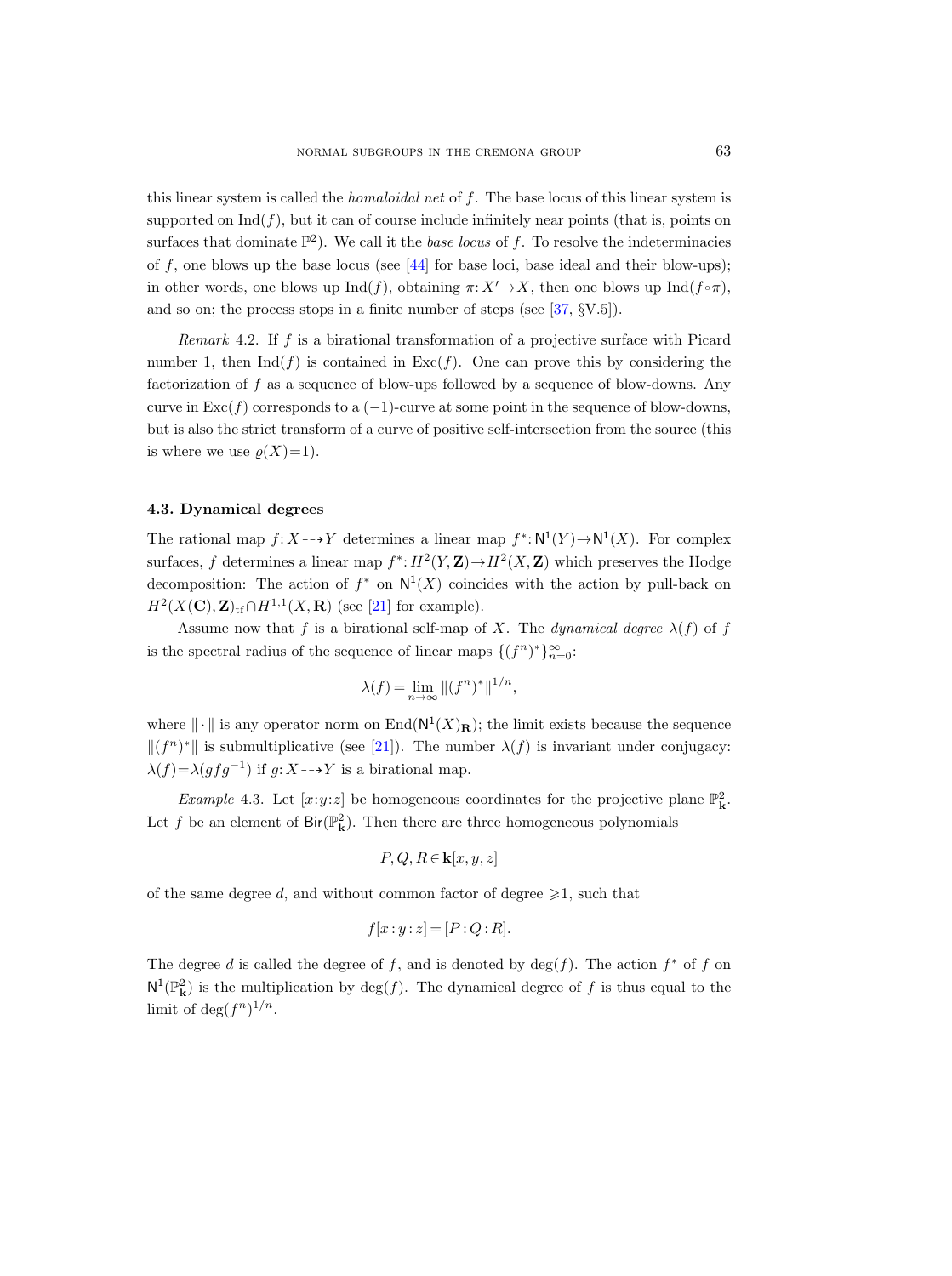#### 4.4. Picard–Manin classes

We follow the presentations given in  $\vert 4 \vert$ ,  $\vert 6 \vert$  and  $\vert 29 \vert$  which, in turn, are inspired by Chapter 5 of Manin's book [\[46\]](#page-63-9).

#### 4.4.1. Models and Picard–Manin space

A model of X is a smooth projective surface X' with a birational morphism  $X' \rightarrow X$ . If  $\pi_1: X_1 \to X$  and  $\pi_2: X_2 \to X$  are two models, we say that  $X_2$  dominates  $X_1$  if the induced birational map  $\pi_1^{-1} \circ \pi_2$ :  $X_2 \to X_1$  is a morphism. In this case,  $\pi_1^{-1} \circ \pi_2$  contracts a finite number of exceptional divisors and induces an injective map

$$
(\pi_1^{-1}\mathop{\raisebox{+.3ex}{\hbox{$\scriptstyle\circ$}}} \pi_2)^*\colon {\rm N}^1(X_1)_{\mathbf R}\mathop{\raisebox{+.3ex}{\hbox{$\scriptstyle\circ$}}} \mathbf N^1(X_2)_{\mathbf R}.
$$

Let  $\mathcal{B}_X$  be the set of models that dominate X. If  $X_1, X_2 \in \mathcal{B}_X$  then, by resolving the indeterminacies of the induced birational map  $X_1 \rightarrow X_2$  we obtain  $X_3 \in \mathcal{B}_X$  which dominates both  $X_1$  and  $X_2$ . The space  $\mathcal{Z}(X)$  of (finite) Picard–Manin classes is the direct limit

$$
\mathcal{Z}(X) = \lim_{\to \mathcal{B}_X} \mathsf{N}^1(X')_{\mathbf{R}}.
$$

The Néron–Severi group  $N^1(X')$ **R** of any model  $X' \to X$  embeds in  $\mathcal{Z}(X)$  and can be identified with its image into  $\mathcal{Z}(X)$ . Thus, a Picard–Manin class is just a (real) Néron– Severi class of some model dominating  $X$ . The Picard–Manin class of a divisor  $D$  is still denoted by  $[D]$ , as for Néron–Severi classes. Note that  $\mathcal{Z}(X)$  contains the direct limit of the lattices  $N^1(X')$  (with integer coefficients). This provides an integral structure for  $\mathcal{Z}(X)$ . In the following paragraph we construct a basis of  $\mathcal{Z}(X)$  made of integral points.

For all birational morphisms  $\pi$ , the pull-back operator  $\pi^*$  preserves the intersection form and maps nef classes to nef classes; as a consequence, the limit space  $\mathcal{Z}(X)$  is endowed with an intersection form (of signature  $(1, \infty)$ ) and a nef cone.

#### 4.4.2. Basis of  $\mathcal{Z}(X)$

A basis of the real vector space  $\mathcal{Z}(X)$  is constructed as follows. On the set of models  $\pi: Y \to X$  together with marked points  $p \in Y$ , we introduce the following equivalence relation:  $(p, Y) \sim (p', Y')$  if the induced birational map  $(\pi')^{-1} \circ \pi : Y \dashrightarrow Y'$  is an isomorphism in a neighborhood of p that maps p onto p'. Let  $\mathcal{V}_X$  be the quotient space; to denote points of  $\mathcal{V}_X$  we just write  $p \in \mathcal{V}_X$ , without any further reference to a model  $\pi: Y \to X$ with  $p\!\in\!Y.$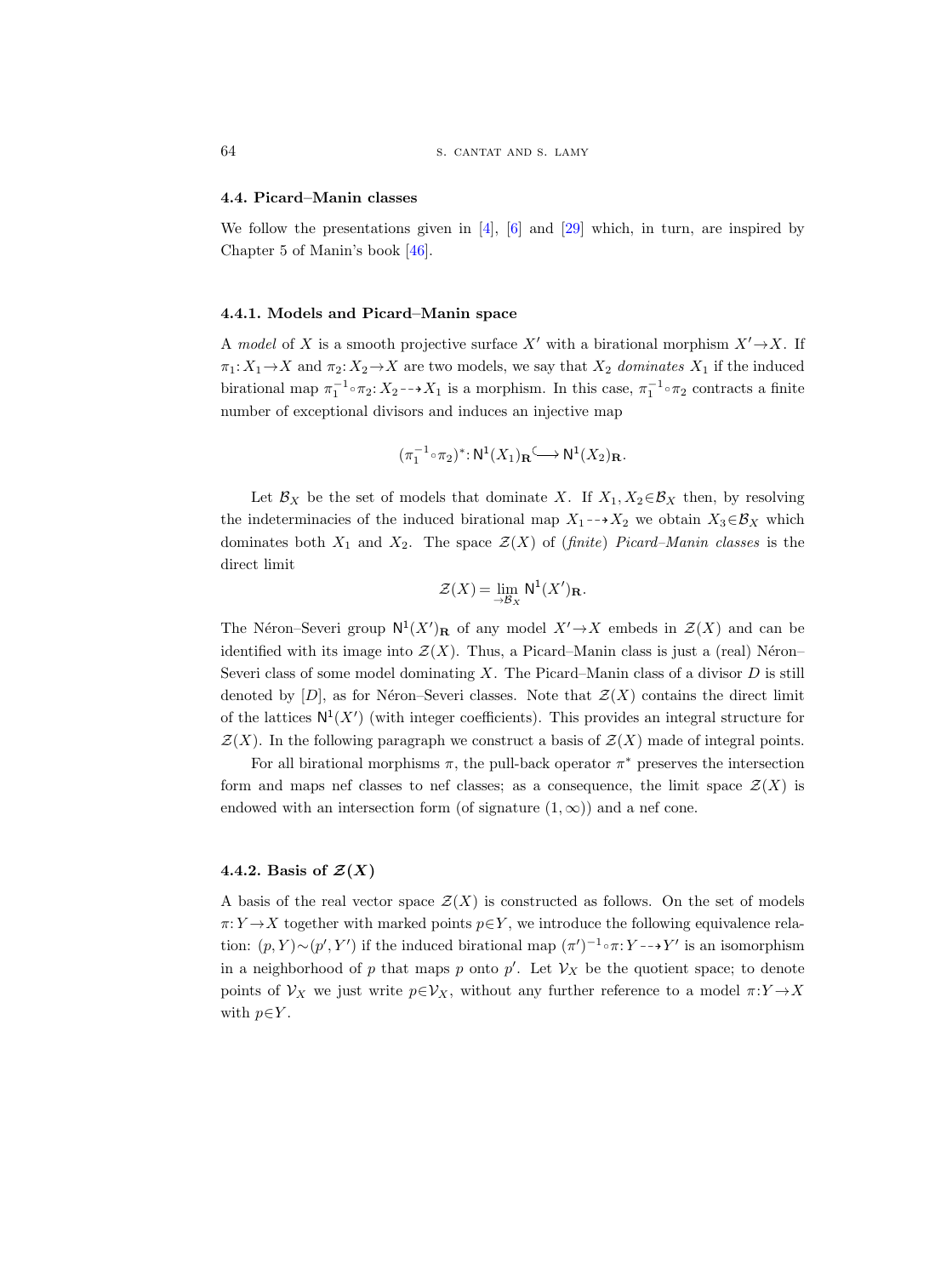Let  $(p, Y)$  be an element of  $\mathcal{V}_X$ . Consider the blow-up  $\overline{Y} \to Y$  of p and the exceptional divisor  $E_p \subset \overline{Y}$ ; the Néron–Severi class  $[E_p]$  determines a Picard–Manin class and one easily verifies that this class depends only on the class  $p \in \mathcal{V}_X$  (not on the model  $(Y, \pi)$ , see [\[46\]](#page-63-9)). The classes  $[E_p]$ ,  $p \in V_X$ , have self-intersection  $-1$ , are mutually orthogonal, and are orthogonal to  $\mathsf{N}^1(X)_\mathbf{R}$ . Moreover,

$$
\mathcal{Z}(X) = \mathsf{N}^1(X)_{\mathbf{R}} \oplus \mathsf{Vect}([E_p] : p \in \mathcal{V}_X),
$$

and this sum is orthogonal with respect to the intersection form on  $\mathcal{Z}(X)$ . To get a basis of  $\mathcal{Z}(X)$ , we then fix a basis  $\{[H_i]\}_{i=1}^{\varrho(X)}$  of  $\mathsf{N}^1(X)_{\mathbf{R}}$ , where the  $H_i$  are Cartier divisors, and complete it with the family  $\{[E_p]\}_{p\in \mathcal{V}_X}$ .

#### 4.4.3. Completion

The (completed) Picard–Manin space  $\overline{\mathcal{Z}}(X)$  of X is the L<sup>2</sup>-completion of  $\mathcal{Z}(X)$  (see [\[4\]](#page-61-10) and [\[6\]](#page-61-11) for details); in other words

$$
\overline{\mathcal{Z}}(X) = \left\{ [D] + \sum_{p \in \mathcal{V}_X} a_p [E_p] : [D] \in \mathsf{N}^1(X)_{\mathbf{R}}, a_p \in \mathbf{R} \text{ and } \sum_{p \in \mathcal{V}_X} a_p^2 < \infty \right\},\
$$

whereas  $\mathcal{Z}(X)$  corresponds to the case where the  $a_p$  vanish for all but a finite number of  $p \in V_X$ . For the projective plane  $\mathbb{P}^2_{\mathbf{k}}$ , the Néron–Severi group  $\mathsf{N}^1(\mathbb{P}^2_{\mathbf{k}})$  is isomorphic to  $\mathbf{Z}[H]$ , where H is a line; elements of  $\overline{\mathcal{Z}}(X)$  are then given by sums

$$
a_0[H] + \sum_{p \in \mathcal{V}_{\mathbb{P}^2_{\mathbf{C}}}} a_p[E_p]
$$

with  $\sum_{p \in \mathcal{V}_{\mathbb{P}^2_{\mathbf{C}}} a_p^2 < \infty$ . We shall call this space the *Picard–Manin space* without further reference to  $\mathbb{P}^2_{\mathbf{k}}$  or to the completion.  $\mathbf{Z}[H]$ , where  $H$  is a line; element<br>with  $\sum_{p \in \mathcal{V}_{\mathbb{P}^2_{\mathbf{C}}} a_p^2 < \infty$ . We shall<br>reference to  $\mathbb{P}^2_{\mathbf{k}}$  or to the compl<br>4.5. Action of Bir(X) on  $\overline{\mathcal{Z}}$ 

### <span id="page-34-0"></span>4.5. Action of Bir(X) on  $\overline{Z}(X)$

If  $\pi: X' \to X$  is a morphism, then  $\pi$  induces an isomorphism  $\pi^*: \mathcal{Z}(X) \to \mathcal{Z}(X')$ . Let us describe this fact when  $\pi$  is the (inverse of the) blow-up of a point  $q \in X$ . In this case we have

$$
\mathsf{N}^1(X') = \pi^*(\mathsf{N}^1(X)) \oplus \mathbf{Z}[E_q] \quad \text{and} \quad \mathcal{V}_X = \mathcal{V}_{X'} \cup \{(q, X)\},
$$

where  $(q, X) \in V_X$  denotes the point of  $V_X$  given by  $q \in X$ . Thus the bases of  $\mathcal{Z}(X)$  and  $\mathcal{Z}(X')$  are in bijection, the only difference being that  $[E_q]$  is first viewed as the class of an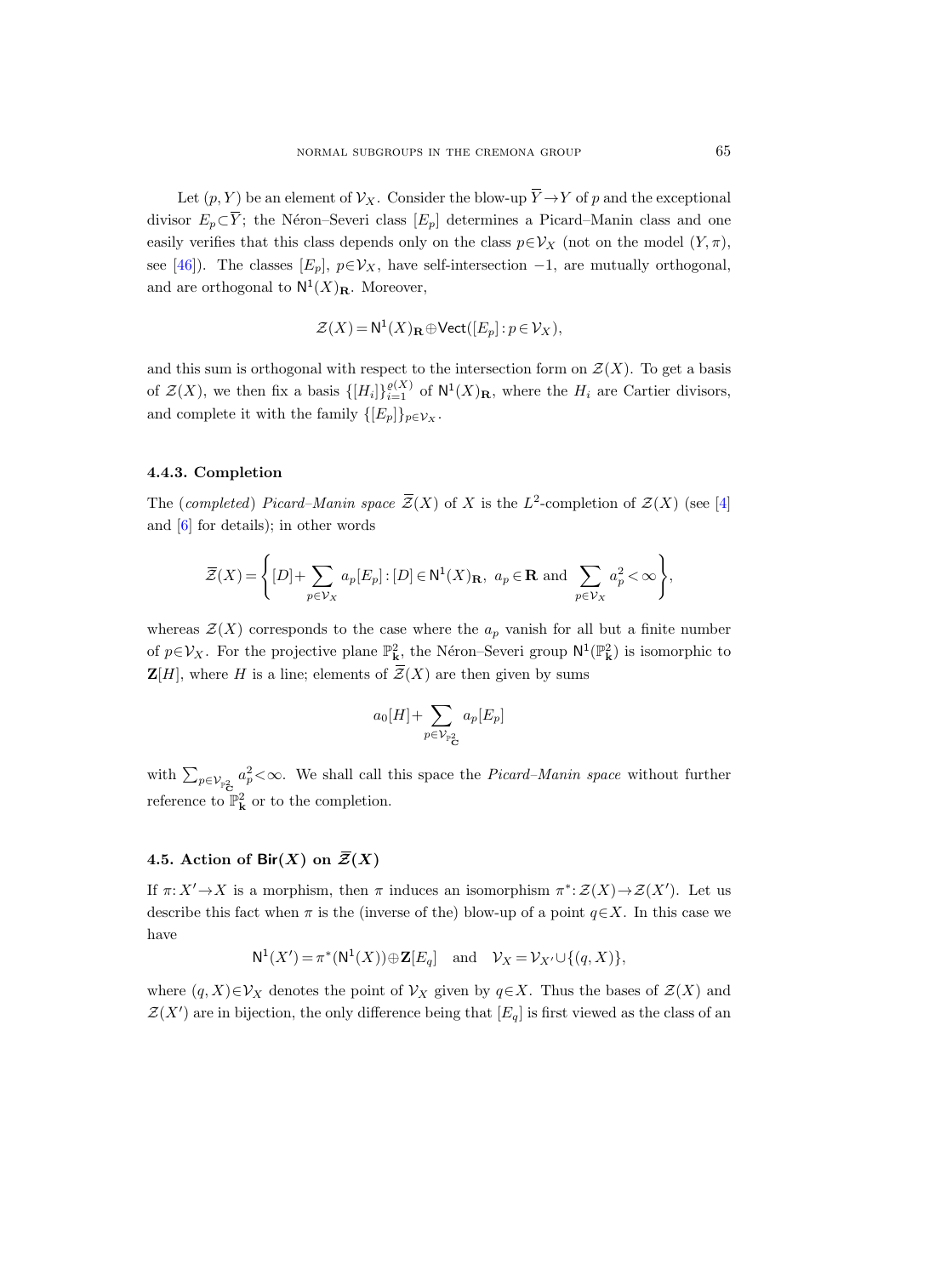exceptional divisor in  $\mathcal{Z}(X)$ , and then as an element of  $N^1(X')\subset \mathcal{Z}(X')$ ; the isomorphism  $\pi^*$  corresponds to this bijection of bases. Note that  $\pi^*$  extends uniquely as a continuous isomorphism  $\pi^* \colon \overline{\mathcal{Z}}(X') \to \overline{\mathcal{Z}}(X)$  that preserves the intersection form. Since any birational morphism  $\pi$  is a composition of blow-downs of exceptional curves of the first kind, this proves that  $\pi^*$  is an isometry from  $\mathcal{Z}(X)$  (resp.  $\overline{\mathcal{Z}}(X)$ ) to  $\mathcal{Z}(X')$  (resp.  $\overline{\mathcal{Z}}(X')$ ).

Now consider a birational map  $f: X \dashrightarrow X$ . There exist a surface Y and two morphisms  $\pi: Y \to X$  and  $\sigma: Y \to X$  such that  $f = \sigma \circ \pi^{-1}$ . Defining  $f^*$  by  $f^* = (\pi^*)^{-1} \circ \sigma^*$ , and  $f_*$  by  $f_*=(f^{-1})^*$ , we get a representation

$$
f\longmapsto f_*
$$

of  $\textsf{Bir}(X)$  into the orthogonal group of  $\mathcal{Z}(X)$  (resp.  $\overline{\mathcal{Z}}(X)$ ) with respect to the intersection form. This representation is faithful, because  $f_*[E_p]=[E_{f(p)}]$  for all points p in the domain of definition of f; it preserves the integral structure of  $\mathcal{Z}(X)$  and the nef cone.

In what follows, we restrict the study to the projective plane  $\mathbb{P}^2_{\mathbf{k}}$  and the Cremona group  $\mathsf{Bir}(\mathbb{P}^2_{\mathbf{k}})$ .

# 4.6. Action on an infinite-dimensional hyperbolic space 4.6. Action on an infinite-dimen<br>4.6.1. The hyperbolic space  $\mathbb{H}_{\bar{Z}}$

We define

infinite-dimensional hyperbolic space  
olic space 
$$
\mathbb{H}_{\bar{Z}}
$$
  

$$
\mathbb{H}_{\bar{Z}} = \{ [D] \in \bar{Z}(\mathbb{P}_{\mathbf{k}}^2) : [D]^2 = 1 \text{ and } [H] \cdot [D] > 0 \},
$$

4.6. Action on an imite<br>4.6.1. The hyperbolic s<br>We define  $\mathbb{H}_{\bar{Z}} =$ <br>and a distance dist on  $\mathbb{H}_{\bar{Z}}$ and a distance dist on  $\mathbb{H}_{\overline{z}}$  by the formula

$$
\cosh \mathsf{dist}([D_1],[D_2]) = [D_1] \cdot [D_2].
$$

 $\mathbb{H}_{\overline{\mathcal{Z}}} = \{ [D] \in \overline{\mathcal{Z}}(\mathbb{P}_{\mathbf{k}}^2) : [D]^2 = 1 \text{ and } [H] \cdot [D] > 0 \},$ <br>and a distance dist on  $\mathbb{H}_{\overline{\mathcal{Z}}}$  by the formula<br>cosh dist $([D_1], [D_2]) = [D_1] \cdot [D_2].$ <br>Since the intersection form is of Minkowski type, this an infinite-dimensional hyperbolic space, as in §[3.1.](#page-27-0)

#### <span id="page-35-0"></span>4.6.2. Cremona isometries

By §[4.5,](#page-34-0) the action of the Cremona group on  $\overline{\mathcal{Z}}(\mathbb{P}^2_{\mathbf{k}})$  preserves the two-sheeted hyperboloid  ${[D] \in \bar{Z}(\mathbb{P}_{\mathbf{k}}^2): [D]^2=1}$  and, since the action also preserves the nef cone, we obtain a **4.6.2. Cremona isometries**<br>By §4.5, the action of the Cremona group on  $\overline{Z}(\mathbb{P}_{\mathbf{k}}^2)$  preserves the two-sheeted hype  $\{[D] \in \overline{Z}(\mathbb{P}_{\mathbf{k}}^2): [D]^2 = 1\}$  and, since the action also preserves the nef cone, we c<br> faithful representation of the Cremona group into the group of isometries of  $\mathbb{H}_{\bar{Z}}$ .  $\overline{\mathcal{Z}}(\mathbb{P}_{\mathbf{k}}^2)$  pre<br>n also pre<br>p into the<br>· Isom( $\mathbb{H}_{\overline{\mathcal{Z}}}$ 

Bir(P 2 k ) ).

In the context of the Cremona group, the classification of isometries into three types (see §[3.1.4\)](#page-28-1) has an algebraic-geometric meaning.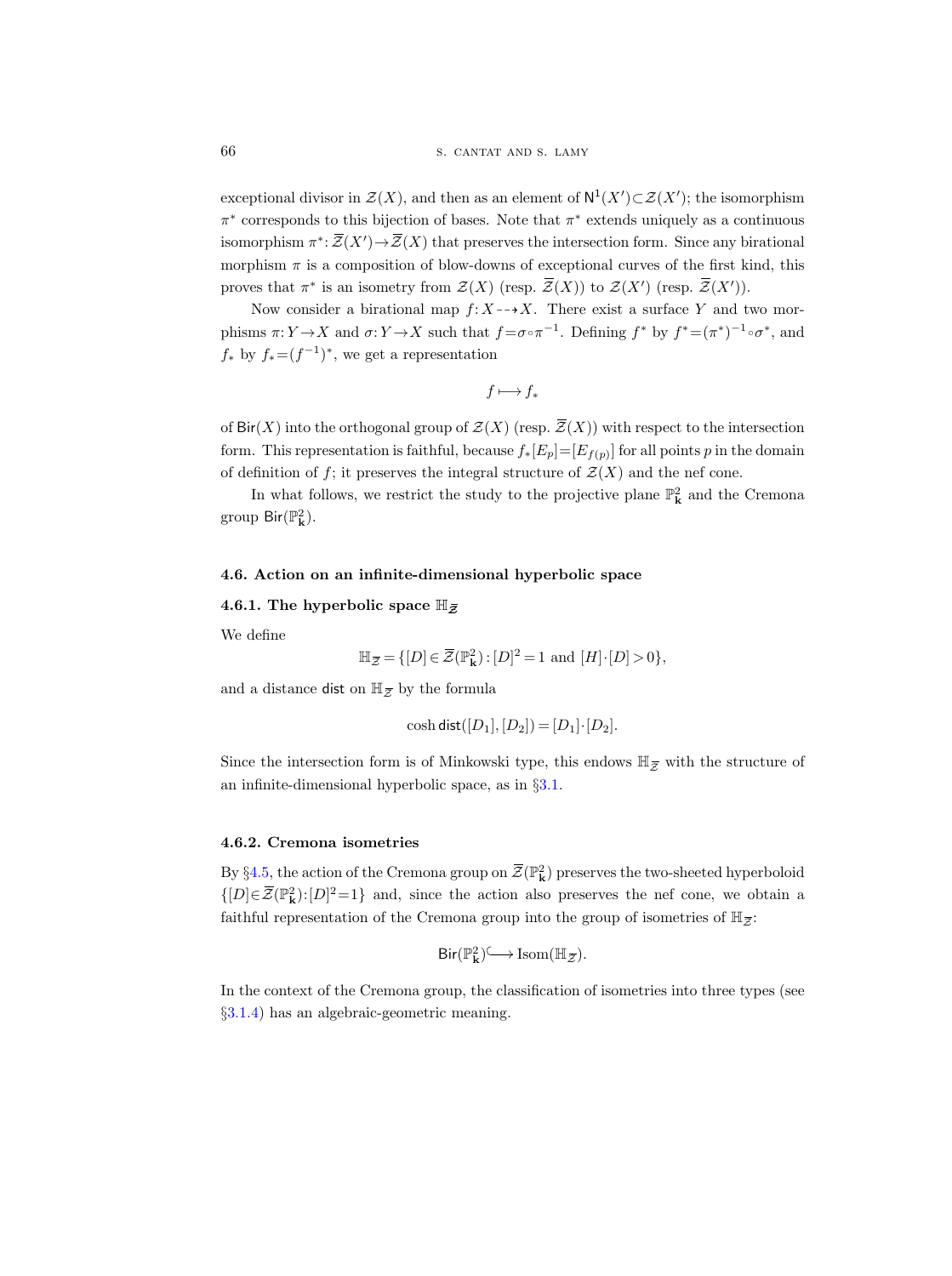NORMALSUBGROUPS IN THE CREMONA GROUP  $67$ <br>THEOREM 4.4. ([\[6\]](#page-61-11)) Let f be an element of  $\text{Bir}(\mathbb{P}^2_{\mathbf{k}})$ . The isometry  $f_*$  of  $\mathbb{H}_{\overline{Z}}$  is hyperbolic if and only if the dynamical degree  $\lambda(f)$  is strictly larger than 1.

As a consequence, when  $\lambda(f) > 1$ , we have that  $f_*$  preserves a unique geodesic line THEOREM 4.4. ([6]) Let  $f$  be an element of  $\text{Bir}(\mathbb{P}_{\mathbf{k}}^2)$ . The isometry  $f_*$  of  $\mathbb{H}_{\overline{Z}}$  is hyperbolic if and only if the dynamical degree  $\lambda(f)$  is strictly larger than 1.<br>As a consequence, when  $\lambda(f) > 1$ , EEM 4.4. ([6]) Let f be an element<br>f and only if the dynamical degree .<br>onsequence, when  $\lambda(f) > 1$ , we have<br>; this line is the intersection of  $\mathbb{H}_{\mathbb{Z}}$ the isotropic cone of  $\overline{\mathcal{Z}}(\mathbb{P}_{\mathbf{k}}^2)$  in two lines  $R_f^+$  and  $R_f^-$  such that

$$
f_*(a) = \lambda(f)^{\pm 1}a
$$

for all  $a \in R_f^{\pm}$  (the lines  $R_f^+$  and  $R_f^-$  correspond to  $\omega(f)$  and  $\alpha(f)$ , respectively, in the notation of  $\S 3.1.4$ .

<span id="page-36-0"></span>Remark 4.5. The translation length  $L(f_*)$  is therefore equal to log  $\lambda(f)$ . Indeed, take  $[\alpha] \in R_f^+$  and  $[\omega] \in R_f^+$  normalized so that  $[\alpha] \cdot [\omega] = 1$ . The point  $[P] = ([\alpha] + [\omega])/$ √ 2 is on the axis  $\text{Ax}(f_*)$ . Since  $f_*[P] = (\lambda(f)^{-1}[\alpha] + \lambda(f)[\omega])/$ √ 2, we get

$$
e^{L(f_*)} + \frac{1}{e^{L(f_*)}} = 2 \cosh \text{dist}([P], f_*[P]) = 2([P] \cdot f_*[P]) = \lambda(f) + \frac{1}{\lambda(f)}.
$$

Remark 4.6. Over the field of complex numbers C, [\[6\]](#page-61-11) proves that:  $f_*$  is elliptic if and only if there exists a positive iterate  $f^k$  of f and a birational map  $\varepsilon: \mathbb{P}^2_{\mathbf{C}} \dashrightarrow X$  such that  $\varepsilon \circ f^k \circ \varepsilon^{-1}$  is an element of  $\text{Aut}(X)^0$  (the connected component of the identity in Aut(X));  $f_*$  is parabolic if and only if f preserves a pencil of elliptic curves and  $\deg(f^n)$ grows quadratically with n, or f preserves a pencil of rational curves and  $\deg(f^n)$  grows linearly with n.

#### <span id="page-36-1"></span>4.6.3. Automorphisms

Assume that  $f \in Bir(\mathbb{P}^2_{\mathbf{k}})$  is conjugate, via a birational transformation  $\varphi$ , to an automorphism  $g$  of a smooth rational surface  $X$ :

$$
\begin{array}{ccc}\nX & \xrightarrow{\text{}} & X \\
\downarrow^{\text{}} & & \downarrow^{\text{}} \\
\varphi & & \downarrow^{\text{}} \\
\mathbb{P}_{\mathbf{k}}^{2} & \xrightarrow{\text{}} & \mathbb{P}_{\mathbf{k}}^{2}.\n\end{array}
$$

Then we have an isomorphism  $\varphi_* \colon \overline{\mathcal{Z}}(X) \to \overline{\mathcal{Z}}(\mathbb{P}^2_{\mathbf{k}})$  and an orthogonal decomposition

$$
\overline{\mathcal{Z}}(X) = \mathsf{N}^1(X)_{\mathbf{R}} \oplus \mathsf{N}^1(X)_{\mathbf{R}}^{\perp},
$$

where  $\mathsf{N}^1(X)^{\perp}_{\mathbf{R}}$  is spanned by the classes  $[E_p]$ ,  $p \in \mathcal{V}_X$ . This orthogonal decomposition is  $g_*$ -invariant. In particular,  $f_*$  preserves the finite-dimensional subspace

$$
\varphi_* \mathsf{N}^1(X)_{\mathbf{R}} \subset \overline{\mathcal{Z}}(\mathbb{P}_{\mathbf{k}}^2).
$$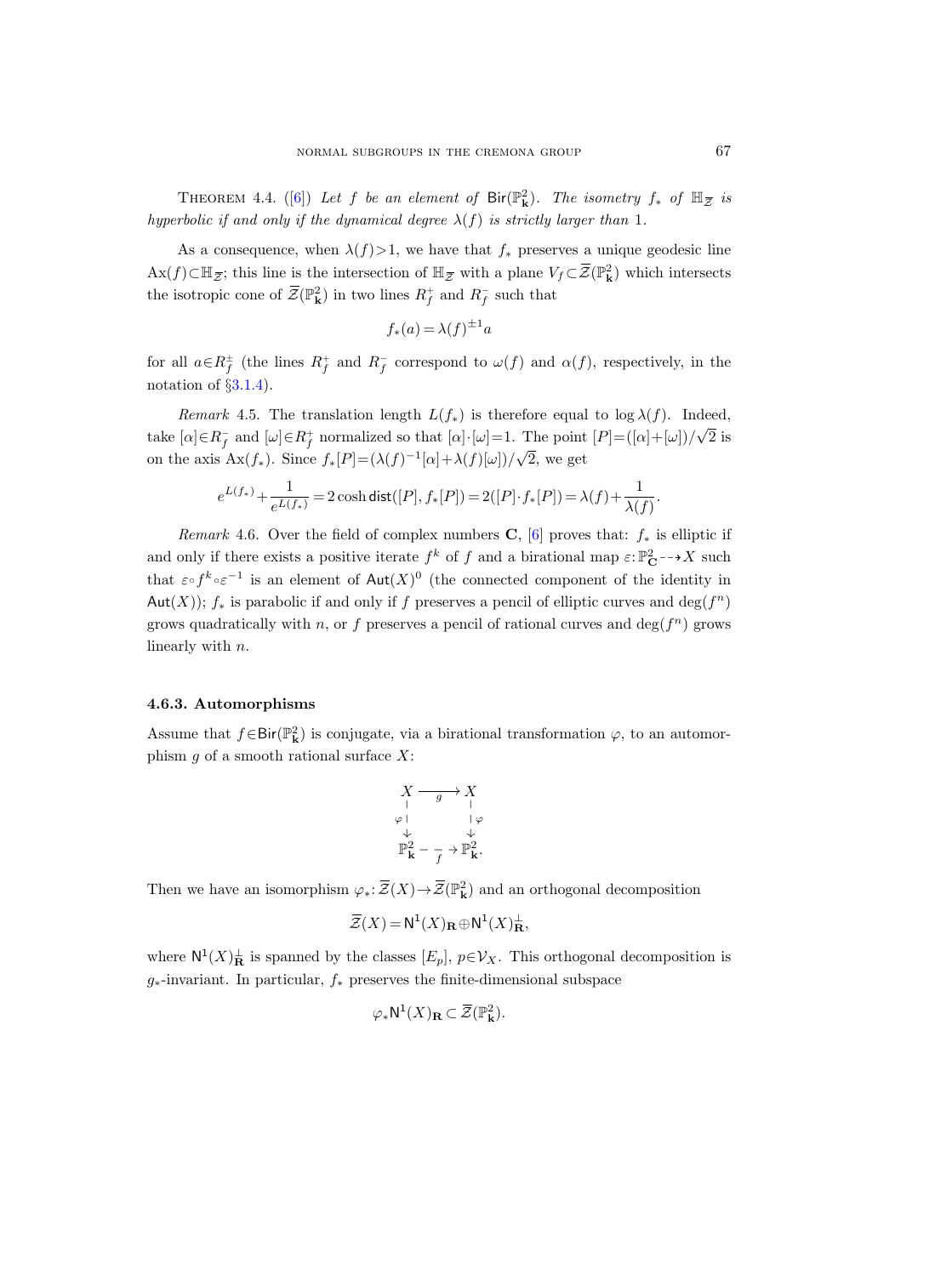By the Hodge index theorem, the intersection form has signature  $(1, \varrho(X)-1)$  on 68 S S S CANTAT AND S. LAMY<br>
By the Hodge index theorem, the intersection form has signature  $(1, \varrho(X)-1)$  on<br>
N<sup>1</sup>(X), so that  $\varphi_* N^1(X)_R$  intersects  $\mathbb{H}_{\overline{Z}}$  in an f<sub>∗</sub>-invariant hyperbolic subspace of di-<br>
mens mension  $\rho(X)-1$ . This proves the following lemma.

<span id="page-37-0"></span>LEMMA 4.7. If f is conjugate to an automorphism  $g \in \text{Aut}(X)$  by a birational map  $\varphi: X \dashrightarrow \mathbb{P}^2_{\mathbf{k}}, \text{ then the following hold:}$ 

(1) the isometry  $f_*: \mathbb{H}_{\overline{z}} \to \mathbb{H}_{\overline{z}}$  is hyperbolic (resp. parabolic, elliptic) if and only if the isometry  $g_*: \mathbb{N}^1(X)_{\mathbf{R}} \to \mathbb{N}^1(X)_{\mathbf{R}}$  is hyperbolic (resp. parabolic, elliptic) for the intersection form on  $\mathsf{N}^1(X)_\mathbf{R}$ ;

(2) the translation length of  $f_*$  is equal to the translation length of  $g_*$ ;

(3) if  $f_*$  is hyperbolic then, modulo  $\varphi_*$ -conjugacy, the plane  $V_f$  corresponds to  $V_g$ , which is contained in  $\mathsf{N}^1(X)_\mathbf{R}$ , and  $\mathrm{Ax}(f_*)$  corresponds to  $\mathrm{Ax}(g_*)$ .

#### 4.6.4. Example: quadratic mappings (see [\[9\]](#page-61-3))

The set of birational quadratic maps  $\text{Bir}_2(\mathbb{P}_\mathbf{C}^2)$  is an irreducible algebraic variety of dimension 14. Let  $f: \mathbb{P}_{\mathbf{C}}^2 \to \mathbb{P}_{\mathbf{C}}^2$  be a quadratic birational map. The base locus of f (resp.  $f^{-1}$ ) is made of three points  $p_1$ ,  $p_2$  and  $p_3$  (resp.  $q_1$ ,  $q_2$  and  $q_3$ ), where infinitely near points are allowed. We have

$$
f_*([H])=2[H]-[E_{q_1}]-[E_{q_2}]-[E_{q_3}],\\
$$

with  $[H]$  being the class of a line in  $\mathbb{P}^2_{\mathbf{C}}$ . If f is an isomorphism on a neighborhood of p, and  $f(p)=q$ , then  $f_*(E_p)=[E_q]$ . These formulas are correct even when there are infinitely near base points. For instance, if  $f$  is the Hénon map

$$
[x:y:z] - \rightarrow [yz:y^2-xz:z^2],
$$

then  $q_2$  is infinitely near to  $q_1$ , and  $q_3$  is infinitely near to  $q_2$ , but the formula for the image of  $[H]$  is still the same.

A Zariski open subset of  $\text{Bir}_2(\mathbb{P}_{\mathbf{C}}^2)$  is made of birational transformations  $f = h_1 \circ \sigma \circ h_2$ , with  $h_i \in \text{Aut}(\mathbb{P}_{\mathbf{C}}^2)$ ,  $i=1,2$ , and  $\sigma$  being the standard quadratic involution

$$
\sigma[x:y:z] = [yz:zx:xy].
$$

For such maps,  $\{p_1, p_2, p_3\}$  is the image of  $\text{Ind}(\sigma) = \{[1:0:0]; [0:1:0]; [0:0:1]\}$  by  $h_2^{-1}$ , and  ${q_1, q_2, q_3} = h_1(\text{Ind}(\sigma))$ . Moreover, the exceptional set  $\text{Exc}(f^{-1})$  is the union of the three lines through the pairs of points  $(q_i, q_j)$ ,  $i \neq j$ . Assume, for example, that the line through  $q_1$  and  $q_2$  is contracted to  $p_1$  by  $f^{-1}$ , then

$$
f_*([E_{p_1}]) = [H] - [E_{q_2}] - [E_{q_3}].
$$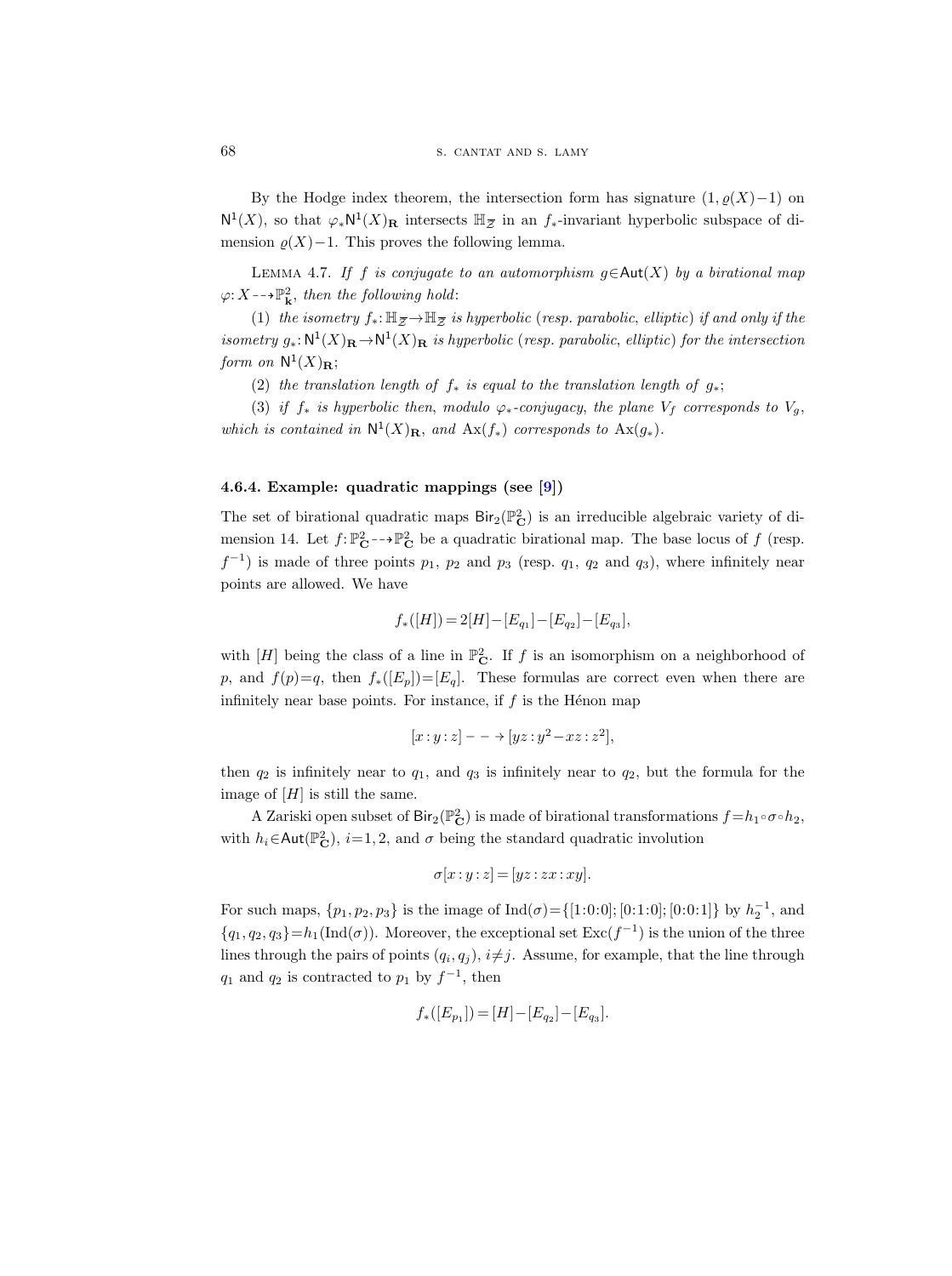If f is a general quadratic map, then  $\lambda(f)$  is equal to 2 and  $f_*$  induces a hyperbolic If  $f$  is a genera<br>isometry on  $\mathbb{H}_{\overline{Z}}$ isometry on  $\mathbb{H}_{\overline{z}}$ ; we shall see that it is possible to compute explicitly the points on the axis of f (see  $\S 5.1.4$  $\S 5.1.4$  for precise statements) and that  $[H]$  is not on the axis. In fact, in this situation the axis of f does not contain any finite class  $[D] \in \mathcal{Z}(\mathbb{P}_{\mathbf{C}}^2)$ .

### 5. Tight birational maps

#### <span id="page-38-1"></span><span id="page-38-0"></span>5.1. General Cremona transformations

In this section we prove Theorem A concerning normal subgroups generated by iterates of general Cremona transformations.

#### 5.1.1. de Jonquières transformations

Let d be a positive integer. As mentioned in the introduction, the set  $\text{Bir}_d(\mathbb{P}_{\mathbf{C}}^2)$  of plane birational transformations of degree d is quasi-projective: It is a Zariski open subset in a subvariety of the projective space made of triples of homogeneous polynomials of degree d modulo scalar multiplication.

Recall that  $J_d$  denotes the set of de Jonquières transformations of degree d, defined as the birational transformations of degree d of  $\mathbb{P}_{\mathbf{C}}^2$  that preserve the pencil of lines through  $q_0=[1:0:0]$ . Then we define  $\mathsf{V}_d$  as the image of the composition map

$$
(h_1, f, h_2) \longmapsto h_1 \circ f \circ h_2,
$$

where  $(h_1, f, h_2)$  describes  $PGL_3(\mathbf{C}) \times J_d \times PGL_3(\mathbf{C})$ . As the image of an irreducible algebraic set by a regular map,  $V_d$  is an irreducible subvariety of  $\text{Bir}_d(\mathbb{P}_{\mathbf{C}}^2)$ . The dimension of Bir $_d(\mathbb{P}_{\mathbf{C}}^2)$  is equal to  $4d+6$  and  $\mathsf{V}_d$  is the unique irreducible component of Bir $_d(\mathbb{P}_{\mathbf{C}}^2)$  of maximal dimension (in that sense, generic elements of  $\text{Bir}_d(\mathbb{P}_\mathbf{C}^2)$  are contained in  $\mathsf{V}_d$ ). In degree 2, i.e. for quadratic Cremona transformations,  $V_2$  coincides with a Zariski open subset of  $\text{Bir}_2(\mathbb{P}_{\mathbf{C}}^2)$ .

Let f be an element of  $J_d$ . In affine coordinates,

$$
f(x, y) = (B_y(x), A(y)),
$$

where  $A \in \text{PGL}_2(\mathbf{C})$  and  $B_y \in \text{PGL}_2(\mathbf{C}(y))$ . Clearing denominators, we may assume that  $B_y$  is given by a function  $B: y \mapsto B(y)$  with

$$
B(y) = \begin{pmatrix} a(y) & b(y) \\ c(y) & d(y) \end{pmatrix} \in \mathsf{GL}_2(\mathbf{C}(y)),
$$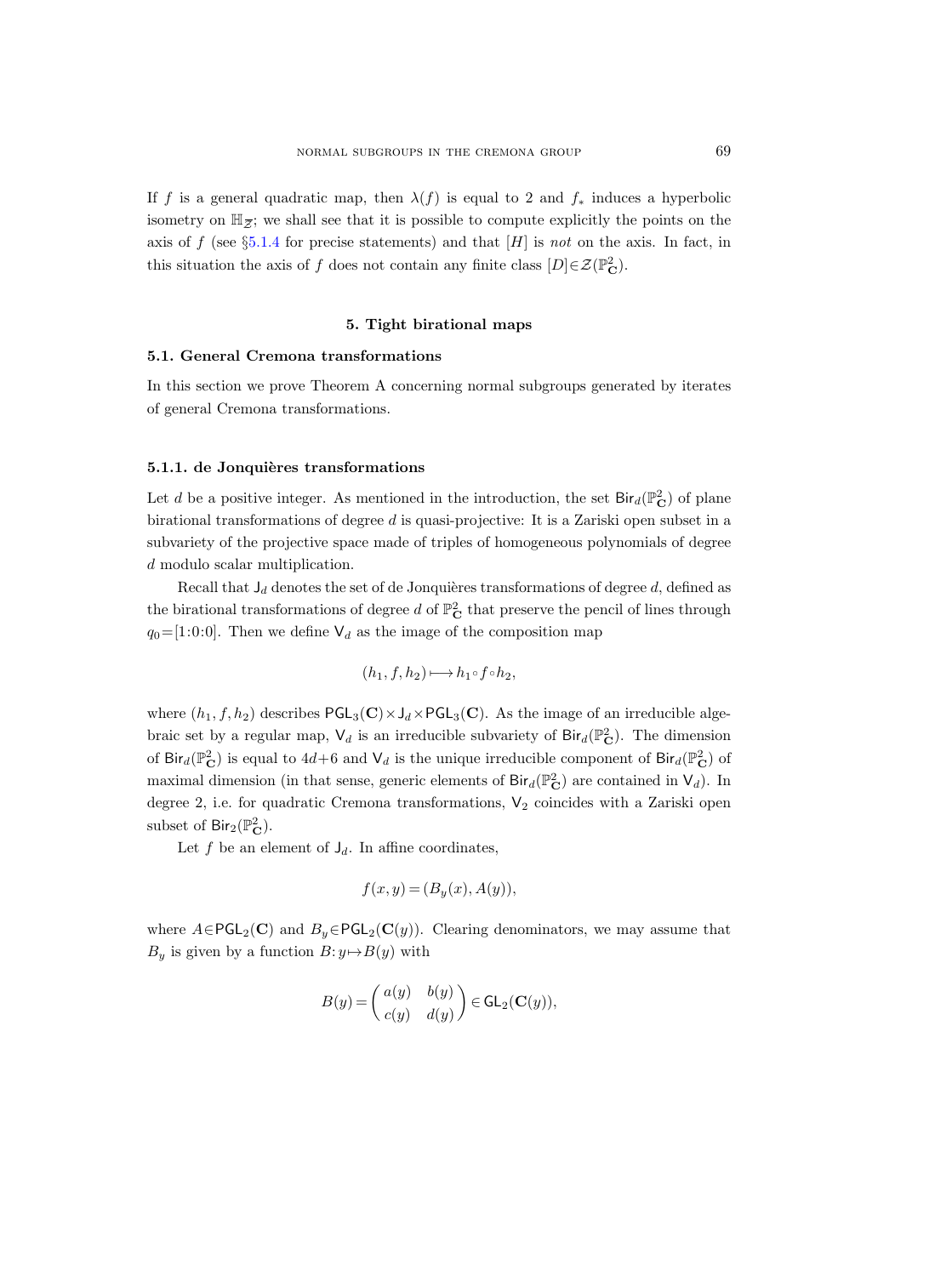where the coefficients a, b, c and d are polynomials of respective degrees  $d-1$ ,  $d, d-2$  and d−1. The degree of the function det( $B(y)$ ) is equal to 2d−2; if B is generic, det( $B(y)$ ) has  $2d-2$  roots  $y_i$ ,  $1 \leq i \leq 2d-2$ , and  $B(y_i)$  is a rank-1 complex matrix for each of these roots. The image of  $B(y_i)$  is a line, and this line corresponds to a point  $x_i \in \mathbb{P}(\mathbb{C}^2)$ . The birational transformation  $f$  contracts each horizontal line corresponding to a root  $y_i$ onto a point  $q_i = (x_i, A(y_i))$ . This provides 2d-2 points of indeterminacy for  $f^{-1}$ ; again, if B is generic, the  $2d-2$  points  $q_i$  are distinct generic points of the plane. The same conclusion holds if we change f into its inverse, and gives rise to  $2d-2$  indeterminacy points  $p_1, ..., p_{2d-2}$  for f. One more indeterminacy point (for f and  $f^{-1}$ ) coincides with  $p_0=q_0=[1:0:0]$ .

An easy computation shows that the base locus of  $f$  is made of

- (1) the point  $p_0$  itself, with multiplicity  $d-1$ ;
- (2) the  $2d-2$  single points  $p_1, ..., p_{2d-2}$ .

Any set of three distinct points  $\{p_0, p_1, p_2\}$  such that  $p_0=[1:0:0]$ , and  $p_0$ ,  $p_1$  and  $p_2$ are not collinear, is the indeterminacy set of a de Jonquières transformation of degree 2. All sets of distinct points  $\{p_0, p_1, ..., p_4\}$  such that  $p_0=[1:0:0]$ , no three of them are on a line through  $p_0$ , and there is no line containing  $p_1$ ,  $p_2$ ,  $p_3$  and  $p_4$ , can be obtained as the indeterminacy set of a de Jonquières transformation of degree 3. More generally, the indeterminacy sets of de Jonquières transformations of degree  $d$  form a non-empty Zariski open subset in the product  $\{p_0\} \times S^{2d-2}(\mathbb{P}_{\mathbf{C}}^2)$ , where  $S^{2d-2}(\mathbb{P}_{\mathbf{C}}^2)$  is the symmetric product of 2d−2 copies of the projective plane.

In particular, on the complement of a strict Zariski closed subset of  $J_d$ , the points  $p_i$  form a set of 2d−1 distinct points in the plane: There are no infinitely near points in the list. Thus, for a generic element of  $V_d$ , we have

$$
f_*[H]=d[H] - (d-1)[E_{p_0}] - \sum_{i=1}^{2d-2} [E_{p_i}],
$$

where the  $p_i$  are generic distinct points of the plane.

<span id="page-39-1"></span>Remark 5.1. If  $\Sigma \subset \mathbb{P}_{\mathbf{C}}^2$  is a generic set of k points, and h is an automorphism of  $\mathbb{P}_{\mathbf{C}}^2$ , then h is the identity map as soon as  $h(\Sigma) \cap \Sigma$  contains five points. Applied to  $\text{Ind}(f)$ , we obtain the following: Let g be a generic element of  $V_d$ , and h be an automorphism of  $\mathbb{P}^2_{\mathbf{C}}$ ; if h is not the identity map, then  $h(\text{Ind}(g)) \cap \text{Ind}(g)$  contains at most four points.

## 5.1.2. Tightness is a general property in  ${\sf Bir}_d(\mathbb{P}^2_{\bf C})$

<span id="page-39-0"></span>Our goal is to prove the following statement.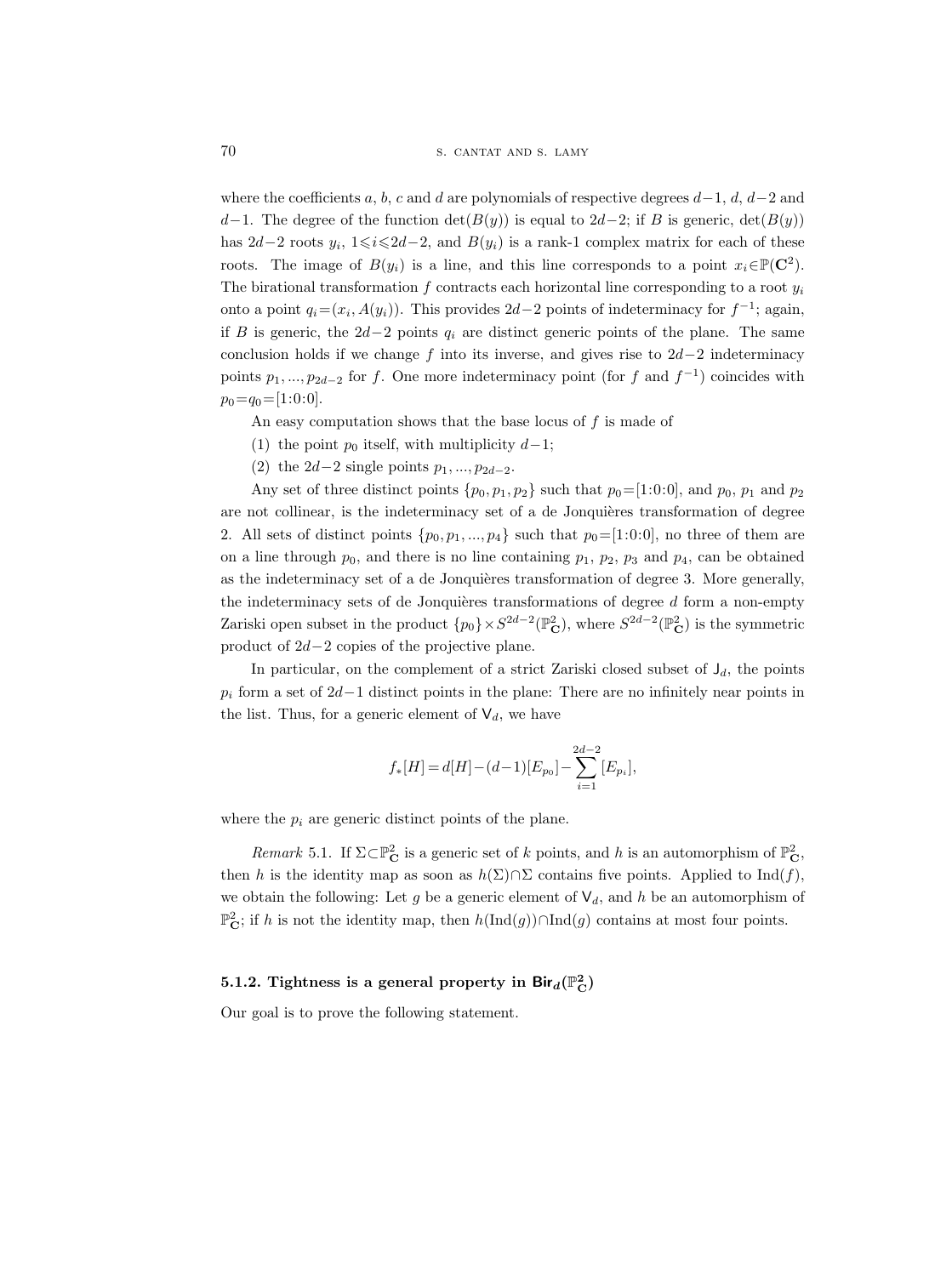THEOREM 5.2. There exists a positive integer k such that for all integers  $d \geqslant 2$  the following properties are satisfied by a general element  $g \in V_d$ :

(1) g is a tight Cremona transformation;

(2) if  $n \geq k$ , then  $g^n$  generates a normal subgroup of  $\text{Bir}(\mathbb{P}_\mathbf{C}^2)$  whose non-trivial elements f satisfy  $\lambda(f) \geq d^n$ .

Since  $\mathsf{V}_d$  is irreducible, tight Cremona transformations are dense in  $\mathsf{V}_d$ ; as  $\mathsf{V}_d$  is the unique component of  $\text{Bir}_d(\mathbb{P}_\mathbf{C}^2)$  of maximal dimension, properties (1) and (2) are also generally satisfied in  $\text{Bir}_d(\mathbb{P}_\mathbf{C}^2)$ . Thus Theorem [5.2](#page-39-0) implies Theorem A.

#### 5.1.3. Strong algebraic stability is a general property

Given a surface X, a birational transformation  $f \in Bir(X)$  is said to be *algebraically stable* if one of the following equivalent properties hold:

- (1) if x is a point of  $\text{Ind}(f)$ , then  $f^k(x) \notin \text{Ind}(f^{-1})$  for all  $k \leq 0$ ;
- (2) if y is a point of  $\text{Ind}(f^{-1})$  then  $f^k(y) \notin \text{Ind}(f)$  for all  $k \geqslant 0$ ;

(3) the action  $f^*$  of f on the Néron–Severi group  $N^1(X)$  satisfies  $(f^k)^*=(f^*)^k$  for all  $k \in \mathbb{Z}$ .

If f is an element of  $\text{Bir}_d(\mathbb{P}_{\mathbf{C}}^2)$ , algebraic stability is equivalent to  $\lambda(f) = \deg(f)$  (if f is not algebraically stable, property (3) implies that  $\lambda(f) < deg(f)$ ). Condition (2) can be rephrased by saying that  $f$  is algebraically stable if

$$
f^k(\text{Ind}(f^{-1})) \cap \text{Ind}(f) = \varnothing
$$

for all  $k\geqslant 0$ . We now prove that general elements of  $V_d$  satisfy a property which is stronger than algebraic stability (recall from Remark [4.2](#page-32-0) that  $Ind(f) \subset Exc(f)$ ).

<span id="page-40-2"></span>LEMMA 5.3. If g is a general element of  $\mathsf{V}_d$ , then

<span id="page-40-0"></span>
$$
g^k(\text{Ind}(g^{-1})) \cap \text{Exc}(g) = \varnothing \tag{5.1}
$$

for all  $k \geqslant 0$ . In particular, g is algebraically stable.

*Proof.* For a fixed integer  $k \geqslant 0$ , condition [\(5.1\)](#page-40-0) is equivalent to the existence of a point  $m \in \text{Ind}(g^{-1})$  such that  $g^k(m) \in \text{Exc}(g)$ , and hence to  $\text{Jac}_g(g^k(m))=0$ , where  $\text{Jac}_g$ is the equation of  $Exc(g)$ . This is an algebraic condition, which defines an algebraic subvariety  $I_k$  in  $\text{Bir}_d(\mathbb{P}_\mathbf{C}^2)$ .

<span id="page-40-1"></span>*Fact* 5.4. There exists  $g \in V_d$  such that  $g \notin I_k$  for any  $k \geq 0$ .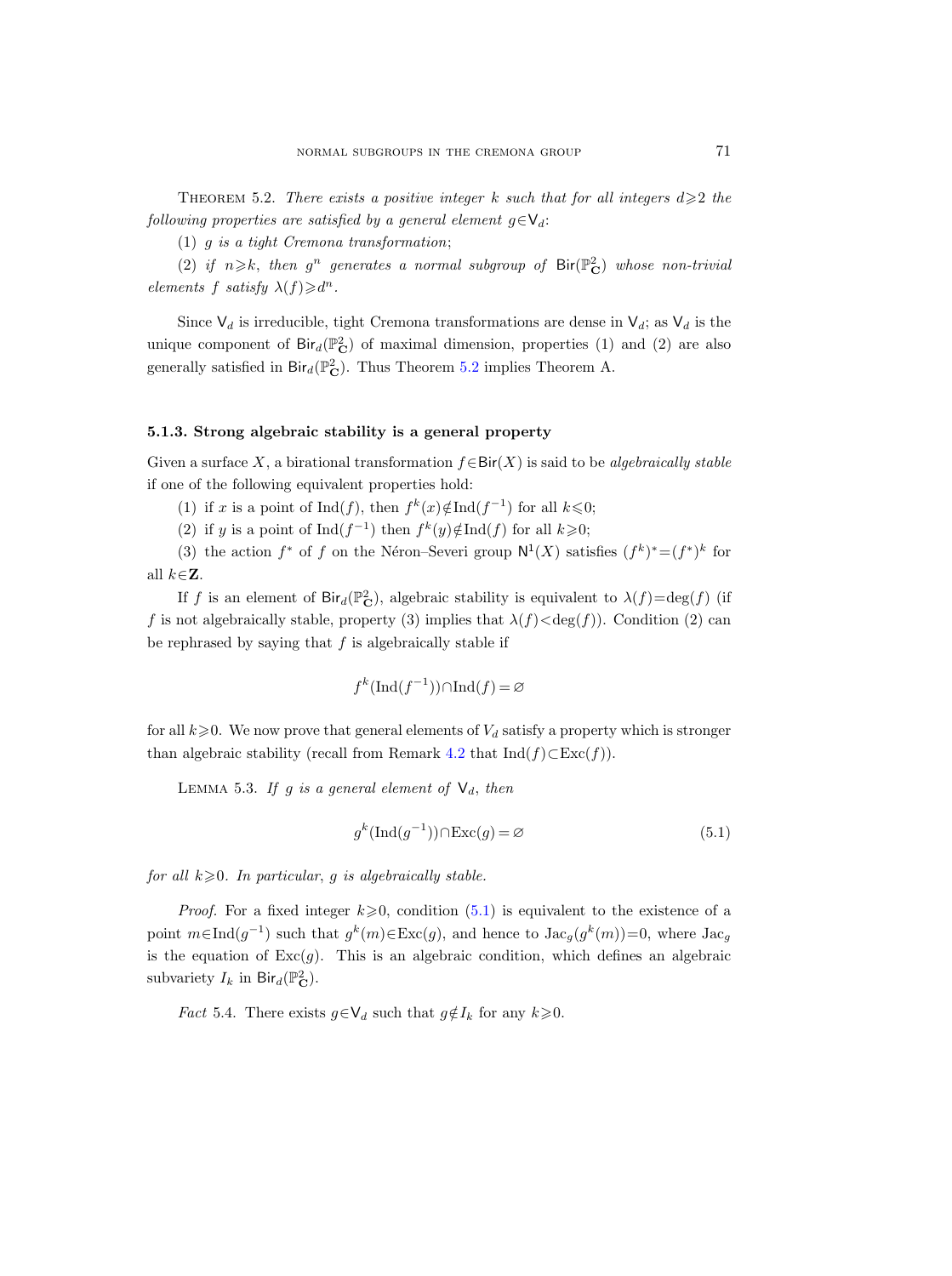Since  $\mathsf{V}_d$  is irreducible, this fact implies that the codimension of  $I_k$  is positive and shows that equation [\(5.1\)](#page-40-0) is satisfied on the intersection of countably many Zariski dense open subsets of  $V_d$ . We are therefore reduced to proving Fact [5.4.](#page-40-1) For this, let f be the Hénon mapping defined by

$$
f([x:y:z]) = \left[\frac{1}{10}yz^{d-1} : y^d + xz^{d-1} : z^d\right].
$$

The affine plane  $\{[x:y:z]:z\neq 0\}$  is f-invariant, and f restricts to a polynomial automorphism of this plane. The exceptional set  $\text{Exc}(f)$  is the line at infinity  $\{[x:y:0]\}$ , and its image  $\text{Ind}(f^{-1})$  is the point  $q=[0:1:0]$ . This point is fixed by f: In the affine chart  $\{[x:y:z]:y\neq 0\}$ , with affine coordinates  $(x, z)=[x:1:z]$  around q, the map f is given by

$$
(x,z)\longmapsto \bigg(\frac{z^{d-1}}{10(1+xz^{d-1})},\frac{z^d}{1+xz^{d-1}}\bigg).
$$

In particular,  $q$  is an attracting fixed point. Let U be the neighborhood of  $q$  defined by

$$
U = \left\{ [x:1:z] : |x| < \frac{1}{10} \text{ and } |z| < \frac{1}{10} \right\}.
$$

Then,  $f(U)$  is contained in

$$
\big\{[x\mathbin{:}1\mathbin{:}z]\mathbin{:}|x|<\tfrac{1}{90} \text{ and } |z|<\tfrac{1}{90}\big\}.
$$

Let h be the linear transformation of the plane which, in the affine coordinates  $(x, z)$ , is the translation

$$
(x, z) \longmapsto \left(x + \frac{1}{20}, z + \frac{1}{20}\right).
$$

We have  $h(f(U))\subset U\setminus\{[x:y:0]\}$  and  $f(U)\cap h(f(U))=\varnothing$ . We now take  $g=h\circ f$ . Its exceptional set is the line at infinity  $\{[x:y:0]\}$ ; the unique indeterminacy point of  $g^{-1}$  is  $h(q) = \left[\frac{1}{20} \cdot 1 \cdot \frac{1}{20}\right]$ . By construction, for all  $k \geqslant 0$ ,  $g^k(\text{Ind}(g^{-1}))$  is a point of  $U\setminus \text{Exc}(g)$ . This proves that g is not in  $I_k$  for any  $k \ge 0$ .  $\Box$ 

We say that a Cremona transformation g is *strongly algebraically stable* if g and  $g^{-1}$ satisfy property [\(5.1\)](#page-40-0) stated in Lemma [5.3.](#page-40-2) This lemma shows that general elements of  $V_d$  are strongly algebraically stable.

Recall that algebraic stability implies that  $g$  is well defined along the forward orbit  $g^k(\text{Ind}(g^{-1})), k \geqslant 0;$  similarly,  $g^{-1}$  is well defined along the backward orbit of  $\text{Ind}(g)$ .

<span id="page-41-0"></span>LEMMA 5.5. Let  $g$  be strongly algebraically stable. Then we have

- (1) for all  $k > j \geq 0$ ,  $g^k(\text{Ind}(g^{-1})) \cap g^j(\text{Ind}(g^{-1})) = \varnothing$ ;
- (2) for all  $k > j \geqslant 0$ ,  $g^{-k}(\text{Ind}(g)) \cap g^{-j}(\text{Ind}(g)) = \varnothing$ ;
- (3) for all  $k \geqslant 0$  and  $j \geqslant 0$ ,  $g^k(\text{Ind}(g^{-1})) \cap g^{-j}(\text{Ind}(g)) = \varnothing$ .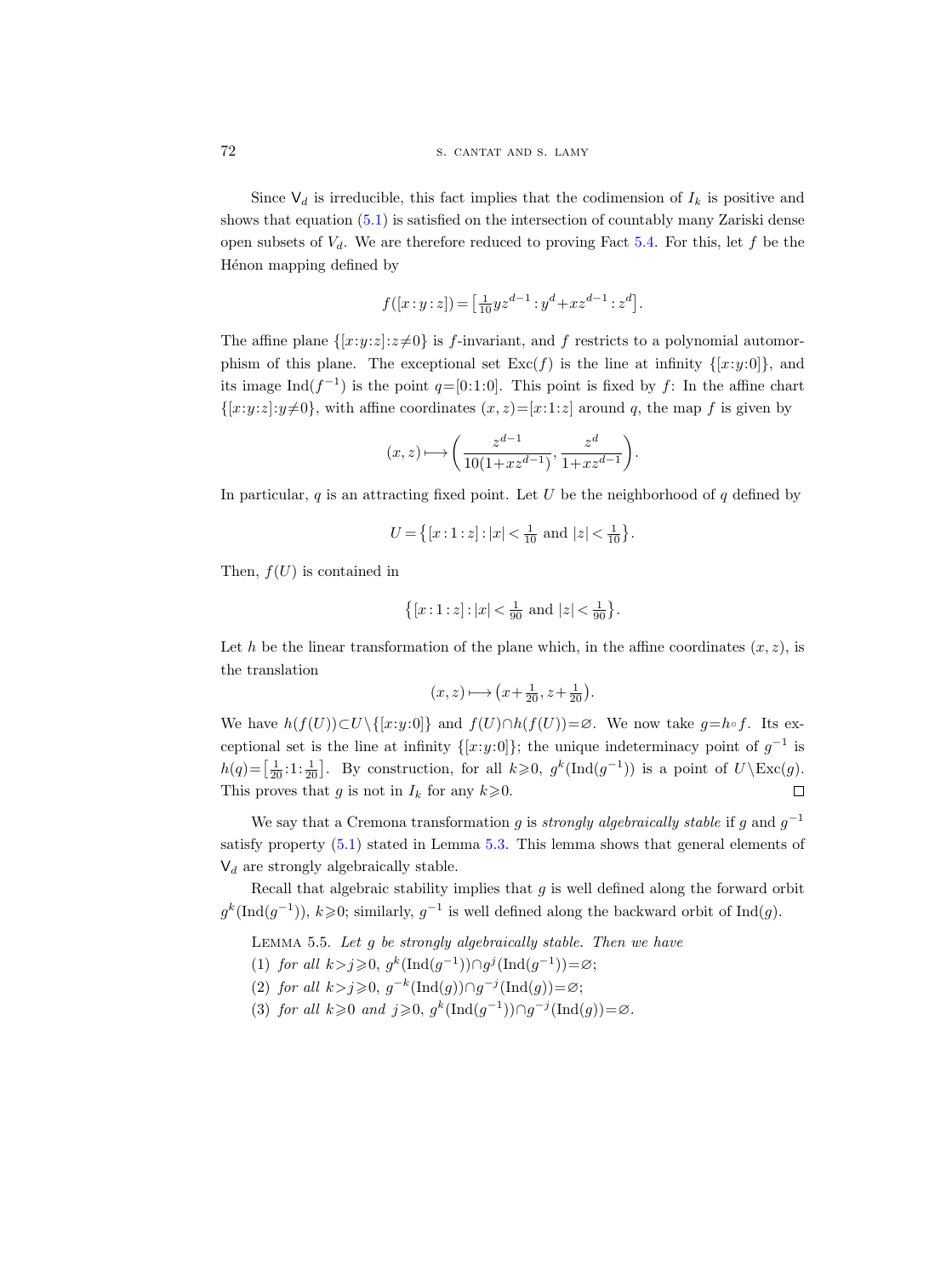*Proof.* Suppose that there is a point  $q \in g^k(\text{Ind}(g^{-1})) \cap g^j(\text{Ind}(g^{-1}))$ . Suppose first that j=0. This means that there exist  $p, q \in Ind(g^{-1})$  such that  $g^k(p)=q$ . But then  $g^{k-1}(p) \in \text{Exc}(g)$ , contradicting the assumption. Now assume  $j > 0$ . By the first step, we know that  $g^{-1}$  is well defined along the positive orbit of  $\text{Ind}(g^{-1})$ . Thus we can apply  $g^{-j}$ , which brings us back to the case  $j=0$ .

Property (2) is equivalent to property (1), replacing g by  $g^{-1}$ .

Suppose that (3) is false. Then there exist  $p \in Ind(g^{-1})$ ,  $q \in Ind(g)$  and  $k, j \geq 0$  such that  $g^k(p) = g^{-j}(q)$ . By (2) we can apply  $g^j$  to the right-hand side of this equality, and thus  $q \in g^{k+j}(\text{Ind}(g^{-1})) \cap \text{Ind}(g)$ . This contradicts the algebraic stability of g.  $\Box$ 

#### <span id="page-42-0"></span>5.1.4. Rigidity is a general property

Let g be an element of  $\mathsf{V}_d$ . Consider the isometry  $g_*$  of  $\overline{\mathcal{Z}}(\mathbb{P}^2)$ . If g is algebraically stable, its dynamical degree is equal to d and the translation length of  $g_*$  is equal to log d. The Picard–Manin classes [ $\alpha$ ] and [ $\omega$ ] corresponding to the end points of the axis of  $g_*$  satisfy  $g_*[\alpha] = [\alpha]/d$  and  $g_*[\omega] = d[\omega]$ . To compute explicitly such classes, we start with the class  $[H]$  of a line  $H\!\subset\!\mathbb P_{\mathbf C}^2$  and use the fact that

$$
\frac{1}{d^n} g^n_*[H] \longrightarrow c^{ste}[\omega]
$$

as  $n \rightarrow \infty$  (see §[4.6.2\)](#page-35-0).

Assuming that g is a general element of  $\mathsf{V}_d$ , its base locus is made of one point  $p_0$  of multiplicity  $d-1$  and  $2d-2$  points  $p_i$ ,  $1 \leq i \leq 2d-2$ , of multiplicity 1, and similarly for the base locus of  $g^{-1}$ . Denote by  $[E^+]$  (resp.  $[E^-]$ ) the sum of the classes of the exceptional divisors, with multiplicity  $d-1$  for the first one, obtained by blowing-up the  $2d-1$  distinct points in  $\text{Ind}(g)$  (resp.  $\text{Ind}(g^{-1})$ ). We have

$$
g_*[H] = d[H] - [E^-],
$$
  $g_*^2[H] = d^2[H] - d[E^-] - g_*[E^-],$  etc.

Thus, the lines  $R_g^-$  and  $R_g^+$  of the Picard–Manin space generated by

$$
[\alpha] = [H] - \sum_{i=1}^{\infty} \frac{g_i^{-i+1}[E^+]}{d^i}
$$
 and  $[\omega] = [H] - \sum_{i=1}^{\infty} \frac{g_i^{i-1}[E^-]}{d^i}$ 

correspond to the end points of the axis of  $g_*$ . By Lemma [5.5,](#page-41-0) both infinite sums appearing in these formulas are sums of classes of the exceptional divisors obtained by blowing up the backward (resp. forward) orbit of  $\text{Ind}(g)$  (resp.  $\text{Ind}(g^{-1})$ ). By construction, [ $\alpha$ ] and  $[\omega]$  satisfy  $[\alpha] \cdot [\omega] = 1$  and  $[\alpha]^2 = [\omega]^2 = 0$ , because both of them are on the boundary corress<br>ing in<br>up the<br>and  $[\mu$ <br>of  $\mathbb{H}_{\bar{z}}$ of  $\mathbb{H}_{\overline{z}}$ . All points on  $\text{Ax}(g_*)$  are linear combinations  $u[\alpha]+v[\omega]$  with the condition

$$
1 = (u[\alpha] + v[\omega])^2 = 2uv.
$$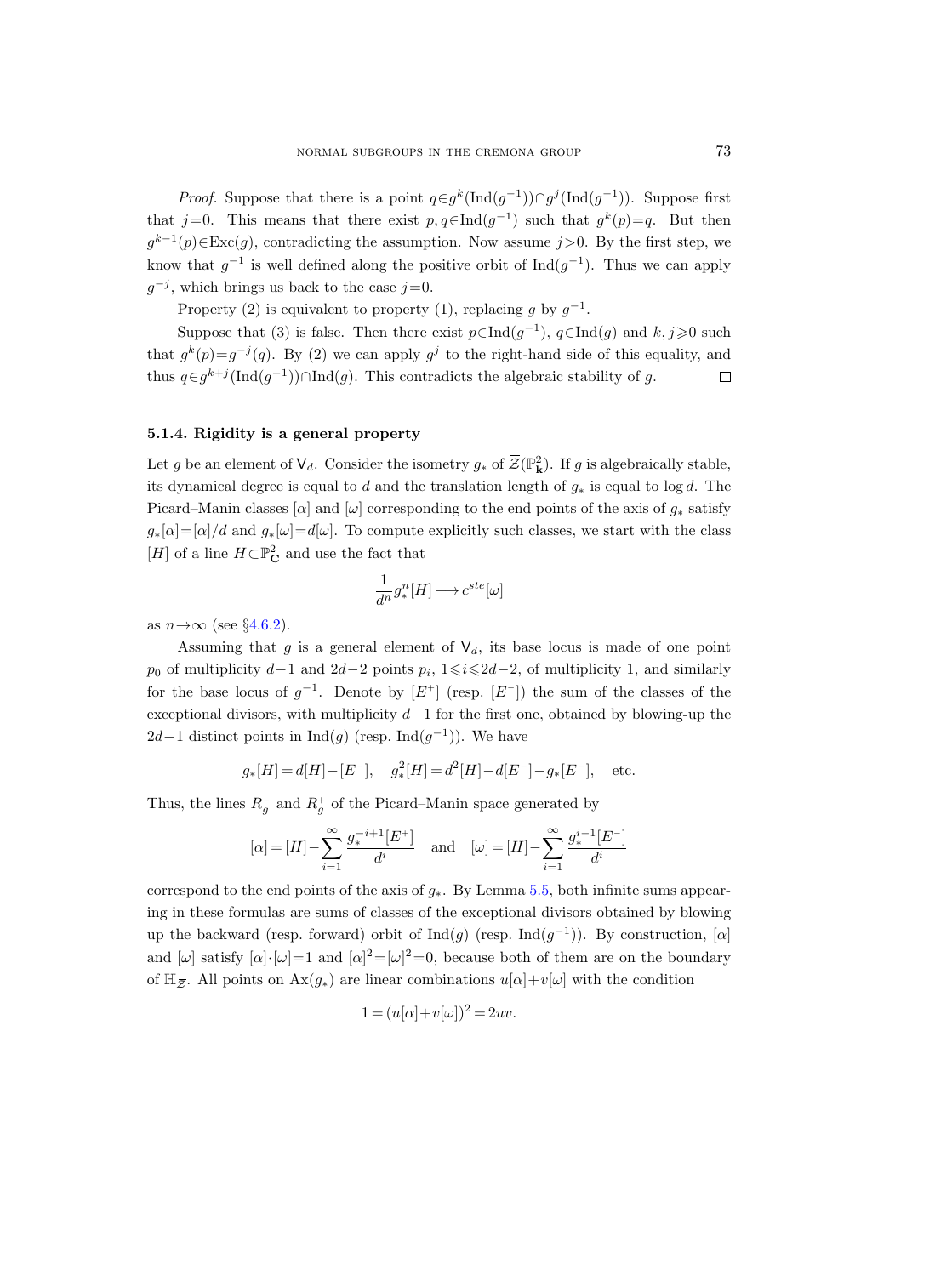| $\cosh a_i$   | $a_i$                                   |
|---------------|-----------------------------------------|
| 3             | $a_1 \approx 1.76274$                   |
| $\sqrt{2}$    | $a_2 = \frac{1}{2} a_1 \approx 0.88137$ |
| $3/\sqrt{2}$  | $a_3 \approx 1.38432$                   |
| $5/2\sqrt{2}$ | $a_4 \approx 1.17108$                   |
|               | $a_5 \approx 2.06343$                   |

Table 1. Distances and hyperbolic cosines.

The intersection of [H] with a point on  $Ax(g_*)$  is minimal for  $u=v=1/$ √ 2 and is then equal to  $\sqrt{2}$  (independently of d); denote by  $[P] = (\alpha + \omega)$ / √ 2 the point which realizes the minimum. We have

$$
[P] = \sqrt{2} [H] - \frac{1}{\sqrt{2}} [R] \quad \text{with} \quad [R] = \frac{[E^+] + [E^-]}{d} + \frac{g_*^{-1} [E^+] + g_* [E^-]}{d^2} + \ldots .
$$

Once again, Lemma [5.5](#page-41-0) implies the following fact.

<span id="page-43-0"></span>*Fact* 5.6. The class  $[R]$  is a sum of classes of exceptional divisors obtained by blowing up distinct points of  $\mathbb{P}^2_{\mathbf{C}}$  (there is no blow-up of infinitely near points).

<span id="page-43-1"></span>PROPOSITION 5.7. Let  $\varepsilon_0$ =0.289. Let  $d \geq 2$  be an integer and g be a general element of  $V_d$ . Let  $[P]$  be the Picard–Manin class defined above. If f is a birational transformation of the plane such that  $dist(f_*[Q],[Q]) \leq \varepsilon_0$  for all  $[Q] \in \{g_*^{-1}[P], [P], g_*[P] \}$ , then f is the identity map.

The proof uses explicit values for distances and hyperbolic cosines that are recorded in Table [1.](#page-15-0) Using this table, we see that

$$
\cosh(a_1 + \varepsilon) < 4 \quad \text{and} \quad a_2 + \varepsilon < a_4 < a_3
$$

as soon as  $\varepsilon \leq \varepsilon_0 = 0.289$ .

Proof. We proceed in two steps.

Step 1. We show that, if  $dist(f_*[P], [P]) \leq \varepsilon_0$ , then f is linear.

By the triangular inequality,

$$
\begin{aligned} \mathsf{dist}(f_*[H],[H])&\leqslant \mathsf{dist}(f_*[H],f_*[P]) + \mathsf{dist}(f_*[P],[P]) + \mathsf{dist}([P],[H])\\ &\leqslant 2\mathsf{\,dist}([P],[H]) + \varepsilon_0. \end{aligned}
$$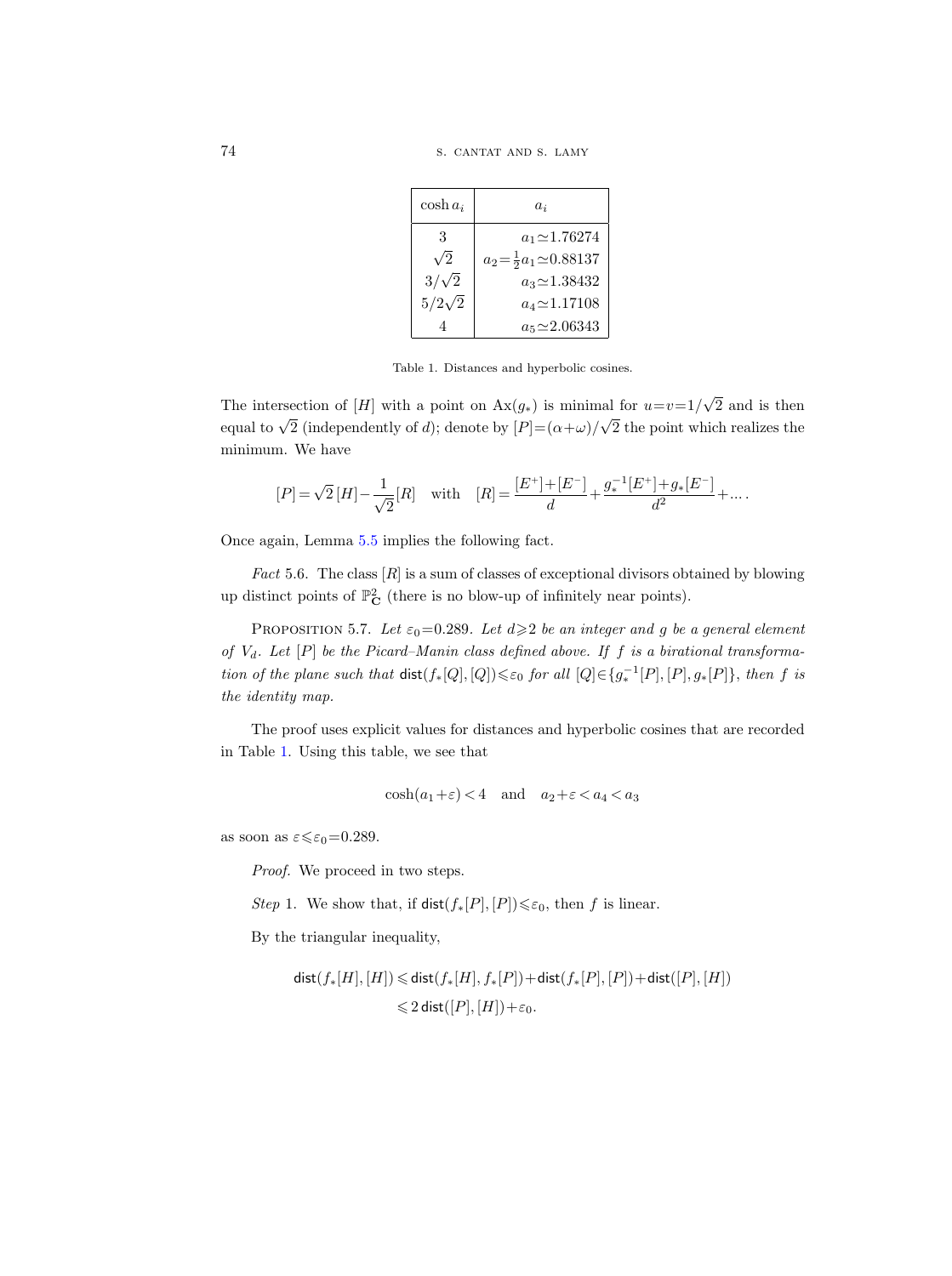NORMAL SUBGROUPS IN THE CREMONA GROUP  $75$  Recall that  $\cosh \mathsf{dist}([D_1], [D_2]) \!=\! [D_1] \!\cdot\! [D_2]$  for all pairs of points  $[D_1], [D_2] \!\in\! \mathbb{H}_{\widetilde{\mathcal{Z}}}$  and that the degree of f is given by  $\deg(f) = f_*(H) \cdot [H]$ . Using Table [1](#page-15-0) we see that  $[P] \cdot [H] = \sqrt{2}$ implies  $2 \text{ dist}([P], [H]) = 2a_2 = a_1$ . Taking hyperbolic cosines, we get

$$
\deg(f) \leqslant \cosh(a_1 + \varepsilon_0) < 4.
$$

We conclude that  $\deg(f) \leq 3$ .

Now we want to exclude the cases  $\deg(f)=3$  and  $\deg(f)=2$ . The following remark will be used twice: Since  $[H] \cdot [P] = \sqrt{2}$ , we have  $dist([H], [P]) = a_2$ ; thus, if  $f_*$  is an isometry and  $dist(f_*[P], [P]) \leq \varepsilon_0$ , applying hyperbolic cosines to the triangular inequality dist( $f_*[H], [P]$ ) $\leq$ dist( $f_*[H], f_*[P]$ )+dist( $f_*[P], [P]$ ), we get  $f_*[H] \cdot [P] \leq \cosh(a_2+\varepsilon_0)$ .

Suppose that  $deg(f)=3$ . Then

$$
f_*[H] = 3[H] - 2[E_1] - [E_2] - [E_3] - [E_4] - [E_5]
$$

for some exceptional divisors  $E_i$  above  $\mathbb{P}^2_{\mathbf{C}}$  (they may come from blow-ups of infinitely near points). By Fact [5.6,](#page-43-0) all exceptional classes in the infinite sum defining  $[R]$  come from blow-ups of distinct points; hence

$$
[2E_1+E_2+E_3+E_4+E_5]\cdot[R] \geq \frac{1}{d}(-2(d-1)-1-1-1-1) \geq -3.
$$

Consider the point  $[D]$  of the Picard–Manin space such that  $[P]$  is the middle point of the geodesic segment from  $[H]$  to  $[D]$ ; explicitly

$$
[D] = 2\sqrt{2}[P] - [H] = 3[H] - 2[R].
$$

We obtain

$$
f_*[H] \cdot [D] = f_*[H] \cdot (3[H] - 2[R]) = 9 + 2[2E_1 + E_2 + E_3 + E_4 + E_5] \cdot [R] \ge 3.
$$

On the other hand,  $f_*[H] \cdot [H] = 3$  because f has degree 3. Since  $2\sqrt{2}[P] = [H] + [D]$ , we obtain

$$
\cosh(a_2 + \varepsilon_0) \ge f_*[H] \cdot [P] \ge \frac{3+3}{2\sqrt{2}} = \frac{3}{\sqrt{2}} = \cosh a_3.
$$

This contradicts the choice of  $\varepsilon_0$ .

Suppose that  $\deg(f)=2$ . We have  $f_*[H]=2[H]-[E_1]-[E_2]-[E_3]$ , where the  $[E_i]$  are classes of exceptional divisors above  $\mathbb{P}^2_{\mathbf{C}}$ . The product  $f_*[H] \cdot [P]$  is given by

$$
f_*[H] \cdot [P] = [2H - E_1 - E_2 - E_3] \cdot \left(\sqrt{2}[H] - \frac{1}{\sqrt{2}}[R]\right) = 2\sqrt{2} + \frac{1}{\sqrt{2}}[E_1 + E_2 + E_3] \cdot [R]
$$
  
\n
$$
\ge 2\sqrt{2} + \frac{1}{\sqrt{2}}\left(-1 - \frac{1}{d}\right) \ge 2\sqrt{2} - \frac{3}{2\sqrt{2}} = \frac{5}{2\sqrt{2}} = \cosh a_4,
$$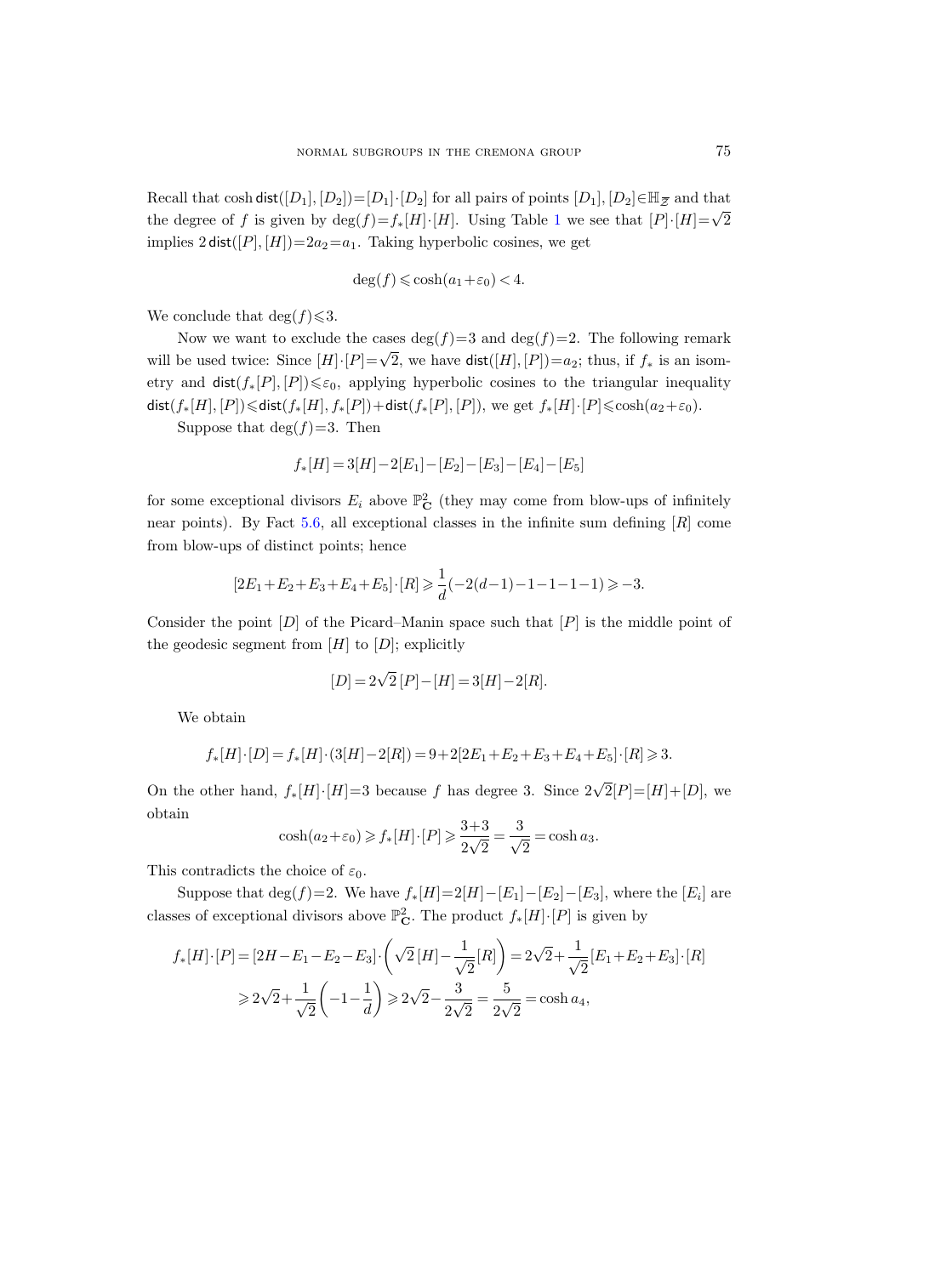where the inequality follows from Fact [5.6:](#page-43-0) The curves  $E_1$ ,  $E_2$  and  $E_3$  appear at most once in [R], so that  $[E_1+E_2+E_3]\cdot [R] \ge -1-1/d \ge -\frac{3}{2}$ . As a consequence,

 $\cosh(a_2+\varepsilon_0) \geqslant \cosh a_4,$ 

in contradiction with the choice of  $\varepsilon_0$ .

Thus, we are reduced to the case where f is an element of  $\text{Aut}(\mathbb{P}_{\mathbf{C}}^2)$ .

Step 2. We now show that, if f is in  $Aut(\mathbb{P}^2_{\mathbf{C}})$  and  $dist(f_*[Q],[Q]) \leq \varepsilon_0$  for every  $[Q] \in \{g_*^{-1}[P], g_*[P]\},\$  then f is the identity map.

Applying the assumption to  $[Q] = g_*^{-1}[P]$ , we get

$$
\mathsf{dist}((gfg^{-1})_*[P],[P]) \leq \varepsilon_0,
$$

and the first step shows that  $gfg^{-1}$  must be linear. This implies that  $f(\text{Ind}(g))$  coincides with  $\text{Ind}(g)$ . The same argument with  $[Q] = g_*[P]$  gives  $f(\text{Ind}(g^{-1})) = \text{Ind}(g^{-1})$ . If  $deg(g) \geqslant 3$ , the set  $Ind(g)$  is a generic set of points in  $\mathbb{P}^2_{\mathbf{C}}$  with cardinality at least 5, so  $f(\text{Ind}(g))=\text{Ind}(g)$  implies that f is the identity map (see Remark [5.1\)](#page-39-1). Finally, if  $deg(g)=2$ , the set Ind $(g) \cup Ind(g^{-1})$  is a generic set of six points in the plane, so if  $f(\text{Ind}(g)) = \text{Ind}(g)$  and  $f(\text{Ind}(g^{-1})) = \text{Ind}(g^{-1})$  then again f is the identity map.  $\Box$ 

<span id="page-45-0"></span>COROLLARY 5.8. If g is a general element of  $V_d$ , then  $Ax(g_*)$  is rigid.

*Proof.* Suppose that  $Ax(g_*)$  is not rigid. Choose  $\eta > 0$ . By Proposition [3.3,](#page-29-1) there exists f which does not preserve  $\text{Ax}(g_*)$  and is such that  $d(f_*[Q],[Q])<\eta$  for all  $[Q]$  in the segment  $[g_*^{-1}[P], g_*[P]]$ . For  $\eta < \varepsilon_0$ , this contradicts Proposition [5.7.](#page-43-1)  $\Box$ 

*Proof of Theorem* [5.2](#page-39-0). Let g be a general element of  $\mathsf{V}_d$ , with  $d \geq 2$ . Suppose that  $f_*(\text{Ax}(g_*)) = \text{Ax}(g_*)$ . If  $f_*$  preserves the orientation on  $\text{Ax}(g_*)$ , then  $(fgf^{-1}g^{-1})_*$  fixes each point in  $Ax(g_*)$ , and Proposition [5.7](#page-43-1) gives  $fgf^{-1}=g$ . Similarly, if  $f_*$  reverses the orientation, considering  $(fgf^{-1}g)_*$  we obtain  $fgf^{-1}=g^{-1}$ .

Since we know by Corollary [5.8](#page-45-0) that  $Ax(g_*)$  is rigid, we obtain that  $g_*$  is tight, and hence, by Theorem [2.10,](#page-11-0)  $g^k_*$  generates a proper subgroup of  $\text{Bir}(\mathbb{P}_\mathbf{C}^2)$  for large enough k.

We can be more precise on  $k$  by reconsidering the proof of Corollary [5.8.](#page-45-0) The rigidity of the axis of  $g_*$  follows from Proposition [5.7,](#page-43-1) where the condition on  $\varepsilon_0$  is independent of d, so, by Corollary [3.4,](#page-30-0) we obtain that  $\text{Ax}(g_*)$  is  $\left(\frac{1}{2}\varepsilon_0, 7L(g_*)\right)$ -rigid. Recall that  $\theta$  was Since we know by Corollary 5.8 that  $Ax(g_*)$  is rigid, we obtain that  $g_*$  is thence, by Theorem 2.10,  $g_*^k$  generates a proper subgroup of  $\text{Bir}(\mathbb{P}_C^2)$  for large e We can be more precise on k by reconsidering the pr defined in §2.2.1 by  $\theta = 8\delta$  and that  $\delta = \log 3$  works for the hyperbolic space  $\mathbb{H}_{\overline{z}}$ ; thus we can choose  $\theta = 8 \log 3$ , so that  $14\theta = 112 \log 3 = 123.4$ ...  $\leq 124$ . By Lemma [3.2,](#page-29-0) we obtain that  $Ax(g_*)$  is also  $(14\theta, B)$ -rigid for

$$
B \ge \max\left\{2728, 2232 + 2\log\left(5\frac{\cosh 56\theta - 1}{\cosh\frac{1}{2}\varepsilon_0 - 1}\right), \frac{28}{3}L(g_*) + 248\right\}
$$

$$
= \max\left\{3220, \frac{28}{3}L(g_*) + 248\right\}.
$$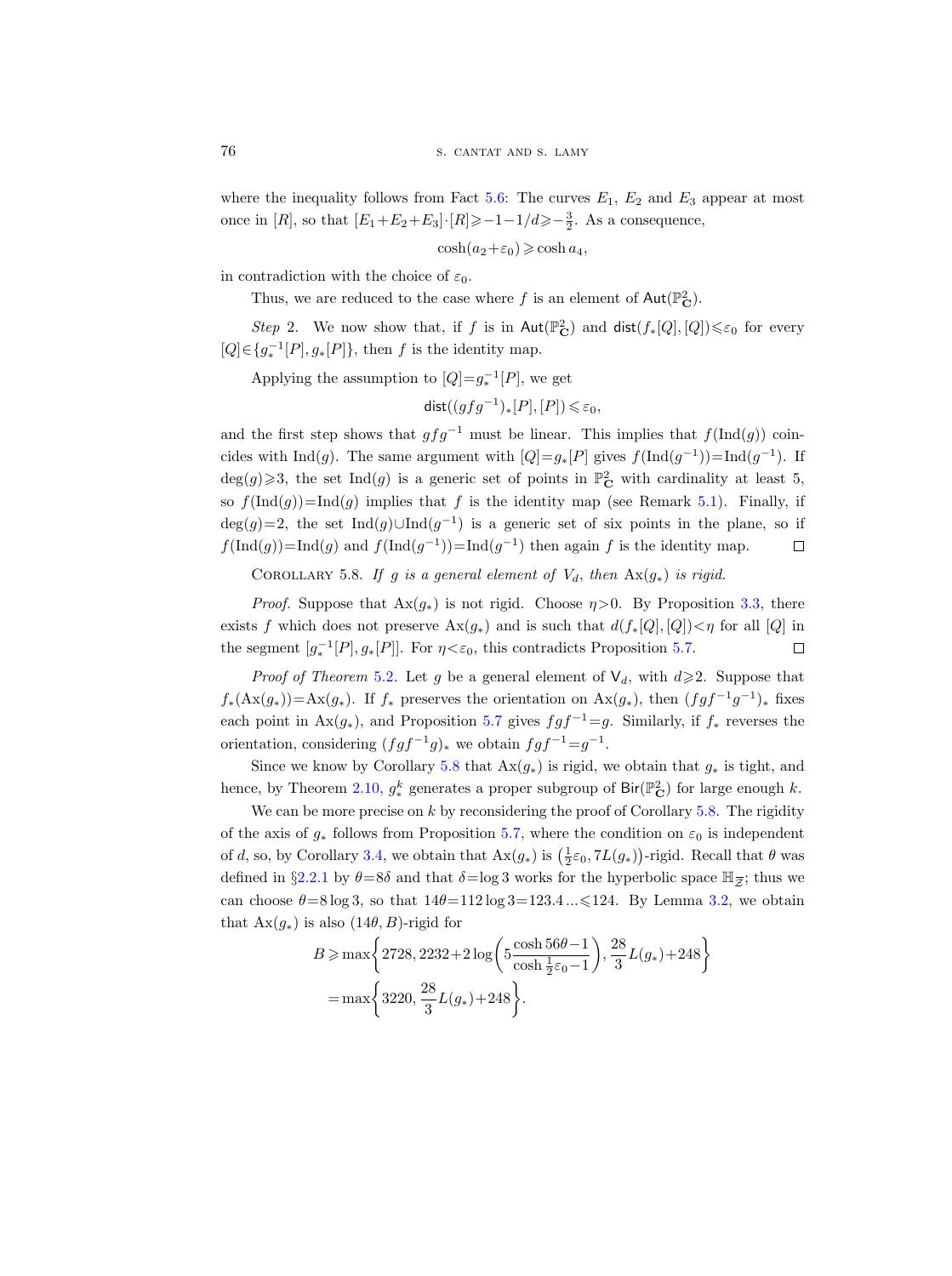Then, Theorem [2.10](#page-11-0) requires  $kL(g_*) \ge 40B+1200\theta$ . Thus, we see that

$$
k = \max\left\{\frac{139347}{L(g_*)}, 374 + \frac{10795}{L(g_*)}\right\} \leq 201021
$$

is sufficient to conclude that  $g^k$  generates a proper normal subgroup of  $\text{Bir}(\mathbb{P}_{\mathbf{C}}^2)$ . Asymptotically, for degrees d with  $d\geq e^{10796}$ , we can take  $k=375$ .  $\Box$ 

#### <span id="page-46-0"></span>5.2. Automorphisms of rational surfaces

#### 5.2.1. Preliminaries

Let **k** be an algebraically closed field, and  $X$  be a rational surface defined over **k**. Let  $g$ be an automorphism of X. If  $\varphi: X \dashrightarrow \mathbb{P}^2_{\mathbf{k}}$  is a birational map, conjugation by  $\varphi$  provides an isomorphism between  $\text{Bir}(X)$  and  $\text{Bir}(\mathbb{P}^2_{\mathbf{k}})$ , and  $\varphi_*$  conjugates the actions of  $\text{Bir}(X)$ on  $\overline{\mathcal{Z}}(X)$  and Bir( $\mathbb{P}^2$ ) on  $\overline{\mathcal{Z}}(\mathbb{P}^2)$ . We thus identify Bir(X) with Bir( $\mathbb{P}^2$ ) and  $\overline{\mathcal{Z}}(X)$  with  $\overline{\mathcal{Z}}(\mathbb{P}_{\mathbf{k}}^2)$  without further reference to the choice of  $\varphi$ . This paragraph provides a simple criterion to check whether g is a tight element of the Cremona group  $\text{Bir}(X)$ .

As explained in §[4.6.3,](#page-36-1) the Néron–Severi group  $N^1(X)$  embeds into the Picard–Manin space  $\overline{\mathcal{Z}}(\mathbb{P}_{\mathbf{k}}^2)$  and  $g_*$  preserves the orthogonal decomposition

$$
\overline{\mathcal{Z}}(\mathbb{P}_{\mathbf{k}}^2) = \mathsf{N}^1(X)_{\mathbf{R}} \oplus \mathsf{N}^1(X)_{\mathbf{R}}^{\perp},
$$

where  $\mathsf{N}^1(X)_{\mathbf{R}}^{\perp}$  is the orthogonal complement with respect to the intersection form. Assume that  $g_*$  is hyperbolic, with axis  $Ax(g_*)$  and translation length  $\log \lambda(g)$ . By  $\overline{\mathcal{Z}}(\mathbb{P}_{\mathbf{k}}^2) = \mathsf{N}^1(X)_{\mathbf{R}} \oplus \mathsf{N}^1(X)_{\mathbf{R}}^{\perp}$ ,<br>where  $\mathsf{N}^1(X)_{\mathbf{R}}^{\perp}$  is the orthogonal complement with respect to the intersed<br>Assume that  $g_*$  is hyperbolic, with axis  $\text{Ax}(g_*)$  and trans

<span id="page-46-1"></span>Remark 5.9. Let h be a birational transformation of X such that  $h_*$  preserves  $V_g$ . The restriction of  $h_*$  to  $V_q$  satisfies one of the following two properties:

(1)  $h_*$  and  $g_*$  commute on  $V_g$ ;

(2)  $h_*$  is an involution of  $V_q$  and  $h_*$  conjugates  $g_*$  to its inverse on  $V_q$ .

Indeed, the group of isometries of a hyperbolic quadratic form in two variables is isomorphic to the semi-direct product  $\mathbf{R} \rtimes \mathbf{Z}/2\mathbf{Z}$ .

<span id="page-46-2"></span>LEMMA 5.10. Let g be a hyperbolic automorphism of a rational surface  $X$ . Assume that

(i)  $g_*$  is the identity on the orthogonal complement of  $V_g$  in  $\mathsf{N}^1(X)_{\mathbf{R}}$ ;

(ii) the action of  $\text{Aut}(X)$  on  $\mathbb{N}^1(X)$  is faithful.

Let h be an automorphism of X such that  $h_*$  preserves  $V_g$ . Then hgh<sup>-1</sup> is equal to  $g$  or  $g^{-1}$ .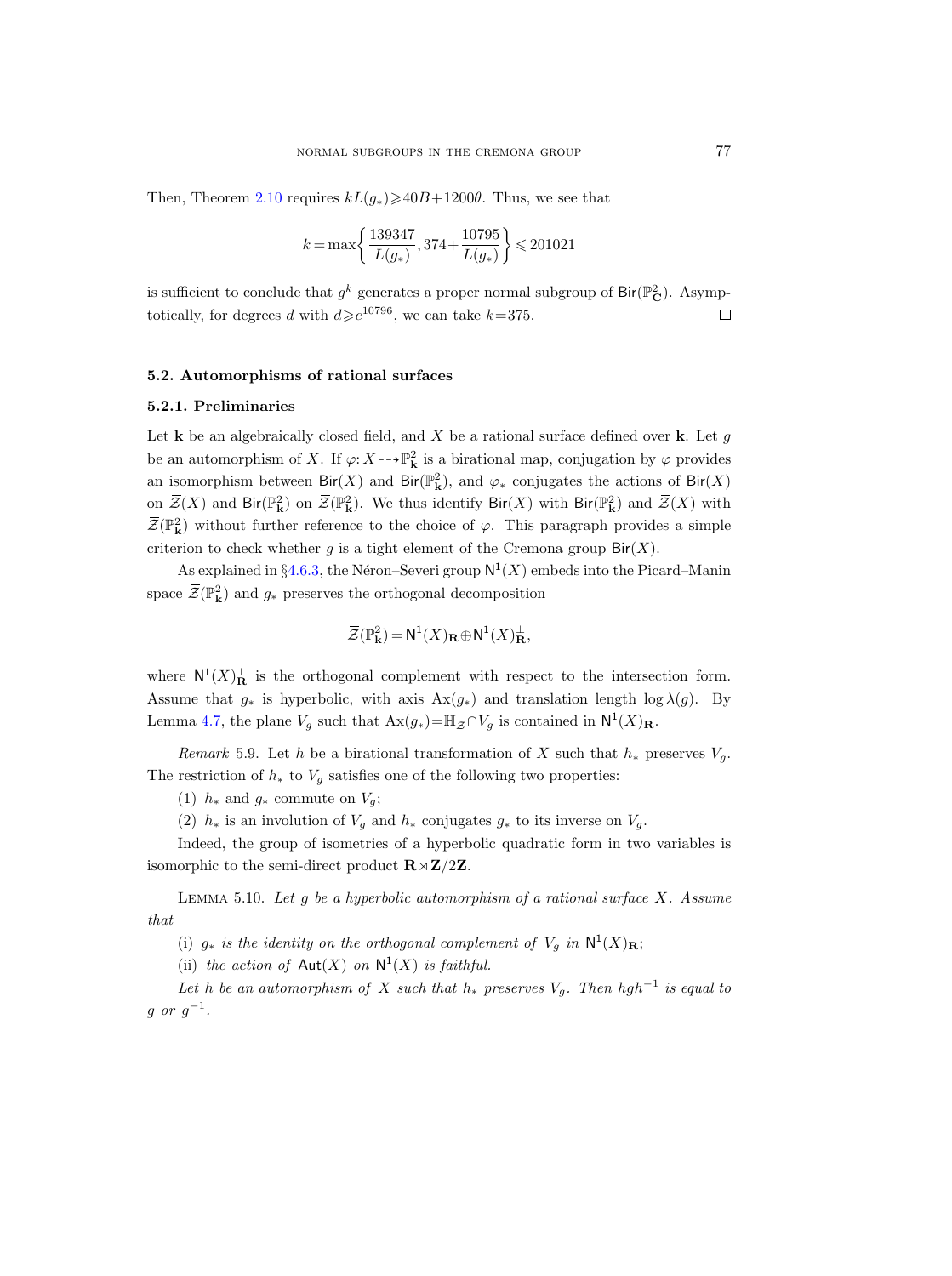#### 78 S. CANTAT AND S. LAMY

*Proof.* Let us study the action of  $h_*$  and  $g_*$  on  $\mathsf{N}^1(X)$ . Since  $h_*$  preserves  $V_g$ , it preserves its orthogonal complement  $V_g^{\perp}$  and, by assumption (i), commutes to  $g_*$  on  $V_g^{\perp}$ . If  $h_*$  commutes to  $g_*$  on  $V_g$ , then  $h_*$  and  $g_*$  commute on  $\mathsf{N}^1(X)$ , and the conclusion follows from the second assumption. If  $h_*$  does not commute to  $g_*$ , Remark [5.9](#page-46-1) implies that  $h_*$  is an involution on  $V_g$ , and that  $h_*g_*h_*^{-1}=g_*^{-1}$  on  $V_g$  and therefore also on  $\mathsf{N}^1(X)$ . Once again, assumption (ii) implies that  $h$  conjugates  $g$  to its inverse.  $\Box$ 

<span id="page-47-0"></span>*Remark* 5.11. The plane  $V_g$  is a subspace of  $N^1(X)_R$  and it may very well happen that this plane does not intersect the lattice  $N^1(X)$  (except at the origin). But, if  $g_*$ is the identity on  $V_g^{\perp}$ , then  $V_g^{\perp}$  and  $V_g$  are defined over **Z**. In that case,  $V_g \cap N^1(X)$  is a rank-2 lattice in the plane  $V_g$ . This lattice is  $g_*$ -invariant, and the spectral values of the linear transformation  $g_* \in GL(V_q)$  are quadratic integers. From this it follows that  $\lambda(g)$  is a quadratic integer. On the other hand, if  $\lambda(g)$  is a quadratic integer, then  $V_g$  is defined over the integers, and so is  $V_g^{\perp}$ . The restriction of  $g_*$  to  $V_g^{\perp}$  preserves the lattice  $V_g^{\perp} \cap N^1(X)$  and a negative definite quadratic form. This implies that a positive iterate of  $g_*$  is the identity on  $V_g^{\perp}$ .

Let us now assume that there exists an ample class  $[D'] \in N^1(X) \cap V_g$ . In that case,  $[D']$  and  $g_*[D']$  generate a rank-2 subgroup of  $\mathsf{N}^1(X) \cap V_g$ , and Remark [5.11](#page-47-0) implies that  $\lambda(g)$  is a quadratic integer. In what follows, we shall denote by  $[D]$  the class  $[D] = \frac{1}{\sqrt{[D']\cdot [D']}} [D']$ . (5.2)<br>This is an a  $\lambda(g)$  is a quadratic integer. In what follows, we shall denote by [D] the class

<span id="page-47-1"></span>
$$
[D] = \frac{1}{\sqrt{[D'] \cdot [D']}} [D'].
$$
\n(5.2)  
\ncoefficients that determines a point  $[D]$  in  $\mathbb{H}_{\overline{Z}}$ .  
\n*rational transformation of a projective surface X. Let*  
\n
$$
[D] = [D'] / \sqrt{[D'] \cdot [D']} \in \mathbb{H}_{\overline{Z}}.
$$
 If

This is an ample class with real coefficients that determines a point  $[D]$  in  $\mathbb{H}_{\bar{z}}$ .

<span id="page-47-2"></span>LEMMA 5.12. Let  $h$  be a birational transformation of a projective surface  $X$ . Let  $[D'] \in N^1(X)$  be an ample class, and  $[D] = [D'] / \sqrt{[D'] \cdot [D']} \in \mathbb{H}_{\bar{Z}}$ . If

$$
\cosh\mathsf{dist}(h_*[D],[D]) < 1+\frac{1}{[D']\cdot[D']},
$$

then  $h_*$  fixes  $[D']$  and is an automorphism of X.

*Proof.* Write  $h_*[D] = [D] + [F] + [R]$ , where  $[F]$  is in  $N^1(X)_R$  and  $[R]$  is in the subspace  $N^1(X)^1_{\mathbf{R}}$  of  $\overline{\mathcal{Z}}(X)$ . More precisely, F is an element of  $N^1(X)$  divided by the square root of the self-intersection  $[D']^2$ , and  $[R]$  is a sum  $\sum_i m_i [E_i]$  of exceptional divisors obtained by blowing up points of X, coming from indeterminacy points of  $h^{-1}$ ; the  $m_i$  are integers divided by the square root of  $[D']^2$ . We get

$$
1\leqslant [D]\cdot h_*[D]=[D]\cdot ([D]+[F]+[R])=1+[D]\cdot [F],
$$

because  $[D]$  does not intersect the  $[E_i]$ . The number  $[D] \cdot [F]$  is a non-negative integer divided by  $[D']^2$ . By assumption, this number is less than  $([D']\cdot [D'])^{-1}$ , and so it must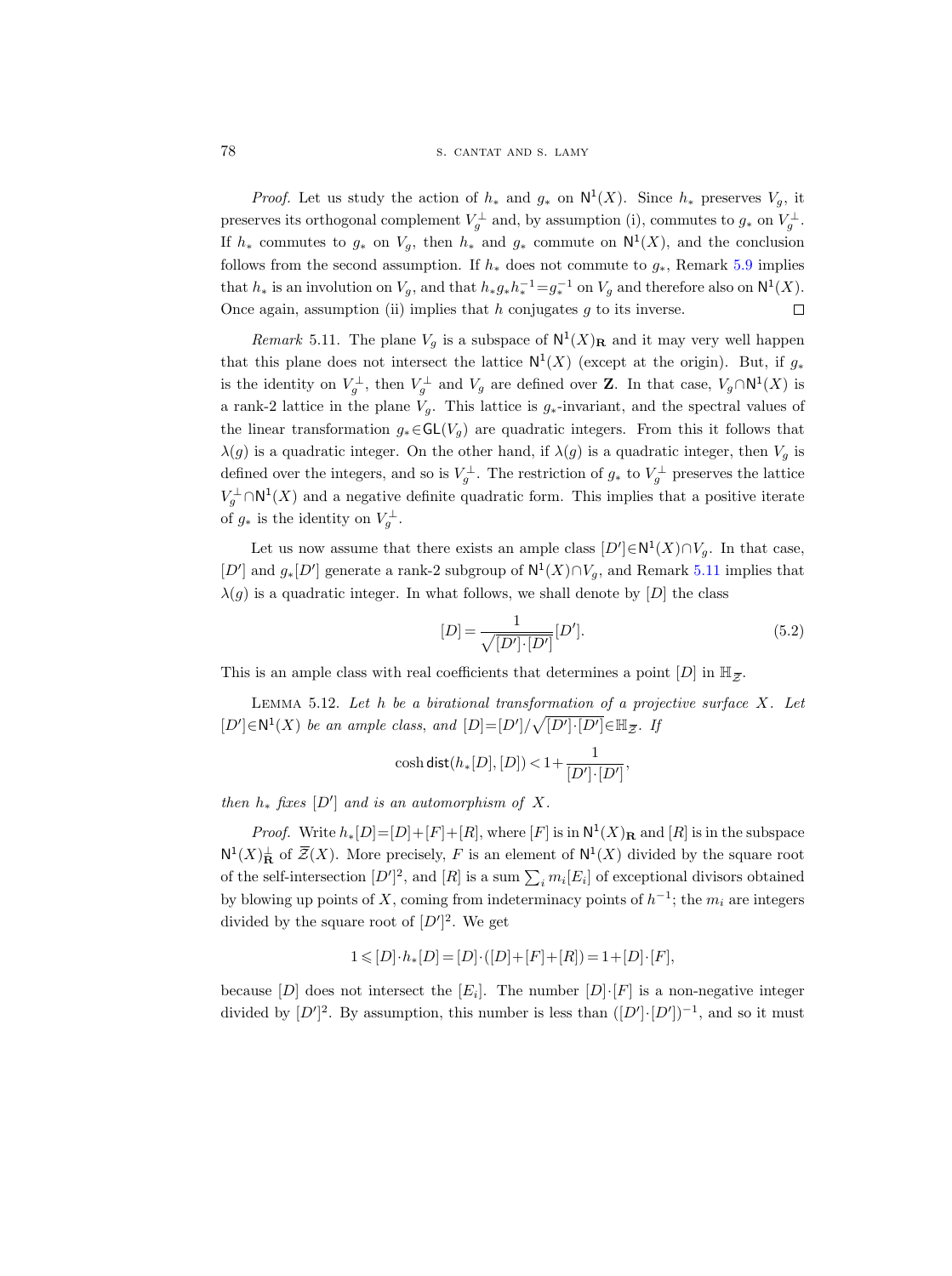be zero. In other words, the distance between  $[D]$  and  $h_*[D]$  is zero, and  $[D]$  is fixed. Since  $[D]$  is ample, h is an automorphism of X.  $\Box$ 

<span id="page-48-0"></span>PROPOSITION 5.13. Let  $g$  be a hyperbolic automorphism of a rational surface X. Assume that

(i)  $V_g$  contains an ample class [D'];

(ii)  $g_*$  is the identity on  $V_g^{\perp} \cap \mathsf{N}^1(X)$ .

Then  $\text{Ax}(g_*)$  is rigid. Assume furthermore that

(iii) if  $h \in \text{Aut}(X)$  satisfies  $h_*(\text{Ax}(g_*)) = \text{Ax}(g_*),$  then  $hgh^{-1} = g$  or  $hgh^{-1} = g^{-1}$ .

Then any  $h \in Bir(X)$  which preserves  $Ax(g_*)$  is an automorphism of X, and g is a tight element of  $\text{Bir}(X)$ . Thus, for sufficiently large k, the iterate  $g^k$  generates a non-trivial normal subgroup in the Cremona group  $\text{Bir}(\mathbb{P}_{\mathbf{C}}^2) = \text{Bir}(X)$ .

Note that if the action of  $\mathsf{Aut}(X)$  on  $\mathsf{N}^1(X)$  is faithful then, by Lemma [5.10,](#page-46-2) condition (iii) is automatically satisfied.

*Proof.* Let  $[D] \in Ax(g_*)$  be the ample class defined by equation [\(5.2\)](#page-47-1). If the axis of  $g_*$  is not rigid, Proposition [3.3](#page-29-1) provides a birational transformation f of X such that the distances between  $f_*[D]$  and  $[D]$  and between  $f_*(g_*[D])$  and  $g_*[D]$  are bounded by  $([D']^2)^{-1}$ , and, moreover,  $f_*(\text{Ax}(g_*)) \neq \text{Ax}(g_*)$ . Lemma [5.12](#page-47-2) implies that f is an automorphism of X fixing both [D] and  $g_*[D]$ . This contradicts  $f_*(\text{Ax}(g_*))\neq \text{Ax}(g_*)$  and shows that  $\text{Ax}(g_*)$  is rigid.

Assume now that  $h \in Bir(X)$  preserves the axis of  $g_*$ . Then  $h_*[D']$  is an ample class, and hence h is an automorphism of X. Property (iii) implies that  $g$  is a tight element of  $\text{Bir}(X)$ . The conclusion follows from Theorem [2.10.](#page-11-0)  $\Box$ 

In the following paragraphs we construct two families of examples which satisfy the assumption of Proposition [5.13.](#page-48-0) Note that the surfaces  $X$  that we shall consider have quotient singularities; if we blow-up X to get a smooth surface, then the class  $[D']$  is big and nef but is no longer ample. The first example is defined over the field of complex numbers C, while the second works for any algebraically closed field **k**.

#### 5.2.2. Generalized Kummer surfaces

Consider  $\mathbf{Z}[i] \subset \mathbf{C}$  the lattice of Gaussian integers, and let Y be the abelian surface  $\mathbf{C}/\mathbf{Z}[i] \times \mathbf{C}/\mathbf{Z}[i]$  (in this subsection i denotes the imaginary unit). The group  $\mathsf{GL}_2(\mathbf{Z}[i])$ acts by linear transformations on  $\mathbb{C}^2$ , preserving the lattice  $\mathbb{Z}[i] \times \mathbb{Z}[i]$ ; this provides an embedding  $GL_2(\mathbf{Z}[i]) \rightarrow Aut(Y)$ . Let X be the quotient of Y by the action of the group of order 4 generated by  $\eta(x, y)=(ix, iy)$ . This surface is rational, with ten singularities, and all of them are quotient singularities that can be resolved by a single blow-up. Such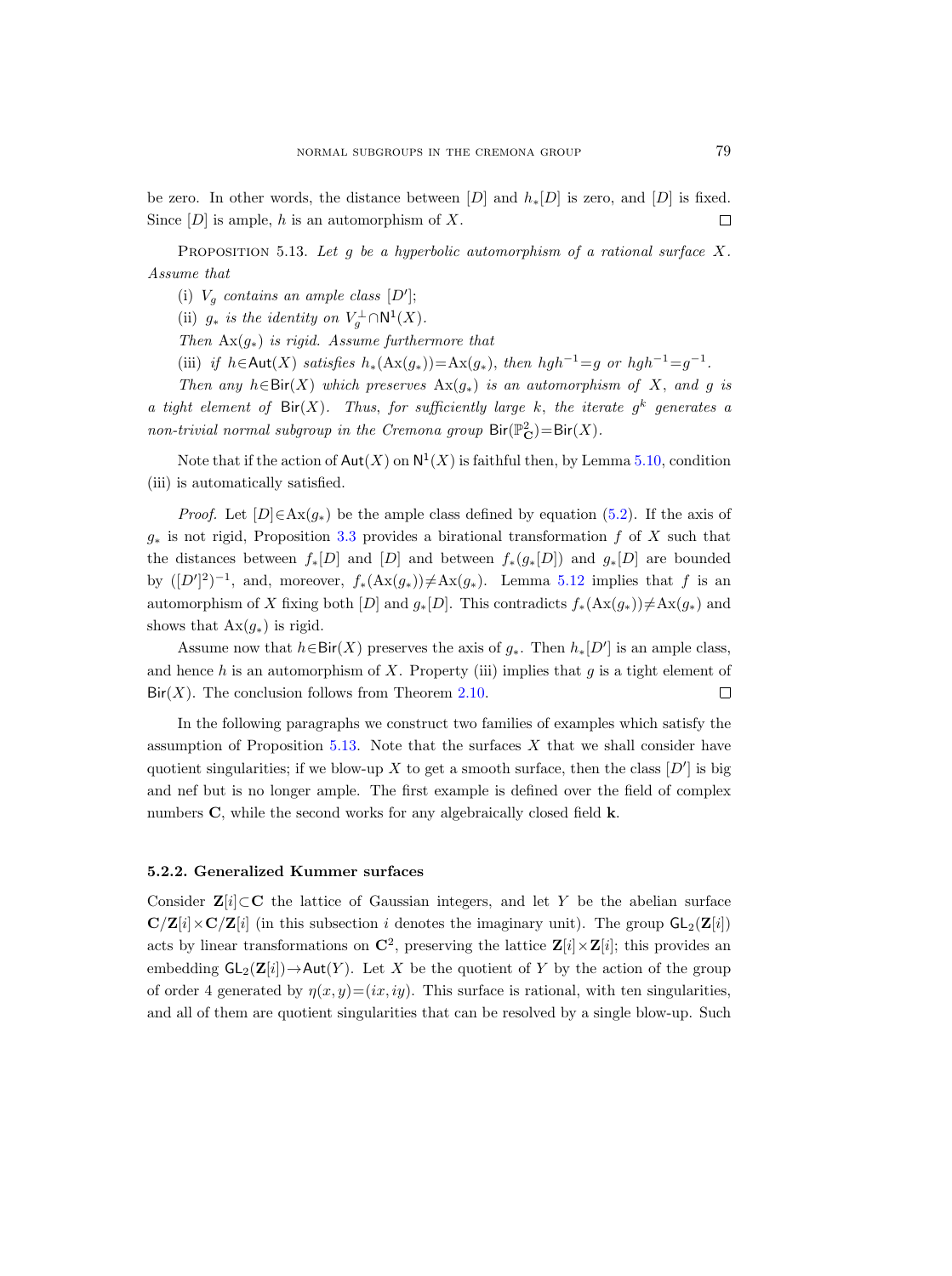a surface is a so-called (generalized) Kummer surface; classical Kummer surfaces are quotients of tori by  $(x, y) \mapsto (-x, -y)$ , and are not rational (these surfaces are examples of K3-surfaces).

The linear map  $\eta$  generates the center of the group  $GL_2(\mathbf{Z}[i])$ . As a consequence,  $GL_2(\mathbf{Z}[i])$ , or more precisely  $PGL_2(\mathbf{Z}[i])$ , acts by automorphisms on X. Let M be an element of the subgroup  $SL_2(\mathbf{Z})$  of  $GL_2(\mathbf{Z}[i])$  such that

(i) the trace  $tr(M)$  of M is at least 3;

(ii) M is in the level-2 congruence subgroup of  $SL_2(\mathbb{Z})$ , i.e. M is equal to the identity modulo 2.

Let  $\hat{q}$  be the automorphism of Y defined by M, and q be the automorphism of X induced by  $\hat{g}$ .

<span id="page-49-0"></span>THEOREM 5.14. The automorphism  $q: X \rightarrow X$  satisfies properties (i)–(iii) of Propo-sition [5.13](#page-48-0). In particular, g determines a tight element of  $\text{Bir}(\mathbb{P}_{\mathbf{C}}^2)$ ; hence, if k is large enough,  $g^k$  generates a non-trivial normal subgroup of  $\text{Bir}(\mathbb{P}_\mathbf{C}^2)$ .

*Proof.* The Néron–Severi group of Y has rank 4, and is generated by the following classes: the class [A] of horizontal curves  $\mathbb{C}/\mathbb{Z}[i] \times \{*\}$ , the class [B] of vertical curves  $\{*\}\times\mathbf{C}/\mathbf{Z}[i]$ , the class  $[\Delta]$  of the diagonal  $\{(z, z)\in Y\}$  and the class  $[\Delta_i]$  of the graph  $\{(z, iz) \in Y : z \in \mathbf{C} / \mathbf{Z}[i]\}.$ 

The vector space  $H^2(Y, \mathbf{R})$  is isomorphic to the space of bilinear alternating 2-forms on the 4-dimensional real vector space  $\mathbb{C}^2$ . The action of  $g_*$  is given by the action of  $M^{-1}$  on this space. The dynamical degree of  $\hat{g}$  is equal to the square of the spectral radius of  $M$ , i.e. to the quadratic integer

$$
\lambda(\hat{g}) = \frac{1}{2} \left( a + \sqrt{a^2 - 4} \right),
$$

where  $a = \text{tr}(M)^2 - 2 > 2$ . Thus, the plane  $V_{\hat{g}}$  intersects  $\mathsf{N}^1(Y)$  on a lattice. Let [F] be an element of  $V_{\hat{g}} \cap N^1(X)$  with  $[F]^2 > 0$  (see Remark [5.11\)](#page-47-0). Since Y is an abelian variety,  $[F]$ (or its opposite) is ample. Since M has integer coefficients, the linear map  $\hat{q}_*$  preserves the 3-dimensional subspace W of  $N^1(Y)$  generated by [A], [B] and [ $\Delta$ ]. The orthogonal complement of  $V_{\hat{q}}$  intersects W on a line, on which  $\hat{g}_*$  must be the identity, because  $det(M)=1$ . The orthogonal complement of W is also a line, so that  $\hat{g}_*$  is the identity on  $V_j^{\perp} \subset {\sf N}^1(Y).$ 

Transporting this picture in  $N^1(X)$ , we obtain that the dynamical degree of g is equal to the dynamical degree of  $\hat{g}$  (see [\[35\]](#page-62-11), for more general results), the plane  $V_{\hat{g}}$  surjects onto  $V_g$ , the image of [F] is an ample class [D'] contained in  $V_g \cap N^1(X)$ , and  $g_*$  is the identity on  $V_g^{\perp}$ .

Automorphisms of X permute the ten singularities of X. The fundamental group  $\Gamma$ of  $X\operatorname{\backslash}(\operatorname{Sing}(X))$  is the affine group  $\mathbf{Z}/4\mathbf{Z}\ltimes(\mathbf{Z}[i]\times\mathbf{Z}[i])$ , where  $\mathbf{Z}/4\mathbf{Z}$  is generated by  $\eta$ . The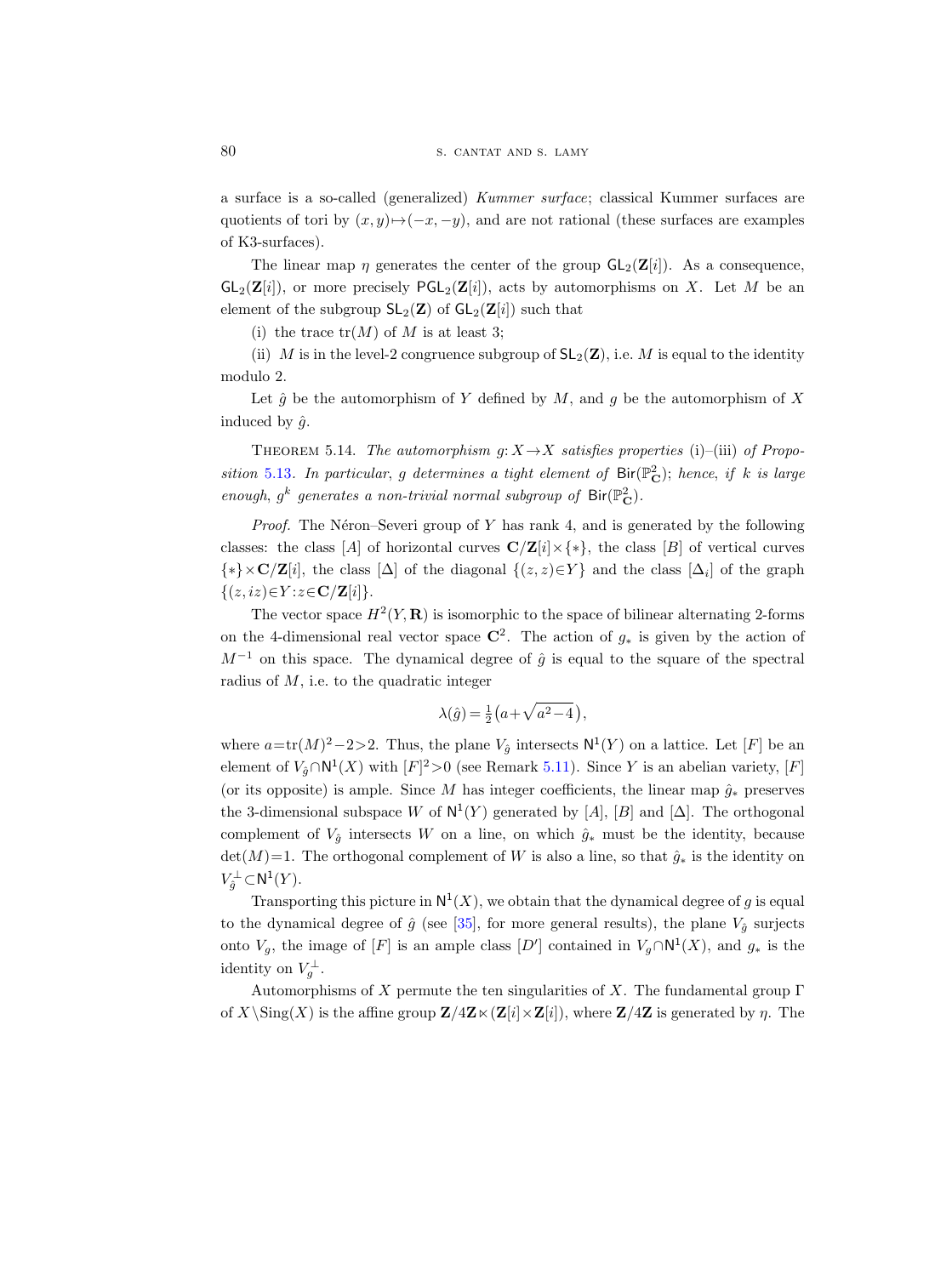abelian group  $\mathbf{Z}[i] \times \mathbf{Z}[i]$  is the unique maximal free abelian subgroup of rank 4 in  $\Gamma$  and, as such, is invariant under all automorphisms of Γ. This implies that all automorphisms of  $X$  lift to (affine) automorphisms of  $Y$ .

Let h be an automorphism of X which preserves the axis  $Ax(g_*)$ . Then  $h_*$  conjugates  $g_*$  to  $g_*$  or  $g_*^{-1}$  (Remark [5.9\)](#page-46-1), and we must show that h conjugates g to g or  $g^{-1}$ . Let  $\hat{h}$ be a lift of h to Y. There exists a linear transformation  $N \in GL_2(\mathbb{C})$  and a point  $(a, b) \in Y$ such that

$$
\hat{h}(x, y) = N(x, y) + (a, b).
$$

The lattice  $\mathbf{Z}[i] \times \mathbf{Z}[i]$  is N-invariant, and N conjugates M to M or its inverse  $M^{-1}$ , because  $h_*$  conjugates  $g_*$  to  $g_*$  or its inverse. Then

$$
\hat{h} \circ \hat{g} \circ \hat{h}^{-1} = M^{\pm 1}(x, y) + (\text{Id} - M^{\pm 1})(a, b).
$$

On the other hand, since  $\hat{h}$  is a lift of an automorphism of X, the translation

$$
t: (x, y) \longmapsto (x, y) + (a, b)
$$

is normalized by the cyclic group generated by  $\eta$ . Thus a and b are in  $\frac{1}{2}\mathbf{Z}[i]$ . Since M is the identity modulo 2, we have  $M(a, b) = (a, b)$  modulo  $\mathbf{Z}[i] \times \mathbf{Z}[i]$ . Hence  $\hat{h} \circ \hat{g} \circ \hat{h}^{-1} = \hat{g}^{\pm 1}$ and, coming back to  $X$ ,  $h$  conjugates  $g$  to  $g$  itself or its inverse.  $\Box$ 

Remark 5.15. The lattice of Gaussian integers can be replaced by the lattice of Eisenstein integers  $\mathbf{Z}[j] \subset \mathbf{C}$ , with  $j^3=1$ ,  $j\neq 1$ , and the homothety  $\eta$  by  $\eta(x, y)=(jx, jy)$ . This leads to a second rational Kummer surface with an action of the group  $PSL_2(\mathbf{Z})$ ; a statement similar to Theorem B can be proved for this example.

#### <span id="page-50-0"></span>5.2.3. Coble surfaces

Let **k** be an algebraically closed field. Let  $S \subset \mathbb{P}^2$  be a rational sextic curve, with ten double points  $m_i$ ,  $1 \leq i \leq 10$ ; such sextic curves exist and, modulo the action of  $\text{Aut}(\mathbb{P}^2_{\mathbf{k}})$ , they depend on nine parameters (see  $[36]$ , the appendix of  $[33]$ , or  $[14]$ ). Let X be the surface obtained by blowing up the ten double points of  $S$ : By definition,  $X$  is the Coble surface defined by  $S$ .

Let  $\pi: X \to \mathbb{P}^2_k$  be the natural projection and  $E_i$ ,  $1 \leq i \leq 10$ , be the exceptional divisors of  $\pi$ . The canonical class of X is

$$
[K_X] = -3[H] + \sum_{i=1}^{10} [E_i],
$$

where  $[H]$  is the pull-back by  $\pi$  of the class of a line. The strict transform  $S'$  of S is an irreducible divisor of X, and its class [S'] coincides with  $-2[K_X]$ ; more precisely, there is a rational section  $\Omega$  of  $2K_X$  that does not vanish and has simple poles along S'.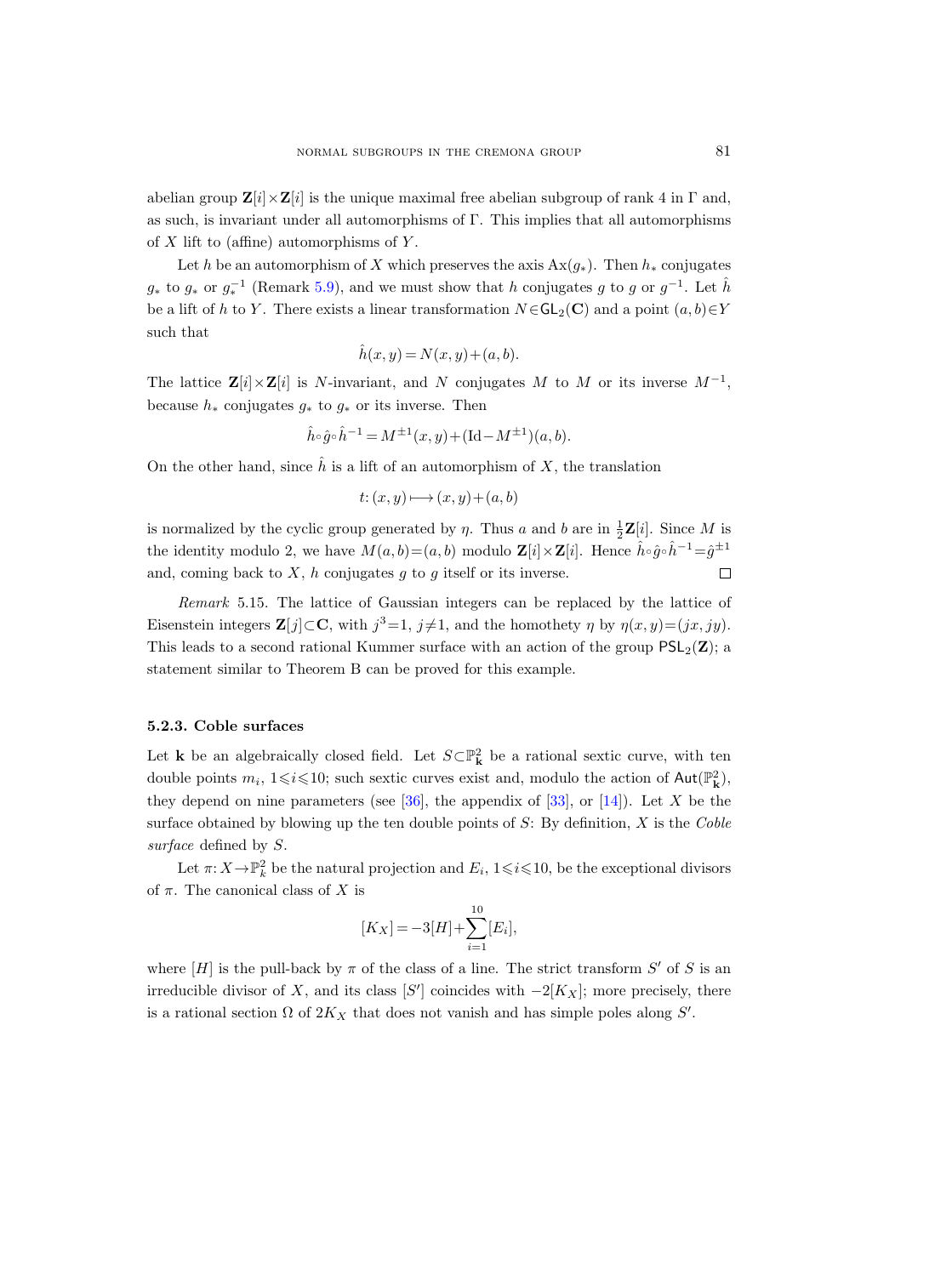#### 82 S. CANTAT AND S. LAMY

Remark 5.16. Another definition of Coble surfaces requires X to be a smooth rational surface with a non-zero regular section of  $-2K_X$ : Such a definition includes our Coble surfaces (the section vanishes along  $S'$ ) but it includes also the Kummer surfaces from the previous paragraph (see [\[26\]](#page-62-14)). Our definition is more restrictive.

The self-intersection of  $S'$  is  $-4$ , and  $S'$  can be blown down: This provides a birational morphism  $q: X \to X_0$ ; the surface  $X_0$  has a unique singularity, at  $m=q(S')$ . The section  $\Omega$  defines a holomorphic section of  $K_{X_0}^{\otimes 2}$  that trivializes  $2K_{X_0}$  in the complement of m; in particular,  $H^0(X, -2K_X)$  has dimension 1, and the base locus of  $-2K_X$  coincides with  $S'$ . The automorphism group  $Aut(X)$  acts linearly on the space of sections of  $-2K_X$ , and preserves its base locus S'. It follows that q conjugates  $\text{Aut}(X)$  and  $\text{Aut}(X_0)$ .

The Néron–Severi group  $N^1(X)$  has rank 11. Let W be the orthogonal complement of  $[K_X]$  with respect to the intersection form. The linear map  $q^*: \mathsf{N}^1(X_0) \to \mathsf{N}^1(X)$  provides an isomorphism between  $N^1(X_0)$  and its image  $W = [K_X]^\perp \subset N^1(X)$ . Let  $O'(N^1(X))$  be the group of isometries of the lattice  $N^1(X)$  which preserve the canonical class  $[K_X]$ .

We shall say that  $S$  (resp.  $X$ ) is *special* when at least one of the following properties occurs (see [\[23\]](#page-62-15) and [\[14,](#page-61-12) p. 147]):

- (1) three of the points  $m_i$  are colinear;
- (2) six of the points  $m_i$  lie on a conic;
- (3) eight of the points  $m_i$  lie on a cubic curve with a double point at one of them;
- (4) the points  $m_i$  lie on a quartic curve with a triple point at one of them.

<span id="page-51-0"></span>THEOREM 5.17. (Coble's theorem) Let  $\bf{k}$  be an algebraically closed field. The set of special sextics is a proper Zariski closed subset of the space of rational sextic curves  $S \subset \mathbb{P}^2_k$ . If S is not special and X is the associated Coble surface, then the morphism

$$
Aut(X) \longrightarrow O'(N^1(X)),
$$
  
 $f \longmapsto f_*,$ 

is injective and its image is the level-2 congruence subgroup of  $O'(N^1(X))$ .

<span id="page-51-1"></span>This theorem is due to Coble, and can be found in [\[12\]](#page-61-13). A proof is sketched in [\[25\]](#page-62-16) and [\[24\]](#page-62-17), and a complete, characteristic-free, proof is available in [\[7\]](#page-61-14); an analogous result and proof for generic Enriques surfaces can be found in [\[22\]](#page-62-18). The main steps are the following. The automorphism group of X can be identified with a normal subgroup of  $O(N^1(X))$ ; this group is generated, as a normal subgroup, by an explicit involution. To realize this involution by an automorphism, one constructs a two-to-one morphism from X to a del Pezzo surface and takes the involution of this cover.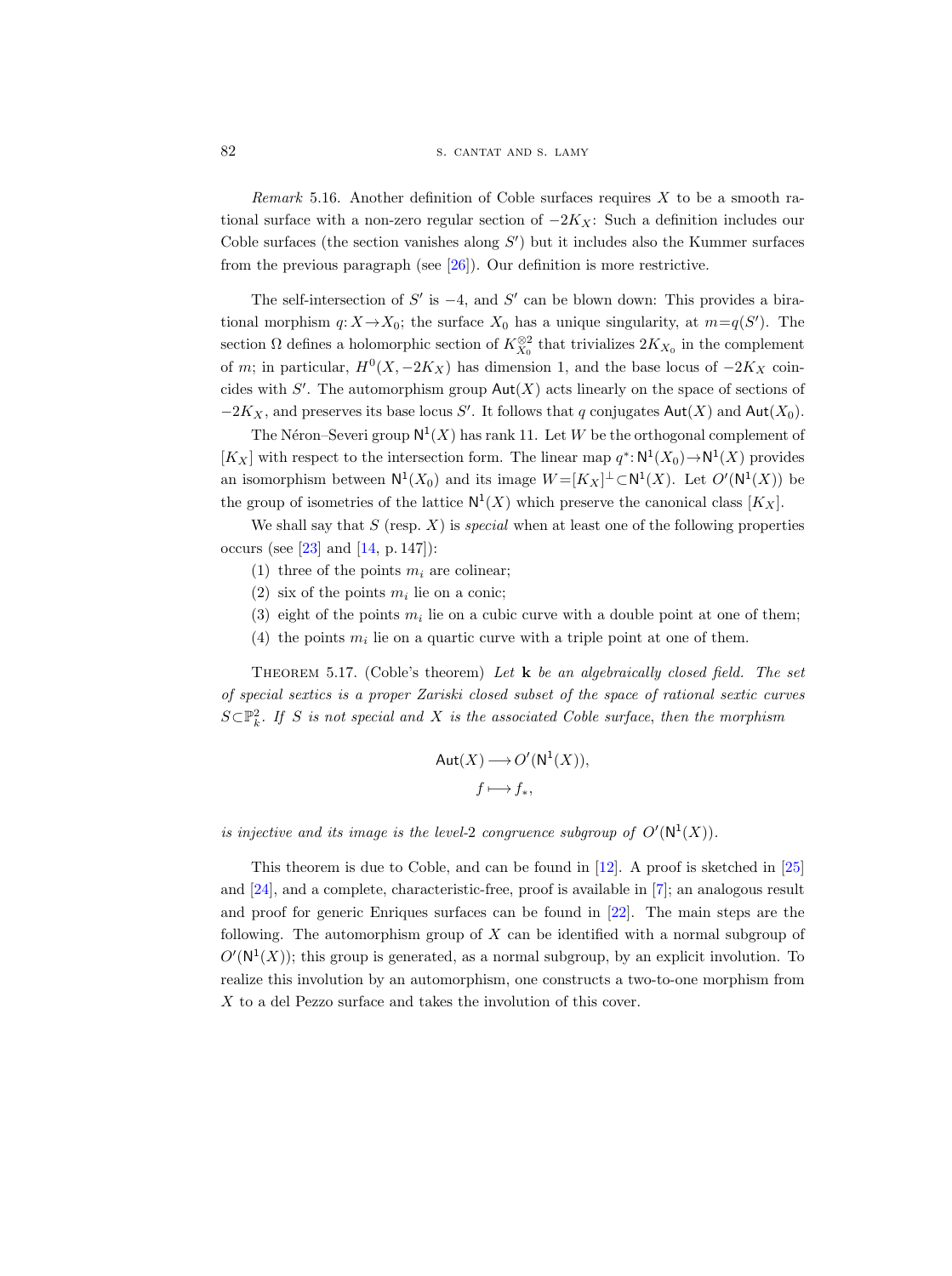*Remark* 5.18. Let  $\text{Amp}(W)$  be the set of ample classes in  $N^1(X_0) \otimes \mathbf{R} \simeq W \otimes \mathbf{R}$ . This convex cone is invariant under the action of  $Aut(X)$ , and hence under the action of a finite-index subgroup of the orthogonal group  $O(W)$ . As such,  $Amp(W)$  is equal to

$$
\{[D] \in W : [D]^2 > 0 \text{ and } [D] \cdot [H] > 0\}.
$$

Let  $S$  be a generic rational sextic, and  $X$  be its associated Coble surface. Theo-rem [5.17](#page-51-0) gives a recipe to construct automorphisms of X: Let  $\psi$  be an isometry of the lattice W; if  $\psi$  is equal to the identity modulo 2, and  $\psi[H]\cdot[H]>0$ , then  $\psi=g_*$  for a unique automorphism of  $X$ . Let us apply this idea to cook up a tight automorphism of X.

<span id="page-52-0"></span>LEMMA 5.19. (Pell–Fermat equation) Let  $Q(u, v) = au^2 + buv + cv^2$  be a quadratic binary form with integer coefficients. Assume that Q is non-degenerate, indefinite, and does not represent 0. Then there exists an isometry  $\phi$  in the orthogonal group  $O_{\mathcal{O}}(\mathbf{Z})$ with eigenvalues  $\lambda(Q) > 1 > 1/\lambda(Q) > 0$ .

Sketch of proof. Isometries in  $O<sub>O</sub>(\mathbf{Z})$  correspond to units in the quadratic field defined by the polynomial  $Q(t, 1) \in \mathbf{Z}[t]$ ; finding units, or isometries, is a special case of Dirichlet's units theorem and amounts to solving a Pell–Fermat equation (see [\[30,](#page-62-19)  $\S V.1$ ).  $\Box$ 

Let  $[D_1]$  and  $[D_2]$  be the elements of  $\mathsf{N}^1(X)$  defined by

$$
[D_1] = 6[H] - [E_9] - [E_{10}] - \sum_{i=1}^{8} 2[E_i] \text{ and } [D_2] = 6[H] - [E_7] - [E_8] - \sum_{i \neq 7,8} 2[E_i].
$$

Both of them have self-intersection 2, are contained in  $W$ , and intersect  $[H]$  positively; as explained in Remark [5.18,](#page-51-1)  $[D_1]$  and  $[D_2]$  are ample classes of  $X_0$ . Let V be the plane containing  $[D_1]$  and  $[D_2]$ , and  $Q$  be the restriction of the intersection form to V. If u and  $v$  are integers, then

$$
Q(u[D_1]+v[D_2]) = (u[D_1]+v[D_2])\cdot(u[D_1]+v[D_2]) = 2u^2 + 8uv + 2v^2,
$$

because  $[D_1]\cdot [D_2]=4$ . This quadratic form does not represent 0, because its discriminant is not a perfect square. From Lemma [5.19,](#page-52-0) there is an isometry  $\phi$  of V with an eigenvalue  $\lambda(\phi)$  1. In fact, an explicit computation shows that the group of isometries of Q is the semi-direct product of the group  $\mathbf{Z}/2\mathbf{Z}$  generated by the involution which permutes  $[D_1]$ and  $[D_2]$ , and the cyclic group **Z** generated by the isometry  $\phi$  defined by

$$
\phi([D_1]) = 4[D_1] + [D_2]
$$
 and  $\phi([D_2]) = -[D_1]$ .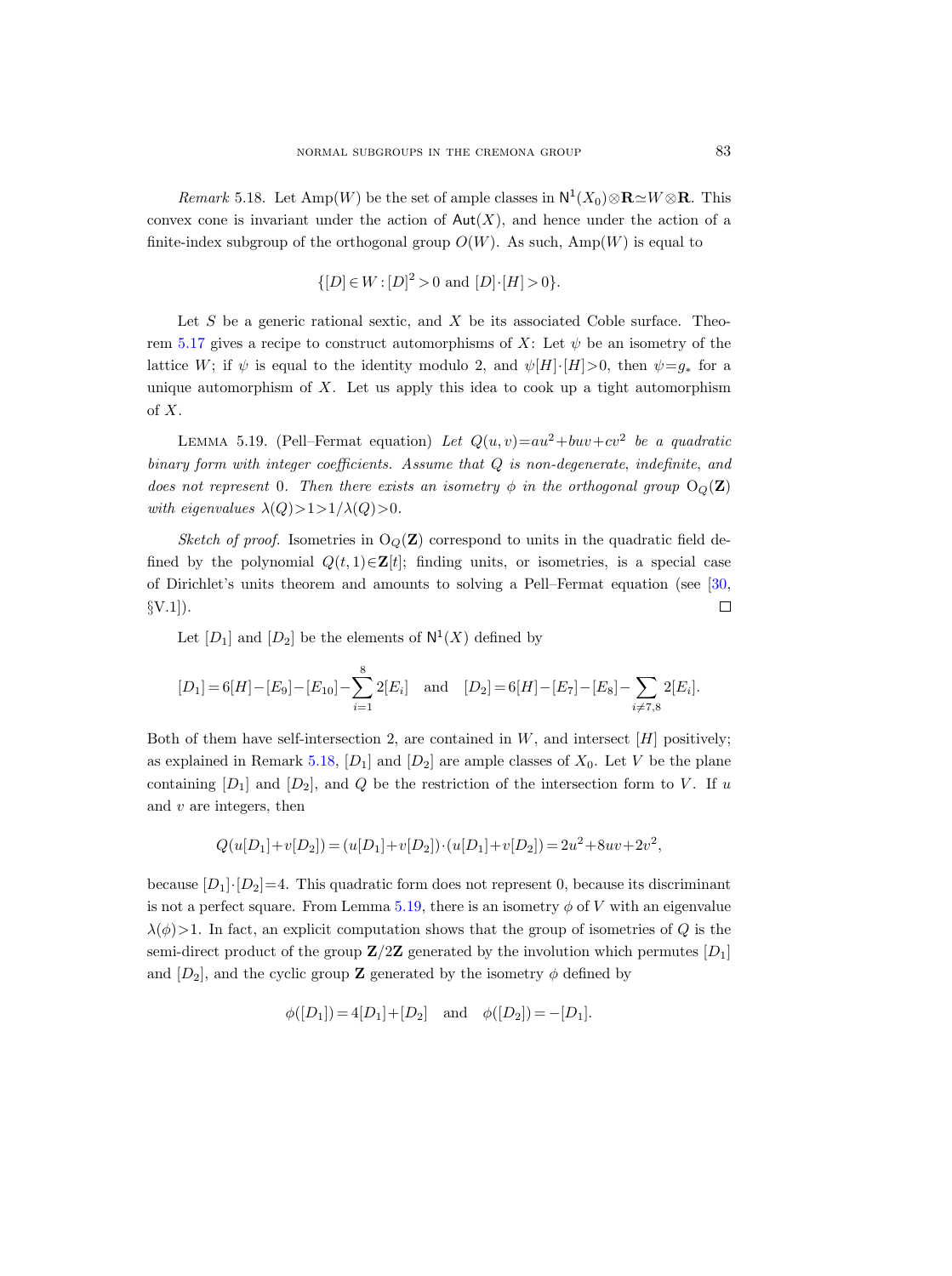The second iterate of  $\phi$  is equal to the identity modulo 2. Coble's theorem (Theorem [5.17\)](#page-51-0) now implies that there exists a unique automorphism  $g$  of  $X$  such that

(1)  $g_*$  coincides with  $\phi^2$  on V;

(2)  $g_*$  is the identity on the orthogonal complement  $V^{\perp}$ .

The dynamical degree of g is the square of  $\lambda(\phi)$ , and is equal to  $7+4\sqrt{3}$ . Properties  $(i)$ –(iii) of Proposition [5.13](#page-48-0) are satisfied. Thus, large powers of q generate non-trivial normal subgroups of the Cremona group.

<span id="page-53-1"></span>THEOREM 5.20. Let  $\bf{k}$  be an algebraically closed field. Let X be a generic Coble surface defined over  $k$ . There are hyperbolic automorphisms of  $X$  that generate nontrivial normal subgroups of the Cremona group  $\text{Bir}(X_{\mathbf{k}})=\text{Bir}(\mathbb{P}_{\mathbf{k}}^2)$ .

As a corollary, the Cremona group  $\text{Bir}(\mathbb{P}^2_{\mathbf{k}})$  is not simple if  $\mathbf k$  is algebraically closed, as announced in the introduction.

#### 6. Complements

#### <span id="page-53-0"></span>6.1. Polynomial automorphisms and monomial transformations

The group of polynomial automorphisms of the affine plane, and the group of monomial transformations of  $\mathbb{P}_{\mathbf{C}}^2$ , were both sources of inspiration for the results in this paper. We now use these groups to construct hyperbolic elements g of  $\text{Bir}(\mathbb{P}_{\mathbf{C}}^2)$  for which  $\langle g \rangle$ coincides with  $\textsf{Bir}({\mathbb P}^2_{\mathbf C}).$ 

#### 6.1.1. Monomial transformations

Consider the group of monomial transformations of  $\mathbb{P}^2_{\mathbf{k}}$ . By definition, this group is isomorphic to  $GL_2(\mathbf{Z})$ , acting by

$$
\begin{pmatrix} a & b \\ c & d \end{pmatrix} : (x,y) \longmapsto (x^a y^b, x^c y^d)
$$

in affine coordinates  $(x, y)$ . The matrix  $-Id$  corresponds to the standard quadratic involution  $\sigma(x, y) = (1/x, 1/y)$ .

If one considers  $PSL_2(\mathbf{Z})$  as a subgroup of  $PSL_2(\mathbf{R}) \simeq \text{Isom}(\mathbb{H}^2)$ , it is an interesting exercise to check that all hyperbolic matrices of  $PSL_2(\mathbf{Z})$  are tight elements of  $PSL_2(\mathbf{Z})$ (see [\[43\]](#page-63-6)). However, when we see  $GL_2(\mathbf{Z})$  as a subgroup of the Cremona group, we obtain the following striking remark.

PROPOSITION 6.1. Let  $g: \mathbb{P}^2_{\mathbf{k}} \to \mathbb{P}^2_{\mathbf{k}}$  be a non-trivial monomial transformation. The normal subgroup of  $\text{Bir}(\mathbb{P}^2_{\mathbf{k}})$  generated by g is not proper:  $\langle g \rangle = \text{Bir}(\mathbb{P}^2_{\mathbf{k}})$ .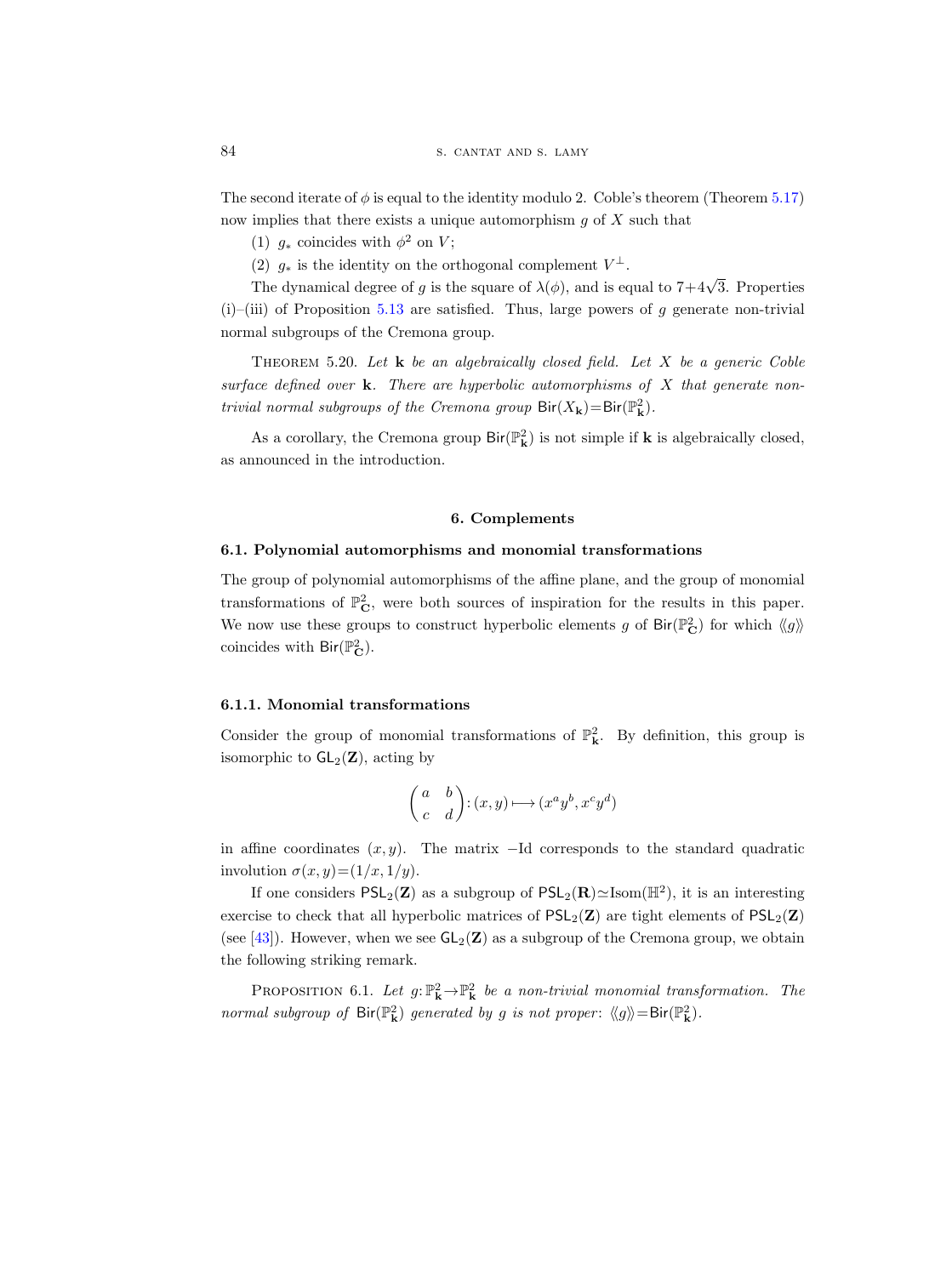<span id="page-54-1"></span>Remark 6.2. (Gizatullin and Noether) If N is a normal subgroup of  $\text{Bir}(\mathbb{P}^2_{\mathbf{k}})$  containing a non-trivial automorphism of  $\mathbb{P}^2_{\mathbf{k}}$ , then N coincides with  $\text{Bir}(\mathbb{P}^2_{\mathbf{k}})$ . The proof is as follows (see [\[34\]](#page-62-5) and [\[9\]](#page-61-3)). Since  $\text{Aut}(\mathbb{P}_{\mathbf{k}}^2)$  is the simple group  $\text{PGL}_3(\mathbf{k})$  and N is normal,  $N$  contains  ${\sf Aut}({\mathbb P}^2_{\bf k}).$  In particular,  $N$  contains the automorphism  $h$  defined by

$$
h(x,y) = (1-x, 1-y)
$$

in affine coordinates. An easy calculation shows that the standard quadratic involution σ satisfies  $\sigma = (h\sigma)h(h\sigma)^{-1}$ ; hence, σ is conjugate to h, and σ is contained in N. The conclusion follows from Noether's theorem, which states that  $\sigma$  and  $\text{Aut}(\mathbb{P}^2_{\mathbf{k}})$  generate  $\text{Bir}(\mathbb{P}_{\mathbf{k}}^{2})$  (see [\[41,](#page-62-20) §2.5]).

Proof. Let

$$
g = \begin{pmatrix} a & b \\ c & d \end{pmatrix}
$$

be any non-trivial monomial map in  $\text{Bir}(\mathbb{P}_{\mathbf{C}}^2)$ . The commutator of g with the diagonal map  $f(x, y) = (\alpha x, \beta y)$  is the diagonal map

$$
g^{-1}f^{-1}gf: (x,y)\longmapsto (\alpha^{1-d}\beta^b x, \alpha^c\beta^{1-a}y). \tag{6.1}
$$

Thus, the normal subgroup  $\langle g \rangle$  contains an element of  $Aut(\mathbb{P}_\mathbf{C}^2)\setminus \{Id\}$  and Remark [6.2](#page-54-1) concludes the proof.  $\Box$ 

#### <span id="page-54-0"></span>6.1.2. Polynomial automorphisms

As mentioned in the introduction, Danilov proved that the group  $\text{Aut}[\mathbb{A}_{\mathbf{k}}^2]_1$  of polynomial automorphisms of the affine plane  $\mathbb{A}_{\mathbf{k}}^2$  with Jacobian determinant 1 is not simple. Danilov's proof uses an action on a tree. Since  $Aut[A_k^2]_1$  is a subgroup of  $Dir(\mathbb{P}_k^2)$ , we also have the action of  $Aut[A_k^2]_1$  on the hyperbolic space  $\mathbb{H}_{\overline{Z}}$ . It is a nice observation **phisms**<br>
ion, Danilov proved that the g<br>
ne plane  $\mathbb{A}_{\mathbf{k}}^2$  with Jacobian det<br>
on a tree. Since  $\text{Aut}[\mathbb{A}_{\mathbf{k}}^2]_1$  is a<br>  $]_1$  on the hyperbolic space  $\mathbb{H}_{\overline{Z}}$ that  $g \in \text{Aut}[\mathbb{A}_{\mathbf{k}}^2]_1$  determines a hyperbolic isometry of the tree if and only if it determines As mentioned in the introdu<br>mial automorphisms of the a<br>Danilov's proof uses an actic<br>also have the action of Aut[A<br>that  $g \in \text{Aut}[\mathbb{A}_{\mathbf{k}}^2]_1$  determines a<br>a hyperbolic isometry of  $\mathbb{H}_{\mathcal{Z}}$ a hyperbolic isometry of  $\mathbb{H}_{\overline{z}}$ : In both cases, hyperbolicity corresponds to exponential growth of the sequence of degrees  $deg(g^n)$ .

Fix a number  $a \in \mathbf{k}^*$  and a polynomial  $p \in \mathbf{k}[y]$  of degree  $d \geqslant 2$ , and consider the automorphism of  $\mathbb{A}^{2}_{\mathbf{k}}$  defined by

$$
h(x, y) = (y, p(y) - ax).
$$

This automorphism determines an algebraically stable birational transformation of  $\mathbb{P}^2_{\mathbf{k}}$ , namely

<span id="page-54-2"></span>
$$
h[x:y:z] = [yz^{d-1}:P(y,z) - axz^{d-1}:z^d],
$$
\n(6.2)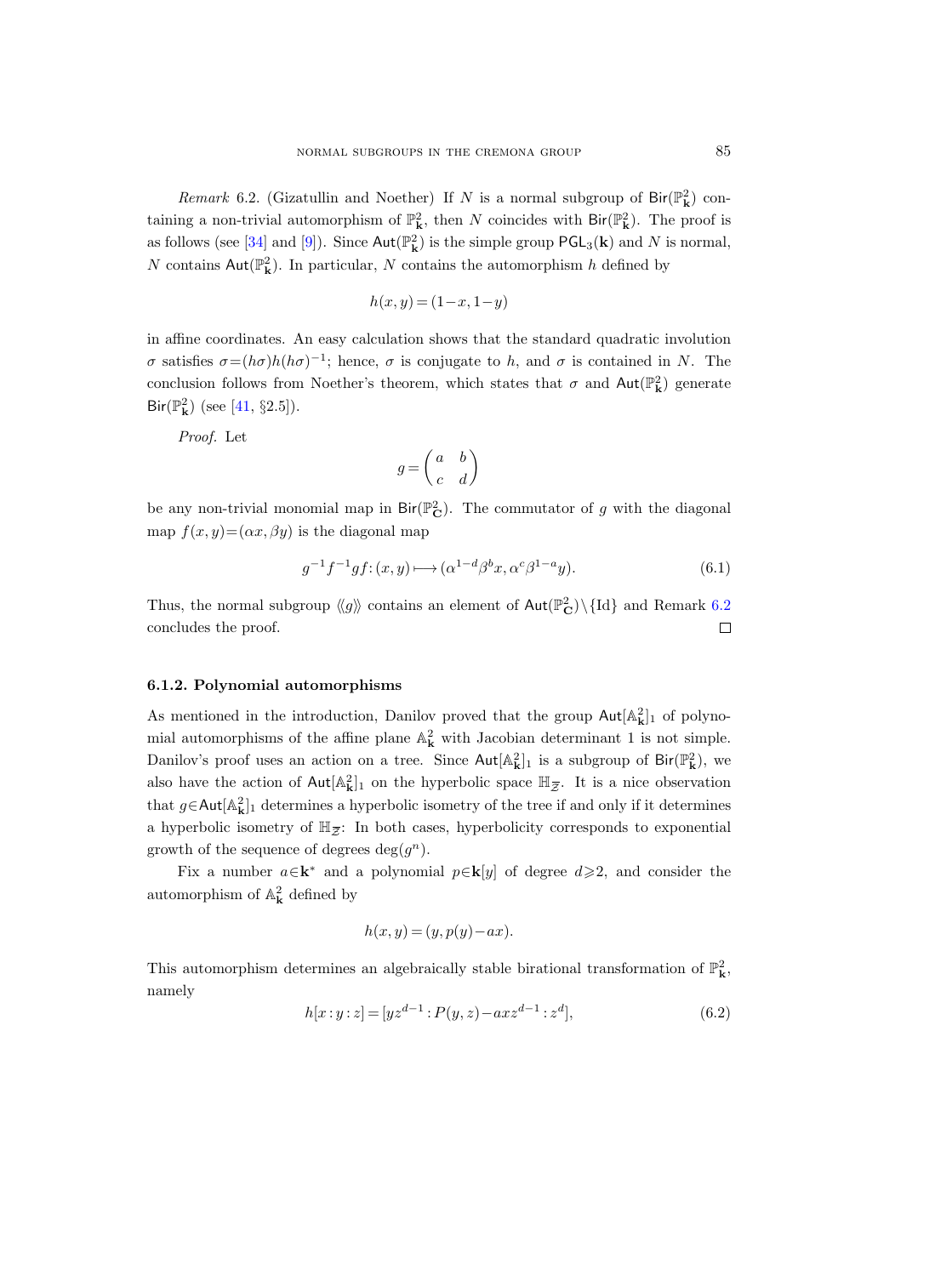where  $P(y, z)=p(y/z)z^d$ . There is a unique indeterminacy point  $\text{Ind}(h) = \{[1:0:0]\},$  and a unique indeterminacy point for the inverse,  $\text{Ind}(h^{-1}) = \{ [0:1:0] \}$ . This Cremona transformation is hyperbolic, with translation length  $L(h_*)=$ log d; in particular, the translation length tends to infinity with d.

PROPOSITION 6.3. (See also [\[9\]](#page-61-3)) For all integers  $d \geqslant 2$ , equation [\(6.2\)](#page-54-2) defines a subset  $H_d\subset\mathsf{V}_d$  which depends on  $d+2$  parameters and satisfies: For all  $h\in H_d$ , h is a hyperbolic, algebraically stable Cremona transformation, but the normal subgroup generated by h  $coincides \ with \ Bir({\mathbb P}^2_{\bf k}).$ 

*Proof.* The automorphism  $h$  is the composition of the de Jonquières transformation  $(x, y) \rightarrow (P(y)-ax, y)$  and the linear map  $(x, y) \rightarrow (y, x)$ . As such, h is an element of  $V<sub>d</sub>$ . If f denotes the automorphism  $f(x, y)=(x, y+1)$ , then

$$
(h^{-1} \circ f \circ h)(x, y) = (x - a^{-1}, y)
$$

is linear (and thus the second step in the proof of Proposition  $5.7$  does not work for h). As a consequence, the commutator  $f^{-1}h^{-1}fh$  is linear and  $\langle\langle h \rangle\rangle$  intersects  $\text{Aut}(\mathbb{P}^2_{\mathbf{k}})$  nontrivially. The conclusion follows from Remark [6.2.](#page-54-1)  $\Box$ 

Note that, for  $h \in H_d$  and large integers n, we expect  $\langle h^n \rangle$  to be a proper normal subgroup of the Cremona group.

Question 6.4. Let  $k$  be any field. Consider the polynomial automorphism

$$
g: (x, y) \longmapsto (y, y^2 + x).
$$

Does there exist an integer  $n>0$  (independent of **k**) such that  $\langle g^n \rangle$  is a proper normal subgroup of  $\textsf{Bir}(\mathbb{P}^2_{\mathbf{k}})$ ?

The main point would be to adapt step 2 in the proof of Proposition [5.7.](#page-43-1)

#### 6.2. Projective surfaces

The reason why we focused on the group  $\text{Bir}(\mathbb{P}^2_{\mathbf{C}})$  comes from the fact that  $\text{Bir}(X)$  is small compared to  $\text{Bir}(\mathbb{P}_{\mathbf{C}}^2)$ , when X is an irrational complex projective surface. The proof of the following proposition illustrates this property.

PROPOSITION 6.5. Let X be a complex projective surface. If the group  $\text{Bir}(X)$  is infinite and simple, then X is birationally equivalent to  $C\times\mathbb{P}^1(\mathbb{C})$ , where C is a curve with trivial automorphism group.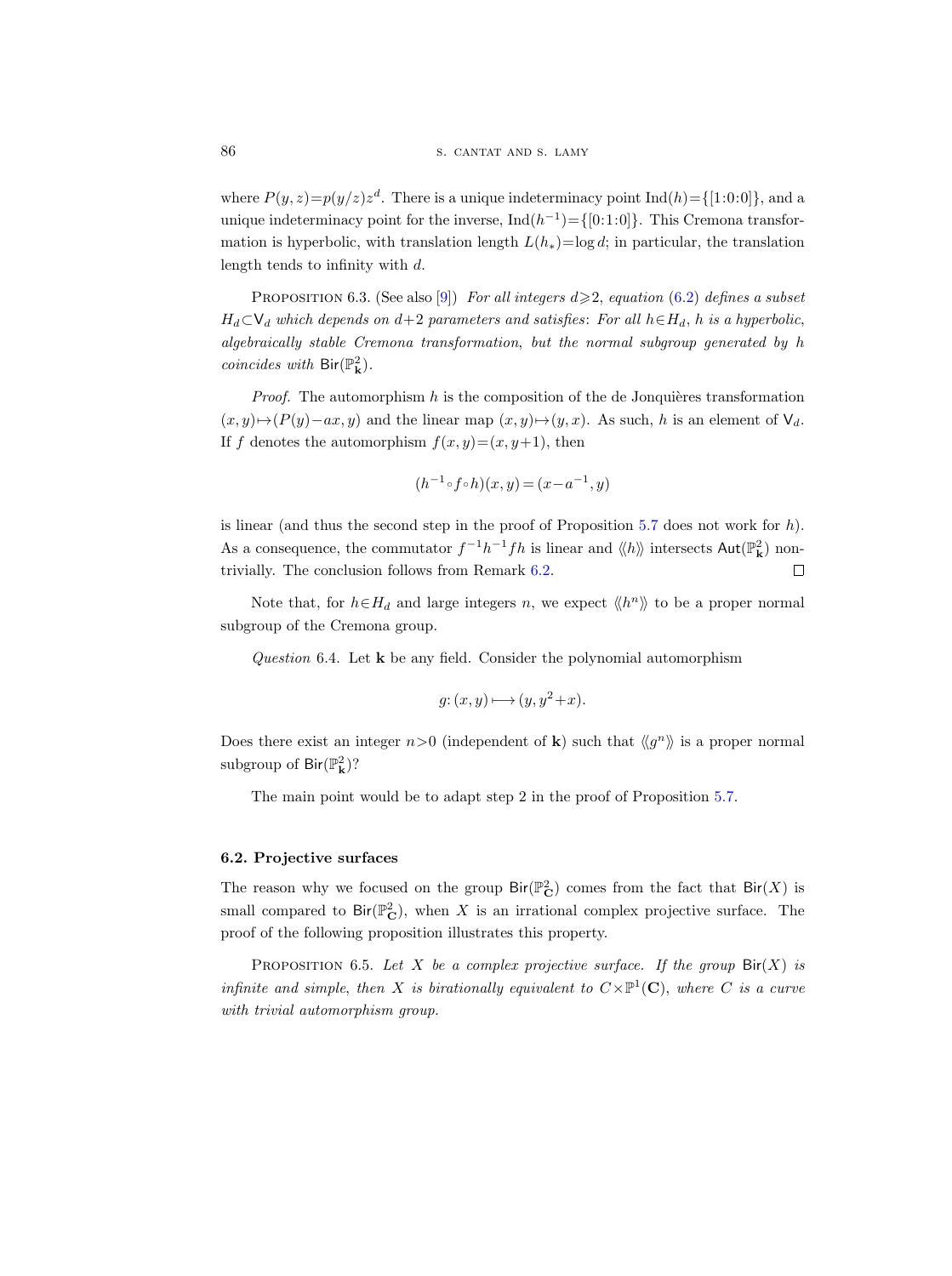Sketch of proof. Assume, first, that the Kodaira dimension of  $X$  is non-negative. Replace X by its unique minimal model, and identify  $\text{Bir}(X)$  with  $\text{Aut}(X)$ . The group  $Aut(X)$  acts on the homology of X, and the kernel is equal to its connected component  $Aut(X)^0$  up to finite index. The action on the homology group provides a morphism to  $GL_n(\mathbf{Z})$  for some  $n\geqslant 1$ . Reducing modulo p for large primes p, one sees that  $GL_n(\mathbf{Z})$ is residually finite. Since  $Aut(X)$  is assumed to be simple, this implies that  $Aut(X)$ coincides with  $\text{Aut}(X)^0$ . But  $\text{Aut}(X)^0$  is abelian for surfaces with non-negative Kodaira dimension (see [\[1\]](#page-61-15)). Thus  $\text{Bir}(X) = \text{Aut}(X)$  is not both infinite and simple when the Kodaira dimension of X is  $\geqslant 0$ . Assume now that X is ruled and not rational. Up to a birational change of coordinates, X is a product  $\mathbb{P}^1_{\mathbf{C}} \times C$  where C is a smooth curve of genus  $g(C) \geq 1$ . The group  $\text{Bir}(X)$  projects surjectively onto  $\text{Aut}(C)$ . By simplicity, Aut(C) must be trivial. In that case,  $\text{Bir}(X)$  coincides with the infinite simple group  $PGL_2(\mathcal{M}(C))$ , where  $\mathcal{M}(C)$  is the field of meromorphic functions of C. The remaining case is when X is rational, and Theorem A concludes the proof.  $\Box$ 

#### <span id="page-56-0"></span>6.3. SQ-universality and the number of quotients

As a direct consequence of Theorem [2.10](#page-11-0) and the existence of tight elements in  $\text{Bir}(\mathbb{P}_{\mathbf{C}}^2)$ , the Cremona group  $\text{Bir}(\mathbb{P}_{\mathbf{C}}^2)$  has an uncountable number of distinct normal subgroups. Recently, Dahmani, Guirardel and Osin obtained a better, much more powerful version of Theorem [2.10,](#page-11-0) which applies to the Cremona group in the same way as Theorem C implies Theorem A, because the existence of tight elements in  $\text{Bir}(\mathbb{P}^2_{\mathbf{C}})$  is sufficient to apply Dahmani, Guirardel and Osin's theorems [\[15\]](#page-61-9). We only describe one consequence of their results that strengthen the above mentioned fact that  $\text{Bir}(\mathbb{P}_\mathbf{C}^2)$  has uncountably many normal subgroups, and refer to [\[15\]](#page-61-9) for other statements.

A group is said to be SQ-universal (or SubQuotient-universal) if every countable group can be embedded into one of its quotients. For example, the pioneering work [\[38\]](#page-62-21) proves that the free group over two generators is SQ-universal. If G is a non-elementary hyperbolic group, then G is SQ-universal. This result has been obtained by Delzant and Ol'shanskii in  $[17]$  and  $[49]$ .

THEOREM 6.6. (See [\[15\]](#page-61-9)) If **k** is an algebraically closed field, then the Cremona group  $\mathsf{Bir}({\mathbb P}^2_{\mathbf k})$  is  $SQ$ -universal.

Note that SQ-universality implies the existence of uncountably many non-isomorphic quotients.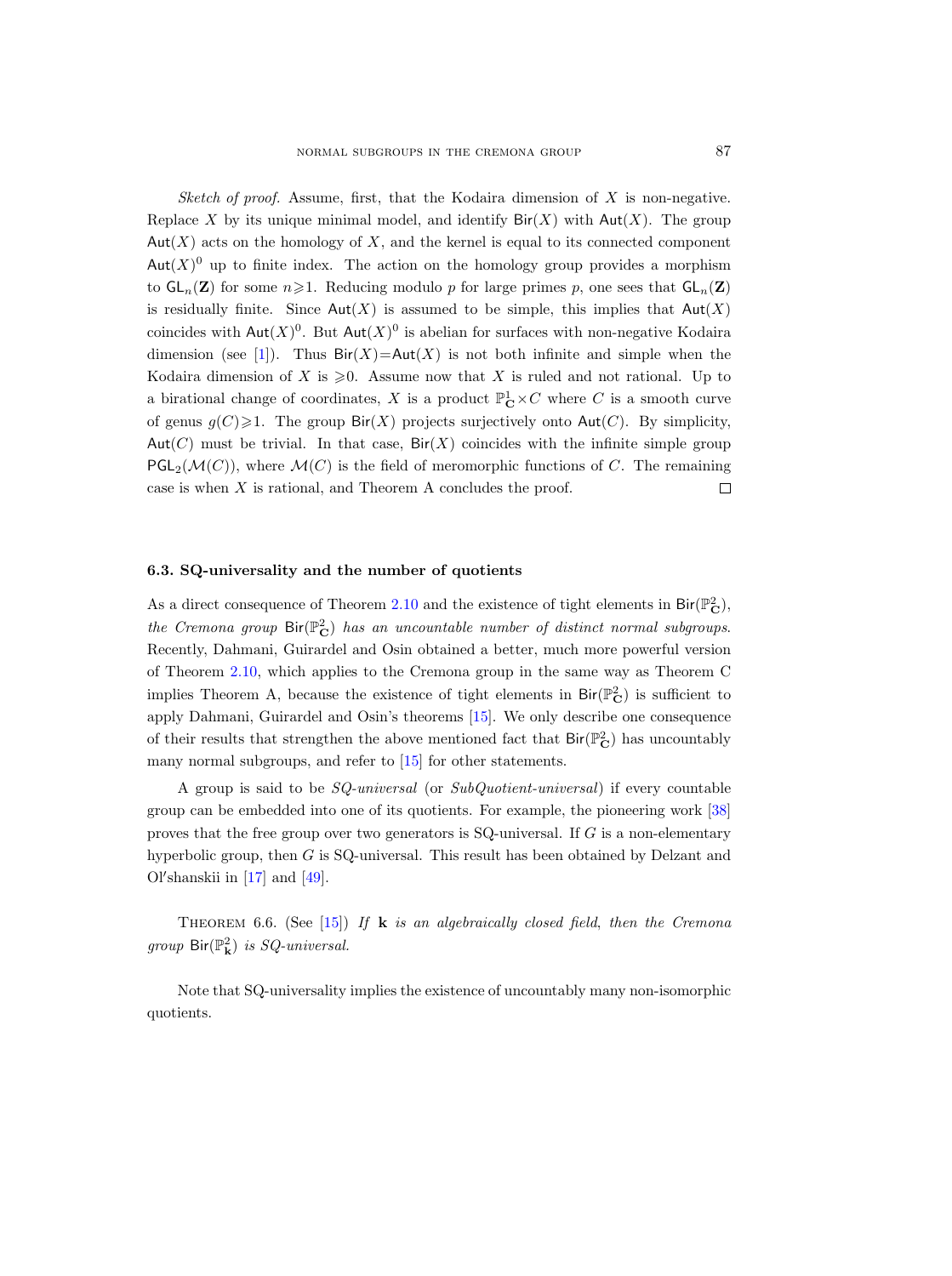#### Appendix A. The Cremona group is not an amalgam

by Yves de Cornulier

<span id="page-57-0"></span>Let **k** be a field. The *Cremona group*  $\text{Bir}(\mathbb{P}_{\mathbf{k}}^d)$  of **k** in dimension d is defined as the group of birational transformations of the d-dimensional k-affine space. It can also be described as the group of **k**-automorphisms of the field of rational functions  $\mathbf{k}(t_1, ..., t_d)$ . We endow it with the discrete topology.

Let us say that a group has *property*  $(\mathbf{FR})_{\infty}$  if it satisfies the following condition:

(A1) for every isometric action on a complete real tree, every element has a fixed point.

Here we prove the following result.

<span id="page-57-2"></span>THEOREM A.1. If **k** is an algebraically closed field, then  $\text{Bir}(\mathbb{P}_{\mathbf{k}}^2)$  has property  $(\text{FR})_{\infty}$ .

<span id="page-57-1"></span>Corollary A.2. The Cremona group does not decompose as a non-trivial amalgam.

Recall that a *real tree* can be defined in the following equivalent ways (see [\[11\]](#page-61-16)):

- a geodesic metric space which is 0-hyperbolic in the sense of Gromov;
- a uniquely geodesic metric space for which  $[ac] \subseteq [ab] \cup [bc]$  for all a, b and c;
- a geodesic metric space with no subspace homeomorphic to the circle.

In a real tree, a ray is a geodesic embedding of the half-line. An end is an equivalence class of rays modulo being at bounded distance. For a group of isometries of a real tree, to stably fix an end means to pointwise stabilize a ray modulo eventual coincidence (this means that it fixes the end as well as the corresponding Busemann function).

For a group Γ, property  $(FR)_{\infty}$  has the following equivalent characterizations:

 $(A2)$  for every isometric action of  $\Gamma$  on a complete real tree, every finitely generated subgroup has a fixed point;

(A3) every isometric action of Γ on a complete real tree either has a fixed point, or stably fixes a point at infinity (in the sense above).

The equivalence between these three properties is justified in Lemma [A.9.](#page-60-0) Similarly, we can define the weaker *property*  $(FA)_{\infty}$ , replacing complete real trees by ordinary trees (and allowing fixed points to be middle of edges), and the three corresponding equivalent properties are equivalent [\[51\]](#page-63-10) to the following fourth property: the group is not a nontrivial amalgam and has no homomorphism onto the group of integers. In particular, Corollary [A.2](#page-57-1) follows from Theorem [A.1.](#page-57-2)

Remark A.3. (a) Note that the statement for actions on real trees (rather than trees) is strictly stronger. Indeed, unless  $\bf{k}$  is algebraic over a finite field, the group  $\mathsf{PGL}_2(\mathbf{k})=\mathsf{Bir}(\mathbb{P}^1_{\mathbf{k}})$  does act isometrically on a real tree with a hyperbolic element (this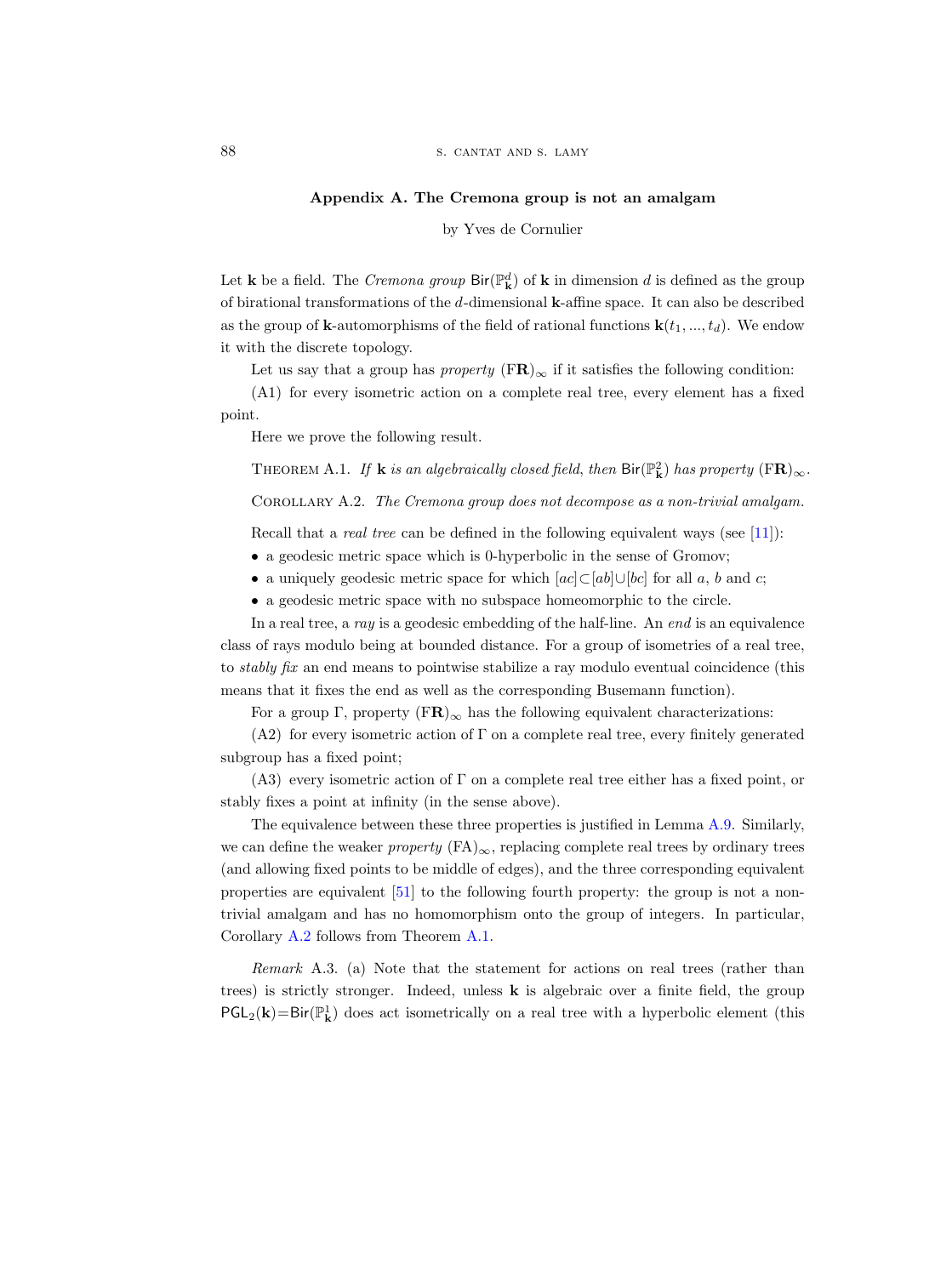uses the existence of a non-trivial real-valued valuation on  $\bf{k}$ ), but does not have such an action on a discrete tree (see Proposition [A.8\)](#page-60-1).

(b) Note that  $\text{Bir}(\mathbb{P}_{\mathbf{k}}^2)$  always has an action on a discrete tree with no fixed point (i.e. no fixed point on the 1-skeleton) when k is algebraically closed, and more generally whenever **k** is an infinitely generated field: write, with the help of a transcendence basis, **k** as the union of an increasing sequence of proper subfields  $\mathbf{k} = \bigcup_{n=1}^{\infty} \mathbf{k}_n$ , then  $\text{Bir}(\mathbb{P}_{\mathbf{k}}^2)$ is the increasing union of its proper subgroups  $\text{Bir}(\mathbb{P}^2_{\mathbf{k}_n})$ , and thus acts on the disjoint union of the coset spaces  $\text{Bir}(\mathbb{P}_{\mathbf{k}}^2)/\text{Bir}(\mathbb{P}_{\mathbf{k}_n}^2)$ , which is in a natural way the vertex set of a tree on which  $\text{Bir}(\mathbb{P}^2_{\mathbf{k}})$  acts with no fixed point (this is a classical construction of Serre [\[51,](#page-63-10) Chapter I, §6.1]).

(c) Theorem [A.1](#page-57-2) could be stated, with a similar proof, for actions on  $\Lambda$ -trees when  $Λ$  is an arbitrary ordered abelian group (see [\[11\]](#page-61-16) for an introduction to  $Λ$ -metric spaces and  $\Lambda$ -trees).

In the following,  $\mathcal T$  is a complete real tree; all actions on  $\mathcal T$  are assumed to be isometric. We begin by a few lemmas.

<span id="page-58-1"></span>LEMMA A.4. Let  $x_0, ..., x_k$  be points in a real tree T and  $s \geq 0$ . Assume that

$$
d(x_i, x_j) = s|i - j|
$$

holds for all i and j such that  $|i-j| \leq 2$ . Then it holds for all i and j.

*Proof.* This is an induction; for  $k \leq 2$  there is nothing to prove. Suppose  $k \geq 3$  and the result known up to  $k-1$ , so that the formula holds except maybe for  $\{i, j\}=\{0, k\}.$ Join  $x_i$  to  $x_{i+1}$  by segments. By the induction, the  $k-1$  first segments, and the  $k-1$ last segments, concatenate to geodesic segments. But the first and the last of these k segments are also disjoint, otherwise by picking the "smallest" point in the last segment that also belongs to the first one, we find an injective loop, contradicting that  $\mathcal T$  is a real tree. Therefore the k segments concatenate to a geodesic segment and  $d(x_0, x_k)=sk$ .  $\Box$ 

<span id="page-58-0"></span>LEMMA A.5. If **k** is any field and  $d \geq 3$ , then  $\Gamma = SL_d(\mathbf{k})$  has property  $(\mathbf{FR})_{\infty}$ . In particular, if **k** is algebraically closed, then  $\text{PGL}_d(\mathbf{k})$  has property  $(\text{FR})_{\infty}$ .

*Proof.* Let  $\Gamma$  act on T. Let F be a finite subset of  $\Gamma$ . Every element of F can be written as a product of elementary matrices. Let  $A$  be the (finitely generated) subring of **k** generated by all entries of those matrices. Then  $F \subset EL_d(A)$ , the subgroup of  $SL_d(A)$ generated by elementary matrices. By the Shalom–Vaserstein theorem (see [\[28\]](#page-62-22)),  $EL_d(A)$ has Kazhdan's property  $(T)$  and in particular has a fixed point in  $T$ , so F has a fixed point in  $\mathcal T$ . (There certainly exists a more elementary proof, but this one also shows that for every isometric action of  $SL_d(k)$  on a Hilbert space, every finitely generated subgroup  $\Box$ fixes a point.)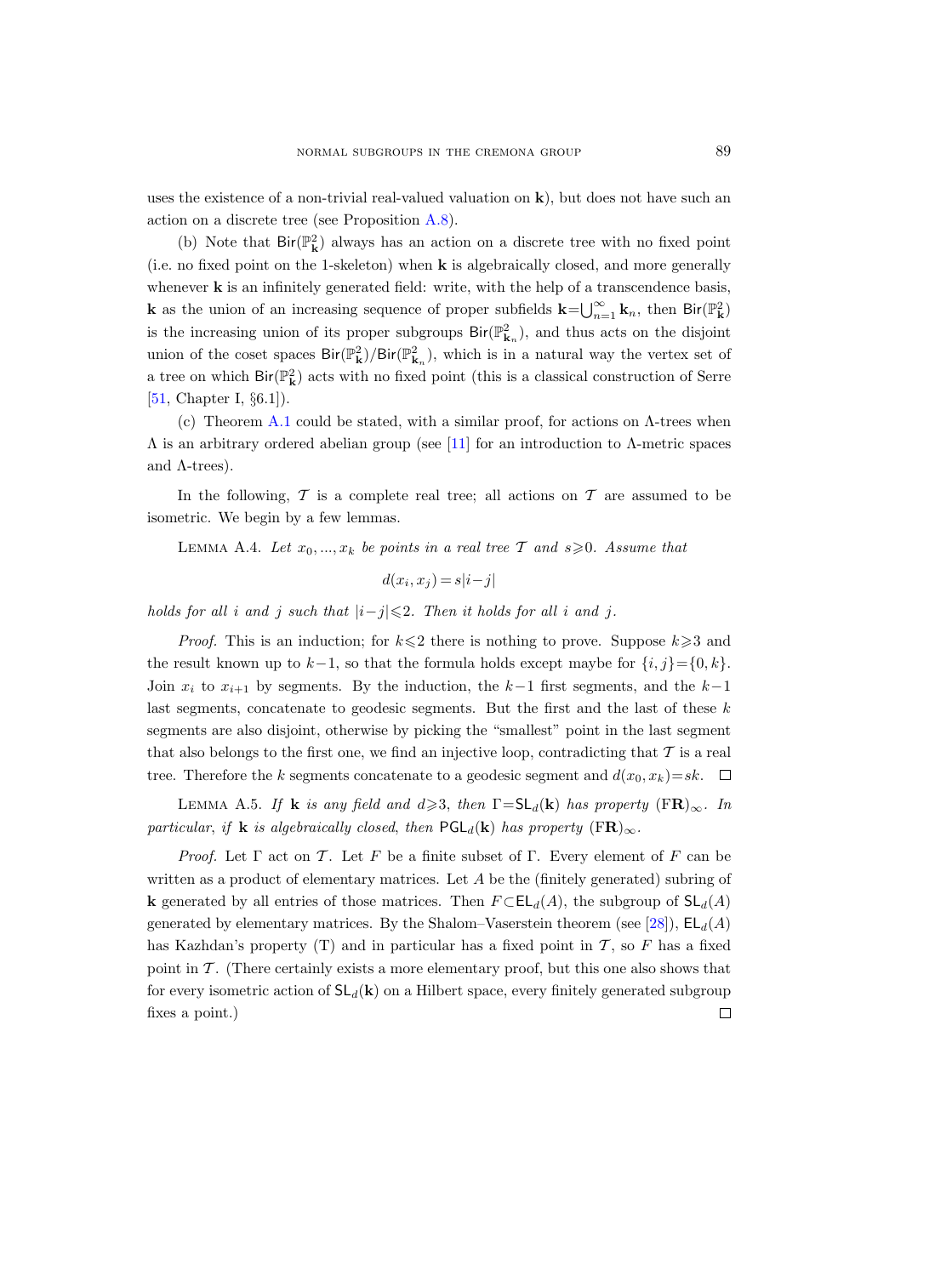Fix the following notation:  $G = Bir(\mathbb{P}_{\mathbf{k}}^2)$ ,  $H = PGL_3(\mathbf{k}) = Aut(\mathbb{P}_{\mathbf{k}}^2) \subset G$  and  $\sigma$  is the Cremona involution, acting in affine coordinates by  $\sigma(x,y)=(x^{-1},y^{-1})$ . The Noether– Castelnuovo theorem is that  $G=\langle H, \sigma \rangle$ . Let C be the standard Cartan subgroup of H, that is, the semi-direct product of the diagonal matrices by the Weyl group (of order 6). Let  $\mu \in H$  be the involution given in affine coordinates by  $\mu(x, y)=(1-x, 1-y)$ .

<span id="page-59-0"></span>LEMMA A.6. We have  $\langle C, \mu \rangle = H$ .

*Sketch of proof.* We only give a sketch, the details being left to the reader. In  $GL_3$ ,  $\mu$  can be written as the matrix

$$
\left(\begin{array}{rrr} -1 & 0 & 1 \\ 0 & -1 & 1 \\ 0 & 0 & 1 \end{array}\right).
$$

Multiply  $\mu$  by its conjugate by a suitable diagonal matrix to obtain an elementary matrix; conjugating by elements of C provide all elementary matrices and thus we obtain all matrices with determinant 1; since  $C$  also contains diagonal matrices, we are done.  $\Box$ 

<span id="page-59-1"></span>LEMMA A.7. Let G act on T so that H has no fixed point and has a (unique) stably fixed end. Then G stably fixes this unique end.

*Proof.* Let  $\omega$  be the unique end stably fixed by H (recall that, if it is represented by a ray  $(x_t)_{t\geqslant0}$ , this means that for every  $h\in H$  there exists  $t_0=t_0(h)$  such that h fixes  $x_t$ for all  $t \geq t_0$ ). Then  $\sigma H \sigma^{-1}$  stably fixes  $\sigma \omega$ . In particular, since  $\sigma C \sigma^{-1} = C$ , the end  $\sigma \omega$ is also stably fixed by C. If  $\sigma\omega=\omega$ , then  $\omega$  is stably fixed by  $\sigma$  and then by the Noether– Castelnuovo theorem,  $\omega$  is stably fixed by G. Otherwise, let D be the line joining  $\omega$  and  $\sigma\omega\neq\omega$ . Since both ends of D are stably fixed by C, the line D is pointwise fixed by C. Also,  $\mu$  stably fixes the end  $\omega$  and therefore, for some t,  $x_t$  is fixed by  $\mu$  and hence, by  $\Box$ Lemma  $A.6$ , is fixed by all of  $H$ , contradicting the assumption.

*Proof of Theorem [A.1](#page-57-2).* Note that  $\mu \in H$  and  $\mu \sigma$  has order 3. It follows that

$$
\sigma = (\mu \sigma) \mu (\mu \sigma)^{-1}.
$$

Using the Noether–Castelnuovo theorem, it follows that  $H_1=H$  and  $H_2=\sigma H\sigma^{-1}$  generate G.

Consider an action of G on T. By Lemmas  $A.5$  and  $A.7$ , we only have to consider the case when  $H$  has a fixed point; in this case, let us show that  $G$  has a fixed point. Assume the contrary. Let  $\mathcal{T}_i$  be the set of fixed points of  $H_i$ ,  $i=1,2$ ; they are exchanged by  $\sigma$ and, since  $\langle H_1, H_2 \rangle = G$ , we see that the two trees  $\mathcal{T}_1$  and  $\mathcal{T}_2$  are disjoint. Let  $\mathcal{S}=[x_1, x_2]$ be the minimal segment joining the two trees  $(x_i \in \mathcal{T}_i)$ , and  $s > 0$  be its length. Then S is pointwise fixed by  $C \subset H_1 \cap H_2$  and reversed by  $\sigma$ .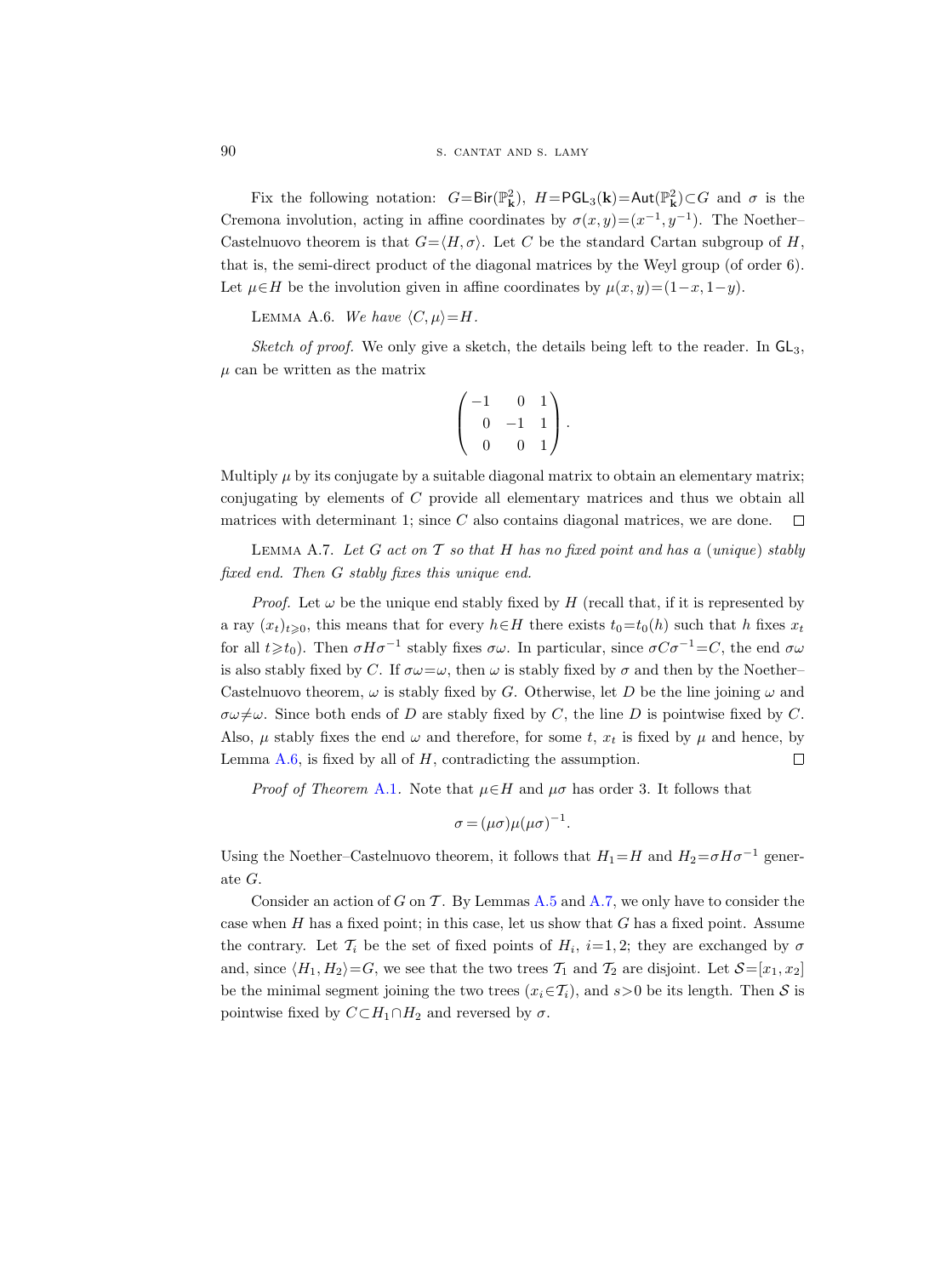*Claim.* For all  $k \ge 1$ , the distance between  $x_1$  and  $(\sigma \mu)^k x_1$  is exactly sk.

The claim is clearly a contradiction since  $(\sigma \mu)^3 = 1$ . To check the claim, let us apply Lemma [A.4](#page-58-1) to the sequence  $\{(\sigma\mu)^k x_1\}_{k=0}^{\infty}$ : namely to check that

$$
d((\sigma\mu)^k x_1, (\sigma\mu)^l x_1) = |k - l|s
$$

for all k and l, it is enough to check it for  $|k-l|\leq 2$ ; by translation, it is enough to check it for  $k=1, 2$  and  $l=0$ . For  $k=1$ ,  $d(\sigma \mu x_1, x_1) = d(\sigma x_1, x_1) = d(x_2, x_1) = s$ . Since  $\langle C, \mu \rangle = H$ , by Lemma [A.6,](#page-59-0) the image of  $[x_1, x_2]$  by  $\mu$  is a segment  $[x_1, \mu x_2]$  intersecting the segment  $[x_1, x_2]$  only at  $x_1$ ; in particular,  $d(x_2, \mu x_2)=2s$ . Hence, under the assumptions of the claim,

$$
d(\sigma \mu \sigma \mu x_1, x_1) = d(\mu \sigma x_1, \sigma x_1) = d(\mu x_2, x_2) = 2s.
$$

This proves the claim for  $k=2$  and the proof is complete.

For reference, we include the following results.

<span id="page-60-1"></span>PROPOSITION A.8. If **k** is algebraically closed, the group  $PGL_2(k)$  has property  $(FA)_{\infty}$  but, unless **k** is an algebraic closure of a finite field, does not satisfy  $(FR)_{\infty}$ .

*Proof.* If k has characteristic zero, the group  $PGL_2(k)$  has the property that the square of every element is divisible (i.e. has nth roots for all  $n>0$ ). This implies that no element can act hyperbolically on a discrete tree: indeed, in the automorphism group of a tree, the translation length of any element is an integer and the translation length of  $x^n$  is n times the translation length of x. If **k** has characteristic p, the same argument holds: for every x we have that  $x^{2p}$  is divisible.

On the other hand, let  $I$  be a transcendence basis of  $k$  and assume that it is nonempty, and let  $x_0 \in I$ . Set  $\mathbf{L}=\mathbf{k}(I-\{i_0\})$ , so that **k** is an algebraic closure of  $\mathbf{L}(x_0)$ . The non-trivial discrete valuation of  $\mathbf{L}((x_0))$  uniquely extends to a non-trivial **Q**-valued valuation on an algebraic closure. It restricts to a non-trivial Q-valued valuation on k.

The remaining case is the case of an algebraic closure of the rational field Q; pick any prime p and restrict the p-valuation from an algebraic closure of  $\mathbf{Q}_p$ .

Now, if F is any field valued in **R**, then  $PGL_2(F)$  has a natural action on a real tree, on which an element diag $(a, a^{-1})$ , for  $|a| > 1$ , acts hyperbolically.

(If **k** is algebraic over a finite field, then  $PGL_2(k)$  is locally finite and thus satisfies  $(FA)_{\infty}$ .)  $\Box$ 

<span id="page-60-0"></span>LEMMA A.9. The three definitions of  $(FR)_{\infty}$  in the introduction are equivalent.

Sketch of proof. The implications  $(A3) \Rightarrow (A2) \Rightarrow (A1)$  are clear.

 $\Box$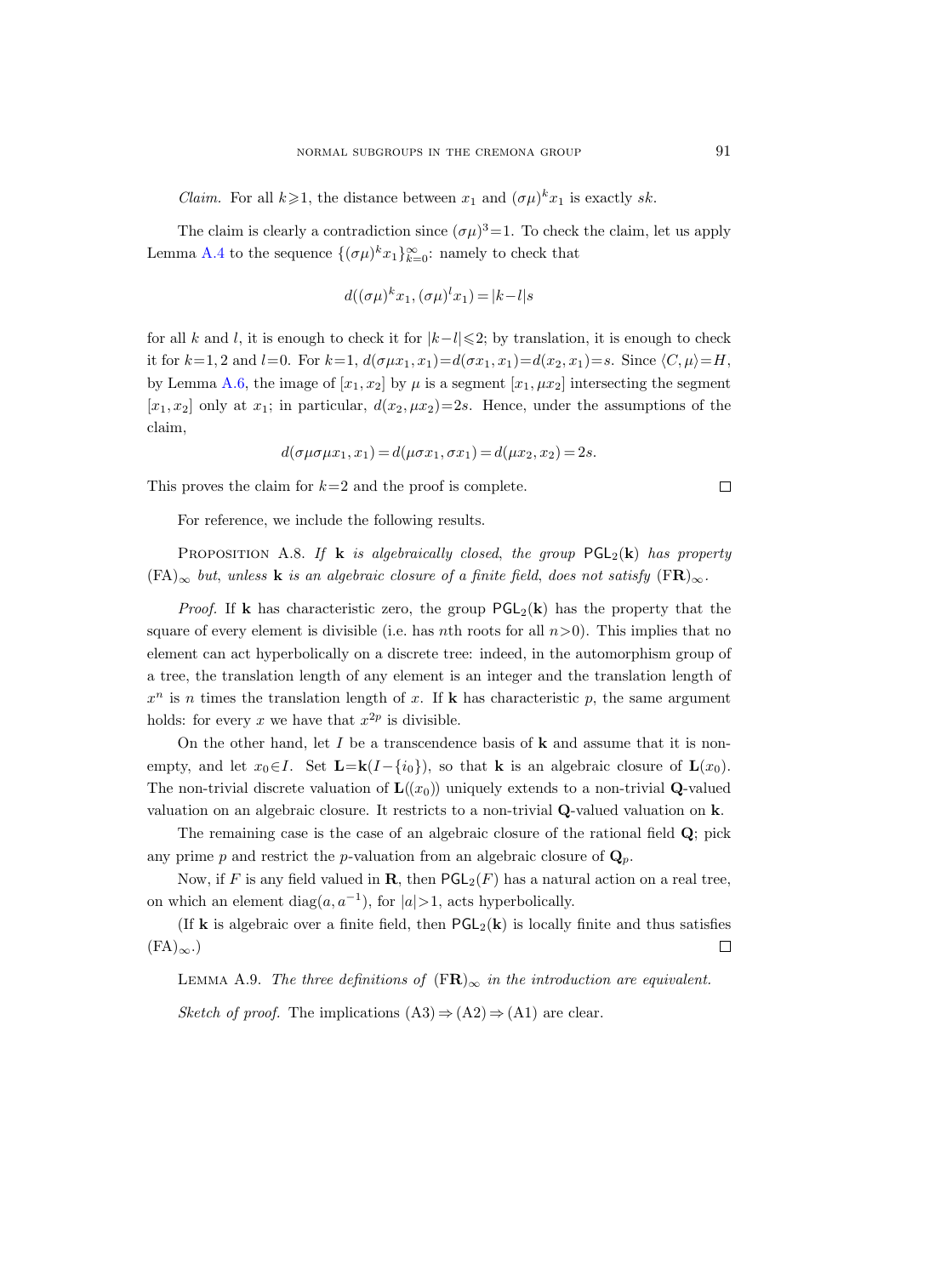$(A1) \Rightarrow (A2)$  This is proved for trees in [\[51,](#page-63-10) Chapter I, §6.5], the argument working for real trees.

 $(A2) \Rightarrow (A3)$  Fix a point  $x_0$ . For every finite subset F of the group, let  $S_F$  be the segment joining  $x_0$  to the set of F-fixed points. Then the union of  $S_F$ , when F ranges over finite subsets of the group, is a geodesic emanating from 0. If it is bounded, its other extremity (which exists by completeness) is a fixed point. Otherwise, it defines a stably fixed end.  $\Box$ 

#### References

- <span id="page-61-15"></span>[1] Akhiezer, D. N., Lie Group Actions in Complex Analysis. Aspects of Mathematics, E27. Vieweg, Braunschweig, 1995.
- <span id="page-61-0"></span>[2] BLANC, J., Sous-groupes algébriques du groupe de Cremona. Transform. Groups, 14 (2009), 249–285.
- <span id="page-61-1"></span>[3] — Groupes de Cremona, connexité et simplicité. Ann. Sci. Éc. Norm. Supér., 43 (2010), 357–364.
- <span id="page-61-10"></span>[4] Boucksom, S., Favre, C. & Jonsson, M., Degree growth of meromorphic surface maps. Duke Math. J., 141 (2008), 519–538.
- <span id="page-61-7"></span>[5] BRIDSON, M. R. & HAEFLIGER, A., Metric Spaces of Non-Positive Curvature. Grundlehren der Mathematischen Wissenschaften, 319. Springer, Berlin–Heildeberg, 1999.
- <span id="page-61-11"></span>[6] CANTAT, S., Sur les groupes de transformations birationnelles des surfaces. Ann. of Math., 174 (2011), 299–340.
- <span id="page-61-14"></span>[7] CANTAT, S. & DOLGACHEV, I., Rational surfaces with a large group of automorphisms. J. Amer. Math. Soc., 25 (2012), 863-905.
- <span id="page-61-6"></span>[8] Cantat, S. & Lamy, S., Normal subgroups in the Cremona group (long version). Preprint, 2010. [arXiv:1007.0895 \[math.AG\]](http://arxiv.org/abs/1007.0895).
- <span id="page-61-3"></span>[9] CERVEAU, D. & DÉSERTI, J., Transformations birationnelles de petit degré. Unpublished notes, 2009.
- <span id="page-61-8"></span>[10] CHAYNIKOV, V., On the generators of the kernels of hyperbolic group presentations. Algebra Discrete Math., 11 (2011), 18–50.
- <span id="page-61-16"></span>[11] Chiswell, I., Introduction to Λ-Trees. World Scientific, River Edge, NJ, 2001.
- <span id="page-61-13"></span>[12] Coble, A. B., Algebraic Geometry and Theta Functions. American Mathematical Society Colloquium Publications, 10. Amer. Math. Soc., Providence, RI, 1982.
- <span id="page-61-5"></span>[13] COORNAERT, M., DELZANT, T. & PAPADOPOULOS, A., Géométrie et théorie des groupes. Lecture Notes in Mathematics, 1441. Springer, Berlin–Heidelberg, 1990.
- <span id="page-61-12"></span>[14] COSSEC, F. R. & DOLGACHEV, I. V., *Enriques Surfaces*. I. Progress in Mathematics, 76. Birkhäuser, Boston, MA, 1989.
- <span id="page-61-9"></span>[15] Dahmani, F., Guirardel, V. & Osin, D., Hyperbolically embedded subgroups and rotating families in groups acting on hyperbolic spaces. Preprint, 2011. [arXiv:1111.7048 \[math.GR\]](http://arxiv.org/abs/1111.7048).
- <span id="page-61-2"></span>[16] Danilov, V. I., Non-simplicity of the group of unimodular automorphisms of an affine plane. Mat. Zametki, 15 (1974), 289–293 (Russian); English translation in Math. Notes, 15 (1974), 165–167.
- <span id="page-61-4"></span>[17] DELZANT, T., Sous-groupes distingués et quotients des groupes hyperboliques. Duke Math. J., 83 (1996), 661–682.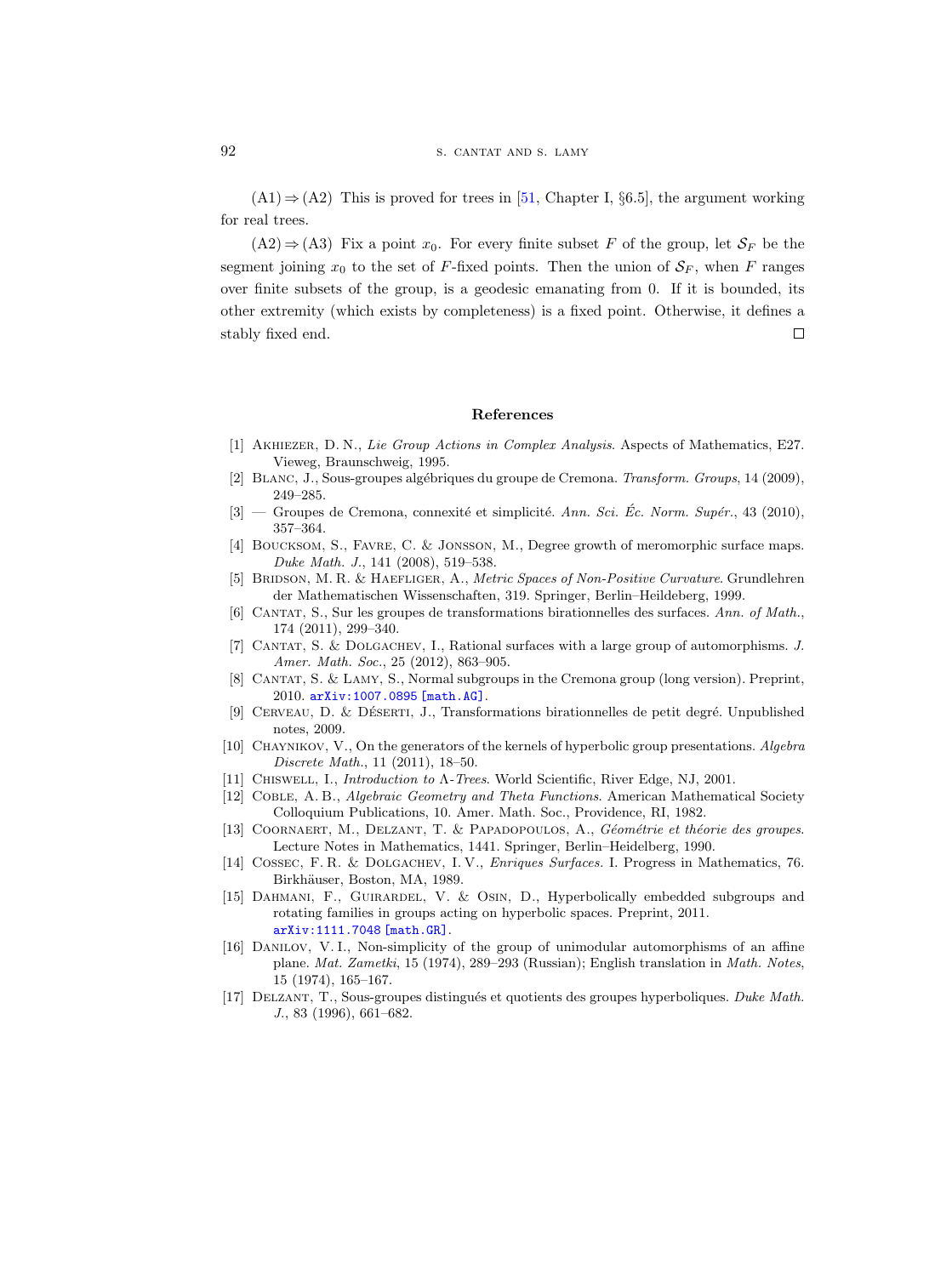- <span id="page-62-1"></span>[18] DÉSERTI, J., Groupe de Cremona et dynamique complexe: une approche de la conjecture de Zimmer. Int. Math. Res. Not., 2006 (2006), Art. ID 71701, 27 pp.
- [19] Sur les automorphismes du groupe de Cremona. Compos. Math., 142 (2006), 1459–1478.
- <span id="page-62-2"></span> $[20]$  — Le groupe de Cremona est hopfien. C. R. Math. Acad. Sci. Paris, 344 (2007), 153-156.
- <span id="page-62-9"></span>[21] DILLER, J. & FAVRE, C., Dynamics of bimeromorphic maps of surfaces. Amer. J. Math., 123 (2001), 1135–1169.
- <span id="page-62-18"></span>[22] DOLGACHEV, I. V., On automorphisms of Enriques surfaces. *Invent. Math.*, 76 (1984), 163–177.
- <span id="page-62-15"></span>[23] — Infinite Coxeter groups and automorphisms of algebraic surfaces, in The Lefschetz Centennial Conference, Part I (Mexico City, 1984), Contemp. Math., 58, pp. 91–106. Amer. Math. Soc., Providence, RI, 1986.
- <span id="page-62-17"></span> $[24]$  — Reflection groups in algebraic geometry. Bull. Amer. Math. Soc., 45 (2008), 1–60.
- <span id="page-62-16"></span>[25] DOLGACHEV, I. V. & ORTLAND, D., Point sets in projective spaces and theta functions. Astérisque, 165 (1988).
- <span id="page-62-14"></span>[26] DOLGACHEV, I. V. & ZHANG, D.-Q., Coble rational surfaces. Amer. J. Math., 123 (2001), 79–114.
- <span id="page-62-0"></span>[27] Enriques, F., Conferenze di Geometria. Pongetti, Bologna, 1895. <http://enriques.mat.uniroma2.it/opere/95006lfl.html>.
- <span id="page-62-22"></span>[28] Ershov, M. & Jaikin-Zapirain, A., Property (T) for noncommutative universal lattices. Invent. Math., 179 (2010), 303–347.
- <span id="page-62-10"></span>[29] FAVRE, C., Le groupe de Cremona et ses sous-groupes de type fini, in Séminaire Bourbaki, Vol. 2008/2009, Exp. No. 998, pp. 11-43. Astérisque, 332. Soc. Math. France, Paris, 2010.
- <span id="page-62-19"></span>[30] FRÖHLICH, A. & TAYLOR, M. J., *Algebraic Number Theory*. Cambridge Studies in Advanced Mathematics, 27. Cambridge University Press, Cambridge, 1993.
- <span id="page-62-4"></span>[31] Furter, J.-P. & Lamy, S., Normal subgroup generated by a plane polynomial automorphism. Transform. Groups, 15 (2010), 577–610.
- <span id="page-62-6"></span>[32] GHYS, É. & DE LA HARPE, P., Sur les groupes hyperboliques d'après Mikhael Gromov (Bern, 1988). Progr. Math., 83. Birkhäuser, Boston, MA, 1990.
- <span id="page-62-13"></span>[33] Gizatullin, M. H., Rational G-surfaces. Izv. Akad. Nauk SSSR Ser. Mat., 44 (1980), 110–144, 239 (Russian); English translation in Math. USSR–Izv, 16 (1981), 103–134.
- <span id="page-62-5"></span>[34] — The decomposition, inertia and ramification groups in birational geometry, in Algebraic Geometry and its Applications (Yaroslavl', 1992), Aspects Math., E25, pp. 39-45. Vieweg, Braunschweig, 1994.
- <span id="page-62-11"></span>[35] GUEDJ, V., Propriétés ergodiques des applications rationnelles, in Quelques aspects des systèmes dynamiques polynomiaux, Panor. Synthèses, 30, pp. 97–202. Soc. Math. France, Paris, 2010.
- <span id="page-62-12"></span>[36] HALPHÉN, G., Sur les courbes planes du sixième degré à neuf points doubles. Bull. Soc. Math. France, 10 (1882), 162–172.
- <span id="page-62-8"></span>[37] HARTSHORNE, R., *Algebraic Geometry*. Graduate Texts in Mathematics, 52. Springer, New York, 1977.
- <span id="page-62-21"></span>[38] Higman, G., Neumann, B. H. & Neumann, H., Embedding theorems for groups. J. London Math. Soc., 24 (1949), 247–254.
- <span id="page-62-7"></span>[39] HUBBARD, J. H., Teichmüller Theory and Applications to Geometry, Topology, and Dynamics. Vol. 1. Matrix Editions, Ithaca, NY, 2006.
- <span id="page-62-3"></span>[40] JUNG, H. W. E., Über ganze birationale Transformationen der Ebene. J. Reine Angew. Math., 184 (1942), 161–174.
- <span id="page-62-20"></span>[41] KOLLÁR, J., SMITH, K.E. & CORTI, A., Rational and Nearly Rational Varieties. Cambridge Studies in Advanced Mathematics, 92. Cambridge Univ. Press, Cambridge, 2004.